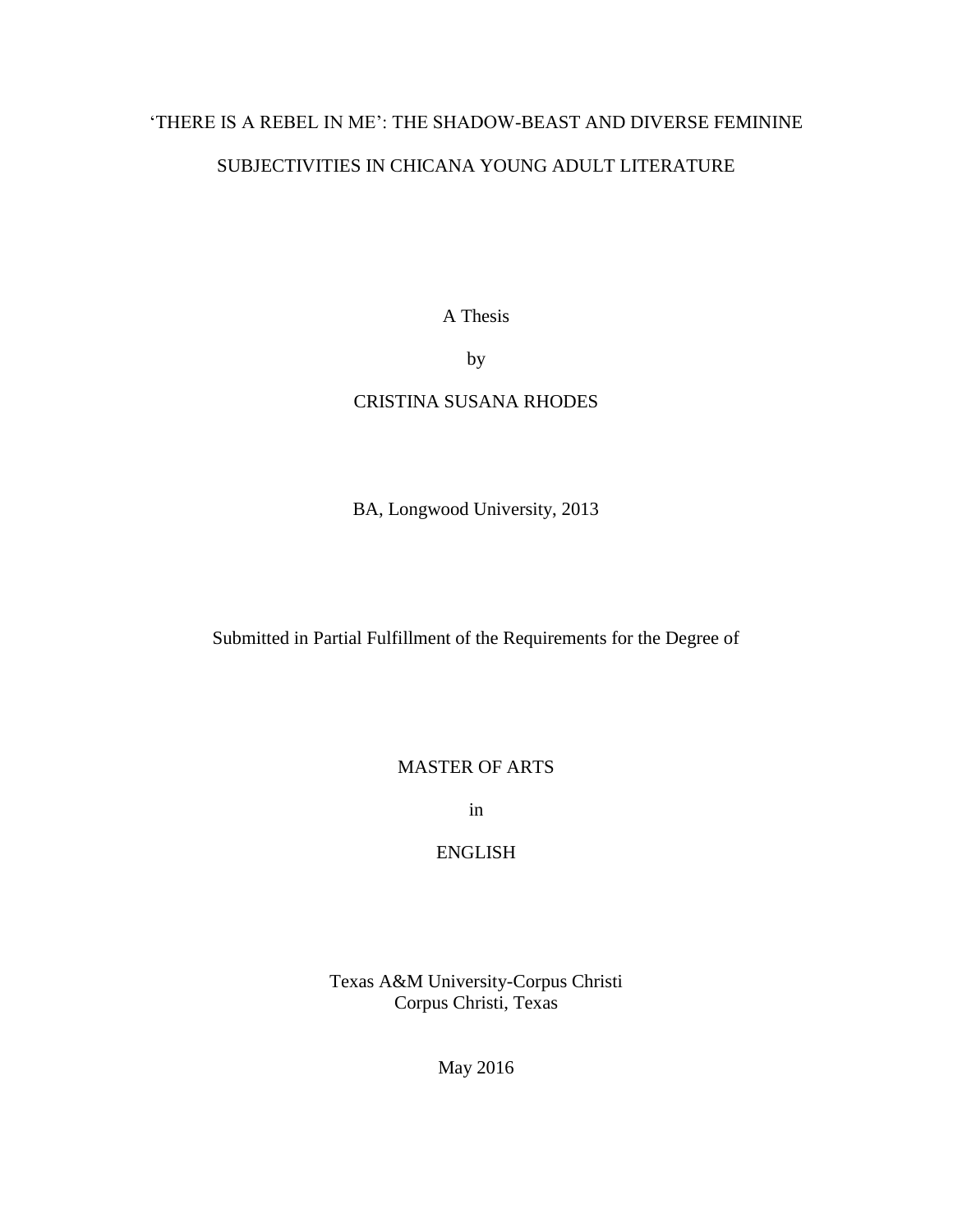© Cristina Susana Rhodes

All Rights Reserved

May 2016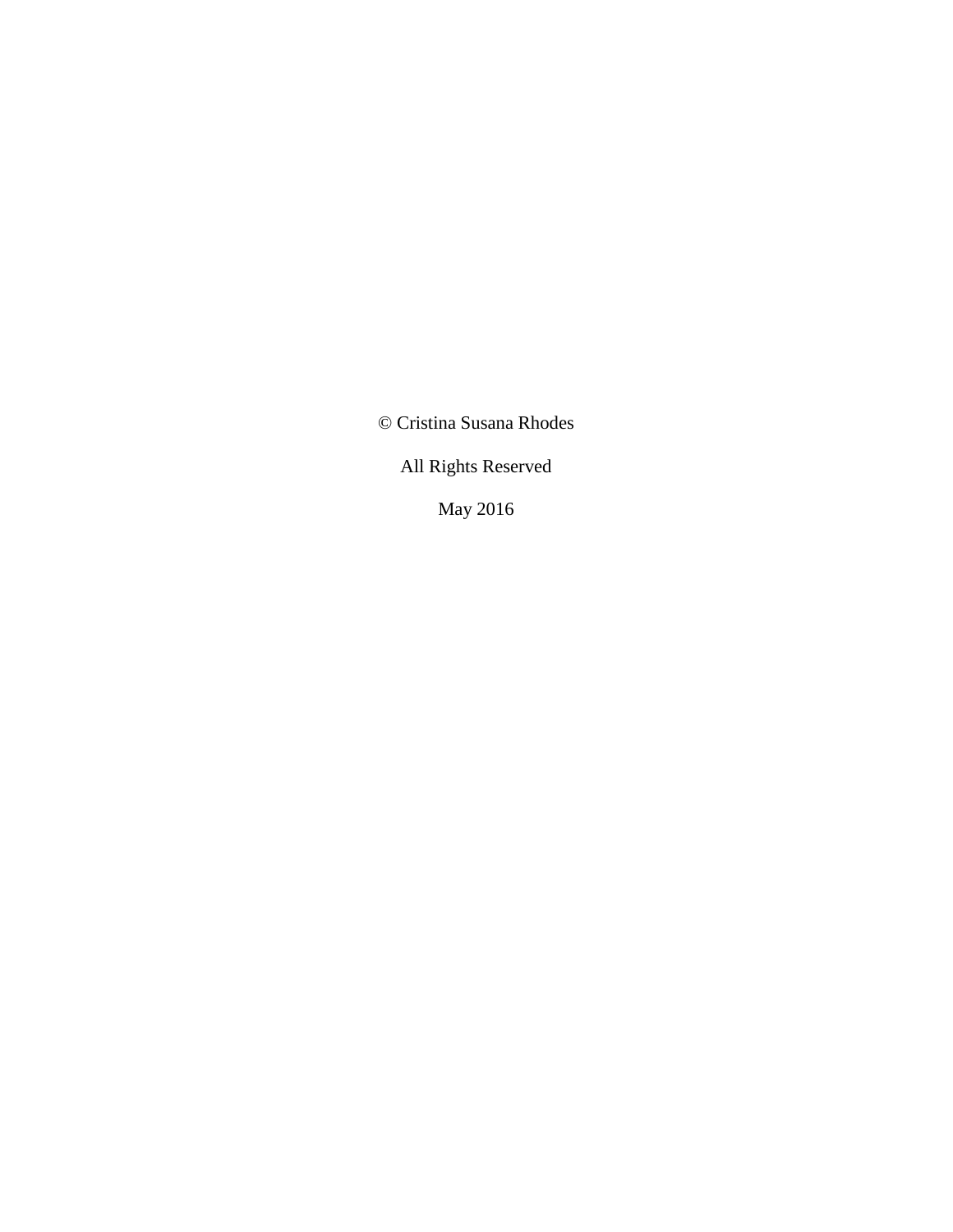# 'THERE IS A REBEL IN ME': THE SHADOW-BEAST AND DIVERSE FEMININE SUBJECTIVITIES IN CHICANA YOUNG ADULT LITERATURE

A Thesis

by

# CRISTINA SUSANA RHODES

This thesis meets the standards for scope and quality of Texas A&M University-Corpus Christi and is hereby approved.

Catherine Quick, PhD Chair

Kelly Bezio, PhD Committee Member Kevin Concannon, PhD Committee Member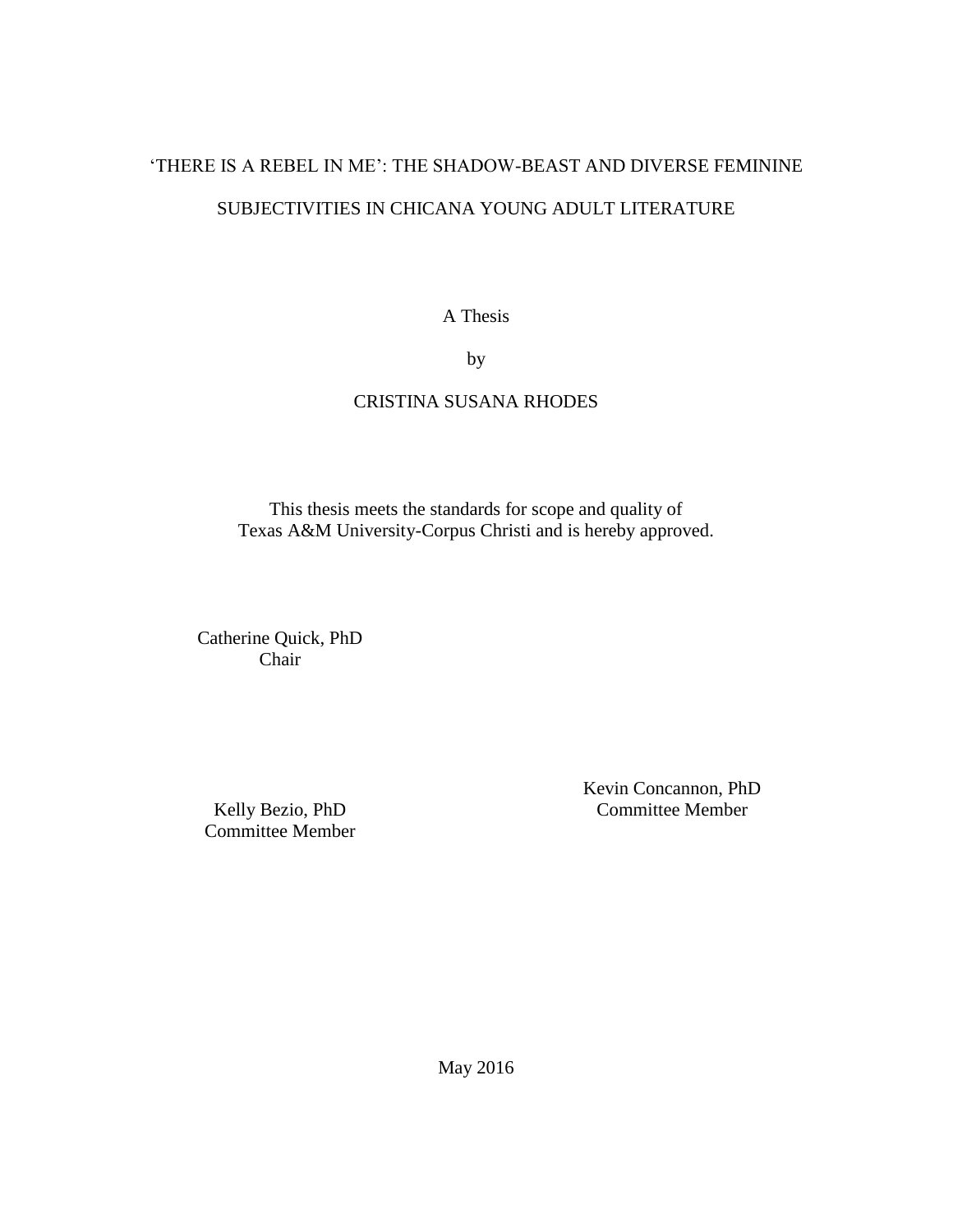## ABSTRACT

As diverse young adult literature (YA) garners more interest, the necessity to study and promote it becomes urgent. While the sample size of diverse children's and YA literature is still small, the growing significance of diversity in children's literature scholarship indicates the need for a lens with which to examine the nuances and particulars of these books. To this end, I have positioned Chicana theorist Gloria Anzaldúa's identity-theory surrounding the image Shadow-Beast as a central figure in informing the self-affirmed identity of diverse female protagonists in YA literature. The Shadow-Beast is representative of counterhegemonic subjectivities posed against the normative patriarchy. The Shadow-Beast is a reactionary figure whose agency is derived from directly opposing the normative philosophies that surround her. Whereas other powerful feminine figures that occur throughout literary history demonstrate subversive tendencies, the Shadow-Beast's entire existence is predicated upon her ability to exist counter to the dominant ideal. While the subversive figure of the Shadow-Beast works within the ulterior spaces of the world, she also learns to refigure herself within social spheres by acting as a savior to her chosen community.

To demonstrate the ways the Shadow-Beast identity is actualized, I have focused on studying her emergence in Chicana YA literature. Sandra Cisneros's *The House on Mango Street*, published in the 1980's, triggered a shift in the critical attention paid to adolescent Chicanas in YA literature through the advent of a subversive, Shadow-Beast-like identity in Cisneros's adolescent narrator, Esperanza. In recognizing the significance of the figure of the Shadow-Beast identity in Chicana YA literature, this thesis proposes the continued and invested study of this identity in both Chicana and diverse YA literature. By developing a critical lens

v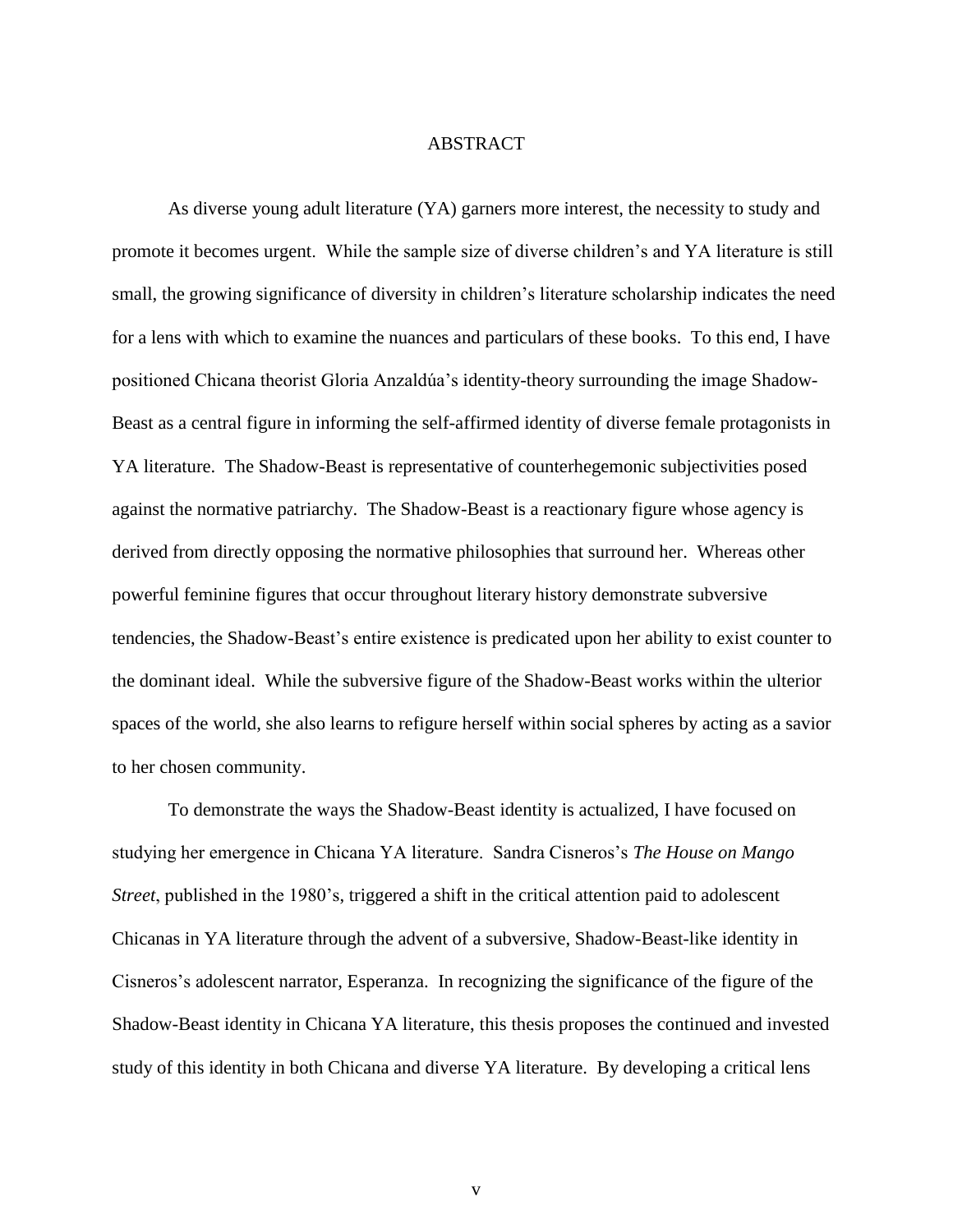with which to view diverse YA books, the theory of the Shadow-Beast exposes the power potential of diverse, female, adolescent protagonists.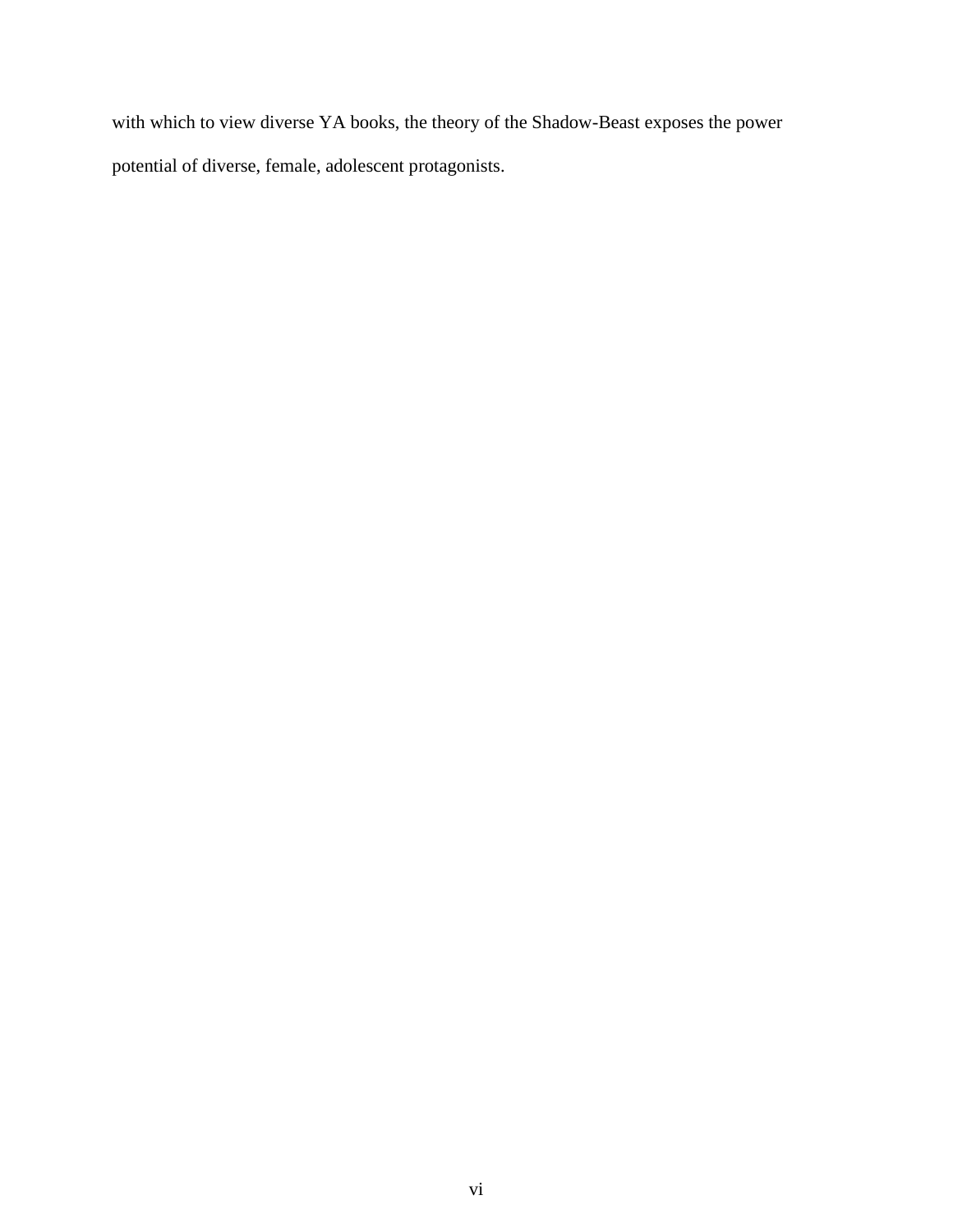# DEDICATION

First and foremost, I would like to dedicate this project to my parents, Kevin and Martha Rhodes, for their love, support, and patience. Without you guys, I never would've been able to do any of

this. I love you both, so much!!

I would also like to dedicate this project to my twin sister, Maria. Love you!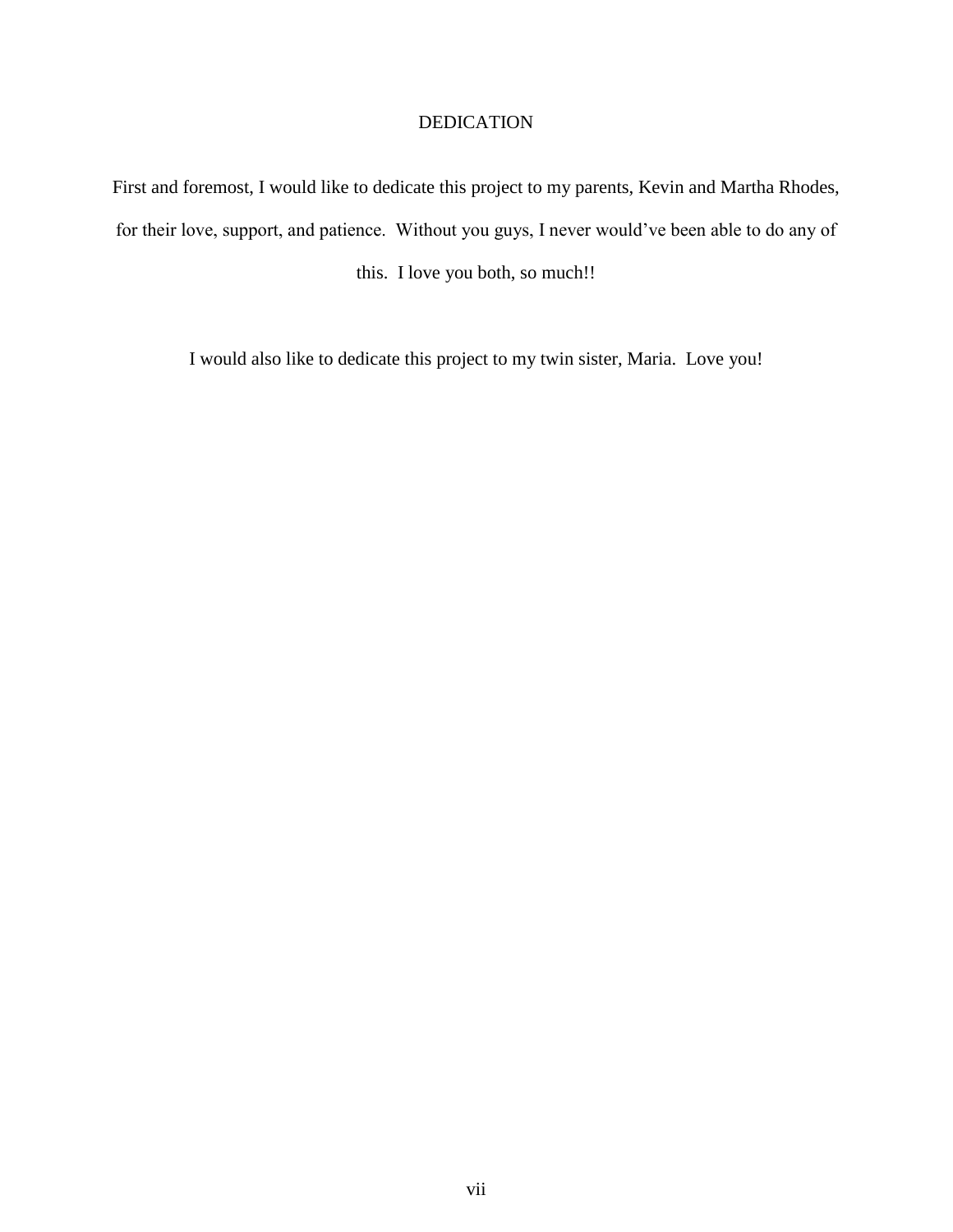# ACKNOWLEDGEMENTS

There are so many people to thank and acknowledge for their contributions to this project, so if I've made any omissions, please forgive me.

To my amazing thesis committee, Drs. Catherine Quick, Kelly Bezio, and Kevin Concannon: thank you seems insufficient. I couldn't have asked for a better thesis committee. From pep talks to thorough, thoughtful feedback on drafts you guys all provided the range of support and guidance I needed to get through this project with my sanity intact.

Thank you to my professors at both Texas A&M University – Corpus Christi and Longwood University. Especially Dr. Rhonda Brock-Servais, professor extraordinaire.

Thanks to everyone at the Writing Center at Texas A&M University – Corpus Christi; especially Mary Hood Luttrell – thank you for the invaluable support, informative and engaging feedback, and all those Starbucks runs!

Thank you to my patient, understanding freshman who made my first year as a teacher so rewarding.

To my fellow grad students—thanks for being awesome and for challenging me to be a better student every single day. Special shout-out to my readers Meghan Moon and Tina Buchan.

Finally—I'd like to thank and acknowledge the Shadow-Beasts. This one's for you.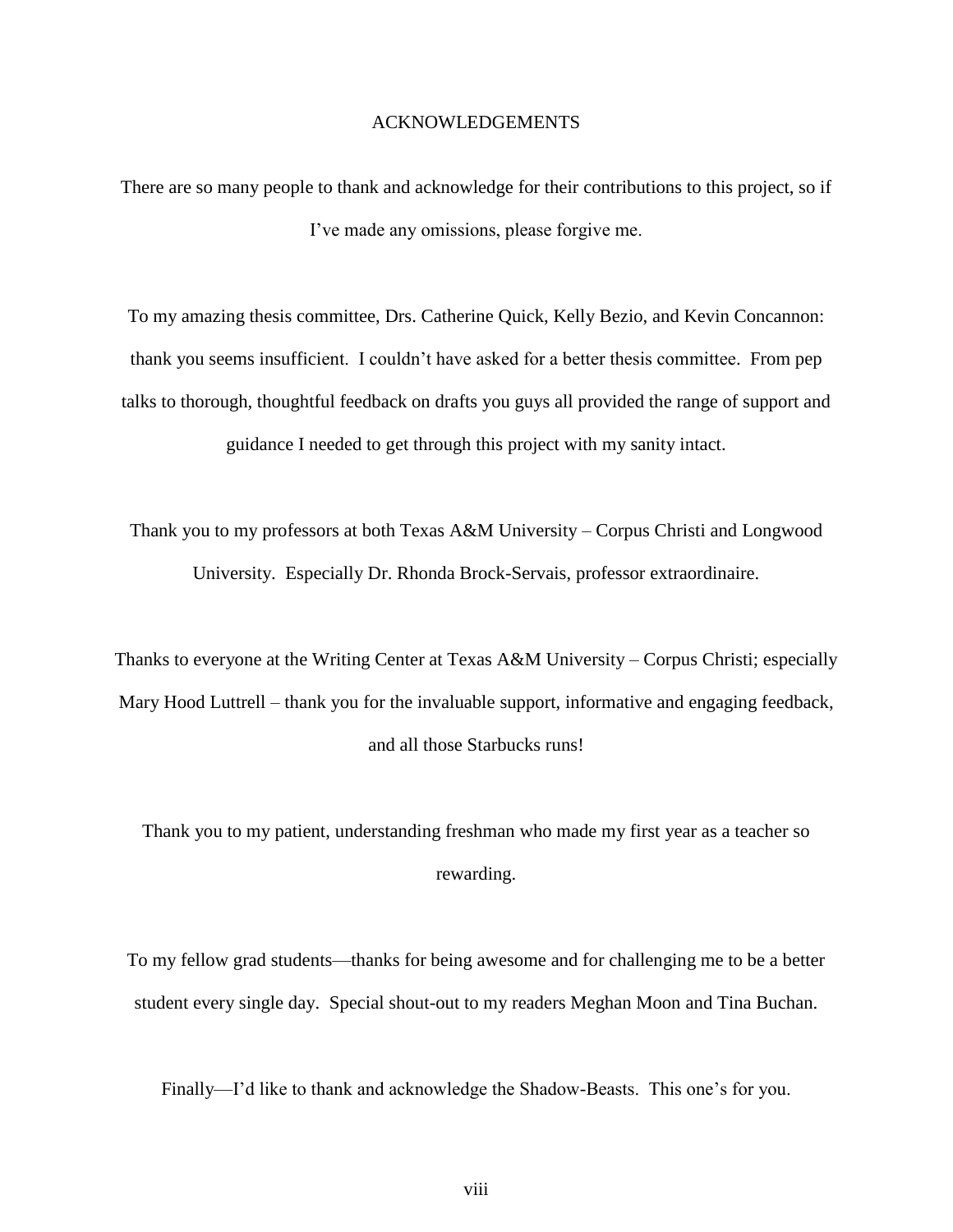| Applying the Shadow-Beast's Characteristics to Diverse YA Literature  24 |
|--------------------------------------------------------------------------|
|                                                                          |
|                                                                          |
|                                                                          |
|                                                                          |
|                                                                          |
|                                                                          |
|                                                                          |

# **TABLE OF CONTENTS**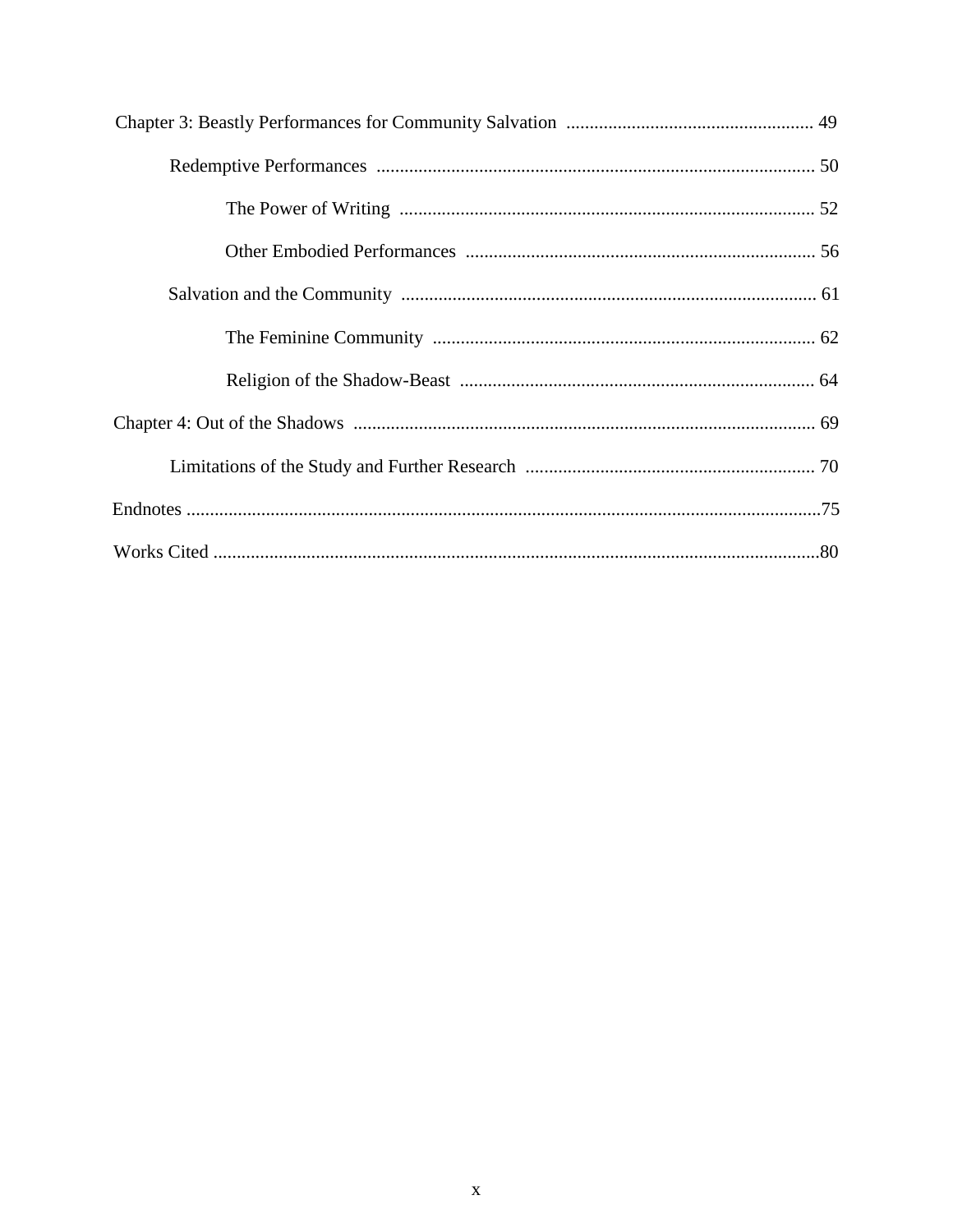#### Introduction

"I like to tell stories. I am going to tell you a story about a girl who didn't want to belong." -Sandra Cisneros, *The House on Mango Street*

In 1984, in a fictional house on Mango Street, the first Shadow-Beast emerged. From within Esperanza Cordero, Sandra Cisneros's precocious, child narrator in the Chicano touchstone *The House on Mango Street*, a new identity unfolded and came to flourish within its subversion. It wasn't until three years later, when Gloria Anzaldúa published *Borderlands/La Frontera*, that Esperanza's defiant alternate identity could come to be known as the Shadow-Beast, a term coined by Anzaldúa to describe the rebelliousness and alterity of Chicanas in a direct reaction to their marginalization and their fear or inability to confront their inner selves. To embrace the Shadow-Beast identity, young women must experience the apperception of the mirror stage, mimicked from their childhood onto their older selves. For my research on children's and young adult (YA) literature, I have built upon Anzaldúa's theory and refashioned her brief, and at-times hyper-feminist, descriptions of the Shadow-Beast into a literary lens through which to view the agency and potential of diverse, female protagonists.<sup>1</sup> When I first began to study diverse YA literature, I noticed that by and large the protagonists in these texts are on the outskirts of their communities while simultaneously working to make that community thrive. Essentially, the main characters of diverse YA literature must work for their own survival in order to aid in the survival of those they care for. To this end, Anzaldúa's theory of the Shadow-Beast provides us with a framework with which to study this exclusive yet clearly agentic figure.

With the almost meteoric rise of the diverse YA literature movement in the last two years, there has been a greater push to provide inclusive literature to teen readers; but many are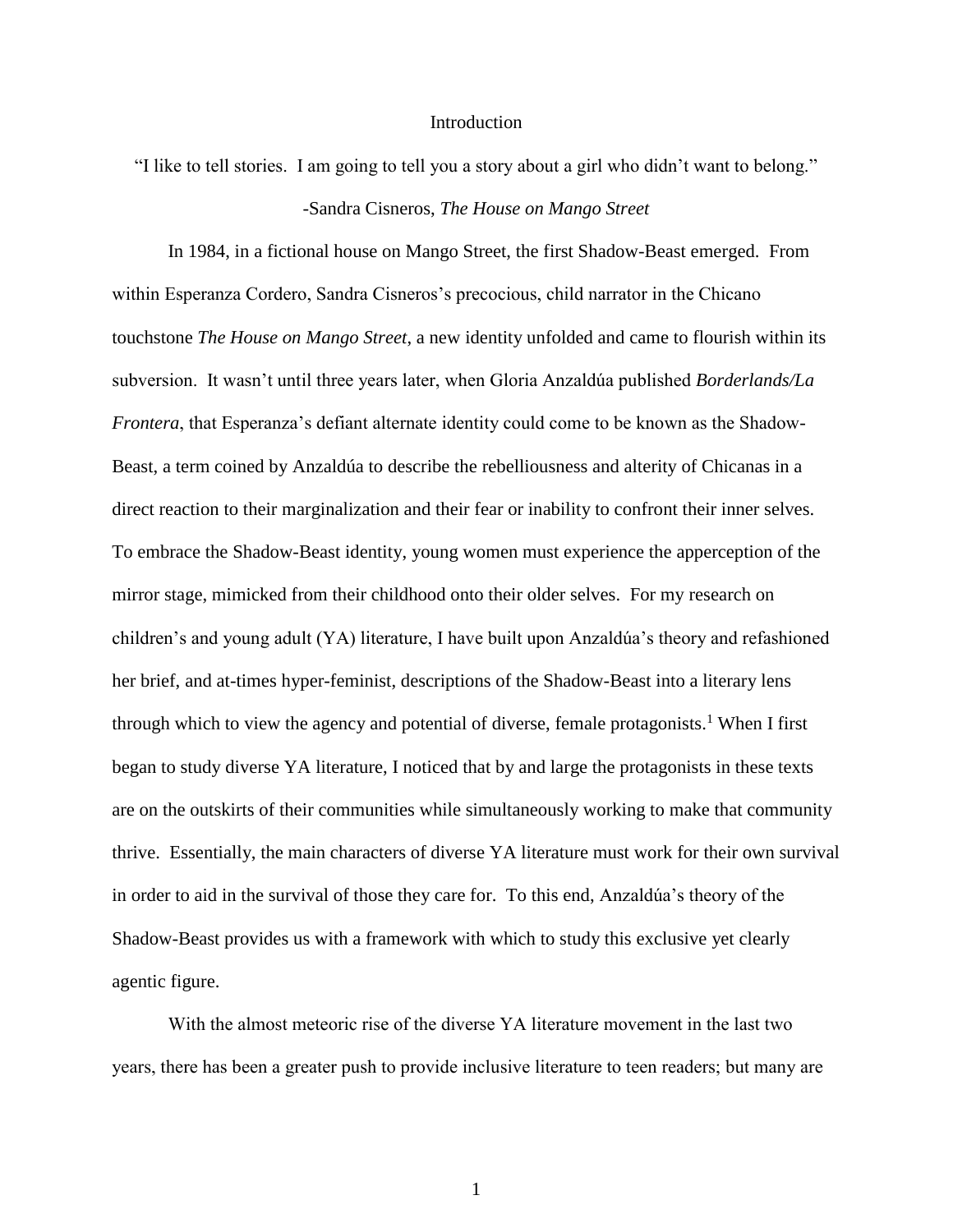still unaware that literature about people like them exists and can be empowering. In the fall of 2015, I asked my students, all first semester college freshmen, to name one book they had read in high school that had a character of color as the protagonist, or more importantly since I teach at a Hispanic-serving institution, had they read any book with a main character who looked like them. Overwhelmingly, the answer was no. That seemingly negative answer led us to have a powerful and positive discussion about how, had they been exposed to literature for or about people like them, they might have been more inclined to read and would have felt more comfortable as readers and writers if they knew that other Latinos also read and write. For teens, seeing themselves in literature is an overwhelmingly empowering experience. Similarly, it would be equally empowering, as a diverse woman myself, to see scholarship on books for, by, and about diverse peoples. I don't mean to diminish the recent developments in children's literature studies that encompass the rapid diversification of children's and YA literature, but there is still a dearth of research and criticism for these demographics. In recent years, there has been a push in the publishing sphere to market and distribute diverse literature, but for many publishers diversity is a moneymaker and not necessarily the lived reality of a significant portion of the population. Similarly, for some children's literature scholars, diversity is merely a buzzword or a fad to be capitalized upon and not something that necessitates deeply involved and rigorous study.

While I will be spending some time in both the Introduction and final chapter of this thesis exploring the implications of the lack of diverse representation in children's and YA literature, I would be remiss were I not to localize my argument on the historic represention of Chicanas in both canonical and children's literature. Chicana culture is predicated on the need to establish Chicana identity and the Chicana's place within the world (Flores 142-43). Whereas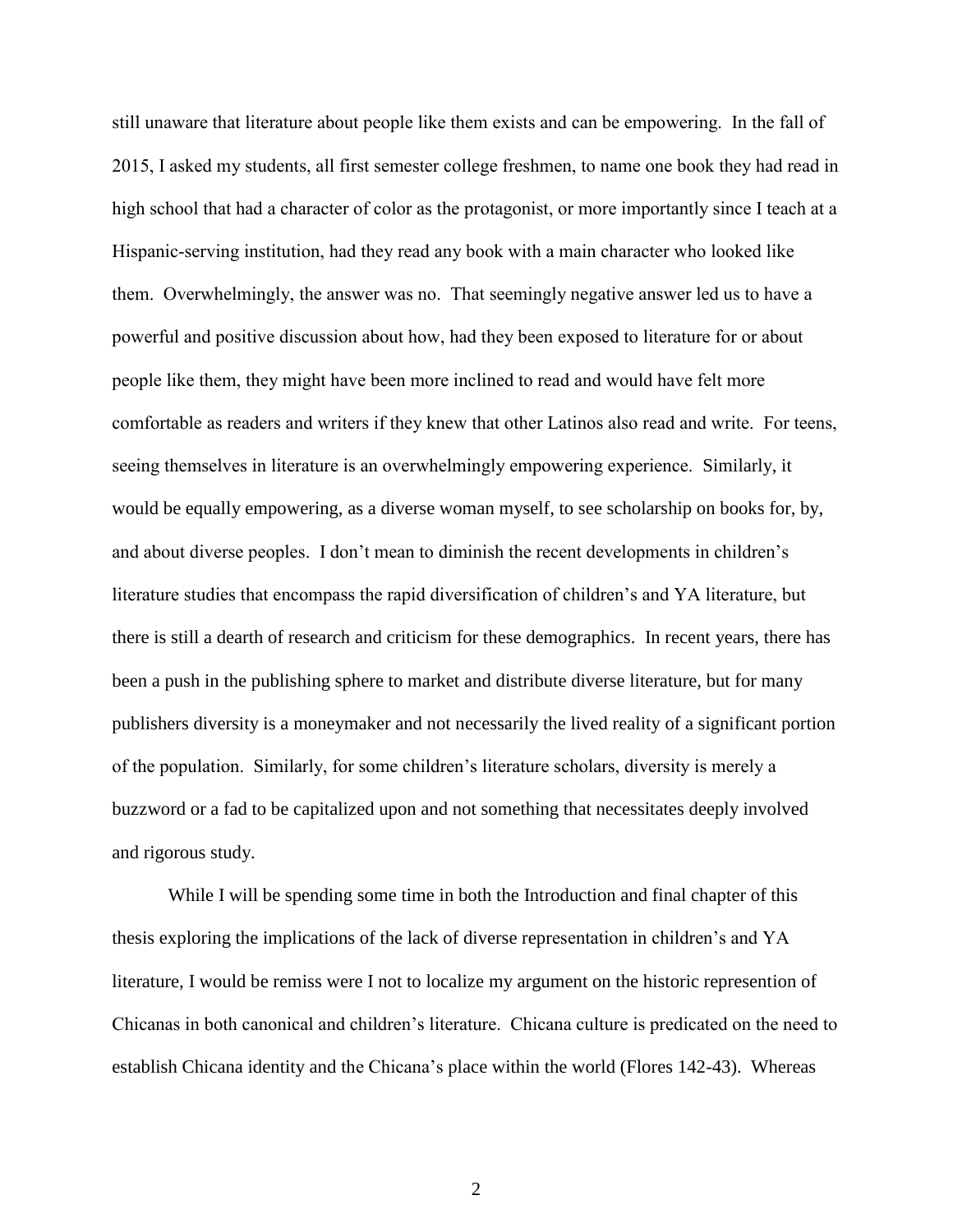historically, Chicanas have not even had a voice in the overarching narrative of the Chicano Movement, in children's literature they are nearly nonexistent. Furthermore, the study of a figure like the Shadow-Beast in either cultural or literary studies is noticeably absent. Though scholars like Gloria Anzaldúa and Rafael Pérez-Torres take on the figure of the Shadow-Beast, they do not discuss how she could be studied through the lived or textual experiences of *adolescent* Chicanas. Therefore, this thesis will posit the Shadow-Beas identity as the central figure in an emergent methodology to assess the diverse content of children's and YA literature. Understandably, establishing a functional methodology for reading, understanding, and criticizing children's literature is too vast an undertaking for the scope of this project—but what I will be doing is laying the foundations of what could become a methodology focused on the subversive identity of the Shadow-Beast. This inaugural study will use the Shadow-Beast's potential to be a subversive presence as the lens with which to view diverse—or more narrowly: Chicana—children's and YA literature.

#### **Lack of Representation**

Until Nancy Larrick's groundbreaking article "The All-White World of Children's Books" was published in 1965, children's literature studies did not pay heed to the lack of representation in children's and YA literature.<sup>2</sup> While Larrick's article focuses primarily on the absence and misrepresentations of African-Americans in children's books, her article makes the distinct claim that twentieth century children's literature, whether by accident or design, has erased people of color (84). Larrick's article reveals the misrepresentation of African-Americans in children's literature, but I would like to expand Larrick's problematizing of children's narratives to the wider misrepresentation or lack of representation of diversity in children's literature in the second half of the twentieth and now in the twenty-first century. For her article,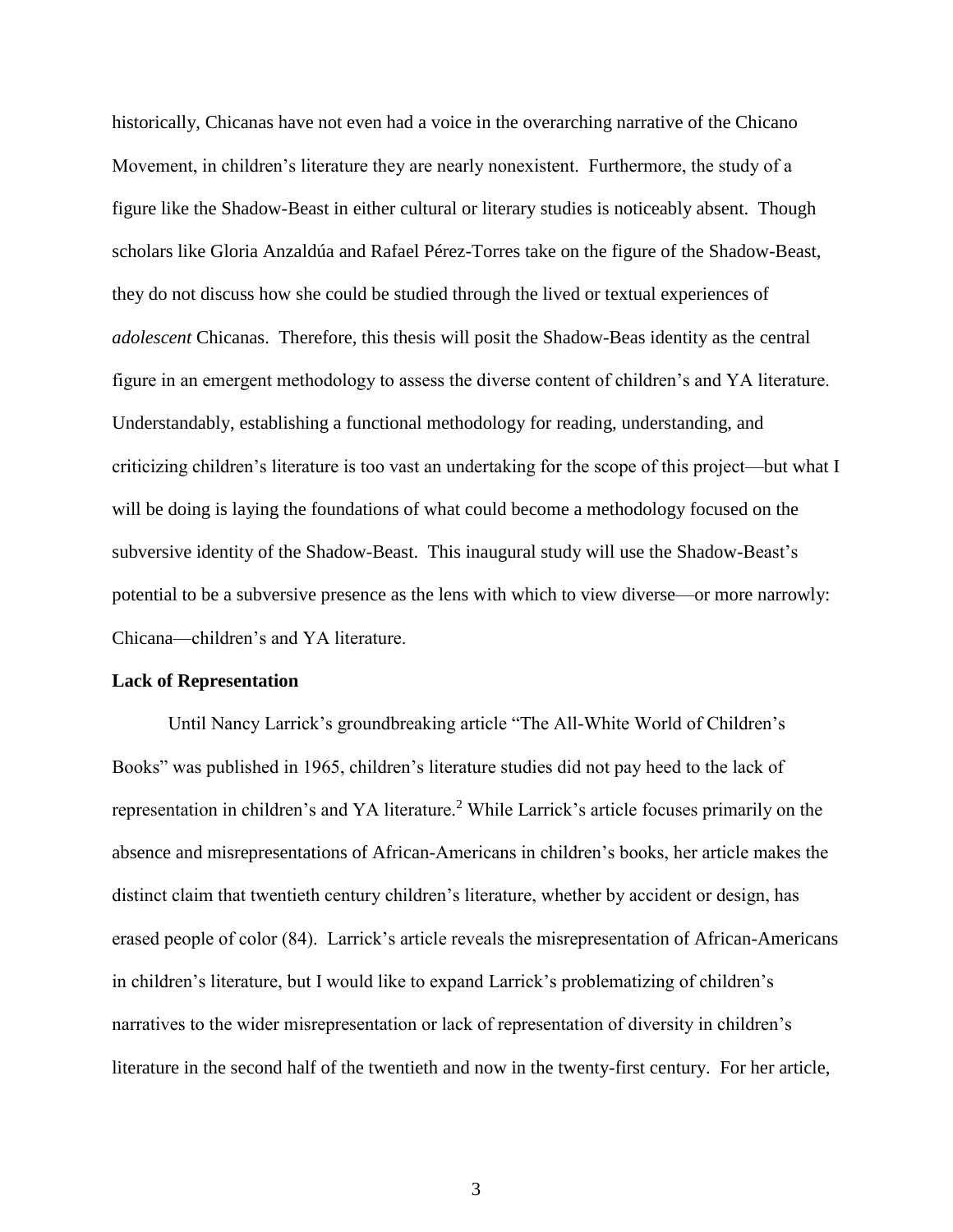Larrick evaluated over 5 thousand children's books published in the early 1960's and determined that only 6.7% of those books contained African-Americans, and many of these depictions were damaging stereotypes. In 1987, almost twenty years after Larrick's study, Opal Moore and Donnarae MacCann explored the misrepresentations of Latinos in children's literature and determined that the majority of children's books about Latinos published prior to 1987 were heavily dependent upon the White Savior trope.<sup>3</sup> While this historical information is startling, what is even more disturbing is the fact that diverse representation has not improved in the more than half a century since Larrick first exposed this problem. A recent article by the late Walter Dean Myers opens with the assertion that though there were over 3 thousand children's books published in 2013, only 93 of them were about African-Americans. Further, an infographic created by multicultural publishing company Lee & Low evaluated children's books published between 1994 and 2014 and determined that only 10% of books published in that 20 year span contained "multicultural content" (Lee & Low).

However dire the current situation regarding diversity may be, good work has been done to combat this lack of representation. In her keynote address to the attendees of the 2014 Children's Literature Association's annual conference, Katharine Capshaw put out a call to young scholars to work with diverse literature (Capshaw 244). I attended and presented research at this particular conference and Capshaw's message struck a chord with me; but I want to emphasize that I believe that diversity should not just be a truism in children's literature studies. What I would like to accomplish through both this project and my continued research is to establish diversity as integral to understanding children's literature as a whole. Without diverse perspectives, children's literature studies would be one-dimensional. Therefore, the lack of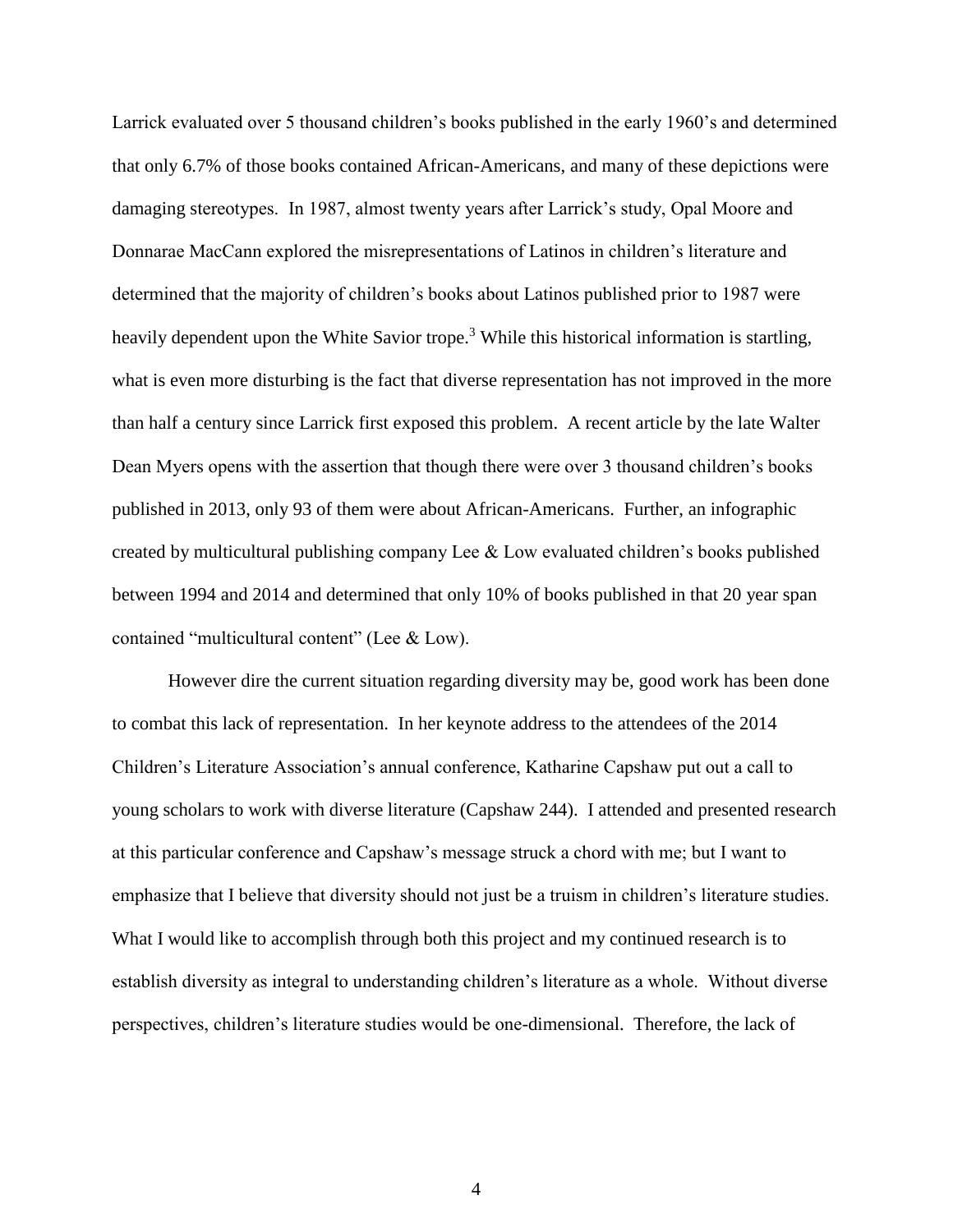representation of diversity in critical children's literature studies is precisely why the creation and implementation of a framework with which to assess diverse YA literature is so important.

While I specifically chose to demonstrate this framework's use on Chicana YA literature because of my personal connections to these texts, I also want to illuminate the need to study the sparse but profound Latino children's and YA literature that does exist. So often, Latinos are overlooked in children's and YA literature and the numbers about the representations of Latinos are disconcerting, given that of the 3,500 books collected by the University of Wisconsin-Madison's library program in 2014, 59 were by Latinos and 66 were about Latinos (Cooperative Children's Book Center). Though these numbers are small, it is still necessary to critically discuss these texts to emphasize that they are important and relevant to conversations within children's literature studies. In his critical discussion of representation in YA literature, Antero Garcia contends, "unless you are white, traditionally beautiful and heterosexual, you're not going to be getting a lot of mileage as a female in YA books" (77). But what I want to illuminate with this project is that though non-normative individuals are not prized in YA literature, they are worthy of study.

## **Lack of Critical Focus**

Both critics and connoisseurs of children's literature are beginning to recognize the merits of diverse literature, as evidenced by the grassroots We Need Diverse Books movement and the emphasis on representing diversity in critical children's literature studies at the Children's Literature Association's annual conference in 2014, themed "Diverging Diversities."<sup>4</sup> However, as I have explained, little has been done to provide a framework with which to assess and interrogate diverse YA literature. The literary lens regarding the Shadow-Beast identity seeks to fill this gap. I want to be clear however, that while many scholars have devoted their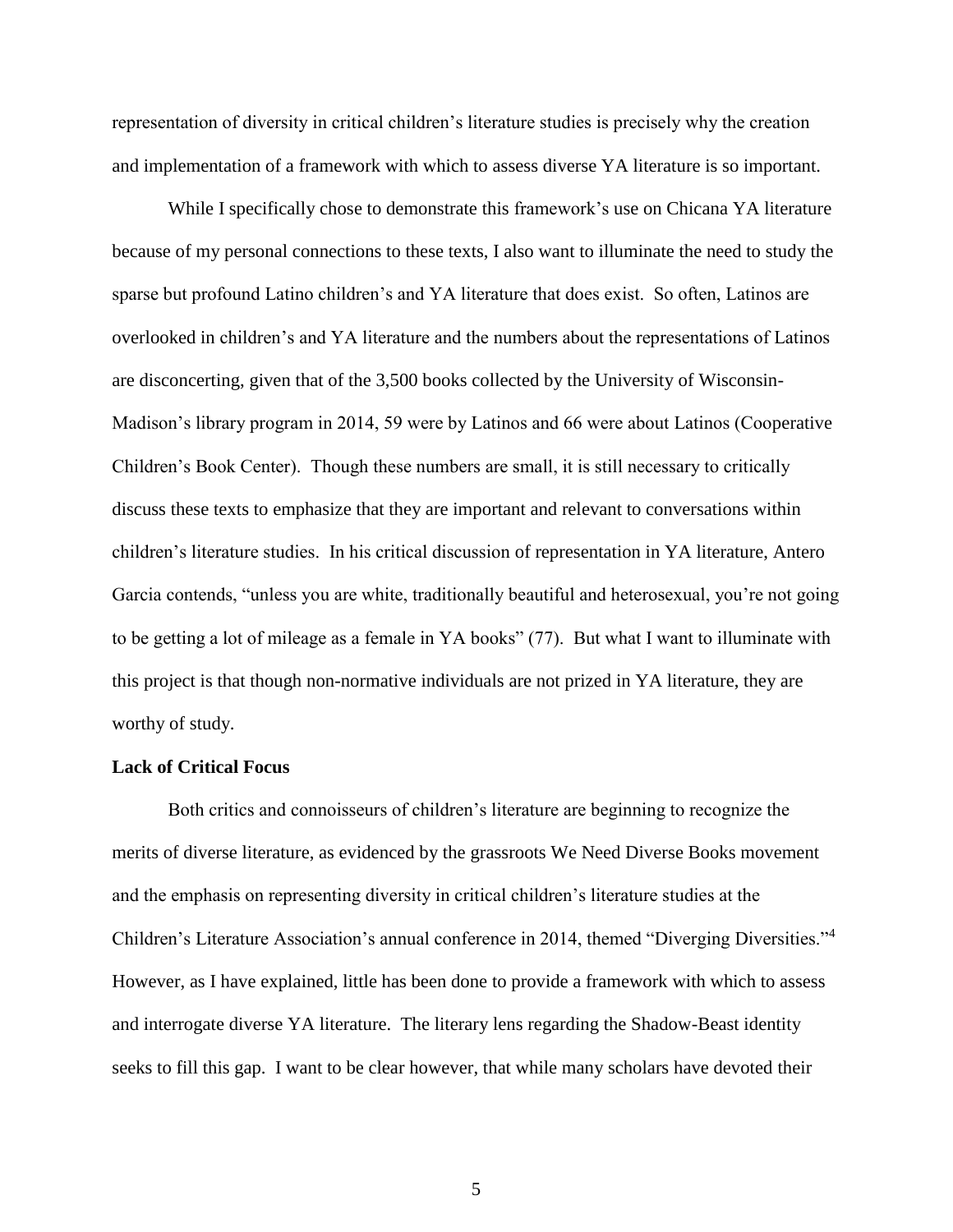careers to studying one facet of diversity, little has been done to talk about diversity in broad strokes. What I want to do is create a method with which to look at diverse children's and YA literature across the board, to see similarities and differences. I have been studying children's literature for several years now and I have noticed many texts do have some sort of Shadow-Beast figure whose purpose in the text is to act as the counter-hegemonic power force. As I have observed this pattern, I have begun to see that it was worth investigating on a larger scale; thus the potential for a critical methodology based on the Shadow-Beast identity was born.

I first was able to put the name "Shadow-Beast" to the phenomena I had been seeing when I read *The House on Mango Street*; but while much of the critical discussion centering on *The House on Mango Street* addresses both Esperanza's gender and culture, little has been said about her place as a progressive, feminine figure. Initial critical reception on Cisneros's work was slow and the response to *Mango Street* came from predominantly Chicano critics, but with the burgeoning popularity of multicultural studies in the early 1990's, the response grew (Sickels 37). Regardless, much of this criticism still reads Esperanza solely as an insular character, concerned with constructing her own space following Virginia Woolf's literary tradition of a room of one's own. But the Shadow-Beast is often concerned with constructing a space for others, for her female relatives and friends who also suffer oppression. The critical response to Chicana literature like *The House on Mango Street* lacks a formal recognition of a figure like the Shadow-Beast, which further illustrates the need for an engaged study of feminine power and agency in diverse YA literature.

Furthermore, *The House on Mango Street*'s position as the foundational, Shadow-Beast text solidifies its necessity in a study such as this. *Mango Street* was the cultural lynchpin that triggered the paradigmatic shift of female autonomy in Chicana YA literature. Previous to the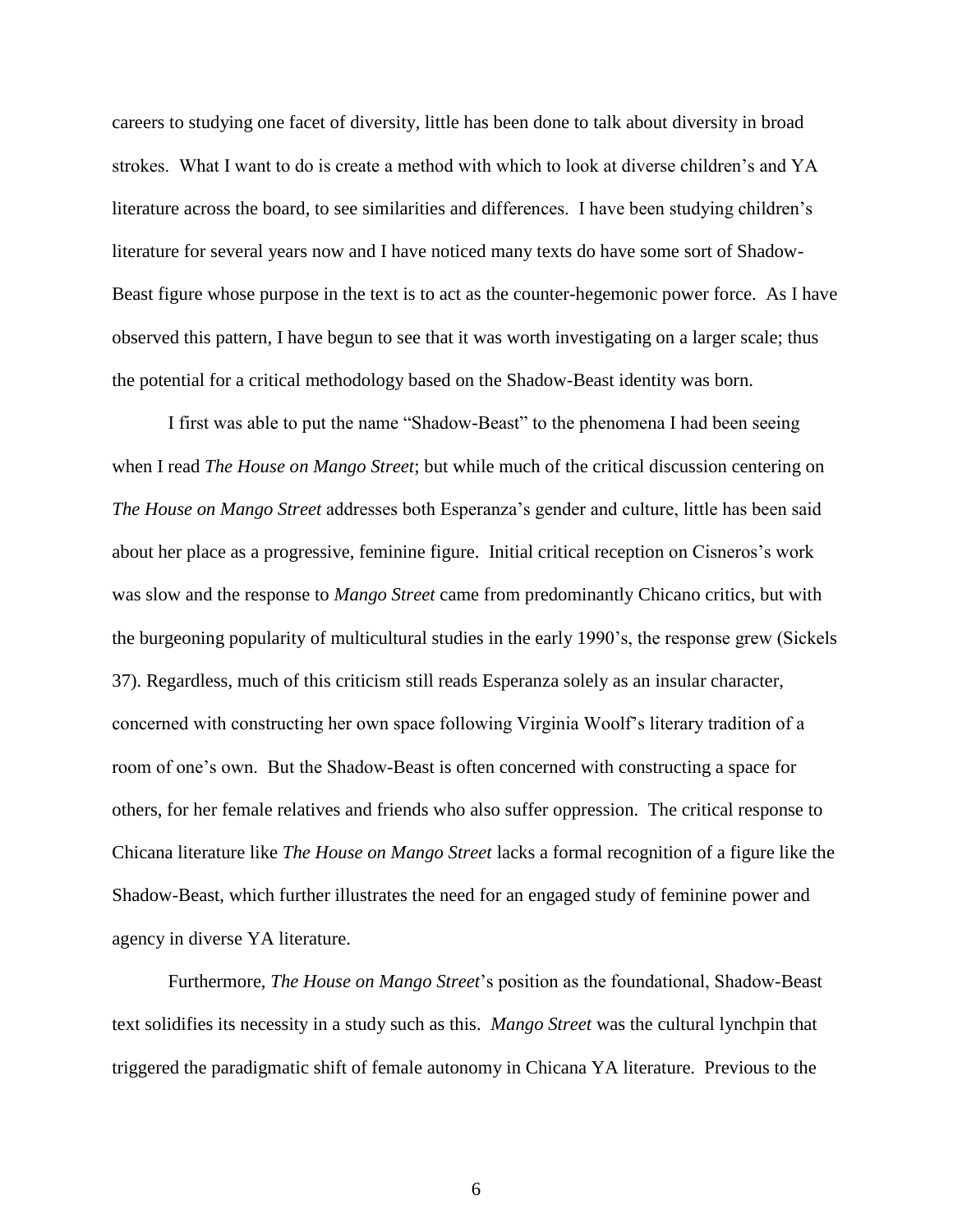publication of *Mango Street*, few texts existed that directly addressed the need for a reactionary figure like the Shadow-Beast. Beyond *Mango Street*'s position as a foundational text in the Shadow-Beast study, it also has directly influenced the more contemporary YA novels I have chosen for this thesis. Without *Mango Street* having laid the groundwork, many of these texts would not be as critically and socially successful. Furthermore, Cisneros's success as a Chicana author paved the way for the Chicanas who wrote these five novels. Their publication, and the publication of more and more Chicano, Latino, and diverse YA books each year, signifies a move forward toward positive reception to children's and YA texts about people of color, and other non-normative individuals.

Before I can make any gains in discussing the Shadow-Beast's place in Chiana YA literature, I want to be very clear that the connections between *The House on Mango Street* and the five more recent texts in this study is their inclusion of the Shadow-Beast as a counterhegemonic identity. *The House on Mango Street* is a very visible Chicana text that is widely accepted into the Latino literature canon, but the others in this study are only popular within the confines of children's and YA literature circles. While *The House on Mango Street* is relatively timeless, the more contemporary texts are certainly products of the twenty-first century and as such, their content reflects a more modern subjectivity. I have included *The House on Mango Street* as a control subject, both because its content is so ubiquitous and because it is the first text to exhibit the Shadow-Beast; therefore it is key in the inception of the Shadow-Beast as an identity observable in diverse YA literature. Each new text adds something to this identity-based practice. For example, Nora's struggle as an undocumented immigrant in Bettina Restrepo's *Illegal* is a distinctly Chicana experience, and this layer complicates the mobility necessary to the identity formation of the Shadow-Beast. In this same vein, Gabi's grappling with her weight and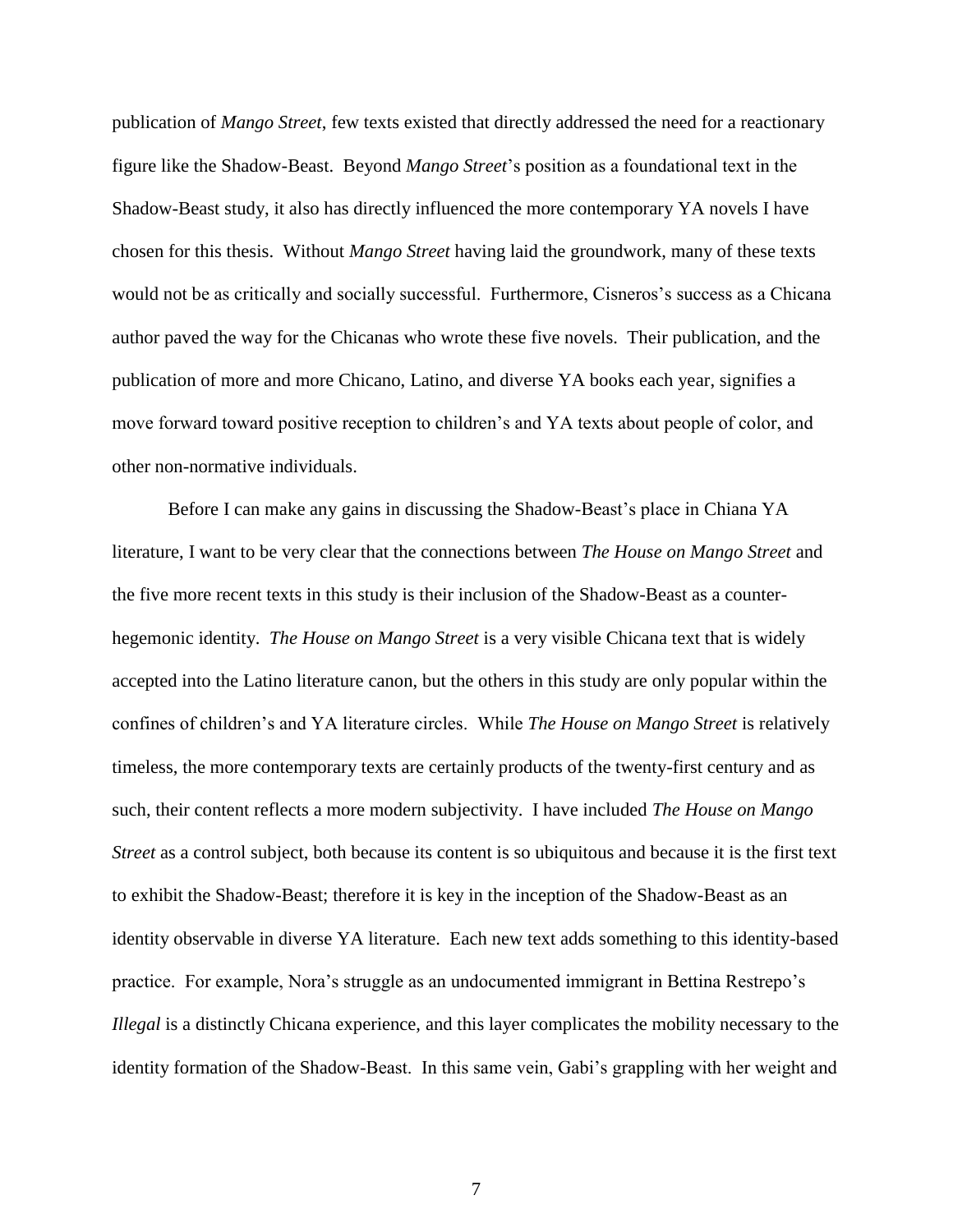body image in Isabel Quintero's *Gabi, a Girl in Pieces* speaks to the identity formation of a nonnormative person. The Shadow-Beast also takes control of the dark parts of her life, like Masi's fight to save her home in Claudia Guadalupe Martínez's *Pig Park* or Lupita's grief and hope during her mother's battle with cancer in *Under the Mesquite* by Guadalupe Garcia McCall. Alternatively, the Shadow-Beast does not always come through in diverse YA literature, as can be seen with Cesi who, in *Border Crossing* by Maria Colleen Cruz, does not come to terms with her identity as a Chicana thus she cannot be a Shadow-Beast because she never fully activates her own agency. Whatever new facet each character brings to this study, the Shadow-Beast demonstrates a resilience and flexibility born from her sometimes-painful history. By reading to see the Shadow-Beast, we are able to critically examine the importance of agency and autonomy in YA literature through a study of the alternative and counter-hegemonic character identities in these texts.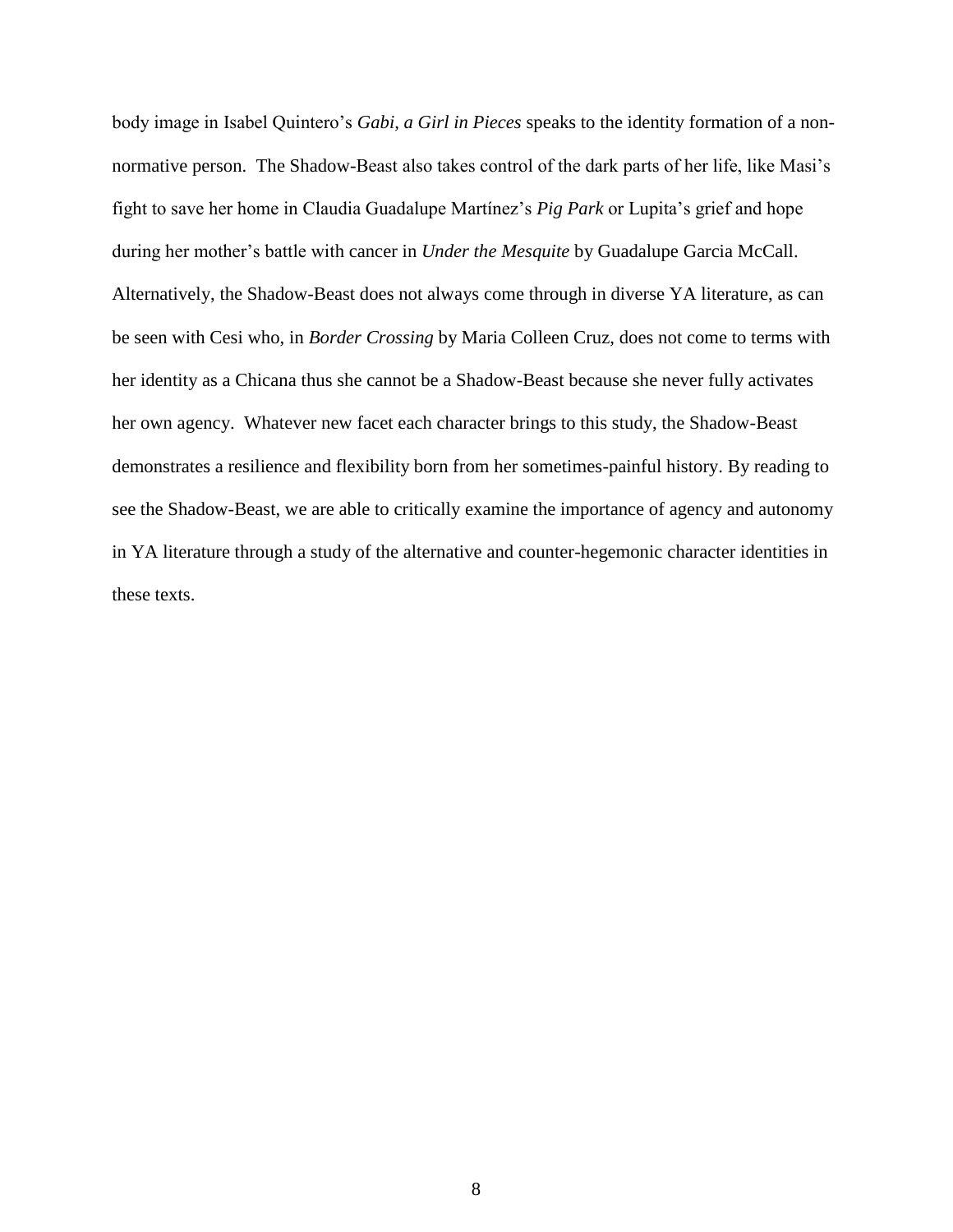#### Chapter 1: The Shadow-Beast Identity

"How does one put feathers on this particular serpent?"

## -Gloria Anzladúa, *Borderlands/La Frontera*

While Anzaldúa first coined the term "Shadow-Beast," I believe that this identity transcends beyond Anzaldúa's corpus of work. Many other Chicano studies theorists, like Rafael Pérez-Torres, use Anzaldúa's theories as a springboard for their own conceptions of Chicano identity. In keeping with this tradition, I am using Anzaldúa's theory as a building block for my discussion of autonomy and identity in diverse YA literature. While Anzaldúa regards the Shadow-Beast as an amorphous figure, tangentially related to the powerful Aztec goddess Coatlicue yet tamped out by colonial power and further subjugated by Anglo pride, I believe that the Shadow-Beast is a dormant possibility in *all* diverse women. The Shadow-Beast, as an internalized identity, can only be awakened through the agentic and subversive actions of the bearer herself. It is the awareness of something beyond herself that stirs the Beast into awakening. Inevitably, what characterizes the Shadow-Beast is a resistance to conform, to devote any deference to the patriarchy or hegemony. Because she is a diverse woman, the Shadow-Beast is abjected. She cannot occupy any position of socially constructed power within male-dominated culture, but she can occupy a subversive position. As women fight within the oppressed space of the patriarchal hierarchy, they must first understand how they are oppressed so that they can directly fight against it. For the Shadow-Beast, this means coming to understand how patriarchy and hegemony work to oppress diverse women.

Gloria Anzaldúa wrote extensively on womanhood and being Chicana; and her theories continue to both positively and negatively affect Chicano studies today. Rafael Pérez-Torres contends, "the mestizaje that Anzaldúa champions as a strategy of personal development does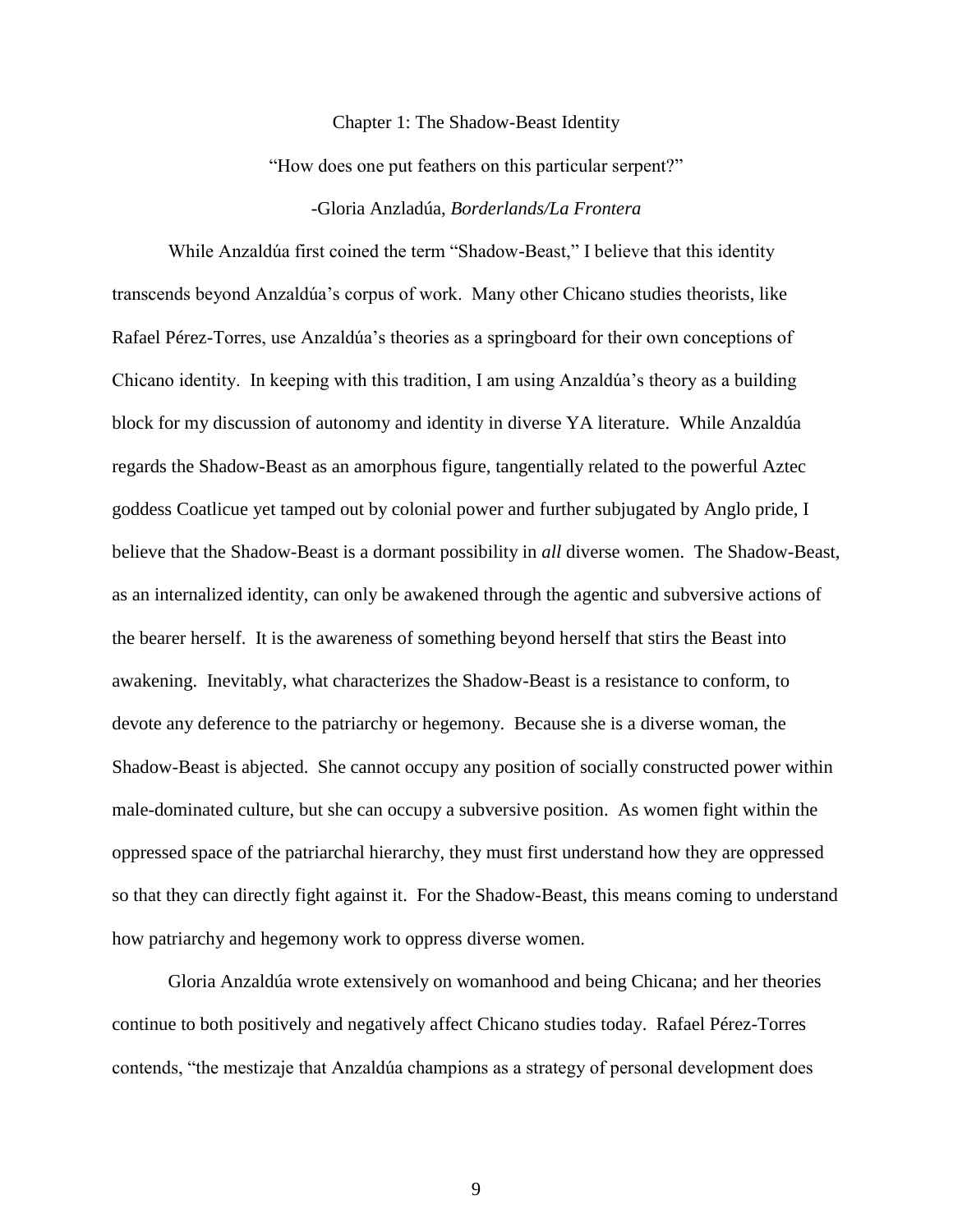seem very distant from the actual racialized conditions Chicanos and Chicanas endure in systems of social exchange" (26-27). Regardless of the perceived usefulness of Anzaldúa's theory, her work has been integral to Chicana feminism and it is Anzaldúa's theory that I will be drawing on the most. In the introduction to the Fourth Edition of Anzaldúa's *Borderlands/La Frontera*, Norma Cantú and Aída Hurtado explain:

> Anzaldúa provided the experiential documentation to address how women may survive carrying the burden of their social and political stigma when they have no control over how others categorize them in social groups. ... Anzaldúa proposes that one possibility among many is to use the contradiction to one's advantage and rise above the negative assignation to develop a complex view of the social self. (8)

In a world that consistently categorizes women, Anzaldúa resists any classification not generated from within. The Shadow-Beast identity that Anzaldúa proposes, is the "part of [herself] that refuses to take orders from outside authorities" (38). The Shadow-Beast is a counter-hegemonic identity that exists outside of the categorized spaces of society. This project will ultimately demonstrate how diverse young women choose to awaken the Shadow-Beast within to fight back against the patriarchal influence of the dominant culture.

While Anzaldúa would use the Shadow-Beast's subversive identity to further her feminist agenda, I want to take a decidedly literary approach to this identity. In YA literature, adolescence is so often regarded as a transition in the life of an individual, with adulthood as the ultimate and immediately desirable outcome. Most YA literature tells the story of struggle for the teenaged characters and demonstrates the resilience of those characters when faced with adult problems that must be contended with from inside their still-child bodies. This tension proves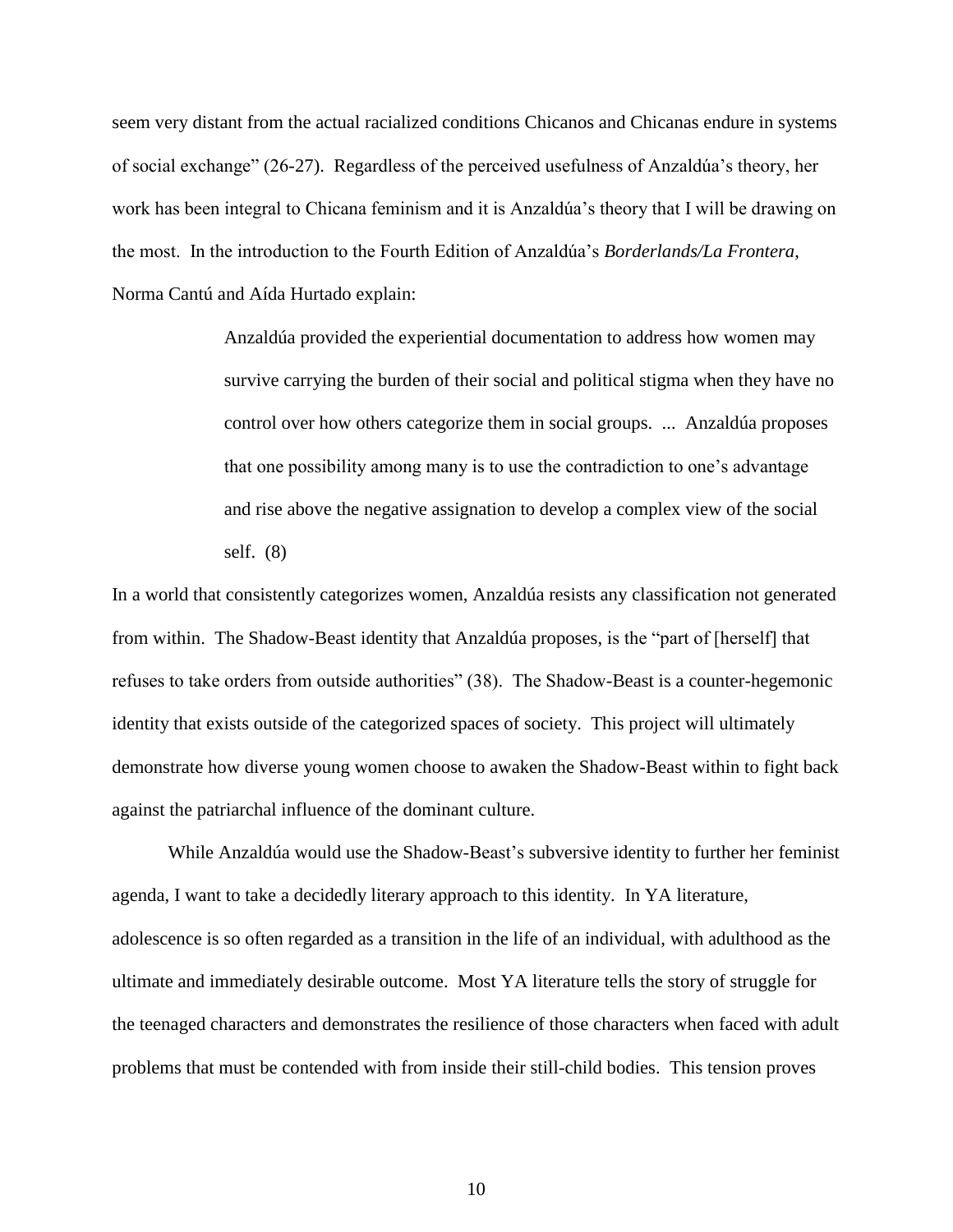fertile ground for the awakening of the Shadow-Beast, since the Beast does already exist somewhere within the recesses of the young protagonists. When faced with problems, the protagonists let the unconscious hold on the Shadow-Beast slip. This powerful identity can become a reality when characters like those in the texts I discussed in the Introduction are faced with problems that need solutions that may not fit with the traditional morals or tropes of YA literature. If the Shadow-Beast, as a powerful and subversive identity, can become real for these young women, then the problems they face may be taken head-on.

#### **The Shadow Beast and Politics of Space**

Confinement, both for women and adolescents, is an immediate issue. Women are trapped in the "angel in the house" mentality; but adolescents, who are so often told that they should be growing up, are still contained within the confines of their parental home. What becomes of this for female adolescents is the dichotomy between needing to be free and being told that that will never happen, both because of their age and relative inexperience and because of traditionally defined gender roles attributed to women. For this reason, according to Anzaldúa, the Shadow-Beast acts as a "rebel" (Anzaldúa 38). Therefore the Shadow-Beast becomes the abject other, feared by men for her Lacanian lack, she is "man's recognized nightmarish pieces" (Anzaldúa 39). By embodying what men fear the most, the Shadow-Beast is trampled out of traditional cultures like Chicano or Latino culture. While women transmit culture through procreation, men are the enforcers of traditional power structures (Anzaldúa 38). Men stand to benefit from traditional patriarchal apparatuses of power; by disempowering women, they prove their worth as men not just to themselves but to the white men from whom they would stand to gain recognition. As a result, women "have served as the embodiment for a whole collection of fears and anxieties which make up the Shadow-Beasts of Anglo, Chicano,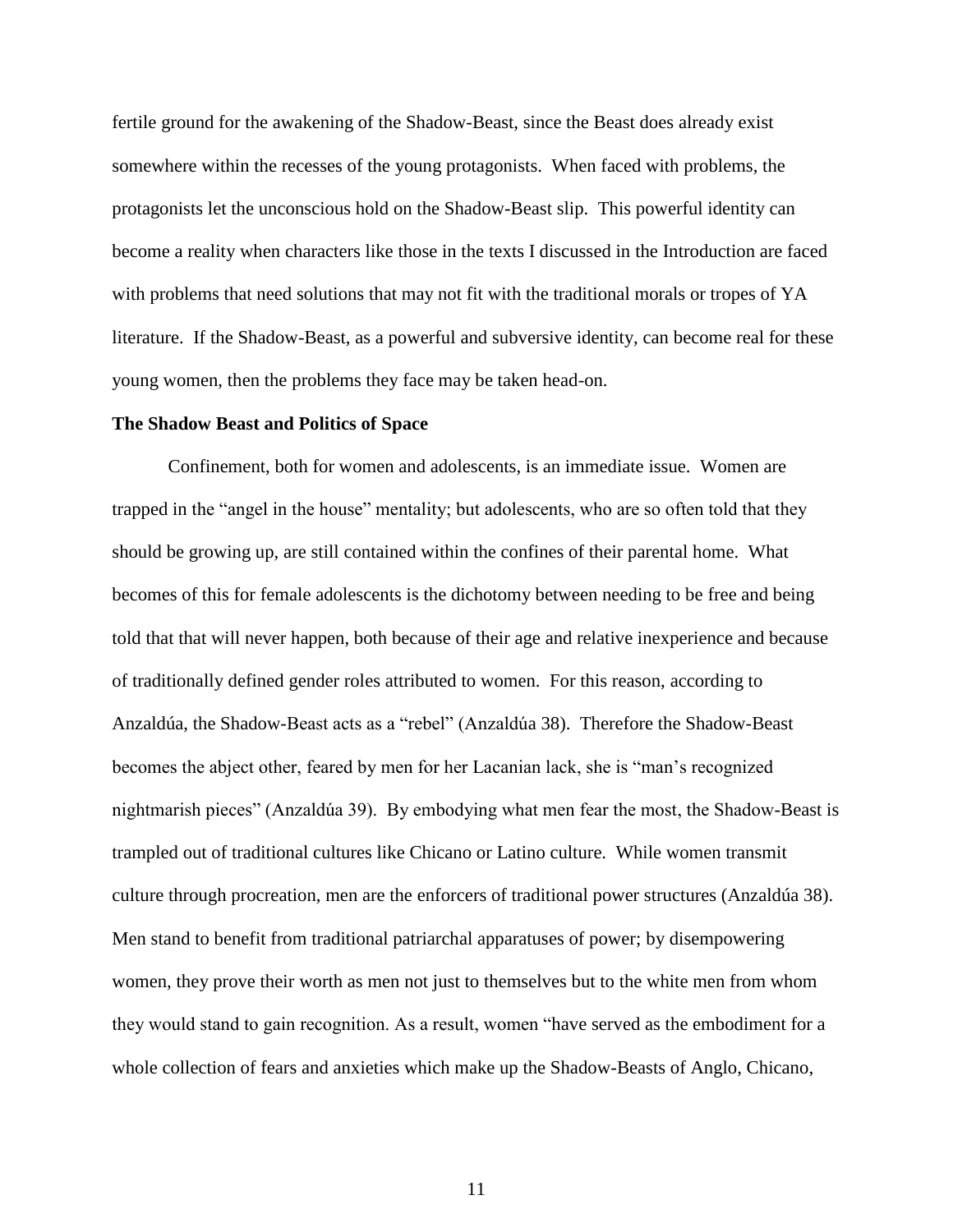Indian, Mexican, and Spanish cultures" (Hames-Garcia 106). Because men fear women, they must marginalize them. Anzaldúa argues that this issue is exacerbated by diverse men's own feelings of marginalization by the dominant, white culture (105). Because of the marginalization of diverse men, they must cultivate a space within which their power is ultimate. This space is the domestic home. The home is a safe space for men; meanwhile it is a space where women "are made to submit to the patriarchal roles, awaiting them from birth, and imposed upon them by fathers and husbands. So women are confined to what men want them to be" (Fernández 120). Since men are in charge, women are relegated to whatever spaces men allow them to occupy.

Female confinement is a historical, literary, and cultural trope—from princesses locked in high towers, to the madwomen in attics, to women kept barefoot and pregnant in the kitchen. When women are kept in domestic prisons, they are stuck in a state of stasis. Certainly women can and have repurposed domestic spaces, as the Shadow-Beast refuses the confinement of the domestic sphere.<sup>5</sup> The adolescent Shadow-Beast is further confined to the domestic home because of her age, but her youth by no means makes her less hesitant to accept confinement. Like adult Shadow-Beasts, the adolescent Shadow-Beasts that I study also create safe spaces for themselves. Susan Honeyman contends the construction of localized and domestic safe spaces for children in literature "[indicates] the fragile conceptual barriers that are necessary for preserving the concept of childhood as a simple, totalized social space," but the Shadow-Beast does not care for the concept of childhood as a space of innocence (n.p.). Instead, the Shadow-Beast needs to know things about the world around her and needs to have access to alternative spaces. Whereas physical spaces often diminish the Shadow-Beast's potential for power, figurative spaces allow her the capacity to cultivate her power outside of the hegemonic norm.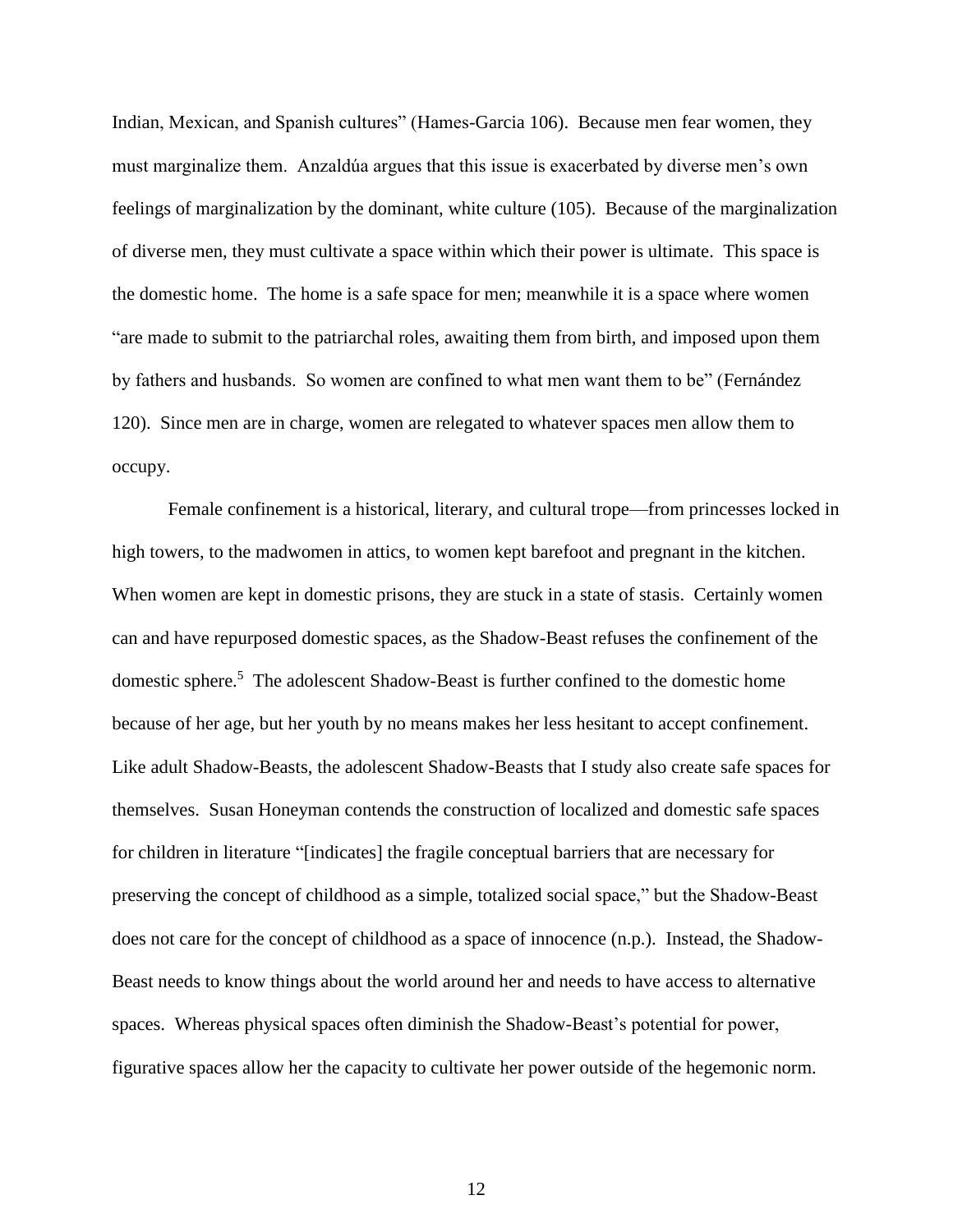The Shadow-Beast's occupation of the ulterior spaces of the world belies her true power—she works against dominant ideological apparatuses to decenter the localized idea of power. What the books I will be discussing in the coming chapters demonstrate then, is the dawning awakening of the Shadow-Beast from within the depths of the young, female protagonists. They actualize the potential already harnessed within themselves by responding to the social and political restrictions upon their identities. The Shadow-Beast, in her earliest stages, recognizes that there must be something more to life than the interpellated identity fed to her since birth. Thus, when women are locked into patriarchal spaces and out of spaces of power, they enter a third space that I will be calling the shadow space. Homi Bhabha theorizes that third space, "though unrepresentable in itself, ... constitutes the discursive conditions of enunciation that ensure that the meaning and symbols of culture have no primordial unity or fixity; that even the same signs can be appropriated, translated, rehistoricized and read anew" (55). The third space is a space of possibility and is a fertile ground for the Shadow-Beast. However, separation from hegemonic spaces causes "a sense of belonging [which] coexists with an awareness of exclusion" (Pérez-Torres 12). Therefore caught between being accepted within society and compelled to depart from the norm, the Shadow-Beast experiences the reality that "to be both locked in and locked out are part and parcel of the condition of being a woman ... in a patriarchal culture" (Oliver-Rotger 176). From the subversive third space the Shadow-Beast finds a place perfectly tailored to fit her specific needs. The Shadow-Beast needs a space that has access to patriarchal society but this is also a space not defined by it within which to realize her identity. The Shadow-Beast, as she manifests in diverse young women, thrives within the uncategorizable spaces of the world.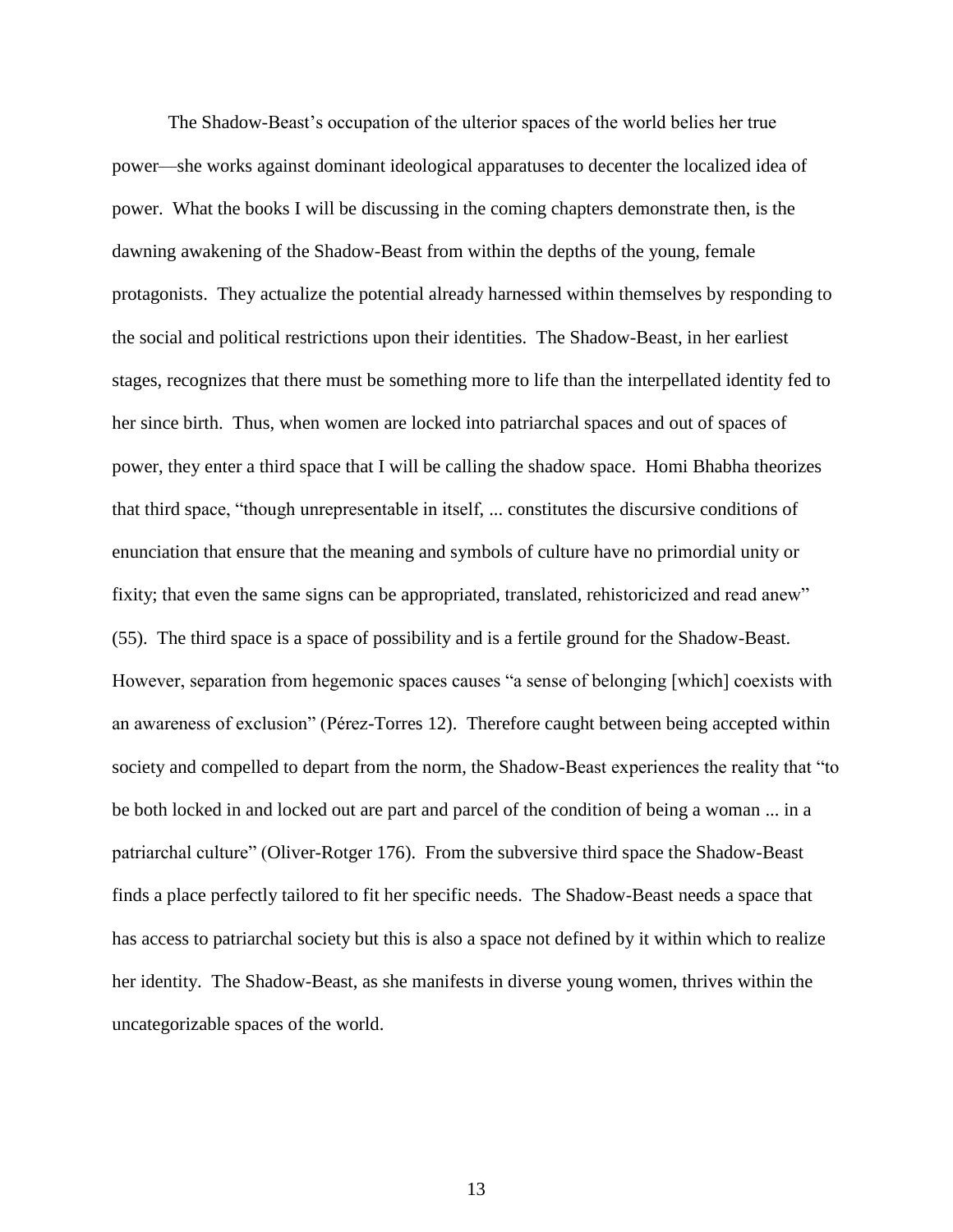## **Liberation through Sexuality**

Further, the Shadow-Beast competes within patriarchal space because she is a sexual being, whose carnality is policed by the hegemony. Anzaldúa claims that women "try to make [themselves] conscious of the Shadow-Beast, stare at the sexual lust and lust for power and destruction we see on its face, discern among its features the undershadow that the reigning order of heterosexual males project on our Beast" (42). Women's sexuality is often considered to be a taboo topic, while men are celebrated from their sexual conquests. In her highly popularized TED Talk entitled "We Should All be Feminists," Nigerian author Chimamanda Ngozi Adichie states, "We teach girls that they cannot be sexual beings in the way that boys are...We police girls. We praise girls for virginity" (n.p.). <sup>6</sup> Once the Shadow-Beast is released, the need to keep women's bodies as a dark, private space is no longer necessary. Sexual liberation can be achieved within the shadow space, as "it is out of the (narrow, crowded) spaces between sanctioned sites ... that non-normative desire can flourish" (Brady 89). While Anzaldúa often presents the need for open discussions of homosexual desire, I would argue that all feminine desire, whether homosexual, heterosexual, asexual, etc., is considered non-normative as ultimately women are prized more for their purity and chastity.

In Chicano culture, as with many other patriarchal cultures, women are valued only as domestic objects; furthermore women are also dichotomized into two distinct gender roles. Women can either be "'good' women or 'bad' women, as 'clean' or 'dirty', as 'virgins' or 'malinches" (Petty 119). The malinche, the whore or Cortés's indigenous Aztec bride, is analogous to una mujer mala, "selfish. If a woman remains a virgen until she marries, she is a good woman" (Anzladúa 39). However, authors like Sandra "Cisneros [resist] the triad of virgin, wife/mother or whore in order to blur the boundaries between these groupings, allowing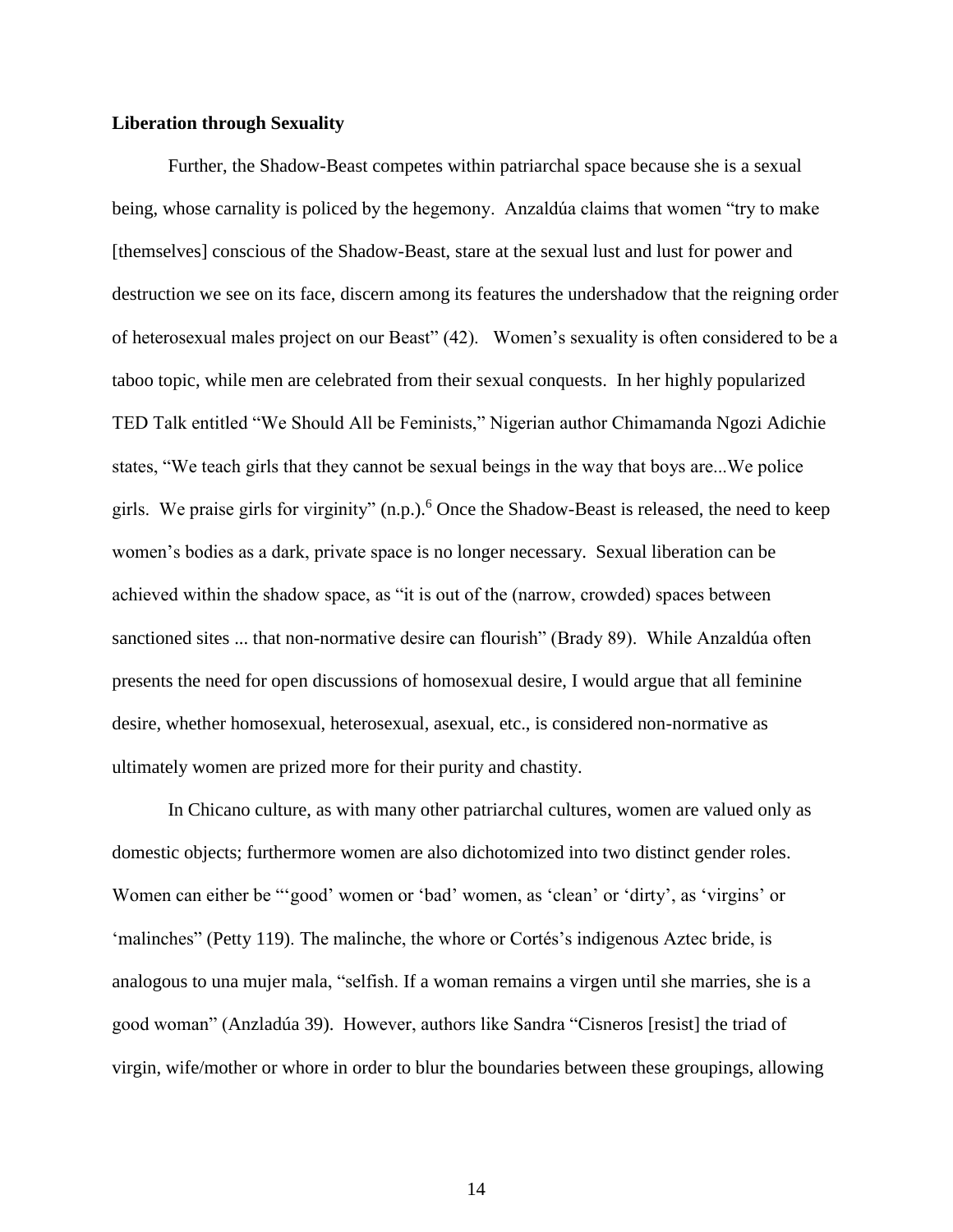Chicana women to admit their sexuality, no matter their marital status" (Field 55). By allowing herself to be a sexual being without fear of the cultural repercussions, the Shadow-Beast is a liberated figure. She becomes like the Coatlicue, the primordial serpent goddess of the Aztecs.<sup>7</sup>

The intrusion of colonialism bred the hybridity that I now argue is so integral to the dual self of the Shadow-Beast.<sup>8</sup> Anzaldúa charts the evolution of the Shadow-Beast, from her origins with Coatlicue to Coatlalopueh, who "is descended from, or is an aspect of, earlier Mesoamerican fertility and Earth goddesses," to the Virgen de Guadalupe, the Virgin Mary (Anzaldúa 49). Anzaldúa's Guadalupe is a syncretized hybrid of the Aztec Tonantzin and the Catholic Virgin Mary (Lara 107). However, "after the Conquest, the Spaniards and their Church ... desexed *Guadalupe,* taking *Coatlalopeuh*, the serpent/sexuality, out of her" but the Shadow-Beast replaces this lost, yet powerful, sense of sexuality (Anzaldúa 49). The Virgen is often thought to be a sexless figure because of the Immaculate Conception, but the mother goddess of Mesoamerican religions was the goddess associated with pregnancy and childbirth, occurrences that presume the existence of sex. While I argue that it is not necessary for a woman to have sex to be a Shadow-Beast, she needs to, at least, not be made to fear her sexual capacity. For young women, particularly children, whose sexual capabilities are latent, to become Shadow-Beasts they need an awareness that sexuality is not akin to sinfulness. To assume that women are sexless beings, like the Virgen, is another component of the patriarchal machine that perpetuates that ideology that women are pure insofar as they remain chaste. Policing women's bodies is certainly nothing new; equally it is something that the Shadow-Beast is directly opposed to due to her inherently rebellious nature.

When discussing the Shadow-Beast, it is absolutely necessary to confront the implications of the name of this alternate identity. The "beast" conjures to mind Coatlicue, the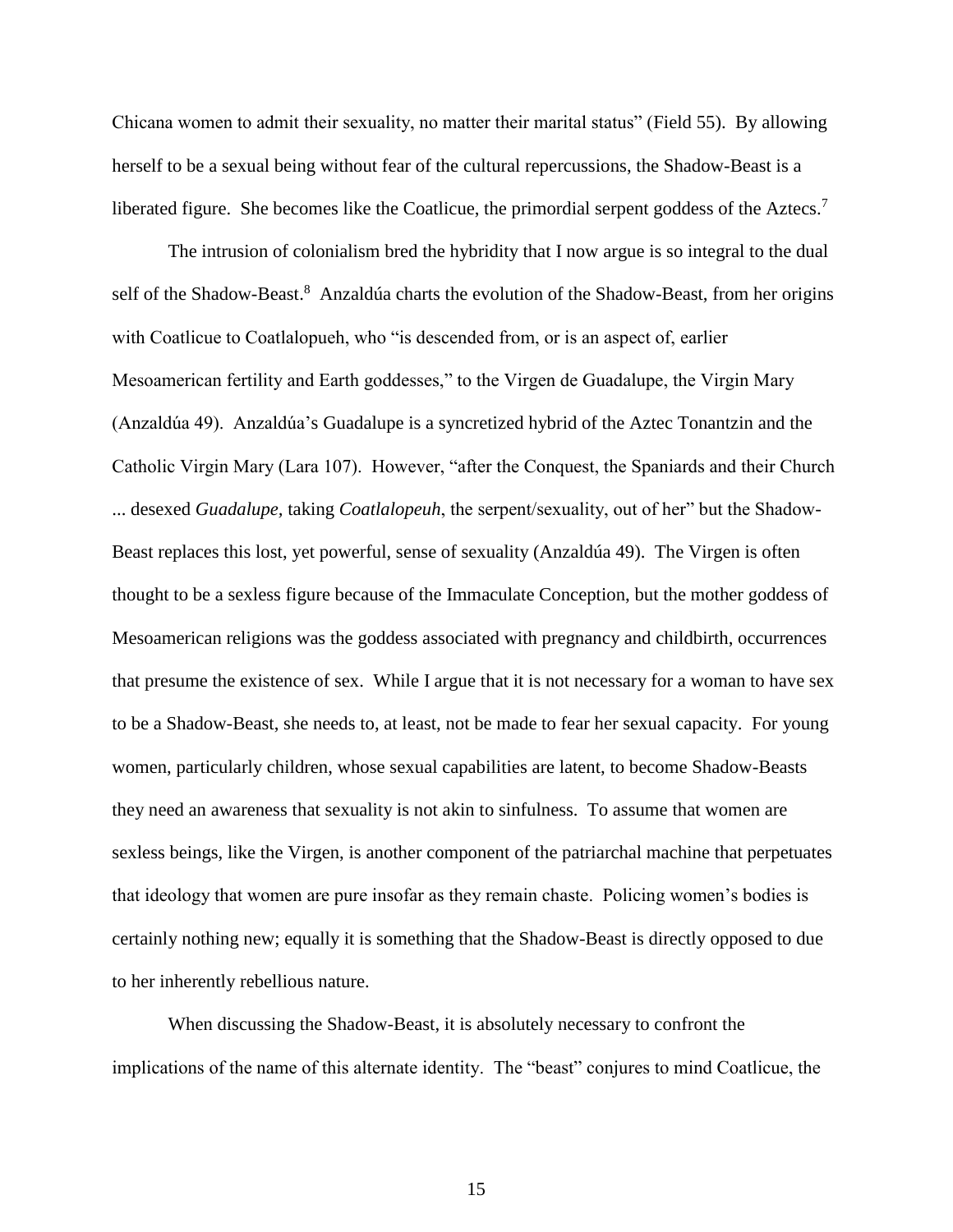Snake Woman but she is also posed against "the Beauties" (Anzaldúa 50). The "Beauties" Anzaldúa refers to here are the virgens, pure women. But as I've already established, the epitome of the virgen, the Virgen de Guadalupe, is one-and-the-same as the Shadow-Beast. The Virgen de Guadalupe can trace her ancestry to Cuatlaohuac "who belonged to the *mazehual* class, the humblest within the Chichimeca tribe, that her name was *María Coatlalopeuh*. *Coatl* is the Nahuatl word for serpent. *Lopeuh* means 'the one who is at one with the beasts'" (Anzaldúa 51). But contemporary children are taught not to idenfity with the beasts. In the quintessential fairytale "Beauty and the Beast," girls are supposed to identify with the Beauty, who is only able to save the Othered character in the tale through her traditional femininity. But the Shadow-Beast flips this script, and embraces her alterity. Rather than associate herself with the Beauty, she takes on the role of the Beast. In this way, the Shadow-Beast is intimately comfortable with the othered individuals of the world and provides them with power and a voice. She mediates their experiences between the patriarchal world and the dark underworld within the shadow space. As an othered individual herself, she is representative of the rebels of the world. The Shadow-Beast finds power and solace in her nonconformity. Audre Lorde explains, "difference is that raw and powerful connection from which our personal power is forged" (95). Ultimately, the Shadow-Beast does not become something inhumane because of her title, rather this title illustrates her occupation of the shadow space and her ability to commune with the subaltern.

It is important, before moving forward, to spend some time unpacking the Shadow-Beast's name. I've already explained that despite the dark or negative connotations of these terms, the Shadow-Beast is an inherently positive and productive figure. Anzaldúa concedes that the "shadow" is considered by many to be "the unsavory aspects of ourselves," but the Shadow-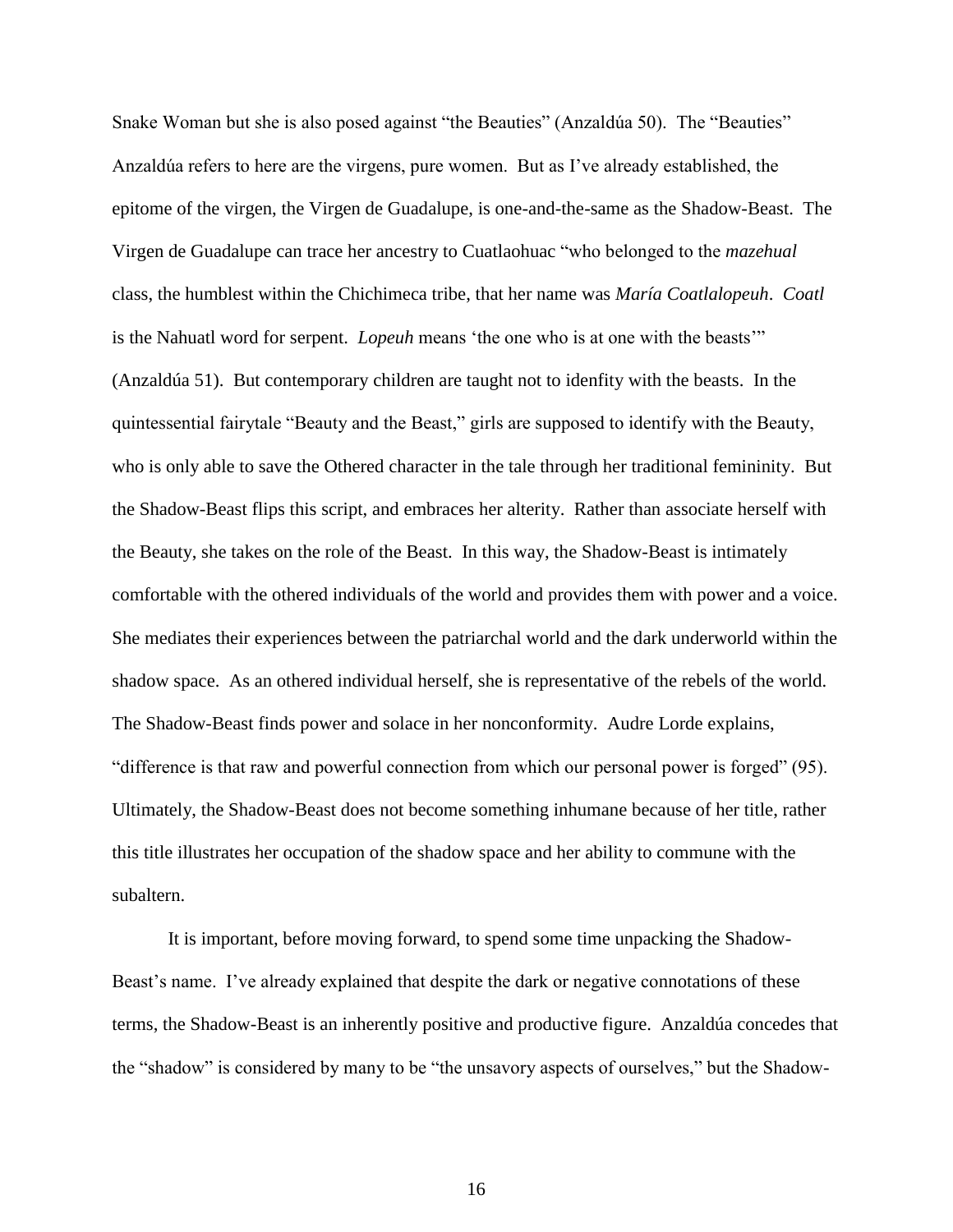Beast repurposes this fearful darkness (59). For my purposes, the shadows here are more like Peter Pan's shadow, which has a mischievous and subversive mind of its own. Still a part of Peter himself, his shadow has autonomy independent from the boy. Peter's shadow is scolded for his misbehavior but that is the limit of the repercussions for its mischief. The same can be said for the Shadow-Beast—yes, she subversively works from within a woman who society says must conform to norms but she does not do so nefariously. The Shadow-Beast works against misogyny but does not stir trouble just for the sake of stirring trouble, she always works towards the ultimate goal of providing agency both for herself and those she chooses to save. The beastly side of the Shadow-Beast can be accounted for because women are considered beastly when posed against men. Certainly our physical bodies are something pleasurable, but that pleasure is fleeting and women are often regarded as Others whose alterity alienates men. Further, Anzaldúa highlights women's abjectness by noting that they "[bleed] every month but [do] not die" (39). By highlighting women's bodily differences in comparison to normalized male bodies, Anzaldúa highlights their beastliness; but again, I want to emphasize that the Shadow-Beast does not find this negative. Instead, the Shadow-Beast is empowered through her embodied difference.

#### **Feminine Communities**

The Shadow-Beast is deeply invested in the security of her female friends and relatives, as Anzaldúa explains, "the welfare of the family, the community, and the tribe is more important than the welfare of the individual. The individual exists first as kin—as sister, as father, as *padrino*—and last as self" (40). The preservation of the feminine community is paramount, because "the real power ... is collective" (Moraga 29). The Shadow-Beast and her female community have a symbiotic relationship. While the female community provides the Shadow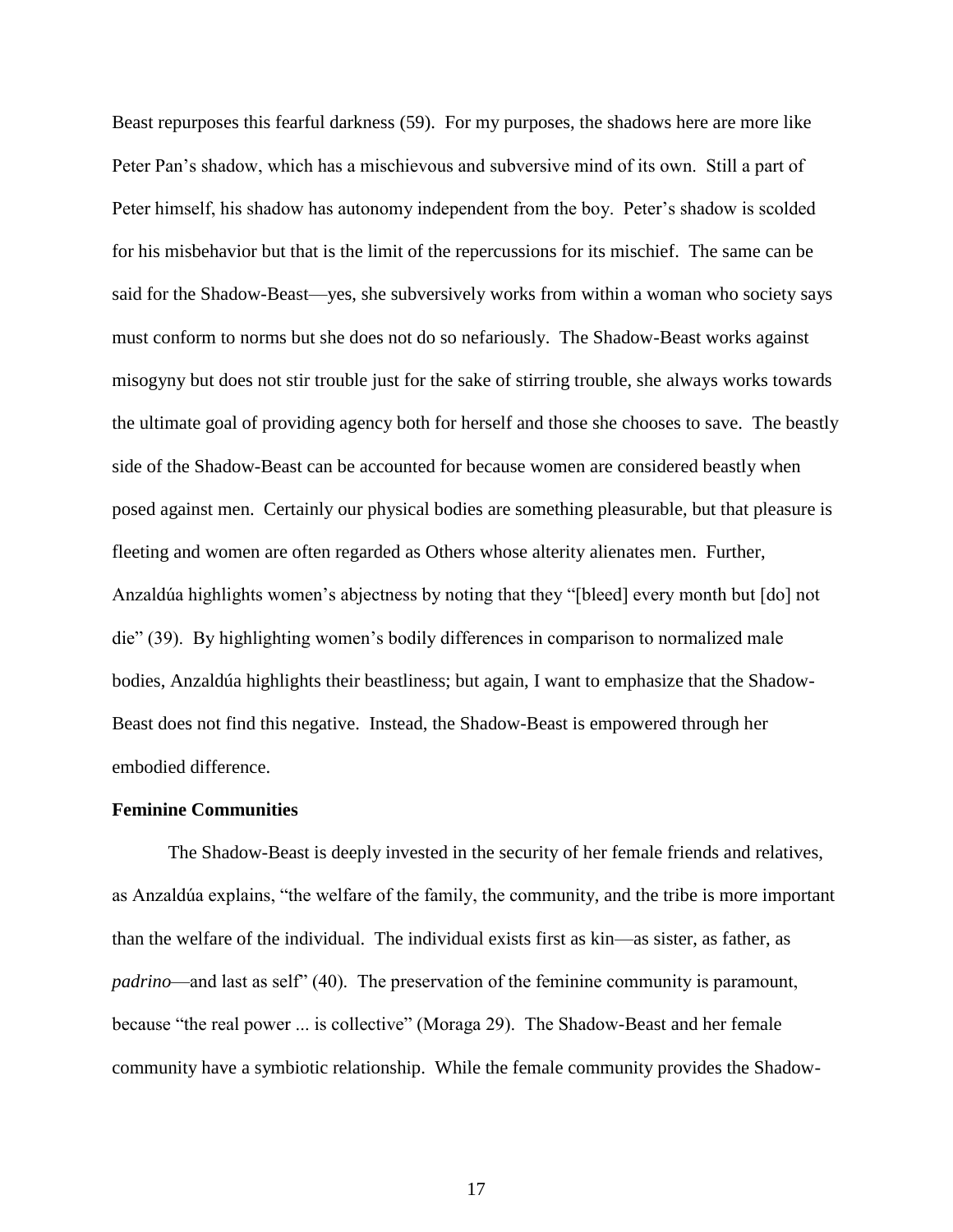Beast with the heterotopic space within which she can actualize her identity, the Shadow-Beast works to help liberate her comadres. As with the initial, political Chicana agenda to help her family and community, the Shadow-Beast works to seek justice for her female friends, neighbors, and relatives (Rincón 51). For many women living under the quiet oppression of the patriarchy, resistance is not a possibility. But what the Shadow-Beast identity represents for women is an out. The Shadow-Beast acts as a counter-hegemonic example for her feminine community. And it is *her* community; the Shadow-Beast creates this community for herself. I want to be clear that there is a difference between the community within which the Shadow-Beast lives (particularly the adolescent Shadow-Beast who may not have clear autonomy to leave the community she is born into, which is often complicit with the disempowering of diverse young women) and the feminine community that the Shadow-Beast cultivates for herself and other prospective Shadow-Beasts. By allowing others to see her when she has adopted the Shadow-Beast identity, her audience is then implicated into the feminine community. The larger community may be hesitant of or hostile toward the Shadow-Beast but the feminine community allows her to work through her identity formation.

With or without the support of the community at large, the Shadow-Beast comes to thrive. Often, women are unable to imagine a better world not dominated by male supremacy thus they complicity accept patriarchal power. While I am not blaming these women, or deeming them apathetic, I am highlighting their differences from the Shadow-Beast. The Shadow-Beast certainly benefits from coming from a supportive environment, but it is not necessary to her actualization. The Shadow-Beast often thrives *in spite of* a lack of support system—and in doing so she comes to create her own. The Shadow-Beast is a proponent of the female community, who advocates for the homosocial bonds that unite women as a singular unit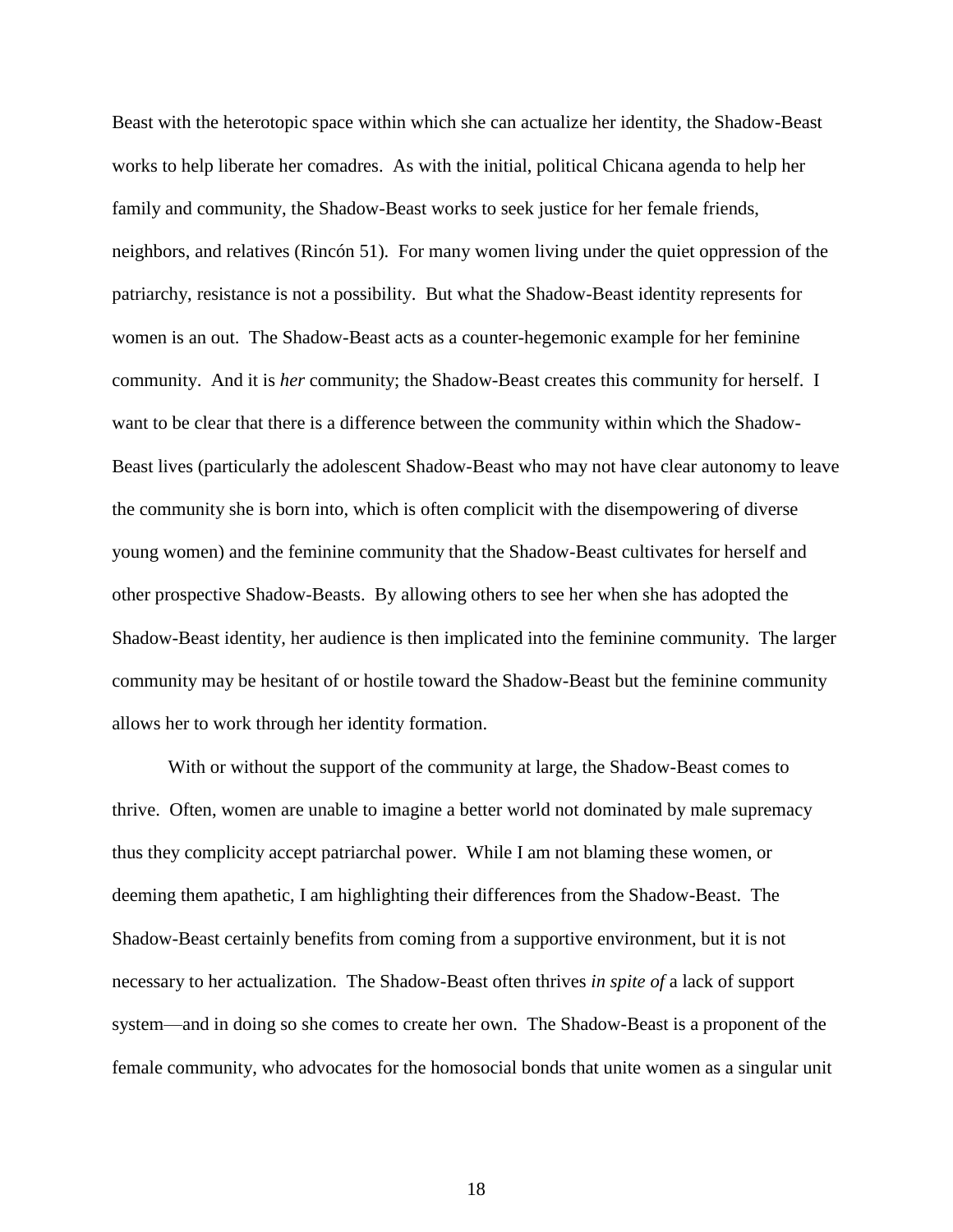against the strictures of patriarchal domination. The Shadow-Beast is the rallying cry for women who feel disempowered. While not all diverse women will actualize their potential as Shadow-Beasts, the Shadow-Beasts who do exist, exist for and because of their feminine community. I argue that the Shadow-Beast is a intersectional feminist figure, concerned with the (mis)treatment of all marginalized peoples, both within her larger community and her chosen, feminine community.

If adolescents are able to choose whom they associate with, rather than be relegated to a community that will interpellate them into a damaging archetypes, then they are more likely to engage with critical subjectivities. Isolation and friendlessness are two common tropes in YA literature, but the Shadow-Beast identity cannot exist in a vacuum. The feminine community, no matter how small, is created either as a product of the actualization of the Shadow-Beast identity or proceeding actualization as a catalyst for awareness of this new identity. Whether the Shadow-Beast is born from a fully-formed feminine community or whether she helps structure that community herself, her presence within that female, communal space allows her to draw her power from the hopes and desires of the other women. Separate, their collective desire for freedom and autonomy would not be enough to faze the patriarchy; but together, armed with the subversive strength of the Shadow-Beast, feminine communities can thrive.

#### **The Abject Immigrant**

Like I've said, the Shadow-Beast exists outside of the categorized, archival spaces of the world because she is an inherent characteristic, already existing within women. All diverse women have the potential to be Shadow-Beasts but it takes effort to awaken the beast within and the results have both positive and negative consequences. Because of the insular nature of the Shadow-Beast identity, when this identity comes forth, the woman within whom she is contained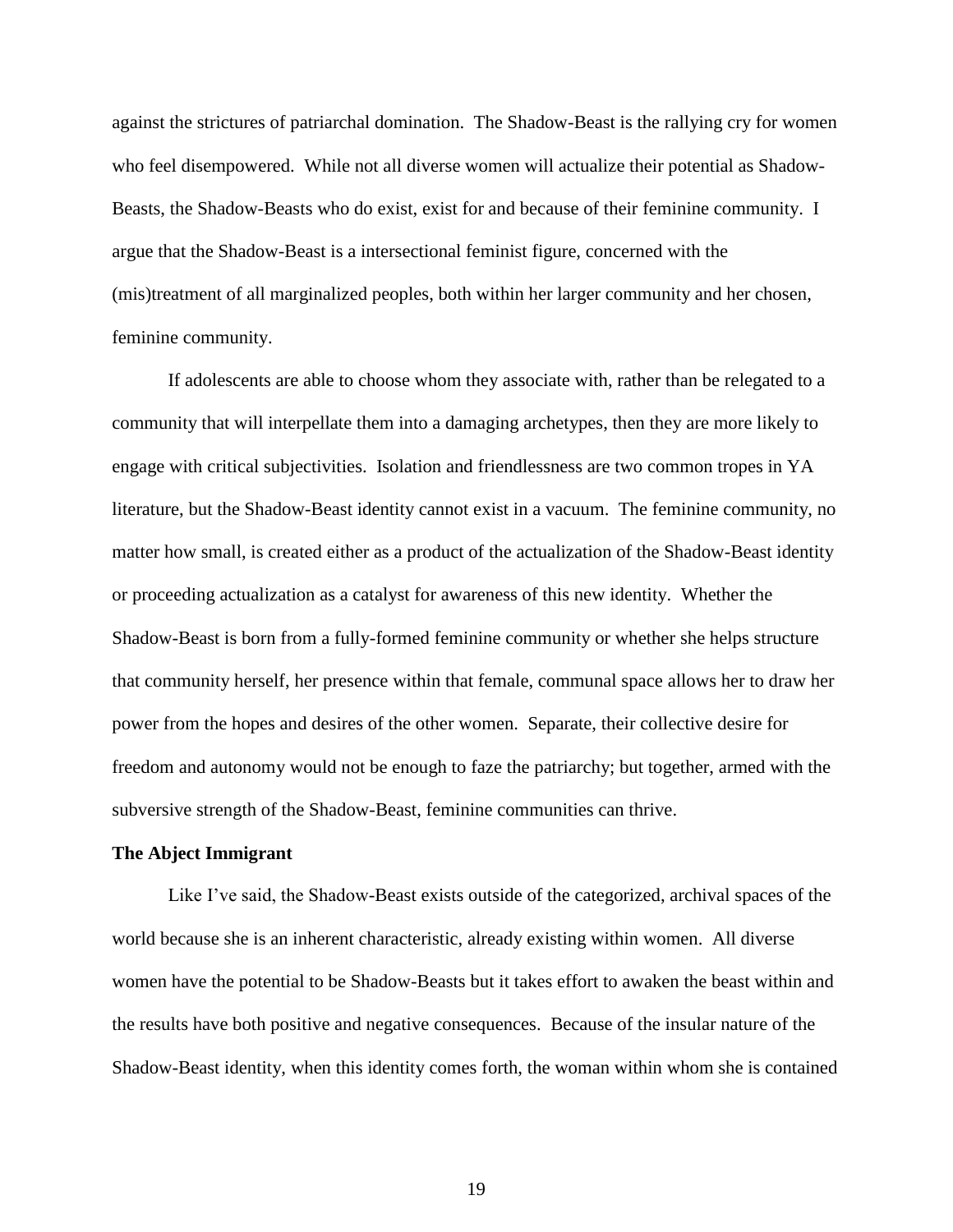is othered. In *Gender Trouble*, Judith Butler explains how women come to be othered by occupying counter-hegemonic spaces. She writes, "what constitutes through division the 'inner' and 'outer' worlds of the subject is a border and boundary tenuously maintained for the purposes of social regulation and control" (2546). The Shadow-Beast is able to navigate these inner and outer worlds, but because she permeates these boundaries she becomes what Chimamanda Ngozi Adichie calls "the abject immigrant," the immigrant who is feared and marginalized (n.p.). It is important to note that this immigrant status is that of both the literal immigrant, who crosses borders and moves from one place to another, and the metaphorical immigrant whose fluid identity traverses penetrable boundaries. The Shadow-Beast's immigrant status is highlighted in texts like the ones in this study, which deal immediately with the fraught space of the Mexican-American border. But more than that, the migrating Shadow-Beast is directly connected to the idea of adolescence as a transient concept.

While the Shadow-Beast is able to move fairly freely between hegemonic space and the heterotopic shadow space, movement inevitably complicates her identity. What becomes of these movements then, is the inability to fully participate in hegemonic culture coupled with the acute loneliness that comes with occupying the shadow space. Anzaldúa suggests that women who depart from the norm of their mother culture are afraid of returning lest they be rejected. Instead of leaving, other women suppress the Shadow Beast while those who do leave, despite the fear of repercussions, "try to waken the Shadow-Beast inside" (42). However, "location is integral to the construction of identity and community" (Brady 116). Because the Shadow-Beast must be able to move, her identity is in flux. The Shadow-Beast, as a diverse, young woman, is unwaveringly adaptable to her surroundings. Diversity is all about diaspora and disruption and this is no different for the Shadow-Beast as she awakens within adolescents.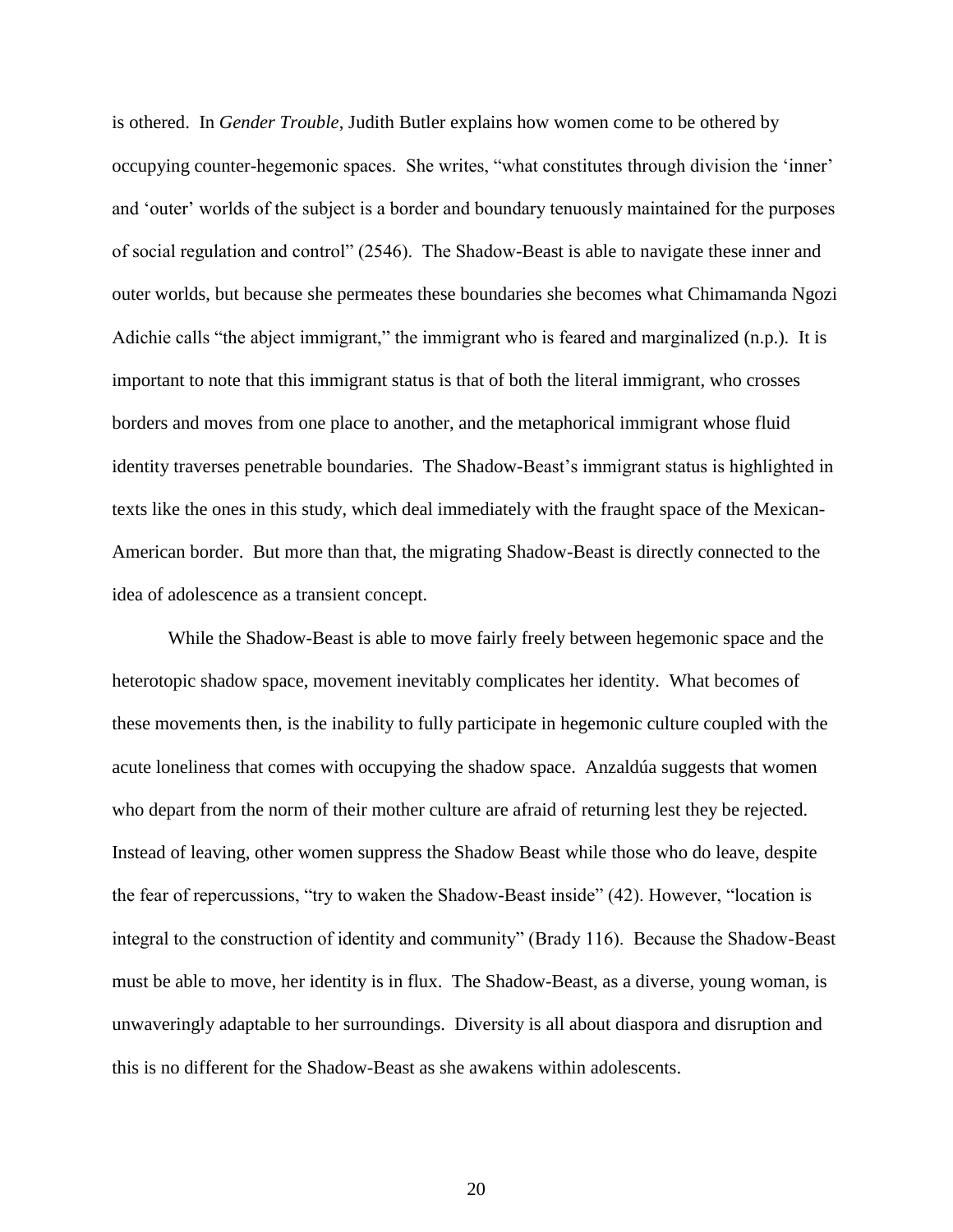The Shadow-Beast's perpetual movement separates her from any sense of home. But this separation from home proves empowering. Anzaldúa explains, "I had to leave home so I could find myself, find my own intrinsic nature buried under the personality that had been imposed on me" (38). The Shadow-Beast must first leave her home to fully understand who she is, what she is. The diverse woman is intimately familiar with this sense of homelessness, "in this regard, ideas of home and homelessness serve as touchstones for the articulation of self-identity" (Pérez-Torres 197). According to Rafael Pérez-Torres, queer Chicanos in particular, and I argue other diverse peoples by extension, experience the struggle of finding a place to consider home in "a community that values heternormative identities" (197). As discussed in "The Shadow Beast and Politics of Space," home is also a fraught space for diverse woman, since "the majority of violent crimes against women occur in homes and are committed by acquaintances" (Brady 128). Because the home could potentially be dangerous, the Shadow-Beast must flee and find her power elsewhere. This is especially complicated for adolescents who often literally cannot leave the home space. Therefore, out of necessity, the Shadow-Beast is awakened as a coping mechanism to combat the inability to leave. The Shadow-Beast then occupies the shadow space, a third space or a psychic space. Leaving home, however, is a key theme in YA literature and this is no different for the diverse YA literature that exhibits that Shadow-Beast, even if leaving home is merely retreating into one's own shadow space.

Mary Pat Brady also considers how movement and location works with the sexualized identity of the Shadow-Beast. Brady explains that the crossing over, i.e. border crossing, in works of Chicana theorists like Gloria Anzaldúa "suggests the interplay between movement and pleasure" (83). While this concept of sexual pleasure in the movement of the Shadow-Beast may be difficult or uncomfortable to discuss within the context of YA literature, so many YA books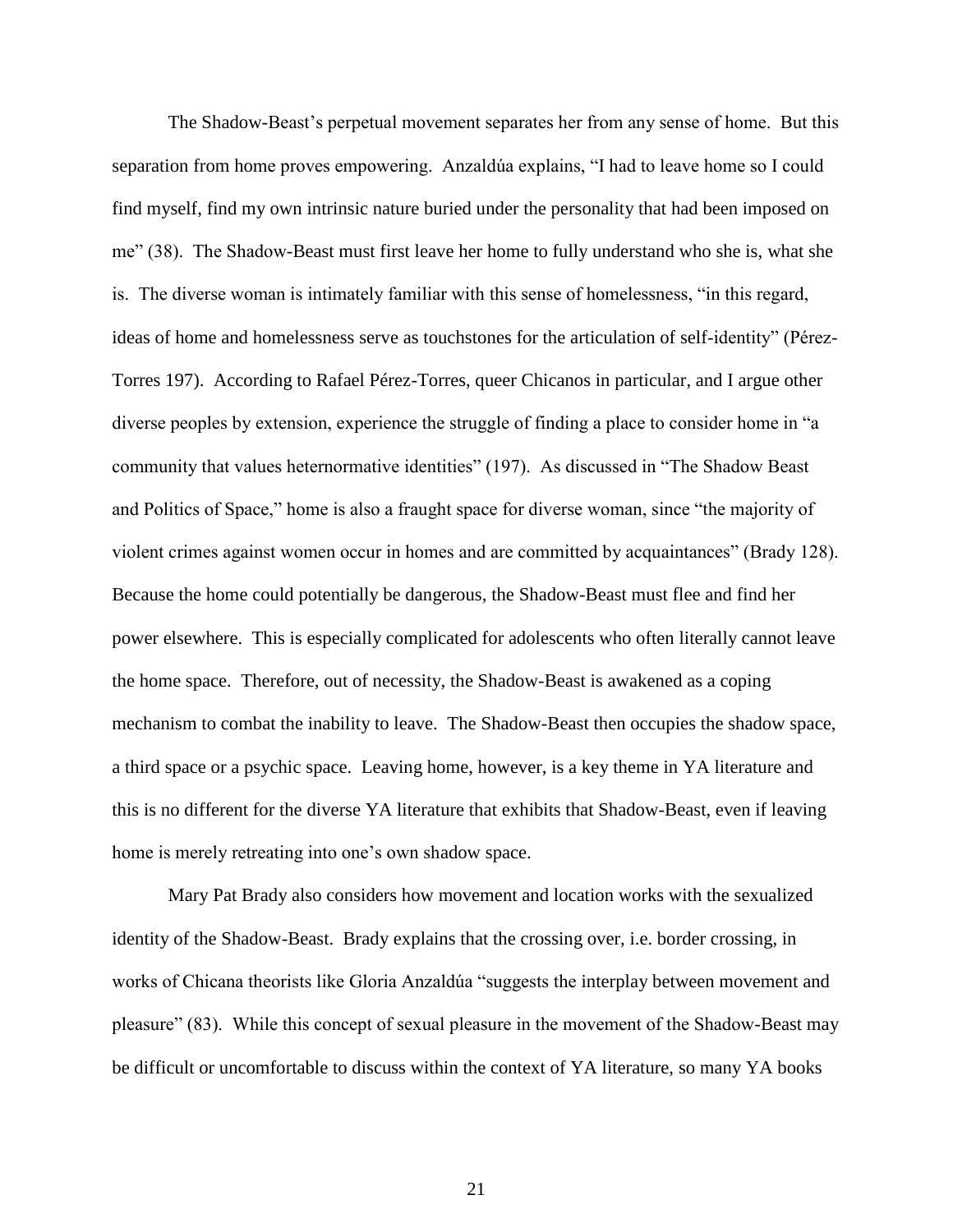deal with sexual content in honest and straightforward ways. Books for teenagers "can function as both guides for and mediators of young women's understandings of 'acceptable' sexual behaviour" (Jones 80). Sex is a reality in the lives of so many young adults, but it manifests itself differently for diverse young women. In books about obese teenagers, for example, the young protagonists often struggle with body image issues and how their non-normative bodies will be perceived by potential sexual partners. Further, YA books about people of color run the risk of depicting their characters as hypersexualized—a common theme in literature about people of color. But, like I've already demonstrated, the Shadow-Beast removes sexual stigma by rejected patriarchal ideals of virginity and innocence. The Shadow-Beast's movement within the uncategorizable spaces of the world allows her to transcend beyond heteronormative boundaries and reclaim women's sexuality in positive and empowering ways. By moving into the interstices, the Shadow-Beast locates or creates a place where sexualities are normalized.

## **Performativity**

Finally, the Shadow-Beast works to gain power through performance. While Judith Butler claims "words, acts, gestures, and desire produce the effect of an internal core or substance, but produce this *on the surface* of the body," I would like to expand this definition beyond the outward performances of gender to encompass any alternative performance that allows the Shadow-Beast to construct her identity (2548). For many Shadow-Beasts, and certainly for Anzaldúa's Shadow-Beast, this performance comes through writing. In much of her published work, Gloria Anzaldúa regards writing as a healing process. Anzaldúa explains:

> To write, to be a writer, I have to trust and believe in myself as a speaker, as a voice for the images. I have to believe that I can communicate with the images. I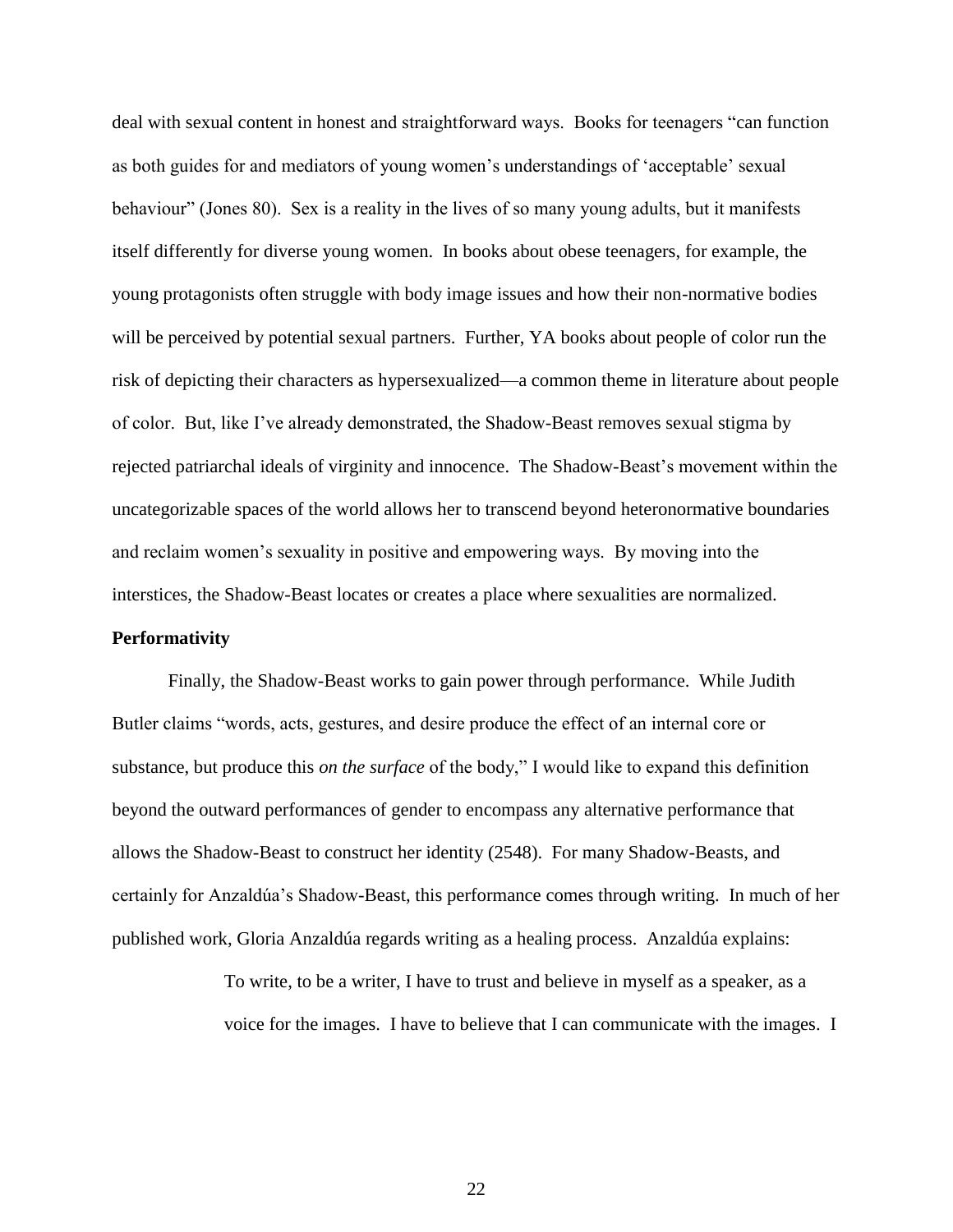have to believe that I can communicate with images and words and that I can do it

well. ... I cannot separate my writing from any part of my life. It is all one. (95) Performances like writing are integral to the identity formation of the Shadow-Beast. While writing may seem to be a completed art form, because it does not have continual action it is actually a deeply performative art. Writing, while often regarded as completed and archival, can be an embodied experience.<sup>9</sup> Performances are lived experiences, not concretized or categorized within archival memory.<sup>10</sup> This type of embodied experience, perpetuated from person-toperson, is how the Shadow-Beast is able to enact her power through performance. For children, writing (and reading) is often the only escape easily accessible. It is in this way the adolescent Shadow-Beast circumvents the limits put on her by her potential lack of mobility. Her written performances are tied to her ability to move freely as herself within the psychic shadow space.

The Shadow-Beast, as a hybridized figure, resists archival memory, as "metonymically, the mestizo body serves as the repository of this knowledge, often neither cataloged nor collected" (Perez-Torres 199). In this way, her performances have a sort of eternity or ubiquity that allows the Shadow-Beast the ability to reach beyond her localized zone. The performances of the Shadow-Beast are varying, and I am purposefully ambiguous when referring to these performances because I don't want to limit them to gendered performances or artistic performances, instead I want this definition to be interpretive. Performances can be wideranging, thus each different type of performance embodies something new and transformative for both the Shadow-Beast and her adopted feminine community. These performances are the ways in which the Shadow-Beast can act as the savior for her feminine community and for herself. Without performance, the Shadow-Beast would be an apathetic identity. Acting as the savior of her comrades is part and parcel of being a Shadow-Beast. The diverse, female protagonist of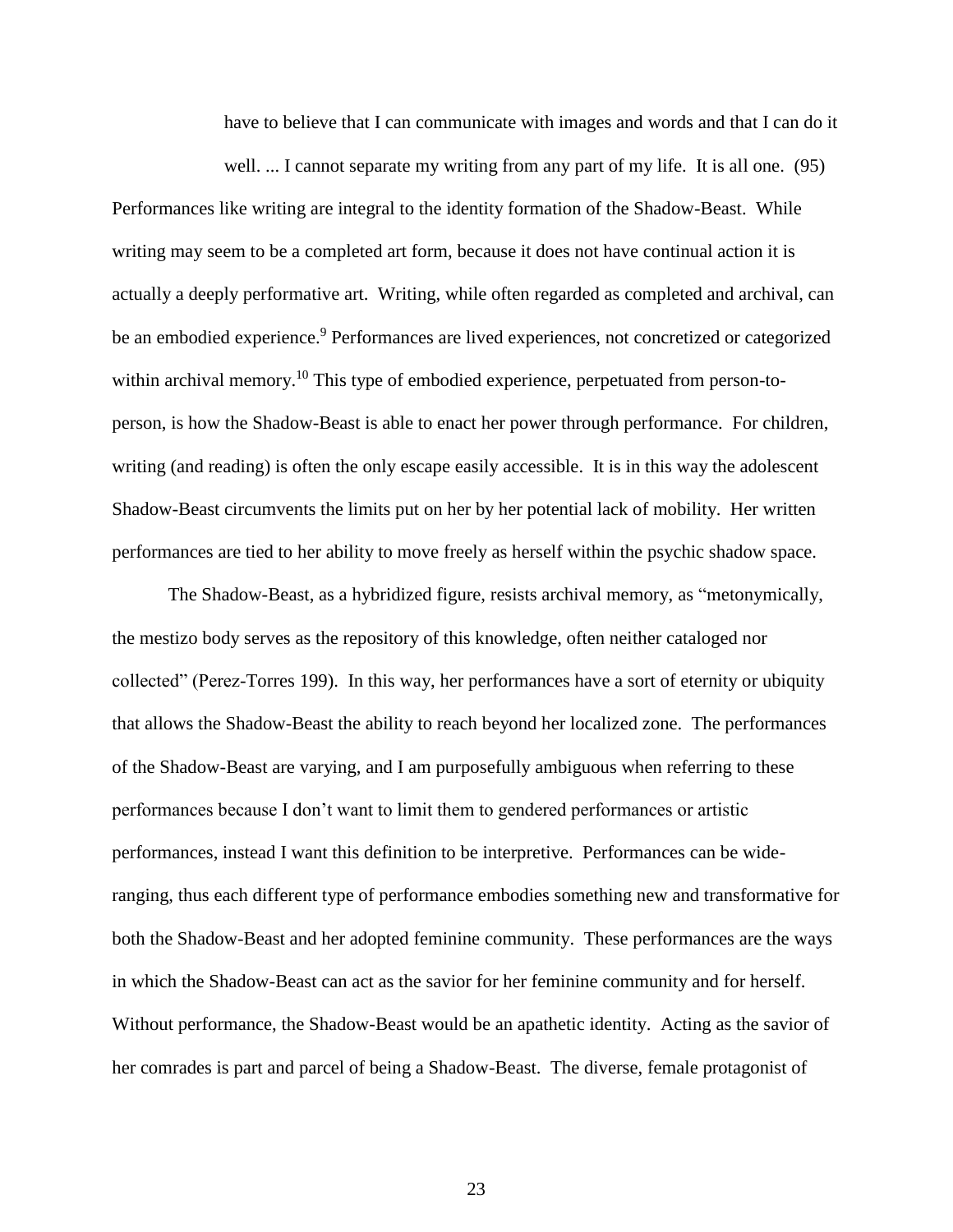these YA texts first saves herself by becoming the Shadow-Beast, and then once she is actualized within that identity she can, in turn, save others. The Shadow-Beast can be infinitely reproduced throughout the feminine community as the identity is spread and reimagined by each female character.

### **Applying the Shadow-Beast's Characteristics to Diverse YA Literature**

The Shadow-Beast as a lens with which to view literature is easily applied to Chicana, and by tangential association, Latina literature; and when extended to cover all diverse literatures about women, the Shadow-Beast must move further and further away from its birth as an Anzaldúan theory. Anzaldúa's work is dependent upon its application to borderlands literature and figures; but I believe her Shadow-Beast can, and should, be moved outside of the Chicana framework. The first step to do this is to demonstrate how this theory works locally within Chicana literature and then to pose the methodology outward. Diverse, young women, as a whole, are concerned with the restriction of themselves within the patriarchal culture of their individualized spaces. Likewise diverse, young women must also confront their status as abjected immigrants in hegemonic society. I argue that this alterity works most directly with *young* diverse women because adolescence is so often regarded as a transitional time, a thing that must be worked through rather than reveled in. Adolescence is a precarious time for anyone, regardless of their diverse identification but it is complicated with the introduction of diverse identities. The gravity of these formative years is counteracted with the adolescents' ability to adopt the powerful identity of the Shadow-Beast. In this way, the Shadow-Beast almost works like a superheroic secret identity. Though the Shadow-Beast doesn't wear her identity as a badge on her chest, she performs it through transformative acts. The Shadow-Beast redeems the space of adolescence by empowering those who adopt her as part of their psyches to work against any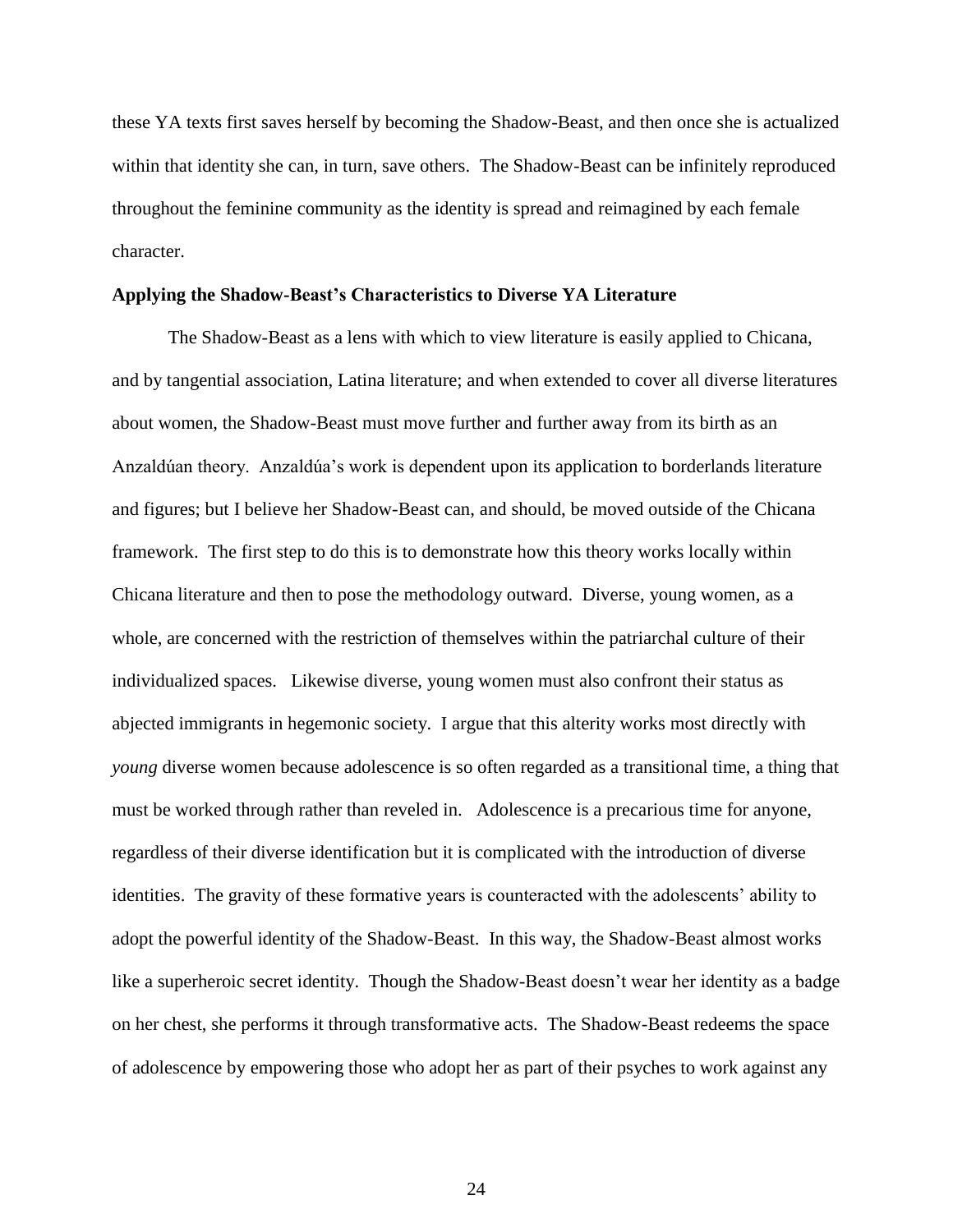forms of marginalization. Through these tenants of the identity, the Shadow-Beast contributes to our understanding of diverse feminine subjectivities in YA literature.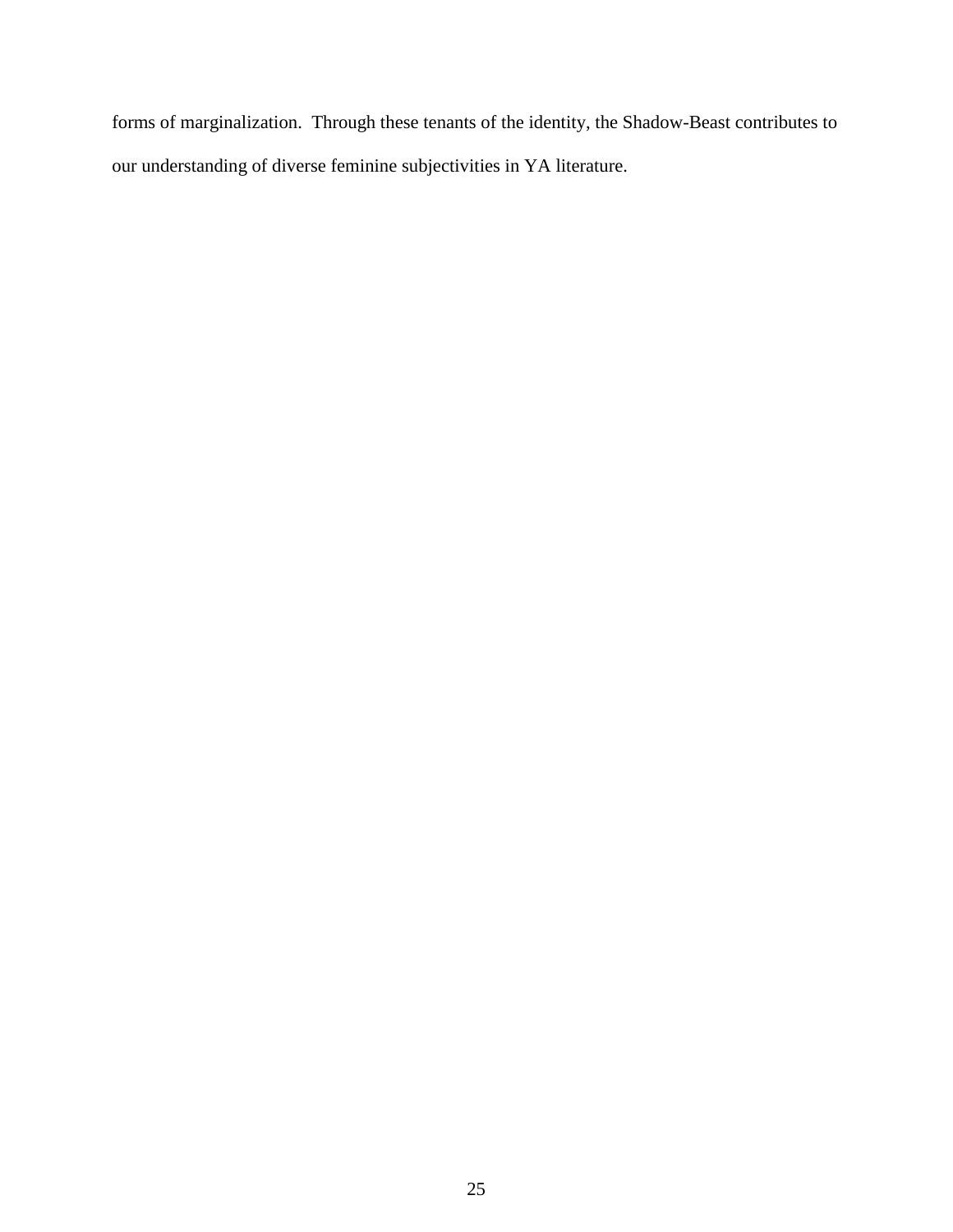Chapter 2: Shadow Spaces and Beastly Places "across the border, where we

were true Mexicans, for a day."

# -Guadalupe Garcia McCall, *Under the Mesquite*

I claimed in the previous chapter that the Shadow-Beast is a mobile character; here, I will demonstrate how the intrusion of the border in Chicana YA literature complicates the agency of mobility. Anzaldúa explains that borders, like the United States-Mexico border, are exclusionary spaces. They are "a dividing line, a narrow strip along a steep edge. A borderland is a vague and undetermined place created by the emotional residue of an unnatural boundary" (Anzaldúa 25). To explore these concepts I will discuss the issues of space for the Shadow-Beast, the restrictions upon her movements that the border interposes, and how she circumvents these, and other, constraints. First, I will discuss the uniqueness of border crossing in Chicana YA literature and the border's ideologies about womanhood, I will then discuss the strictures of gendered communal space on the Shadow-Beast identity. Finally I will demonstrate the connections between these divergent spatialities on the need for movement and freedom within the Shadow-Beast identity.

To first illustrate these concepts, I will apply the Shadow-Beast lens briefly to a reading of *The House on Mango Street*. First, I will explain how Esperanza in *The House on Mango Street* must return to her home space to help influence her feminine community. One of the more striking examples of Esperanza's female relatives being relegated to disempowering spaces is her grandmother, also named Esperanza, who was "a wild horse of a woman, so wild she wouldn't marry. Until [Esperanza's] great-grandfather threw a sack over her head and carried her off. Just like that" (Cisneros 11). Though Esperanza and her grandmother are both strong,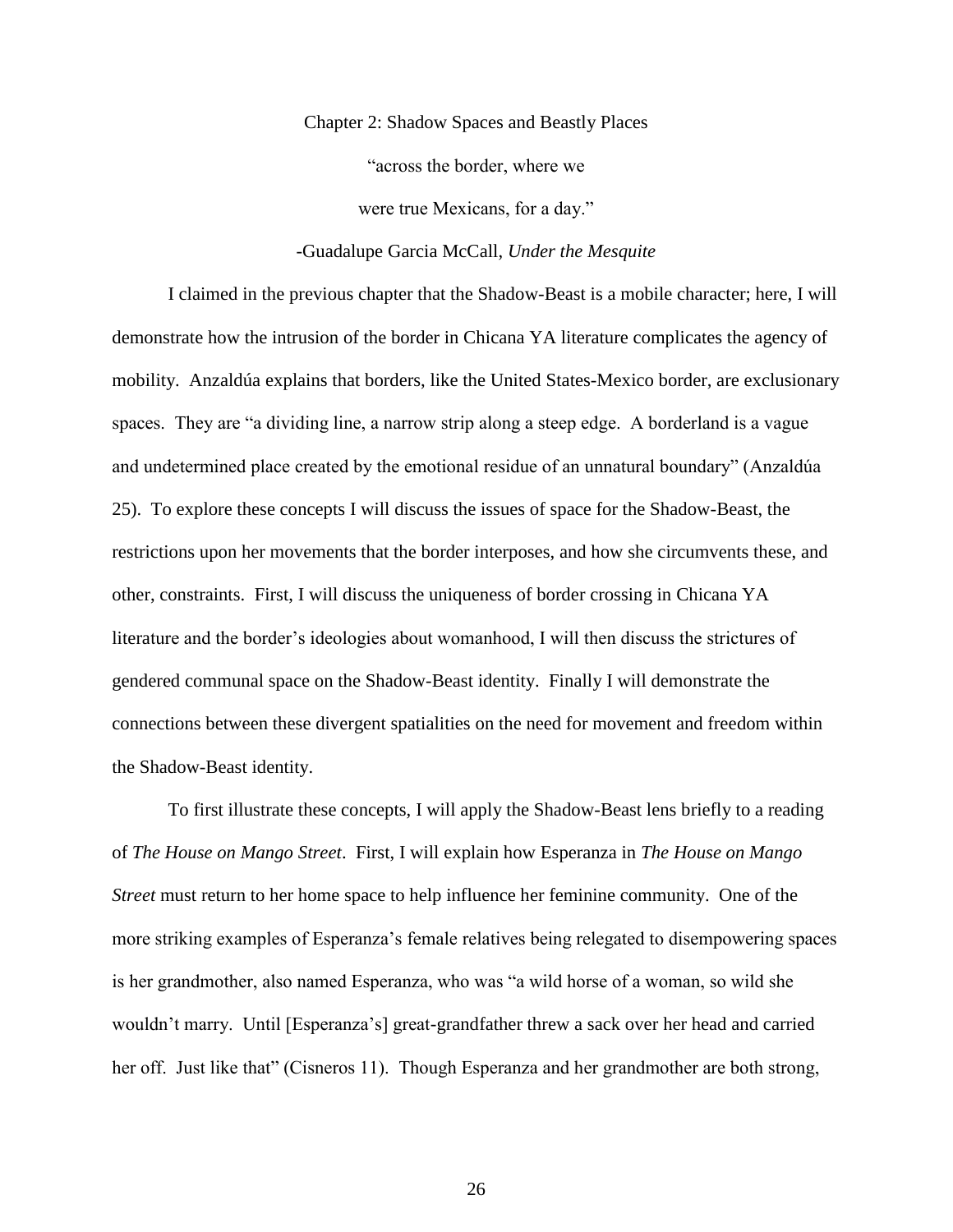rebellious women, Esperanza's grandmother is forced to comply with the traditional values of Chicano culture. Esperanza's grandmother "never forgave" her husband for imprisoning her (Cisneros 11). Esperanza is fascinated by her grandmother's plight and thinks: "I wonder if she made the best with what she got or was she sorry because she couldn't be all the things she wanted to be" (Cisneros 11). Esperanza learns a lesson from her grandmother; she reflects, "I have inherited her name, but I don't want to inherit her place by the window" (Cisneros 11). Through the physical space of the home and the metaphorical space of femininity, women on Mango Street are doubly marginalized. Esperanza, however, defies both of these spaces. She stands as the ideal for her comadres on Mango Street. For women, like her mother and grandmother who cannot escape, Esperanza's freedom serves as a vicarious experience.

Because of Esperanza's position as both Mexican and American, she can occupy the role of insider and outsider that is necessary for her construction of individuality. Esperanza's liminality is paramount for her ability to become the Shadow-Beast. Esperanza is the embodiment of the borderlands; she has "a new *mestiza* consciousness, *una conciencia de mujer*" (Anzaldúa 99). Despite being "oppressed in United States society in at least three senses: she is non-white, poor, and female. [Esperanza] draws her strength from the very sources of her oppression" (Kuribayashi 165). Esperanza's identity as a hyphenated American, her liminality as a woman, and her role as the Shadow-Beast all contribute to this mestiza consciousness. Because she is both and neither all at the same time, Esperanza embodies the hybridized identity of the Shadow-Beast. Anzaldúa explains, the Shadow-Beast "copes by developing a tolerance for contradictions, a tolerance for ambiguity;" and she learns to survive in a world posed against her (101).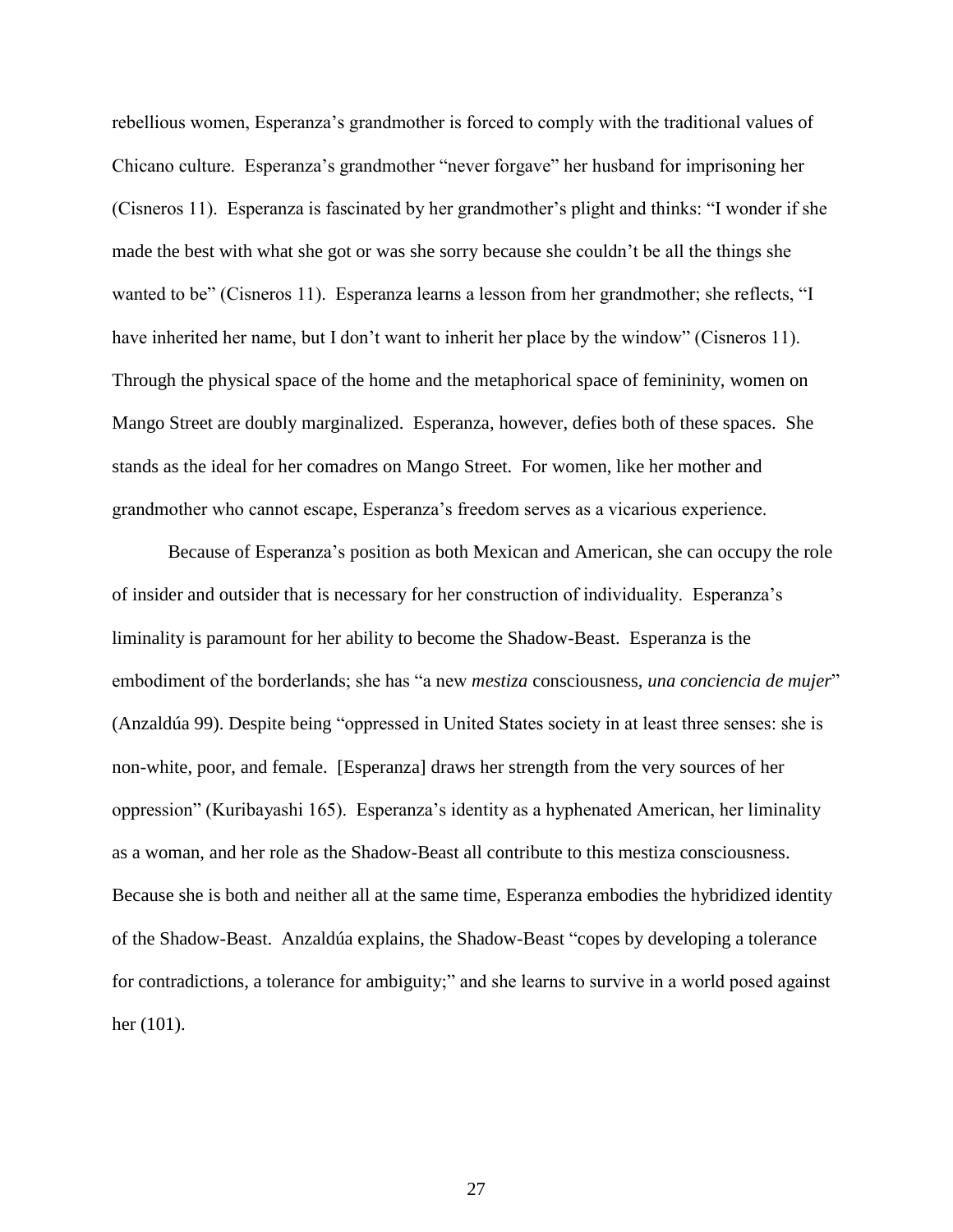# **Border Crossing in Chicana YA Literature**

One of the hallmarks of Chicano literature is diaspora. The Shadow-Beast feels the effects of this movement immediately—as I have previously discussed, movement is a key factor in the actualization of the Shadow-Beast. But movement is so much more than mere displacement. The spaces that the Shadow-Beast travels between are integral in shaping and reshaping her, but she also shapes helps to them. Places only have a meaning and a culture if the people who reside within them transmit that culture and interpellate the residents into the ideological bounds of that location. But the Shadow-Beast resists interpellation, she sees through the process and reveals it for what it is: a mechanized recapitulation of problematic ideals. To counteract this, the Shadow-Beast occupies third spaces, and reworks normalized conceptions of reality. The Shadow-Beast removes herself from homogenous society through her adoption of the subversive role. She challenges the dominant ideologies by embracing the hybridity that diaspora breeds. The Shadow-Beast is a figure who easily crosses boundaries and embraces the fluidity of the third space. Her ease to traverse the turbulent landscape of the borderlands marks her as an agent of feminine power. For many, the border is "the site where ethnic Mexicans [attempt] to mediate the profound sense of displacement and other stresses raised by their daily existence as members of a racialized and marginalized minority in a region they had long considered to be their ancestral homeland" (D. Gutiérrez 488).<sup>11</sup> Because of the forced diaspora of the border moving over already rooted Mexican nationals, to be Mexican in a land not Mexico requires that individuals re-imagine themselves as connected to their indigenous community.<sup>12</sup> Because of the diasporic nature of Mexican-American and Chicano/a identity, border crossing is an integral part of many Chicana YA novels. In *Illegal* by Bettina Restrepo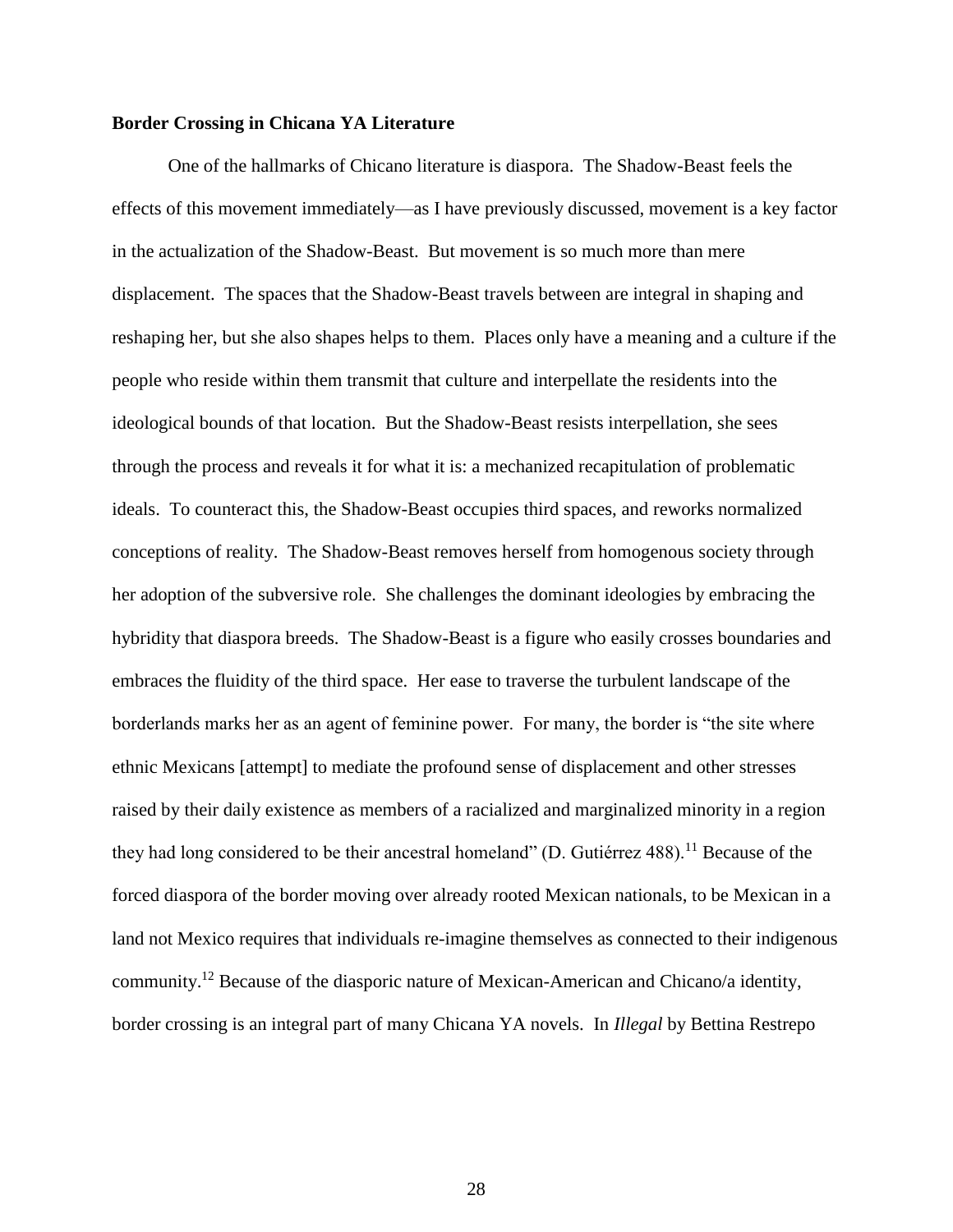and *Border Crossing* by Maria Colleen Cruz the border provides a stark backdrop for the dawning agency of the Shadow-Beast.

### *Undocumented Immigration*

In 2013, the Department of Homeland Security apprehended over four hundred thousand undocumented immigrants at the United States-Mexico border in the Rio Grande Valley in southern Texas (Simanski 4). Of those crossing the border in the Valley, more than twenty-six thousand of them were children ("The Face of the Undocumented Child" 1). In the last few decades, the U.S./Mexico border has become a contested space, with the government interceding to create a strict, demarcated zone between the U.S. and Mexico.<sup>13</sup> Policies like the DREAM Act, which allow young undocumented immigrants to go to college or serve in the military as a means to gain citizenship, allow for undocumented teenagers and young adults to reside in the U.S. without fear of another displacement.<sup>14</sup> Yet, regardless of these measures, many teens and young adults living in the U.S. without documentation still fear deportation. Furthermore, this fear has begun to manifest in YA literature. In children's and YA books that depict undocumented border crossing, child border-crossers must eschew a traditional childhood and develop a sense of power over themselves typically not associated with individuals under the age of eighteen. Born from the media frenzy surrounding undocumented immigration is the often-polemical rhetoric surrounding undocumented persons in the U.S., which indicates "while some children occupy an almost sacred space within the cultural imagination, others are demonized in the popular media" (Mackey 173). Despite the fact that "in U.S. law, children's developmental and cognitive immaturity creates an ephemeral period that requires parental and state protectionism," the media dictates that some children's lives matter more than others (Oliviero 15). In the cases of undocumented children, legal status trumps the traditionally revered space of childhood in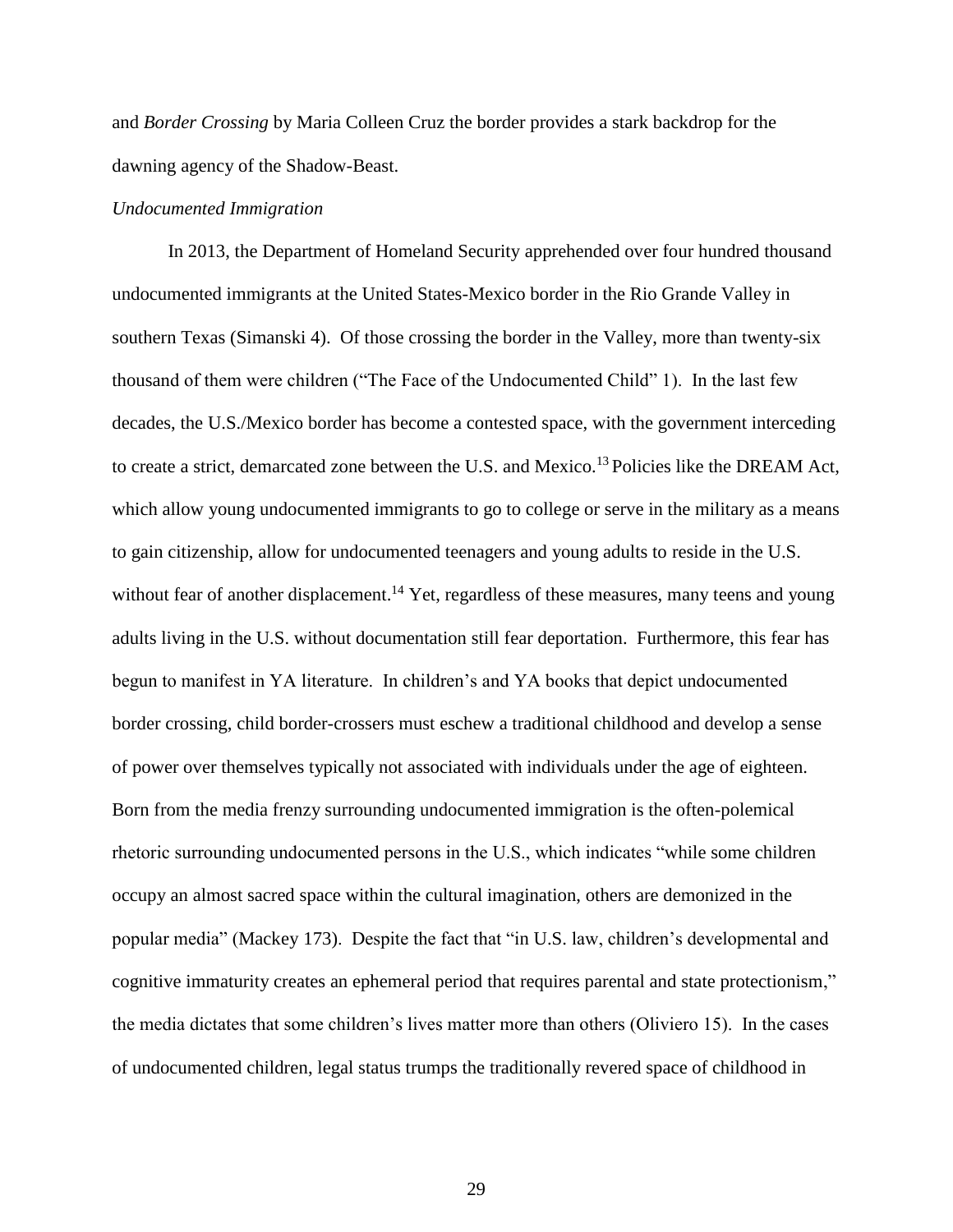American culture. Oralia Garza de Cortes writes, "The message Latino children are hearing is a sad commentary—that undocumented persons, who may share their heritage, are not wanted here, they do not belong, and the United States will go to any legal means to insure that they are kept out" (24). Despite the proliferation of negative views of undocumented immigration by the mass media, YA literature offers a different perspective.

By supplying the counter-narrative, YA literature takes a distinctly political stance. In her article "Border Crossing: Undocumented Migration Between Mexico and the United States in Contemporary Young Adult Literature," Amy Cummins contends, "No novels for adolescents could be located that condemn the border crossing youth for breaking the immigration laws by entering the United States without authorization. The youth and those who help them are valorized" (69). Though some other YA problem novels attempt to fix the issues teenagers face, like magically curing a person with anorexia or providing a self-help guidebook for teens struggling with addiction, YA literature about undocumented immigration instead recognizes that undocumented immigration is a complex issue which cannot be reduced to merely right and wrong.<sup>15</sup> Unlike the mass media, YA literature proffers a more positive stance on undocumented immigration. For undocumented border-crossers like Nora in Restrepo's *Illegal*, immigration is the means by which they can assert their power and awaken their identity as Shadow-Beasts.

If *Illegal* were a typical YA problem novel, Nora would become a legalized citizen throughout the narrative; but at the end of the text, though Nora has managed to begin attending a public high school, her legal status remains unchanged. Some might view this lack of resolution as problematic, but Tiffany Ana López and Phillip Serrato argue "happy-ending closure does not encourage a sense of the need for change or a sense of the child's possible agency in effecting change" (216). If Nora were to gain legal citizenship, she would be removed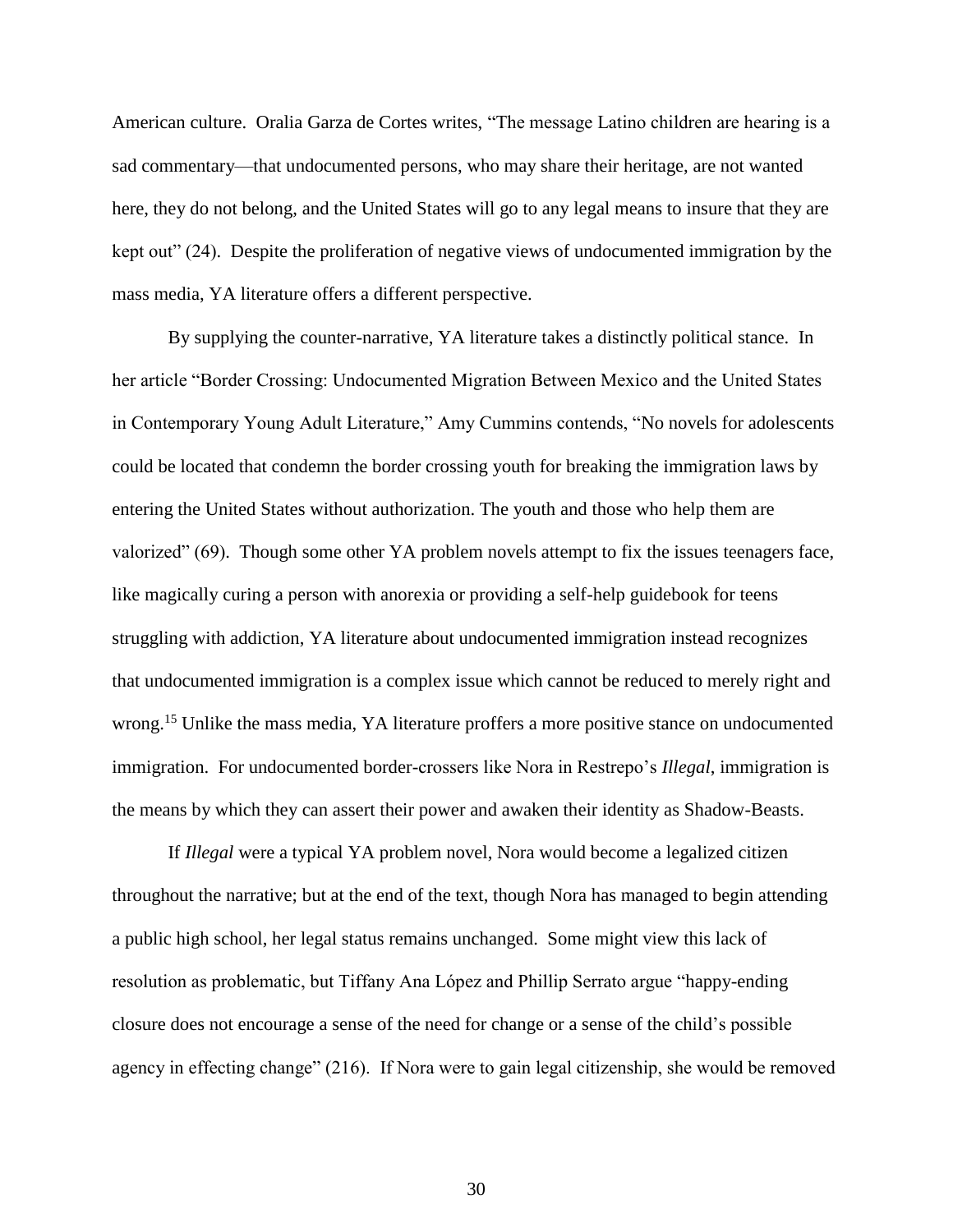from the subversive, illegal position from which she draws her power. It is because Nora is never deported and consistently occupies a precarious position due to her lack of legal documentation that Nora can have power. As López and Serrato suggest, a sugarcoated ending, like Nora gaining legal status, would absolutely contradict Nora's bid for agency via her undocumentedness. She draws her power by destabilizing the dichotomy between legal and illegal because within the shadow space there *is* no legal and illegal. The Shadow-Beast as a critical methodology emphasizes the freedom of the shadow space and Nora certainly revels in this openness. Whereas life outside of the shadow space is oppressive, within the shadow space Nora has power over herself.

While undocumented border crossing is still illegal, as defined by the U.S. government, it has become an act of active political defiance, defined by the ability to choose where one lives in a world without borders. This choice is what makes undocumented border crossing for Nora, and others likes her, a positive experience. Furthermore, by choosing to move from a maledominated space, a world inhabited by the memory of her father and overshadowed by his absence, Nora chooses to reclaim her feminine power and her identity as a Shadow-Beast as she enters into the shadow space. In the scope of the few chapters of *Illegal* that depict Nora's actual act of border crossing, her journey for agency stemming from her marginalized position begins. Using what little money she and her mother have saved, the pair buy space in the back of a tractor-trailer transporting mangoes to Houston. Nora's power as a border-crosser is consistently informed by the presence of her masculine antithesis. She is highly dependent on men to cross the border. Her father's absence necessitates Nora's decision to illegally cross into the U.S. Once there, it is men who help Nora and her mother throughout their journey. Furthermore Nora initially views border crossing as a typically masculine act, she rationalizes, "At least half of the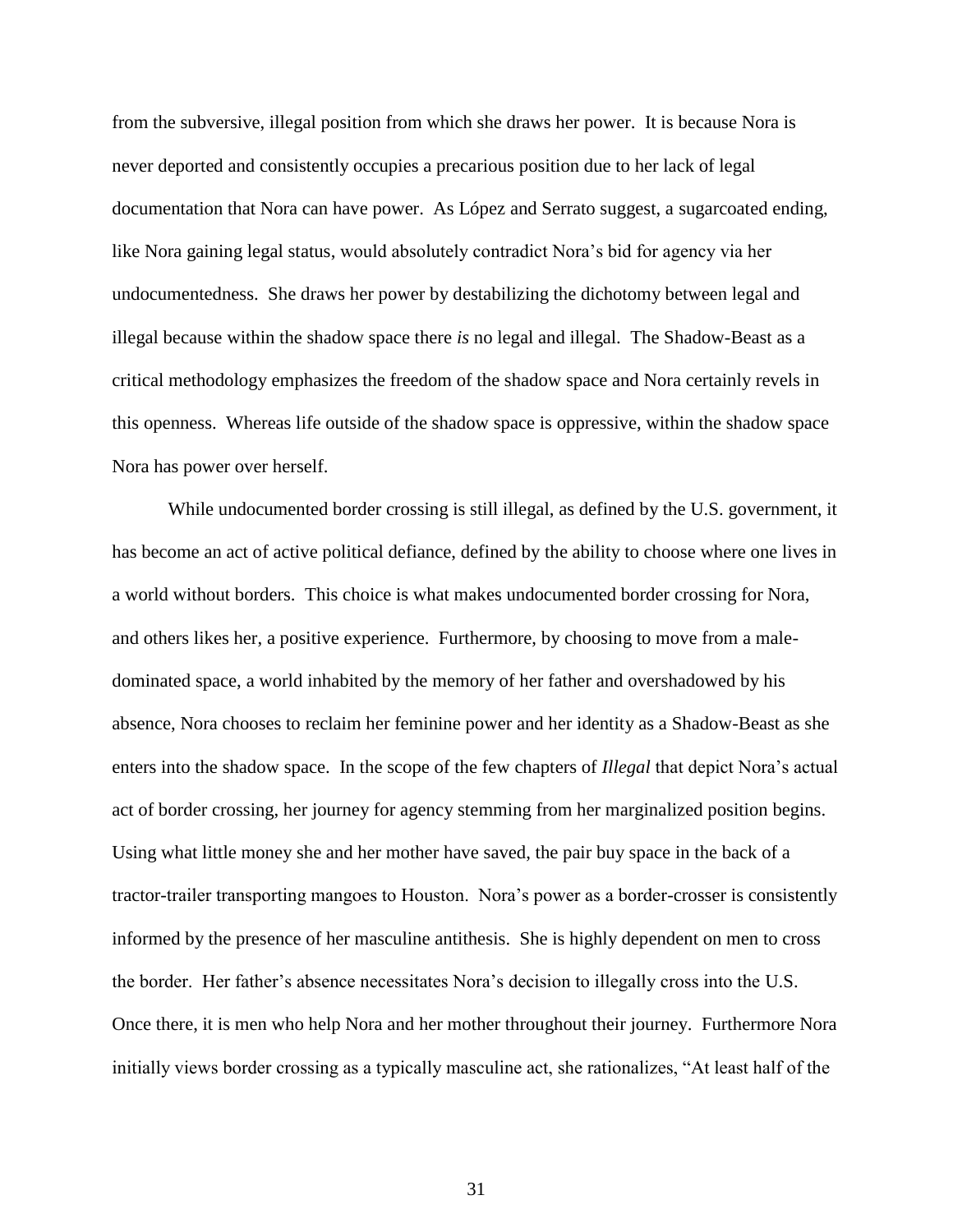men in our town, including Papa ... had already left for the border. Soon the little boys playing in the doorway would disappear too" (Restrepo 13-14). She reasons that only the men can travel to the U.S. to seek employment since they are the natural breadwinners for their families left behind in Mexico. Yet, more recently border crossing has become a less gendered act as "women and children are increasingly protagonists of the border crossing [narratives], rather than simply dependents left behind" (Camacho 833). The moment Nora decides that she and her mother must cross the border; she takes back the patriarchal monopoly on border crossing. Despite her grandmother's, and often her mother's, protestations that they need to stay in Mexico to wait for her father's return, Nora makes the ardent decision that they need to cross the border to find him.

After travelling in the mango truck across the border, it becomes increasingly evident that the driver of the truck intends to sexually abuse Nora and her mother. As he locks them in the trailer, Nora panics and thinks, "we were trapped" (Restrepo 52). In this moment, when she is locked away her agency is taken away. The truck driver does not give them water or allow them respite from the oppressive heat inside the trailer and Nora cannot exercise any control in this situation. Because of their confinement, Nora's mother falls ill while locked in the mango truck and Nora assumes a pseudo-parental, protective role; she reasons: "[Mama] was weak. I had to be the strong one" (Restrepo 62). Upon realizing that her mother's condition is quickly deteriorating, Nora resolves to "not allow this man continue his quest to kill us" (Restrepo 63). In this way, Nora takes back control in this situation by refusing to be victimized. Throughout the narrative, Nora constantly repeats the phrase "I am not a victim", almost as if it were her mantra (Restrepo 154, 166, 189). Nora's self-affirmation against victimhood is particularly important, as women, like Nora and her mother, are at a greater risk of violence during border crossings.<sup>16</sup> Through the act of border crossing and the rejection of the masculinity of this act,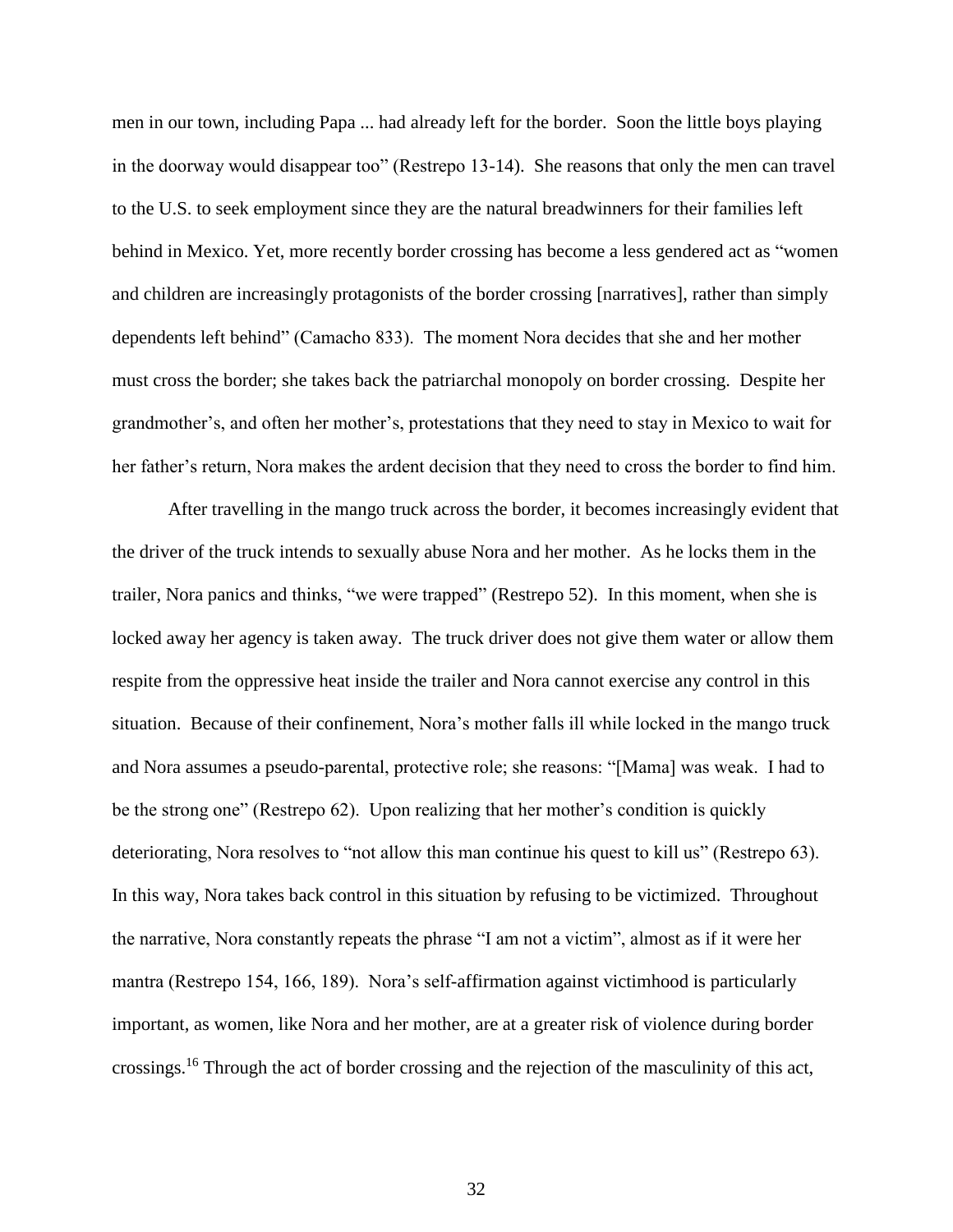Nora awakens her Shadow-Beast identity. Nora removes herself from the physical and metaphorical trappings of border crossing. While she is yet confined to the mango truck, she asserts her power, even taking over the role of her mother.

When their coyote attacks them, remembering her grandmother's instruction to "get them in the vulnerable spots," Nora disables the driver by scratching at his eyes, effectively blinding him and allowing her and her mother to escape (Restrepo 65). Clearly, the conception of the male gaze plays into this scene as, rather than being the passive object of the truck driver's gaze, Nora fights against it.<sup>17</sup> In blinding him, she erases his understanding of her as a weak woman and a sexualized object. The constant fear that Nora and her mother will not just be deported during their border crossing but also raped is mitigated through this action. But, while Nora could have easily attempted to harm his genitals; it is an important distinction to make that to have power she does not need to threaten his maleness rather she only needs to alter his perception of her. Further, Nora also shatters perceptions of undocumented immigration as a whole. Though the dominant narrative of undocumented immigration is one of the crimes perpetrated by gang members, Nora is not a criminal. Her depiction provides a counter-narrative to the prevailing narratives of the undocumented immigrant experience. In this way, Nora is a Shadow-Beast who rejects the hegemonic cultural milieu of the border. Therefore she becomes embedded into the culture of the third space and she accepts its characteristic subversion. In this space, she subverts not just masculine power on the border but also the xenophobic perceptions a large portion of U.S. citizens hold because she does not allow her brown, female body to be categorized by powers outside of herself.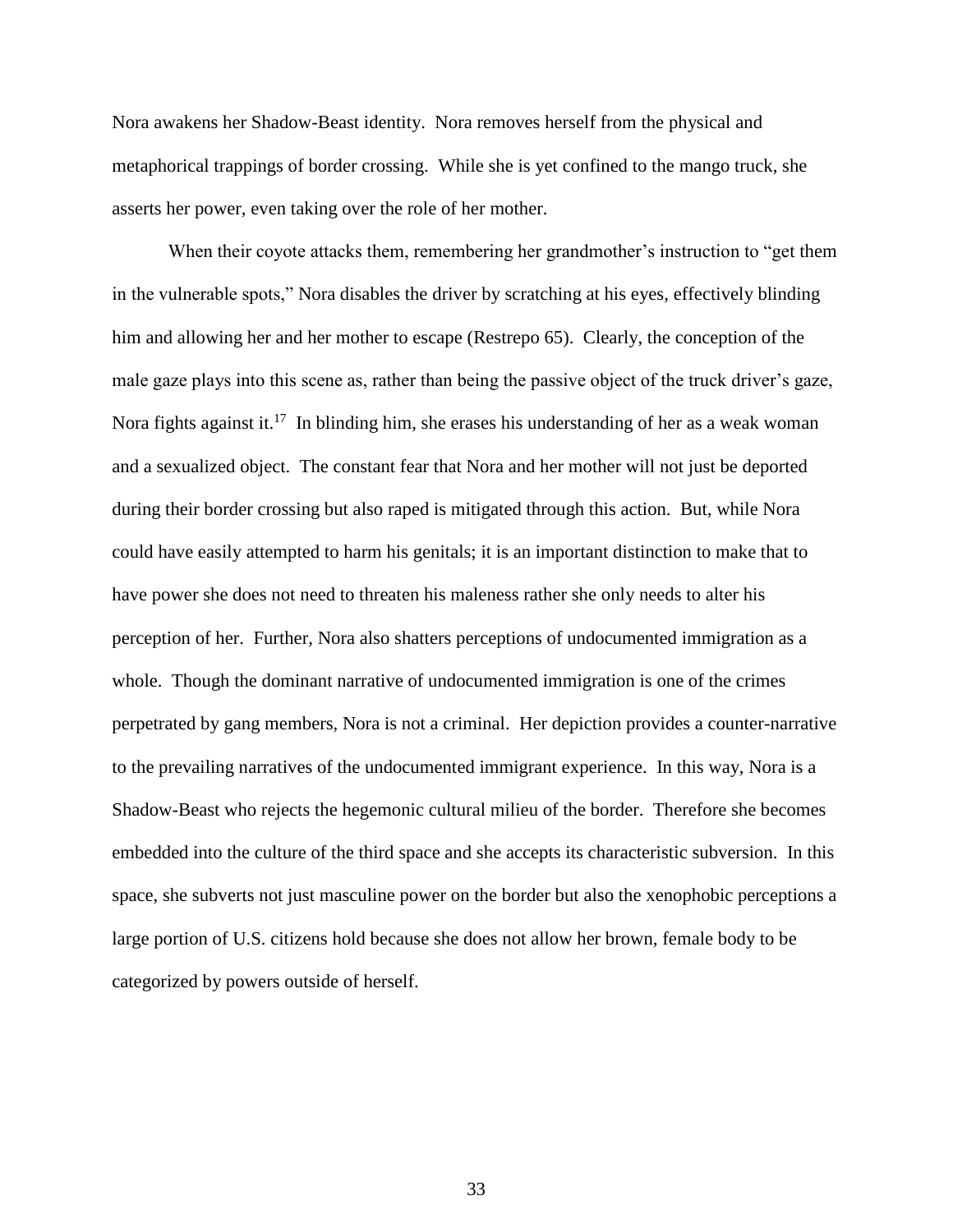# *Agency and Identity through Crossing Borders*

Undocumented immigration, however, is not the only form of border crossing in Chicana YA literature. In Maria Colleen Cruz's *Border Crossing*, Cesi Álvarez hypothesizes that crossing the border into Mexico from her home in California will help her better understand her father's Mexican heritage. Until she crosses the border, Cesi is unable to connect with her Mexican roots. In the first chapter of *Border Crossing*, Cesi runs away from home in an effort to find her identity in Mexico. On the way there, she worries that "people would think I was a runaway. They would send me back" (Cruz 2). But, Cesi does not consider herself a runaway; rather she wants to be called "a 'run-to'," because she is "running *to* something. [She] really liked [her] home. [She] just thought [she] would understand it more if [she] found out some things" (Cruz 2). Cesi's sense of dislocation comes from the unnaturalness of the border. Her hybridity disconnects her from her heritage. Furthermore, her father is often cryptic about his Mexican cultural background, even going so far as to reject it. Over the course of the book, Cesi learns that her father's hesitance stems from his mistreatment in school because of his inability to speak English. Her father was abused by his classmates and teachers because of his race, and he does not want the same thing to happen to his children. Therefore he removes Cesi and her brother from their Mexican roots. At one point, he even tells them, "'we're not Mexicans, we're Americans. We didn't come here so we could look back and wish we were there'" (Cruz 32).

Cesi initially regards her Mexican heritage with derision, but thinks, "If I knew a little more about Mexico, I thought I could figure out why my father seemed to hate it so much. I could also learn a little more about me" (Cruz 37). Because of her father's secrecy, Cesi feels more connected to her mother's side of the family until she begins to feel like a part of her life is missing without a connection to Mexico and Mexicanness. Silvia Cristina Bettez reasons,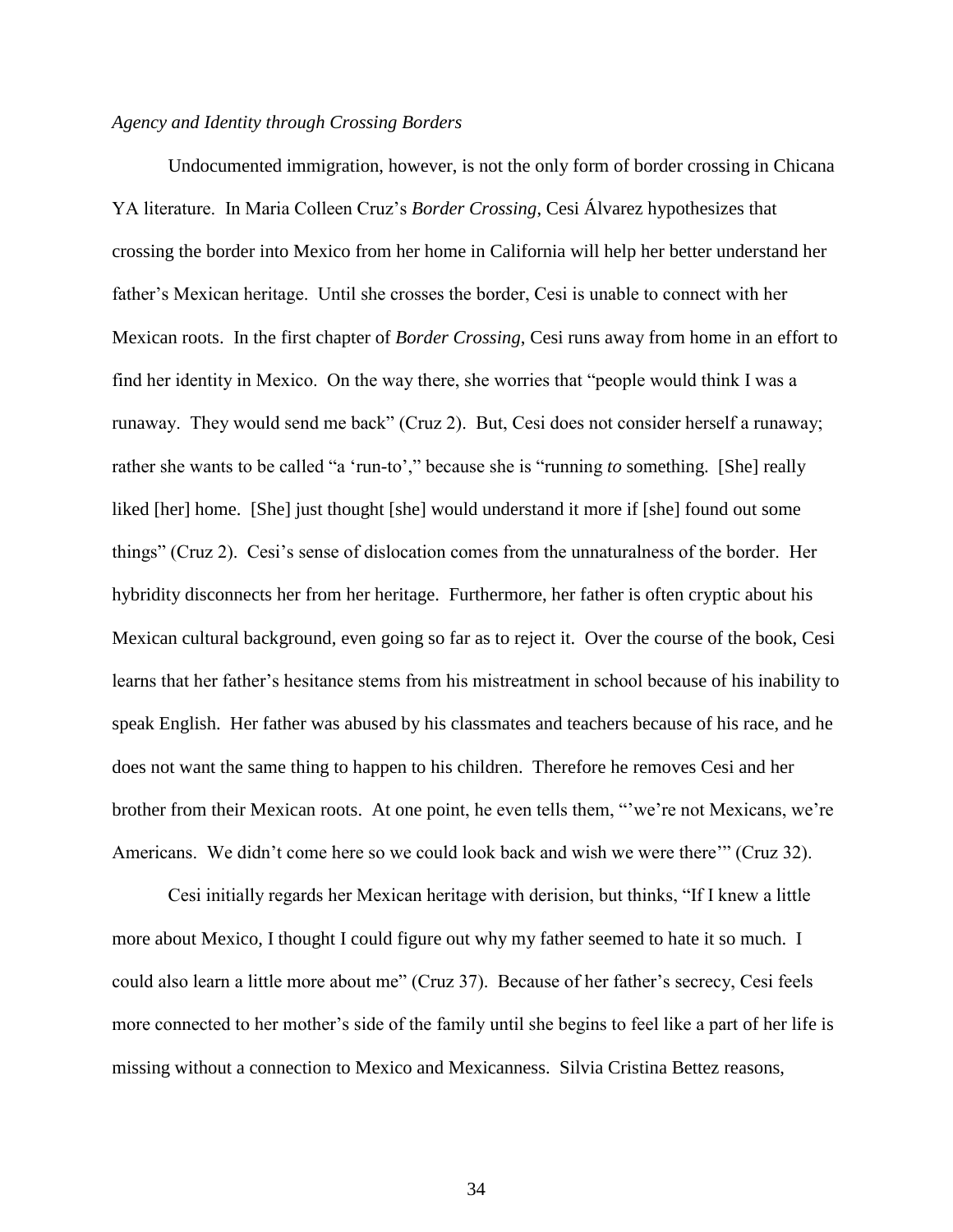"mixed-race experiences demonstrate the complexities inherent in epistemologies of belonging" (155). For Cesi, these complexities manifest in a sense of separation from her true home space. Unlike the Shadow-Beast's necessary removal from the repression of the domestic home, Cesi's lack of a sense of identity is compounded by her feelings of homelessness. She thinks, "I felt like I would love [my home] even more once I figured out who I was. Who were those people in that house? I just knew I would find those answers in Mexico" (Cruz 4). But her need to learn more about herself and her family is compounded by the border. To find the answers that Cesi so desires, she must confront the limitations of that demarcated space.

On her journey, Cesi begins to realize that crossing into Mexico is far easier than traversing the border in the opposite direction. Tony, a boy she meets on the train to the border who, in a bizarre plot twist, ends up being her long-lost cousin, tells Cesi, "'The immigration officers don't care who goes into Mexico—just who comes out of it. Who would want to run away from America to Mexico unless you're a bank robber or something?'" (Cruz 48). Tony's question raises an important concern—why would running away to Mexico prove useful to anyone? So often, border crossing in children's and YA literature is used as an escape from the troubled, third world homeland. But there "is something compelling ... about having an entry into both worlds" (Anzaldúa 41). The Shadow-Beast's hybridity, perfectly exemplified by movement across the border in both ways, could bring about a stronger sense of identity and a more clearly defined access to power. For Cesi, however, this movement does not make her a Shadow-Beast. In fact, I argue that Cesi does not become a Shadow-Beast at all. Cesi only superficially accepts her Mexican identity by the end of the text. Though she learns, that "[she] had more than one home" following her trip across the border, she does not fully embrace her hybridity (Cruz 118). Even when she crosses the border into Mexico, she thinks of the Mexicans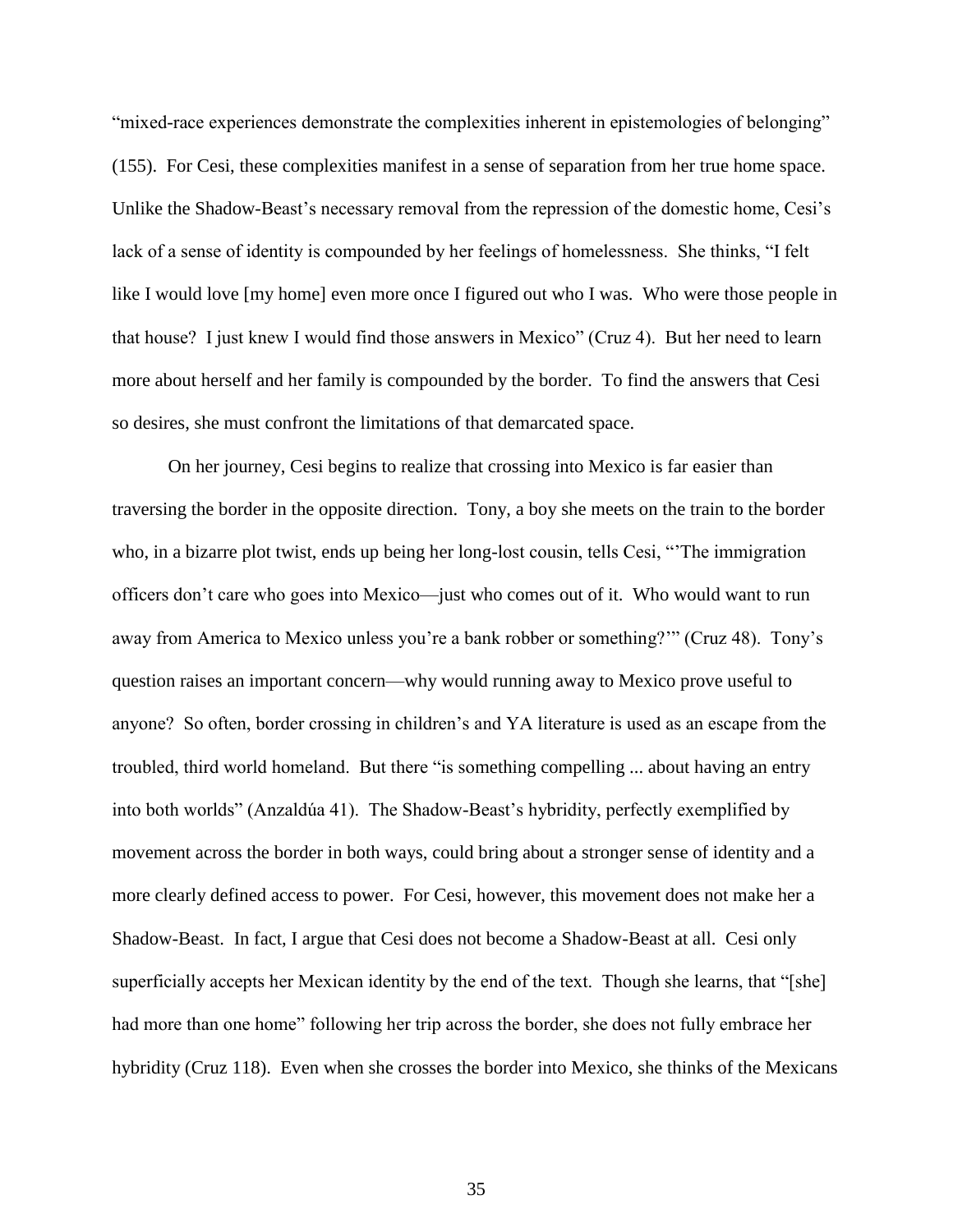as racialized Others. Often in this book, Cesi reduces herself and the other characters to just their skin colors. Cruz writes:

> I looked around at all the faces. Mine was by far the palest. Everyone else was a shade of brown, some dark like my brother, others just a shade or two darker than me, but still tan. No one seemed to notice me standing there, falling into their

shopping bags. Maybe they knew I was one of them. *I* wasn't sure if I was. (74) She thinks that border crossing will help her find out if she is one of them. She realizes at the end of the text, "somehow, my dad, Mexico and I all had a lot in common, or at least had worked together to make me into the person I was today" (Cruz 101). But Cesi doesn't have any agency in this equation. She is coerced into accepted her Mexicanness primarily through her patriarchal connection to it. While the Shadow-Beast "is a product of the transfer of the cultural and spiritual values of one group to another," Cesi does not represent this transfer, even through her border crossing (Anzaldúa 100).

Cesi never becomes truly familiar with the traumatic diaspora of her father and paternal grandparents. Bettez claims "diaspora disrupts notions of belonging based on nation, mixed-race experiences disrupt notions of belonging based on family and race" (161). Because of this assertion about hybridity, it becomes increasingly necessary for Cesi to be familiarized with what Henry Giroux calls border pedagogy. Giroux argues, "students must engage knowledge as border-crossers, as persons moving in and out of borders constructed around coordinates of difference and power" (72). Border pedagogy emphasizes a knowledge of the Other; a knowledge that Cesi specifically lacks. Her ignorance is exacerbated by her inability to reconcile the two parts of her identity. Cesi is constantly searching for answers about her father's culture. She thinks that these answers will come from her movement across the border;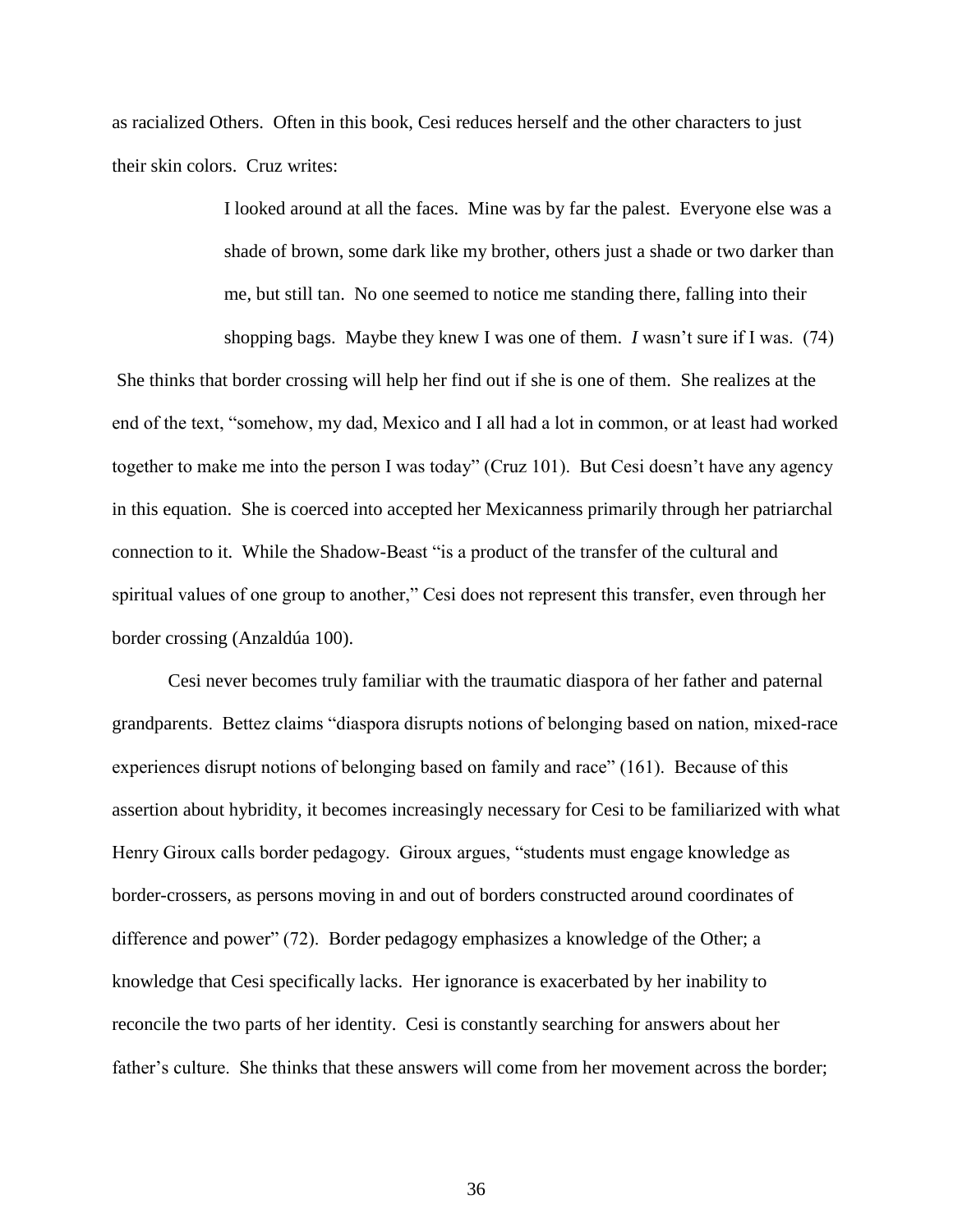she reasons, "it seemed that the Álvarezes were a restless bunch. We always roamed. We looked for answers, and tried to change our lives in order to find them when there really weren't really any answers" (Crus 117). While it's a step in the right direction that Cesi realizes that there are no simple answers to reduce her biracial identity into an easily understandable sentiment, this revelation does little if anything to help her become a Shadow-Beast.

It could be argued that does not Cesi *have* to become a Shadow-Beast at all. No one has to become a Shadow-Beast and Cesi's agency isn't tied to this identity, but what is important is the recognition of the potentiality of the Shadow-Beast that Cesi possess yet cannot awaken. Meanwhile Cesi's superficiality complicates the Shadow-Beast identity. While she checks all of the necessary boxes for this identity, she resists the Shadow-Beast's power. The Shadow-Beast "has a plural personality, she operates in a pluralistic mode—nothing is thrust out, the good the bad and the ugly, nothing rejected, nothing abandoned" (Anzaldúa 101). But, in the end of the text, Cesi returns to her home after having been exposed to the realities of life in the borderlands. After her initial movement in the borderlands that could have sparked the awakening of the Shadow-Beast identity, Cesi re-settles into a confining, domestic home space. Cesi could have awakened her inner power through an acceptance of her biracial identity, a realization that she is confined to her domestic home, or through a rejection of her damaging stereotypes about Mexicans; but she does none of this.

In *Under the Mesquite*, it is Lupita's journey to her hometown and her grandmother's house across the border in Mexico that enlightens her to the need to leave her home and seek agency and identity elsewhere. Unlike Cesi, Lupita's trip to Mexico helps her become a Shadow-Beast because she realizes that the trip is not the end of the journey, rather the beginning. In *Borderlands/La Frontera,* Anzaldúa explains her experience leaving home to help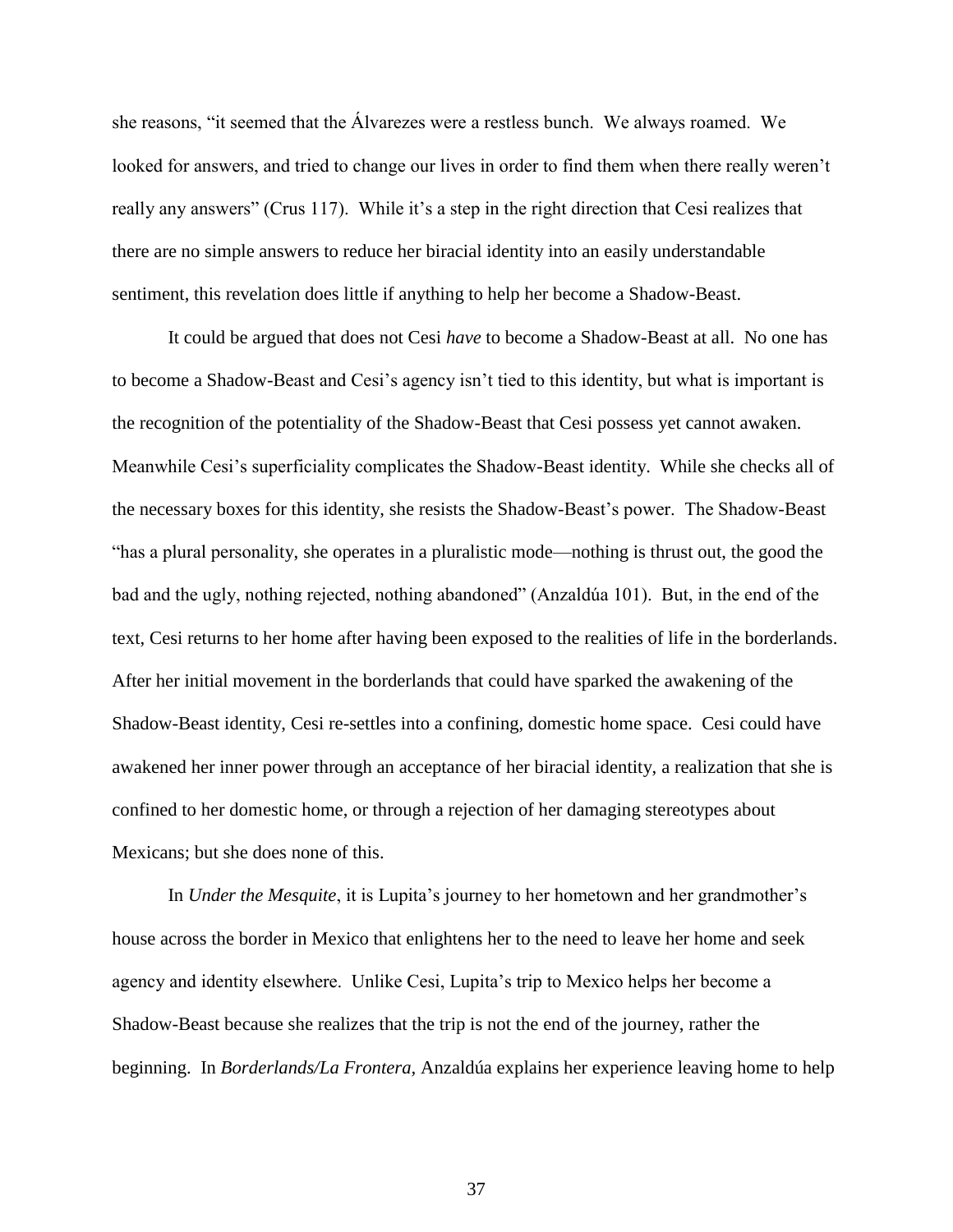find herself. But for the Shadow-Beast, there is also the inevitable return coupled with the recognition that the home space is no longer a space within which she can be confined. Lupita, the eldest of her siblings, fills a pseudo-mother role during her mother's illness and following her death. But the strain of this role leads Lupita to need an escape. At her father's urging, Lupita agrees to travel to Mexico. She thinks: "I tell him I'll go, although / I don't see how any of it / is going to make a difference" (McCall 186). In Mexico, Lupita "[finds] a new rhythm" (McCall 188). There, she is able to reconnect with her true self away from the domestic restrictions of caring for her father and younger siblings. Unlike Cesi, who cannot fully accept her fragile Mexican identity born from the shame felt by her father, there Lupita is able to reconcile the traumatic events of her life. Mexico provides her with a safe space to relearn her identity following her mother's death. McCall writes:

> At Abuelita's house time stands still, holds its breath, and leaves me alone so I can think. (191)

In Mexico, Lupita is allowed the reprieve she needs to mourn her mother's death. Typically, in children's literature, girls portray a more responsive reaction to death than boys do (Moore and Mae 58). Yet Lupita's reaction is singular in that she is allowed the escape of border crossing to help her cope with her grief. Further, her separation from the oppressive domestic space while in Mexico allows her to realize her need to travel beyond the scope of her dual homelands. In the end, she feels somewhat ashamed that she wants to leave her parents' home to seek her identity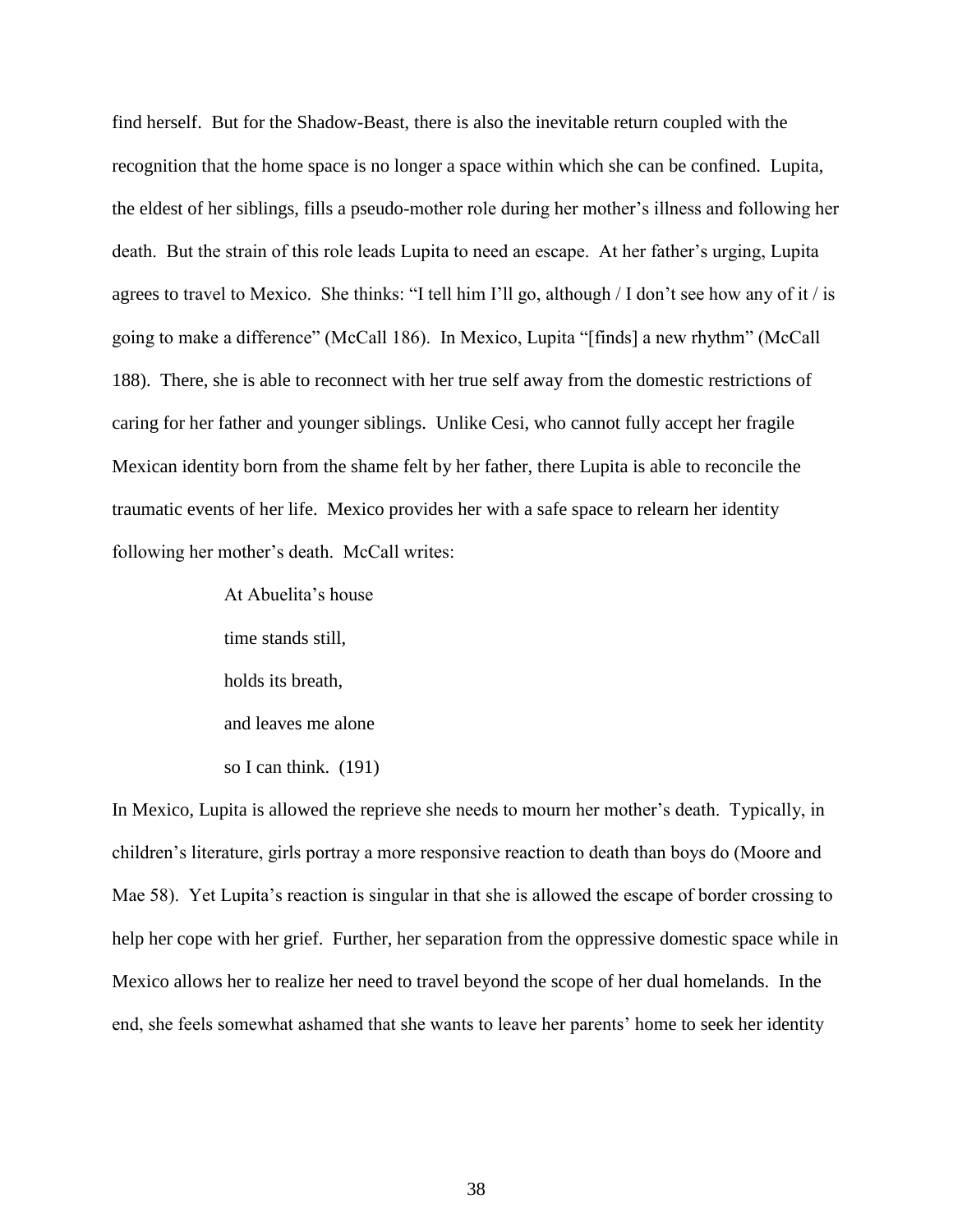elsewhere, but her persistence in leaving and her strength to do so is what makes her truly a Shadow-Beast.

Ultimately, Lupita recognizes that leaving home "is a welcomed uprooting" and that she is "transplanting [herself] / to a whole new place" (McCall 206). The lack of a centralized and fully-formed identity "often associated with the figure of an elder family member now gone" is a hallmark of the precarious mestizaje of Chicana subjectivities (Pérez-Torres 196). Lupita's mother's death is the disruption that Lupita needs in order to become a Shadow-Beast. It feels morbid to assert that Lupita's mother had to die for Lupita to come into her own, but the narrative suggests that, had her mother not passed, Lupita would remain static, stuck within the space where she must "accept / the clipping of [her] wings, / the taming of [her] heart" (McCall 77). After her mother dies, though Lupita should default to being the new, pseudo-mother of the home, she chooses to leave. In his article "'Grandpa Died Last Night': Children's Books about the Death of Grandparents," David Sadler demonstrates the four steps child and adolescent characters move through as they are exposed to the death of a grandparent. Lupita, too, must work through these stages in regards to the death of her mother. The fourth and final stage, which Sadler labels "The mourning and recovery of the child," is just beginning in the final poem of *Under the Mesquite* (246). Lupita closes her tale by acknowledging: "I don't know where I'll go from here, / but I want to make my own way" (McCall 207). Her mother's love spurs her forward, but it also illustrates that she needs to leave the confining, domestic spaces of her parental home. Unlike Cesi whose own travels across the border seem similar to Lupita's, Lupita becomes a Shadow-Beast because she does not attempt to abandon one identity in favor of the other, instead she allows both to coalesce and support her actualization as a Shadow-Beast.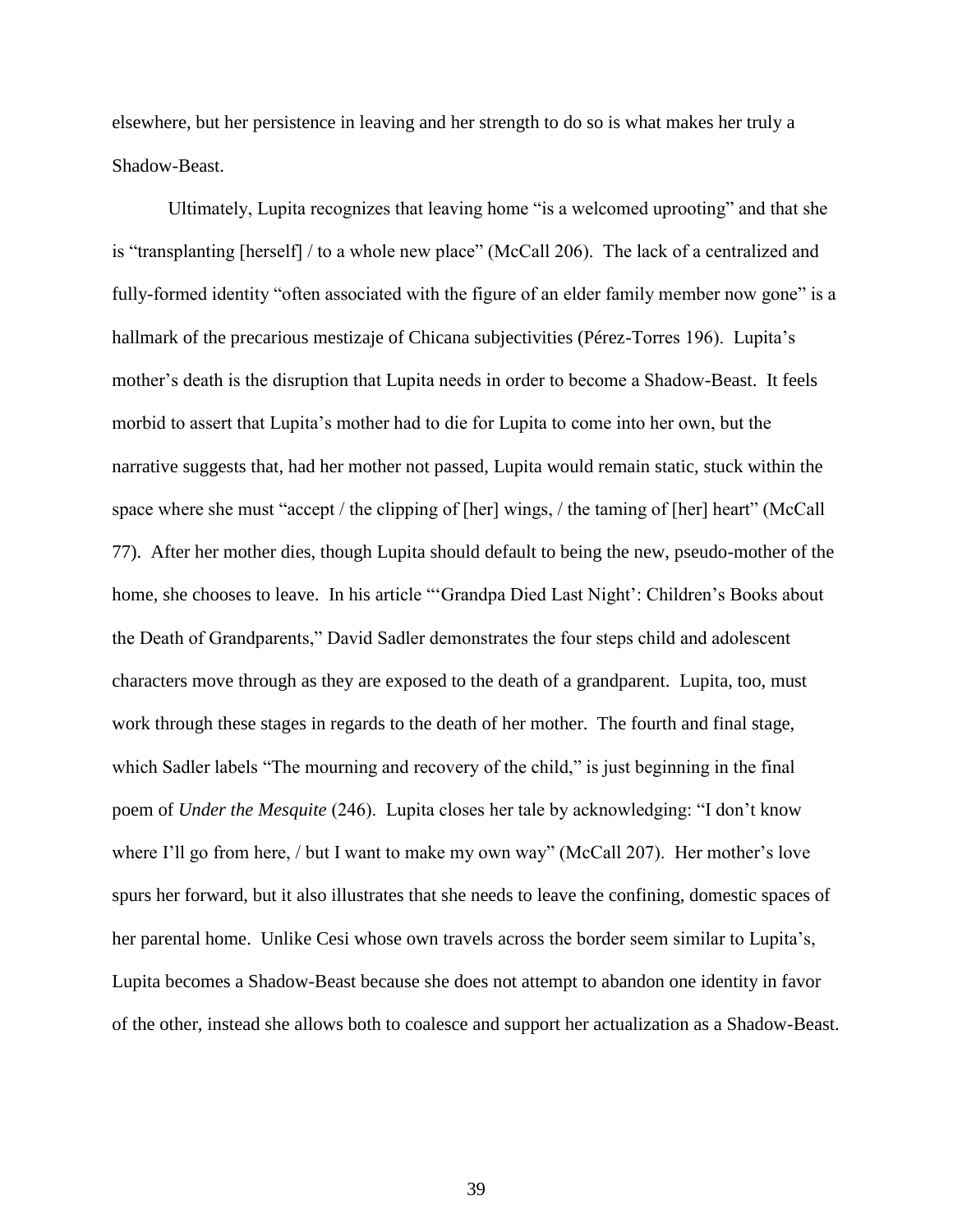# **Spatiality in Chicana YA Literature**

The desire for space is ubiquitous throughout the children's literature tradition. It is not unique to literature about girls or young women, instead space, reimagined for the child subject, is a common trope across children's and YA literature. Susan Honeyman contends, "childhood spaces, because they are more limited (the home, a backyard, school, and playground) are more totalized" (n.p.). These spaces, for the Shadow-Beast, are different only in that they are not limited or confined to normalized childhood locations. The Shadow-Beast can enter into her own space whenever her need for autonomy pushes her outside of the frame of hegemonic spaces. The latter half of this chapter will explore how these spaces are often conceptualized by individuals outside of the Shadow-Beast, whether they be more nebulous like that faceless patriarchy or more immediate (and most likely on some level more impressive and influential because of their intimacy) like parents. Regardless, these outside influences must be rejected by the Shadow-Beast for her to be able to gain true autonomy. Anzaldúa claims that her Shadow-Beast, "at the least hint of limitations on my time or space by others, ... kicks out with both feet" (38). The same can be said of the Shadow-Beasts in this study, they desire freedom from limitation and will guard that freedom at all costs.

Children are often not afforded any real freedom because their age and inexperience dictates that they should have less autonomy than adults. In addition to age-related restriction, for the young women who become Shadow-Beasts, their freedom is also jeopardized by the turbulence of the patriarchal, outside world. They must arm themselves against the traumas that they face because of the diaspora of their communities. In doing so, they work against hegemonic spaces and patriarchal forces that would seek to subdue them; they gain agency through rebellion and refusal to submit. I want to be very clear that though they defy the rules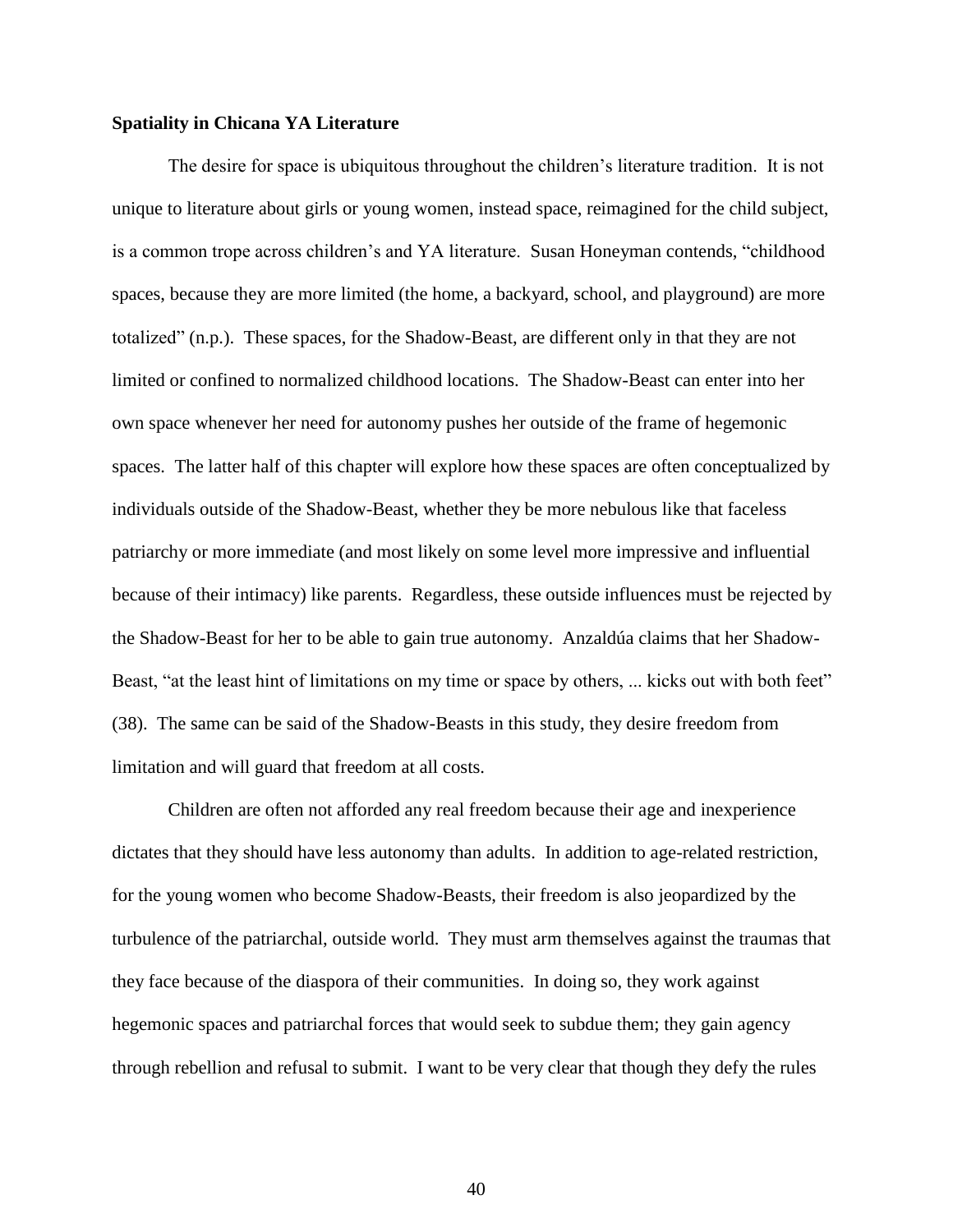and order of the dominant community, they do not do so in a bid to create an anarchist space, rather they do so to proliferate the heterotopic space and to open that space up to those who also need an escape.<sup>18</sup>

# *Parenthood as an Extension of Domestic Spaces*

The domestic spaces that all of these characters occupy stem from the cultural tradition that women are only good insofar as they engage in traditionally feminine roles. Though strides have been made in women's rights, largely their roles are still directly policed by the men in their lives. Because women are so often relegated to domestic spaces, it would stand to reason that the Shadow-Beast finds some way to both subvert and convert these realms. For the Chicanas in these texts, one of the ways that they are able to work around the suppression of domestic spaces is through their relationships with their parents. In a study published in the early 1990's, Rhoda Maxwell noted that in the preceding decades, five motherhood tropes emerged in YA literature. Of importance to this study, are Maxwell's last three characteristics: "Mothers who are passive and/or unable to cope," "Mothers limited to a self-centered perspective," and "Mothers who are competent and loving" (26). Maxwell's images of mothers, however, are limited to a predominantly white perspective, therefore I will be using Maxwell's characteristics as the springboard for my discussion of motherhood in Chicana YA literature, but I will be providing needed cultural context to add nuance to her definitions. In Latino families, mothers are more likely to take on the parental role; because nurturing and caring are stereotypically feminine traits (Dumka et al. 590, Gibson 177).

Mothers impact their daughters' ability to become Shadow-Beats by either being a woman the daughters would be loathe to become or being a woman the daughters desire to emulate. In Cisneros's *The House on Mango Street*, Esperanza's mother serves as an example of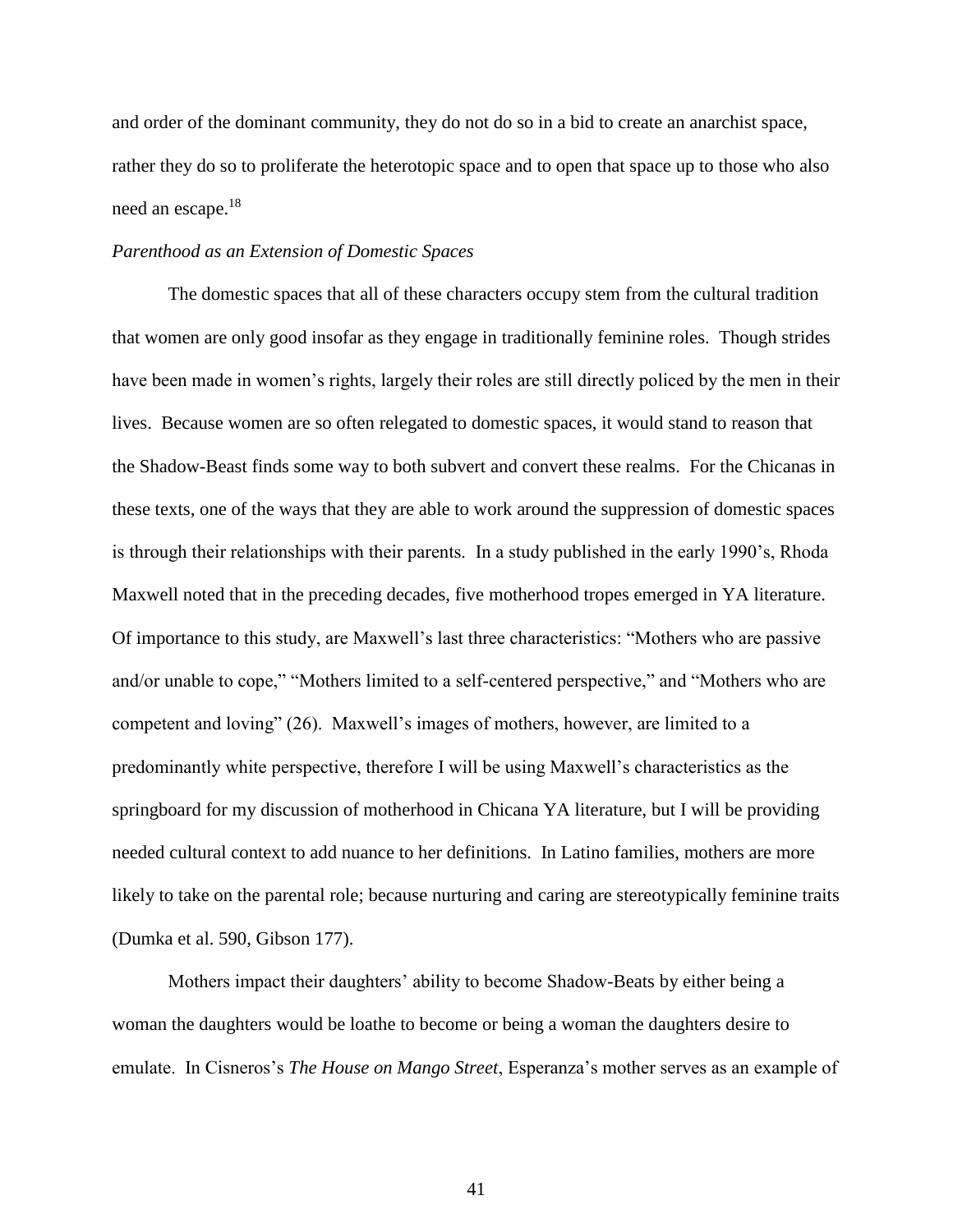the former; she is what Maxwell would refer to as a passive mother but she is also a loving mother. Her passivity leads her to be complicit with the patriarchy, as she does not resist the oppression on Mango Street. However her love for Esperanza makes her a key figure in Esperanza's transformation into the Shadow-Beast because she illustrates the could-be of Esperanza's life. The cautionary tale of Esperanza's mother steers her away from apathy and towards the shadow space. Esperanza's mother tells her: "I could've been somebody, you know? Esperanza you go to school. Study hard" (Cisneros 91). Her mother's wasted potential stems from a sense of feminine shame, she tells Esperanza: "You want to know why I quit school? Because I didn't have nice clothes. No clothes, but I had brains" (Cisneros 91). Her mother is ashamed of being unable to perform her femininity through her outward appearance, much in the same way that Esperanza is often ashamed of her own appearance. However Esperanza's mother gives her the tools to move past this shame; the "transmission of maternal inheritance becomes the legacy of maternal knowledge making the mother-daughter relationship for [Esperanza] central to [her] social and creative liberation as [a] Chicana daughter" (Bode 289).

Another example of motherhood acting as an arm of the domesticizing machine is Gabi's mother, in *Gabi, a Girl in Pieces* by Isabel Quintero. Gabi is born to an unwed mother, though her drug-addict father periodically returns to torment his family. Her mother's lost status because of the circumstances of Gabi's birth forever haunt her. Gabi and her mother often do not see eye to eye, and she regards them as having a "lightswitch relationship" (Quintero 25). Gabi hopes that her mother "would be more understanding, but that's not who she is" (Quintero 26). Gabi's mother's antiquated ideas about her daughter's agency cause Gabi to feel alienated from her mother. Gabi thinks, "My mom is always going on about how good Mexican girls stay home and help their families when they are in need and how that differentiates us from other people"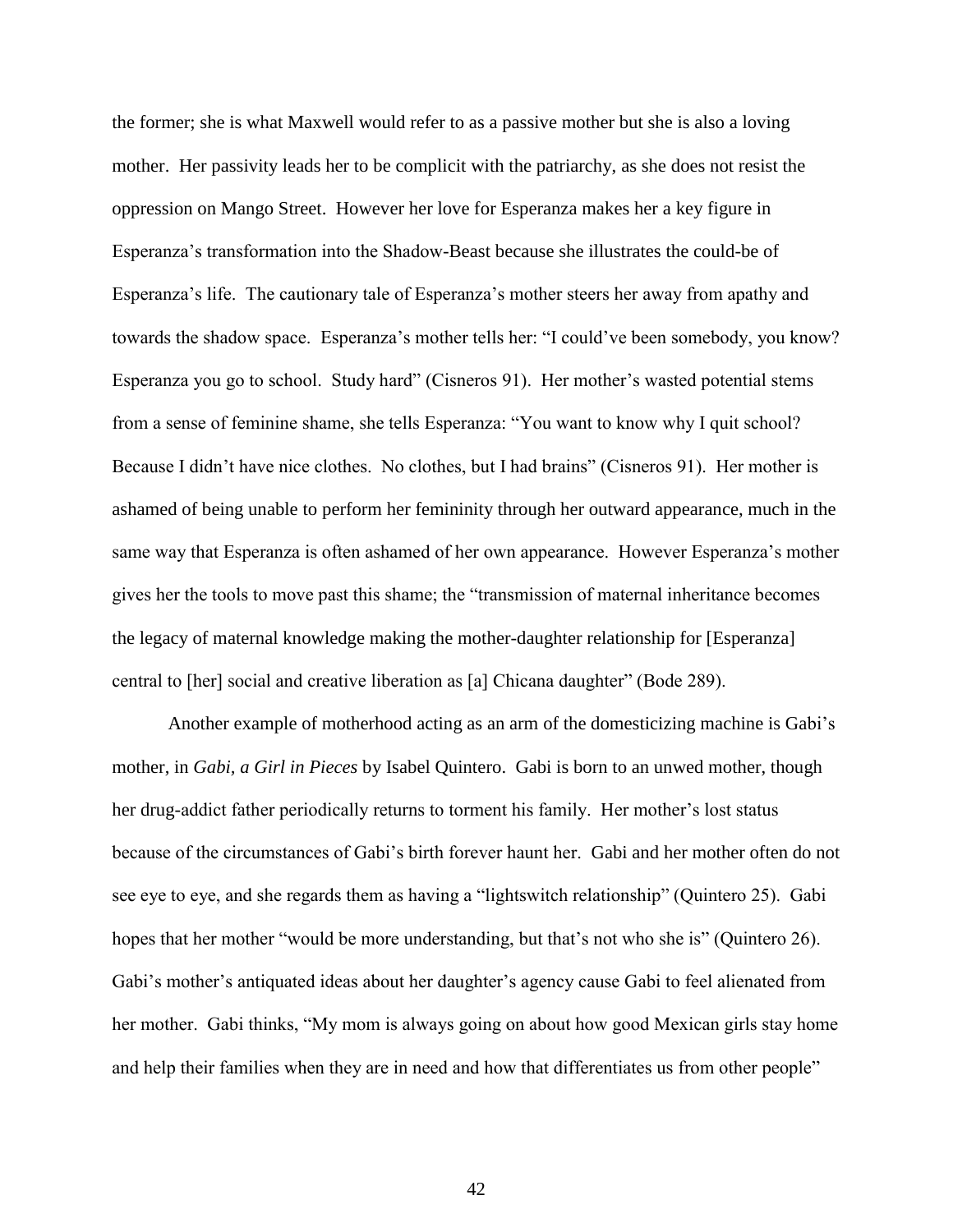(Quintero 83). Gabi desires mobility, like all other Shadow-Beasts, and she wants to leave home and enter into the shadow space, but her mother's presence complicates this desire.

Throughout the text, Gabi argues with her mother about her eventual departure. In the closing pages of the book, Gabi is determined to leave home and her resolve is strengthened after an altercation with the boy who raped and impregnated her best friend, Cindy. Gabi's fight with German, Cindy's rapist, will be discussed in the coming chapter; but in the aftermath of the fight, Gabi's mother becomes even more hesitant to allow her daughter to leave home. Her mother tells her that "if [she moves] out, [she] can't come back home—that if [she leaves], that's it" (Quintero 278). But something within Gabi shifts when she fights German, she becomes a true Shadow-Beast in that scene and the pull to leave home becomes overwhelming. Inevitably, she thinks, that if anyone opposes her then "they can kiss [her] ass" (Quintero 284). Gabi's disregard for outsiders' opposition against her newfound identity as a Shadow-Beast only heightens her ability to act as one. While the Shadow-Beast is concerned with the feminine community, she must have mobility that breeds agency if she is able to save them. For Gabi, her act of salvation is the vengeance she metes upon German, but to be able to return home to demonstrate the power of the Shadow-Beast to the rest of her family, Gabi must leave to show them that the outside world does not pose a threat to those who have gained power.

If Esperanza's mother acts as a competent and loving mother, albeit trapped within patriarchal space, and Gabi's mother acts as a mother concerned with only her self-centered perspective, then Masi's mother, in Claudia Guadalupe Martínez's *Pig Park*, is the mother unable to cope. When their situation becomes dire as more and more businesses close after the factory in their barrio shuts down, Masi's mother begins to lose hope and leaves her husband and daughter behind when she goes to stay with her own parents in Texas. Masi feels betrayed by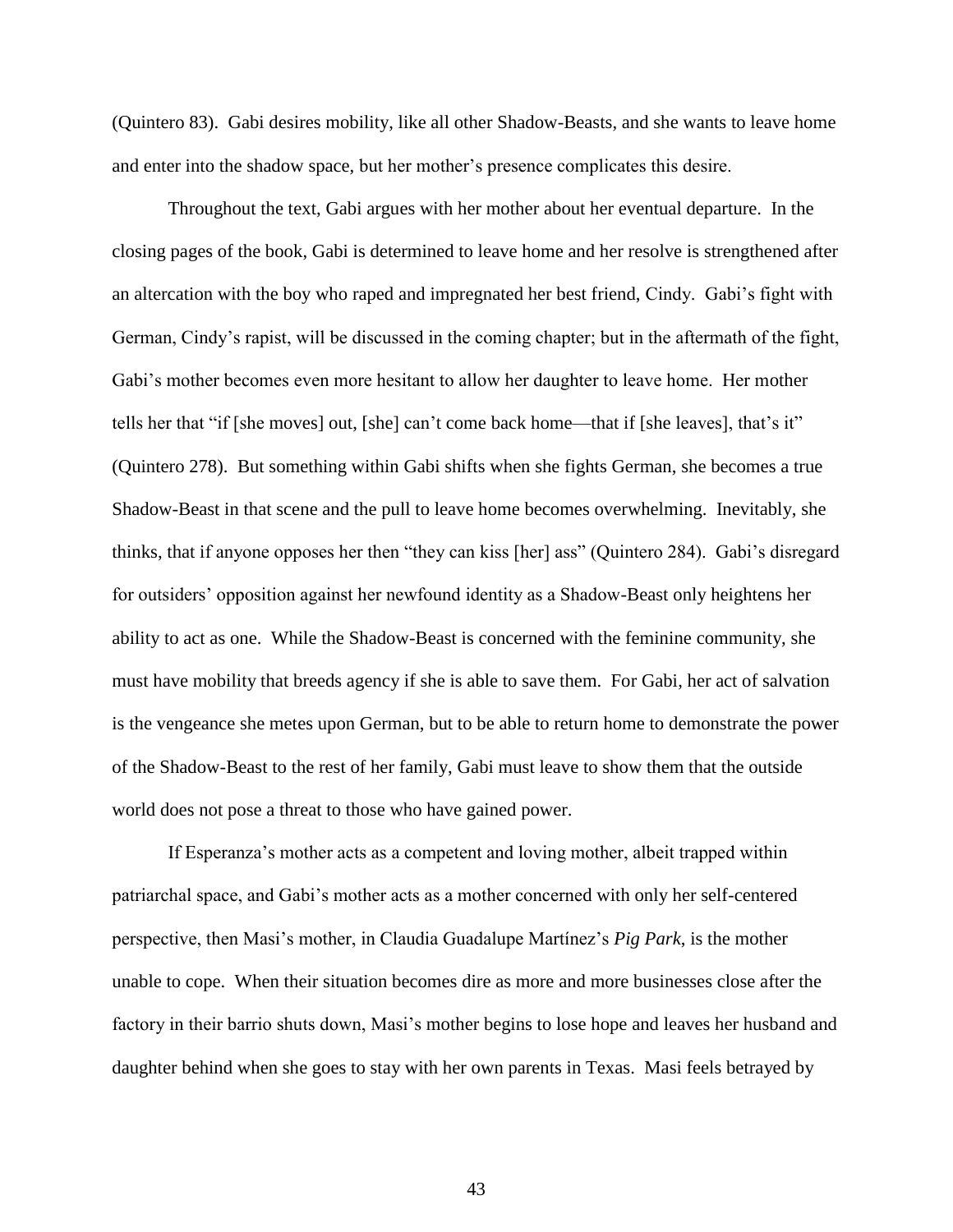her mother's abandonment. She wonders if her mother would have had a better life had her parents not settled near the factory, she thinks, "maybe my dad and I had gotten in my mom's way" (Martínez 91). Her mother's absence spurs her father's distance and Masi laments that she has become "an orphan kitten" (Martínez 105). However, we must differentiate between Masi's mother's movement and the movement of the Shadow-Beast. Masi's mother runs away while the Shadow-Beast leaves in order to find herself and return to her feminine community to exhibit her agency. We see the best example of this in *The House on Mango Street*, when Esperanza realizes that she must return to Mango Street someday to help those there who cannot help themselves. But Masi cannot leave, she is different because it is her mother's movement that acts as the impetus for her becoming the Shadow-Beast, not her own.

Because her mother leaves, Masi realizes that she does not need to; instead she is jettisoned into the savior role of the Shadow-Beast and must cope with the onslaught of responsibility. Masi thinks, "I still longed for my mom to come back, but there wasn't much I could do. I finally had a chance to make a real difference this summer. Maybe I could actually help save the bakery and Pig Park" (Martínez 139). In the end, a fire at the abandoned factory reroutes foot traffic into Masi's neighborhood and brings life back to the place. Though Masi does not have a hand in starting the fire, her reaction to it is what makes her a Shadow-Beast. Masi is resilient. Despite her mother's abandonment and her father's distance, Masi becomes deeply imbedded in the welfare of her community. When her mother strays, Masi assumes the role of woman of the home much in the same way that Nora becomes a pseudo-mother when her own mother is ill during their border crossing. The loss of her mother, for however small an interval, allows Masi the space within which to gain power stemming from her mother's absence. Without another domesticized female presence close, Masi can begin to exist outside of the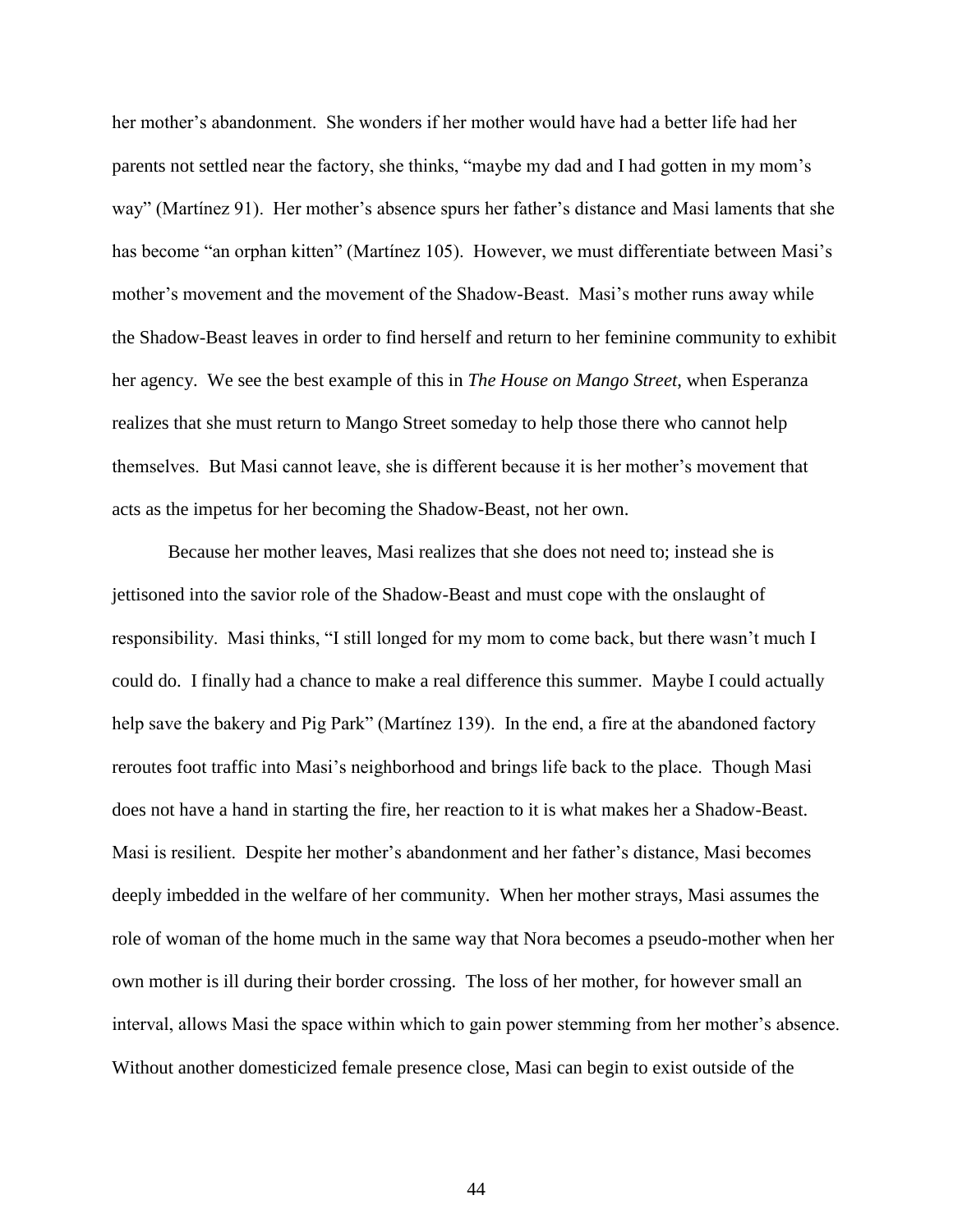maternal, patriarchal authority. Though I've pointed to places in these texts where the female characters adopt pseudo-mother roles, I do not think they become *mothers*, as defined by patriarchal gender roles. Instead, as pseudo-mothers, they are able to reinvent how motherhood is defined within the domestic space.

Beyond the maternal constrictions of the Chicano patriarchy, the Shadow-Beast must also contend with the influence of her father. Though it would stand to reason that fathers are implicit in the role of the patriarchy, their relationship to domestic spaces is much more complicated. Increasingly Latino fathers are taking on a more dynamic role in their daughters' lives. As more and more Latinos move away from rural areas to urban areas, fathers' ideas about their daughters' agency and sexualities are changing and becoming more progressive and accepting (González-López 1119). This progression is evident in three of the six texts in the study. Lupita's father allows her agency as does Masi's. Moreover Cesi's father comes to trust her enough to tell her about his childhood traumas. In two of the six books, the fathers are dead—a hard fact that the daughters must learn to cope with throughout the course of the text. For Nora the news of her father's death is the impetus she needs in order to become the Shadow-Beast; and Gabi's father's death from a drug overdose serves as reminder of the harsh realities of a life that lacks agency. In the epilogue to *Illegal*, Nora, still living in the U.S. and attending high school, visits her father's grave on the anniversary of his death. She thinks, "One year ago..., we found him. His death. My womanhood" (Restrepo 248). For Nora, her journey across the border triggers her maturation, but her father's death solidifies it. She is no longer part of the dichotomous binary of masculine/feminine because her father's death means she need not remain dependent upon her masculine antithesis. Outside of the patriarchal rule of her father, Nora establishes a new order. While she was within the patriarchal hierarchy Nora could still be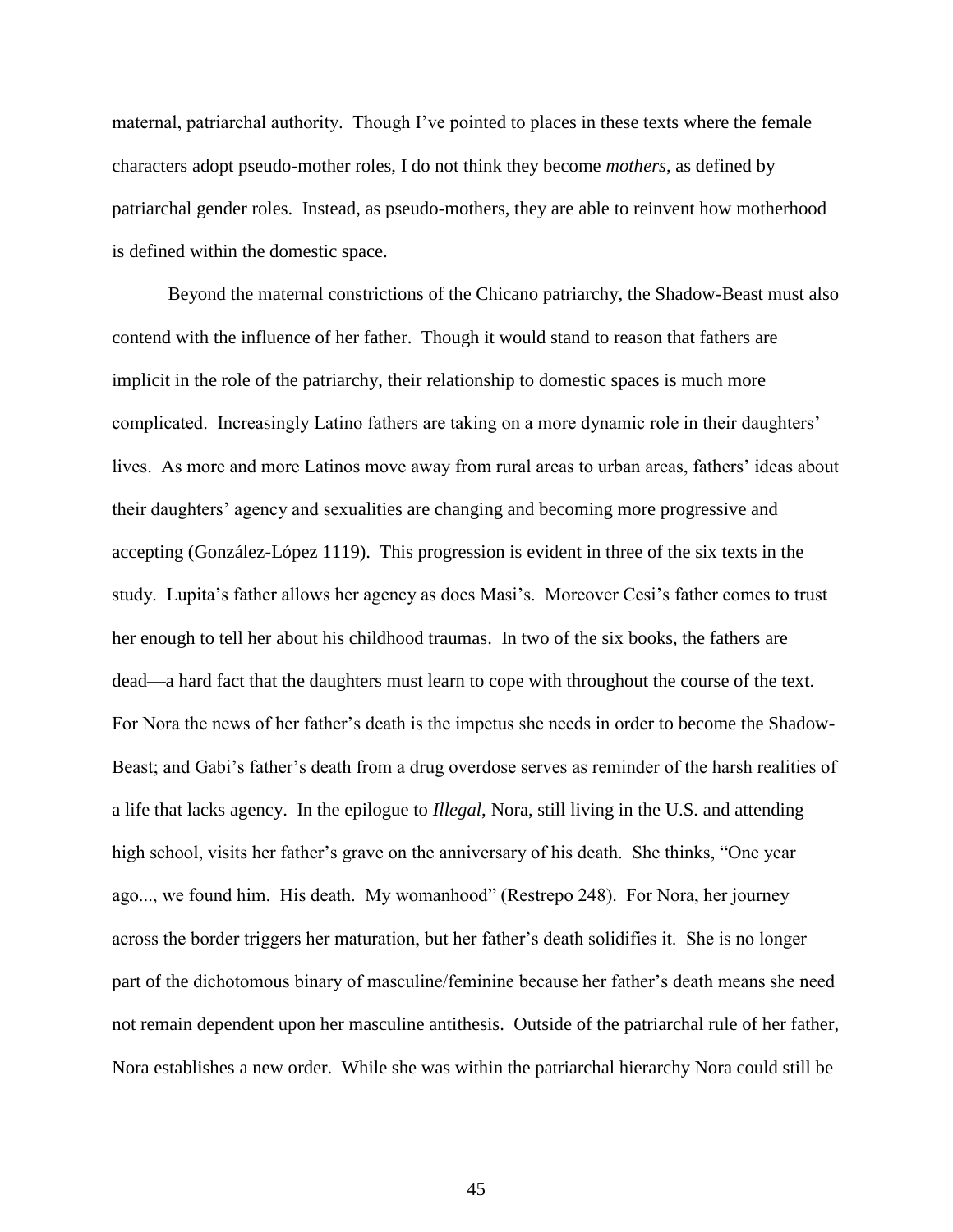a victim because of her marginal position to her father, but outside of his hierarchy, in her own shadow space, Nora cannot be victimized. She acts as an agent within her own space. For Gabi, however, her father's death is a traumatic event. Nora does not witness her father's death instead she experiences it secondhand. Gabi finds her father, "in a corner of [their] garage" slumped over with a "pipe in hand" after a drug overdose (Quintero 150, 151). However, Gabi chooses to remember the good in her father, not the addict. In a letter she writes to him after his death, she tries to think about him in heaven or in hell but cannot imagine him in either. Instead, she invents a third space where he can "[eat] some tacos and [drink] a Pepsi" without fear of relapse or the constraints of his cultural responsibility (Quintero 192). Like when Shadow-Beasts become pseudo-mothers, Gabi's creation of a space for her father outside of the domestic home, refashions the parental role within the patriarchal apparatus.

### *Shadow Spaces*

Shadow spaces are the uncategorizable spaces of the world; but the shadow spaces can be states of mind, rather than physical locations. For Chicanas, place is geopolitical, therefore to remove themselves from these realms, they withdraw into the shadow space. Anzaldúa writes, "in leaving home I did not lose touch with my origins because *lo mexicano* is in my system. I am a turtle, wherever I go I carry 'home' on my back" (43). The ability to keep her home within herself demonstrates the Shadow-Beast's intimacy with third spaces. "The diasporic subject ... is always re-creating the unimagined, the unknown, where mobile third space identities thrive," and where the shadow space converges with hegemonic space (Pérez 79). The shadow space is liminal, influenced by the powerful spaces that surround it but largely impervious to their influence. Of all diverse women that can become Shadow-Beasts, Chicanas are already exposed to these shadow spaces through their diaspora and hybridized identities as neither Mexican nor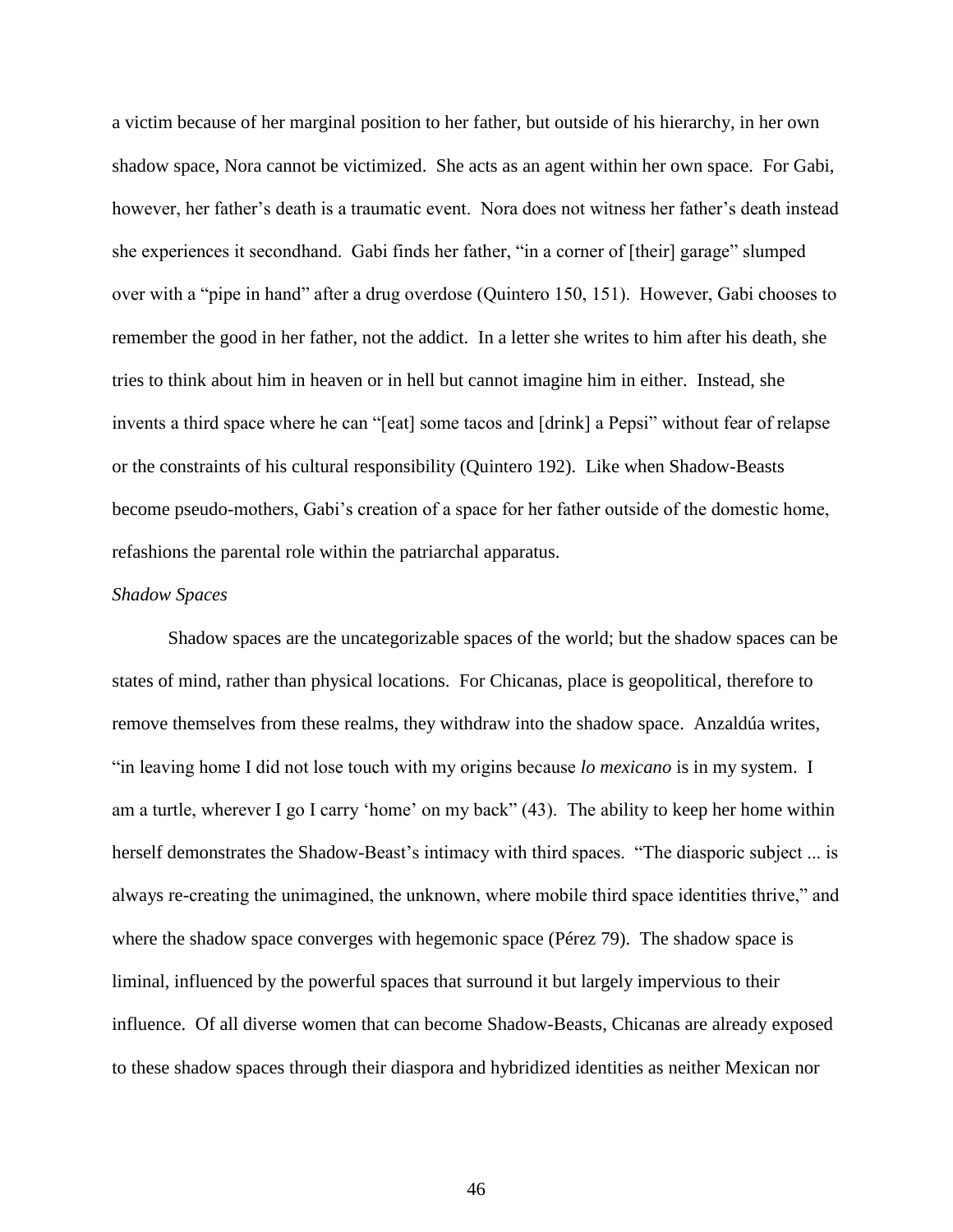American. In *Illegal*, by choosing to move from a male-dominated space, a world inhabited by the memory of her father and overshadowed by his absence, Nora chooses to reclaim her feminine power and she enters into the shadow space. Nora recognizes that the experience of border crossing has altered her identity, "something had changed [her] in the back of the truck" (Restrepo 84). The literally dark and shadowy space of the mango truck mimics the openness of the shadow space; Nora's involvement with the simulation of a shadow space provides her a familiarity with that space that endows her with power and agency.

Nora experiences the shadow space as a physical space, through a longing for a new home, but Masi, Lupita, and Gabi experience the shadow space in different ways. Using Gabi as the representative example, I will briefly explain the psychic shadow space and its impact on Chicana subjectivities. Gabi must first learn to differentiate between the dark spaces of the world and the freedom afforded by the heterotopic, shadow space. When her brother is beaten by her mother, Gabi notes, "we had entered an alternate universe where we were ruled by primal urges" (Quintero 166). This alternate space is overwhelmingly negative, but it does not put Gabi off her search for a positive shadow space. Gabi's realization of her need for autonomy pushes her away from the more normalized paths that her friends take. She realizes that "[she] could be in the same boat as Cindy," an unwed teenage mother, and instead she "[wants] to be free" (Quintero 243). The shadow space promises freedom within its heterotopic boundaries and it represents a breakdown of deeply rooted and socially accepted concepts and procedures. By destabilizing the norm, characters like Gabi remove the central and localized concepts of personhood and objectification attached to diverse women. Through "a series of substitutions of center for center," Gabi reroutes the normalized narrative that a Chicana's "worth is between her legs" (Derrida 2; Quintero 146). Instead, Gabi learns that her worth stems from her ability to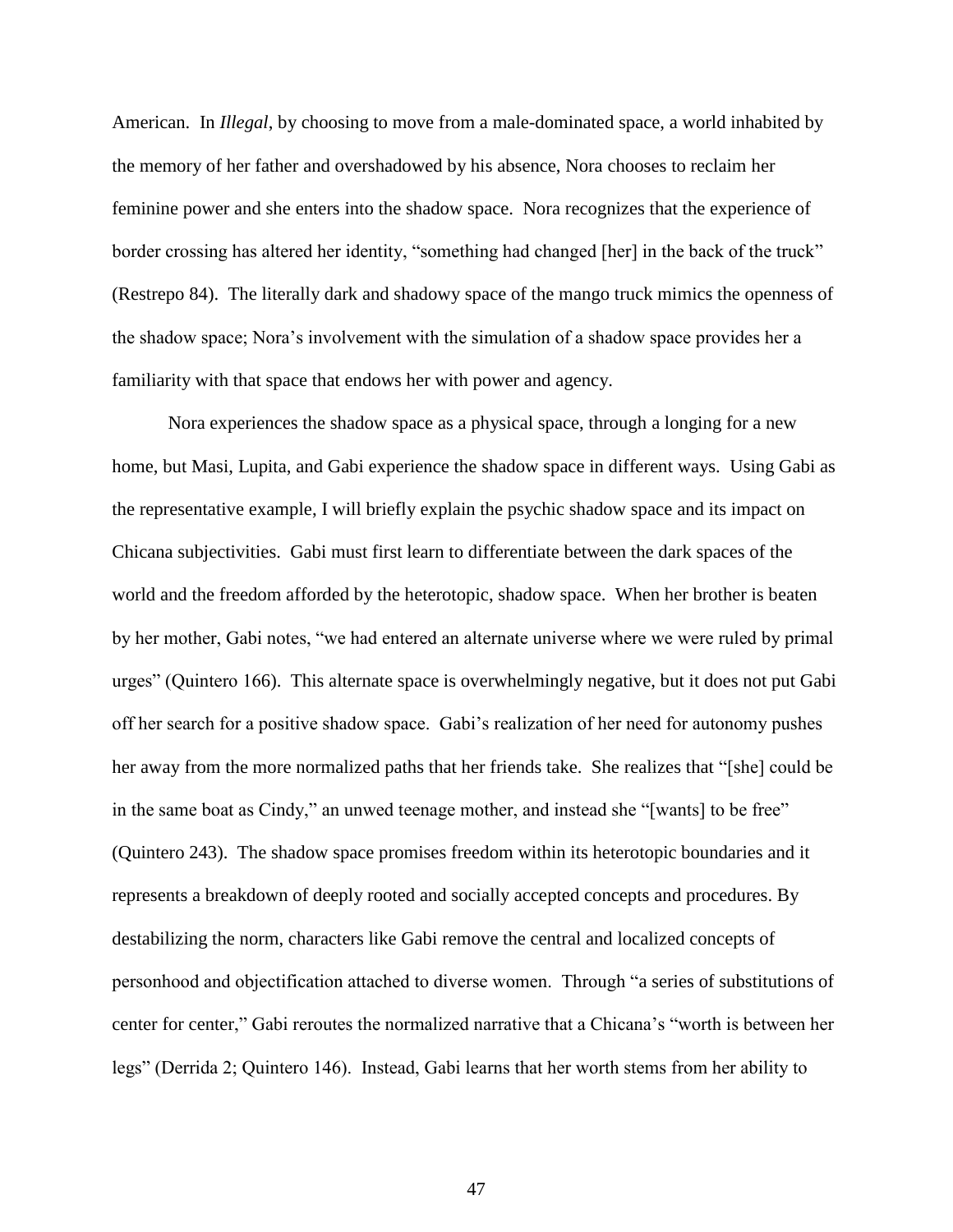shatter the interpellated notions of her capabilities and remove herself from the patriarchal categorization of herself as a singular subject, good insofar as she is able to provide the traditional feminine counterpoint for man's needed release. Gabi's words, as we will see in the next chapter, are what break her out of the cyclical subjugation of Chicanas to the dominant powers. Like Gabi, all of the Shadow-Beasts in this project redefine, in some way, the patriarchal scripts they are meant to follow and break out of the confining spaces within which they are initially trapped.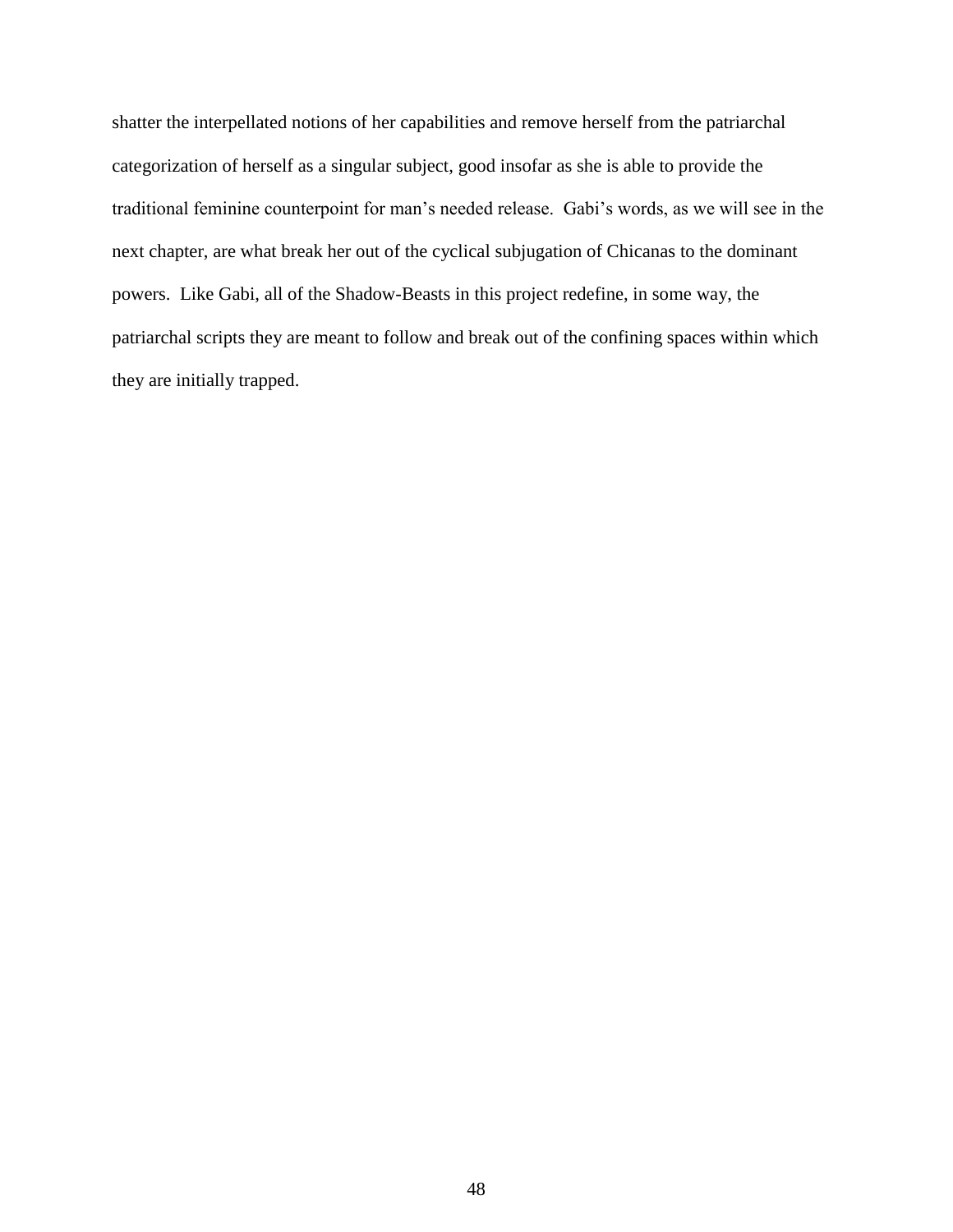#### Chapter 3: Beastly Performances for Community Salvation

"Mostly, I wished for a miracle to save us."

-Claudia Guadalupe Martínez, *Pig Park*

In life or death situations, it is often the men who work to engage with solutions for survival but the Shadow-Beast takes this tradition and flips it on its head. The Shadow-Beast engages in "the dialogue between [her] Self and *el espíritu del mundo*," the spirit of the world (Anzaldúa 92). Anzladúa explains, "I change myself, I change the world" (92). This investment with the wider community is paramount to the actualization of the Shadow-Beast identity in diverse, young women. In the previous chapter, I explained how the Shadow-Beast comes to perform her identity within counter-hegemonic spaces; but what I will demonstrate in this chapter is how the Shadow-Beast reenters the patriarchal world and performs her subversive identity there, to be witnessed by her community. One way in which the Shadow-Beast is able to control her identity is through writing. Whereas women's stories are so often controlled by those beyond the women themselves, the Shadow-Beast takes ownership of her own story.

As with Chapter 2, I will briefly explain how the first Shadow-Beast, Esperanza in *The House on Mango Street,* demonstrates this facet of the Shadow-Beast as an observable, agentic identity. Unlike her female relatives who have no access to alternative spaces through education, Esperanza can utilize her writing as a mode through which to become the Shadow-Beast. In her writing, she takes control of herself and over her space on Mango Street. Like her mother who advocates for her education, Esperanza's Aunt Lupe also encourages her to write her way out of Mango Street. Her aunt listens to her writing, and tells her: "You just remember to keep writing, Esperanza. You must keep writing. It will keep you free" (Cisneros 61). This freedom is something that all of Esperanza's female relatives seem to yearn for, but because they do not or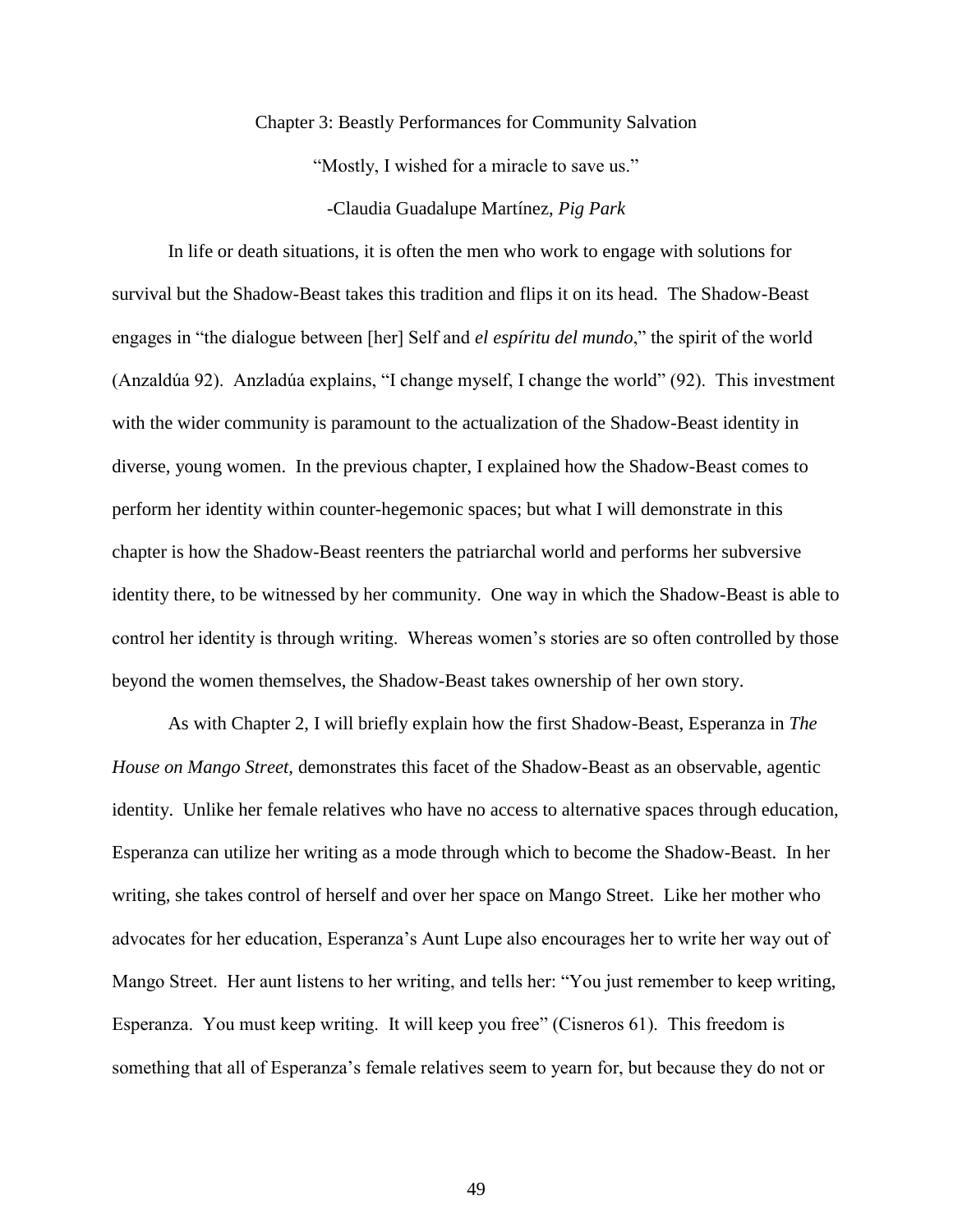cannot write, they are unable to gain agency like Esperanza's. As *Mango* Street draws to a close, we never get to see Esperanza move back to her community to save it. However the narrative suggests that Esperanza is moving toward a point in her own consciousness wherein she would be comfortable with Mango Street, enough so to ensure that the other women there are given a voice and a choice. Though Esperanza is the only character who actively works against the systemic othering on Mango Street, she is not the only character to wish for rebellion. Like her mother, Esperanza's other female family members also contribute to the construction of her role as Shadow-Beast, as Jacqueline Doyle writes: "In the extended filiations of her ethnic community Esperanza finds a network of maternal figures. She writes to celebrate all of their unfulfilled talents and dreams and to compensate for their losses" (10). Unlike her female relatives who have no access to alternative spaces through education, Esperanza can utilize her writing as a mode by which she becomes the Shadow-Beast. Only her Shadow-Beast has the power to return to Mango Street. As the Shadow-Beast, she is strong enough to return to Mango Street, but to no longer be defined by it.

### **Redemptive Performances**

The Shadow-Beast performs through writing, as Anzaldúa explains, "the act of writing is the act of making soul, alchemy. It is the quest for the self, for the center of the self, which we women of color have come to think as 'other'—the dark, the feminine" ("Speaking in Tongues" 167). By coming to know herself and to understand these dark subversive parts of her psyche, the Shadow-Beast is embracing that which makes her different and powerful. Diverse young women are faced with the precarious position of double-marginalization, but through performance and salvation they are able to face this oppression and not be defined by it. I want to stress that these performances are not superficial and that the agency that comes from them is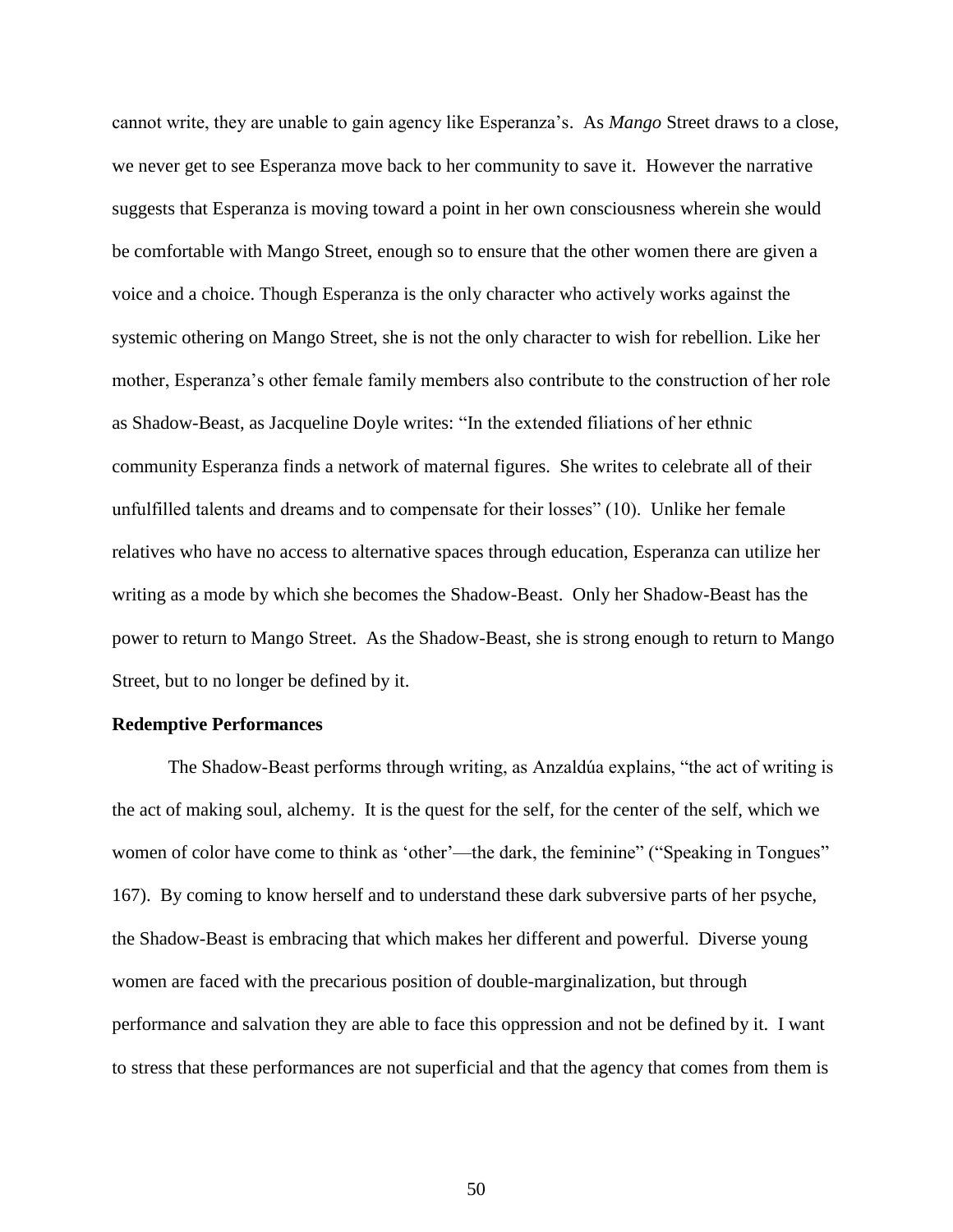not fleeting but a permanent solution to the heretofore-oppressive state that these young women existed in. By saving themselves from oppression, these young women are given the opportunity to help save their community and to become, not the beasts that Anzladúa fears will be "abandoned by the mother, the culture," but the visible and powerful faces of the revolution (42). However, performative experiences, like writing, are exclusive to literate peoples; therefore potentially illiterate Shadow-Beasts must embody substitute performances to be able to gain agency. Alternatively they convey their stories not through writing, but through oral tradition, shared memories, or the act of testimony. To this end, in this chapter, I will examine the redemptive power of the Shadow-Beast as illustrated by her performative actions and reactions.

Through her actions, the Shadow-Beast is able to use her performances as a metonym for power. Women, so often viewed as the weaker sex, present their power through embodied performance. Diana Taylor claims that embodied performances, like those of gendered performances, are ways "of knowing and transmitting knowledge" (26). For Taylor, "every performance enacts a theory," thus the theory that I would like to posit regarding the Shadow-Beast is this: that her performances serve as the absolution for the systemic and hierarchical subjugation of women (in particular *diverse* women) through the heteropatriarchy (27). As Judith Butler notes in "Subversive Bodily Acts," we must also question, if there is "a political shape to 'women,' as it were, that precedes and prefigures the political elaboration of their interests and epistemic point of view?" (2542). For Butler, the female (and I would also argue the feminine if not biologically female) body "is always under siege" through the historical categorization and refiguring of the feminine form without consultation of the owner of the body in question (2543). The Shadow-Beast however resists this outside construction. Comparatively she reconstructs herself through performative action. These performances do not take place in a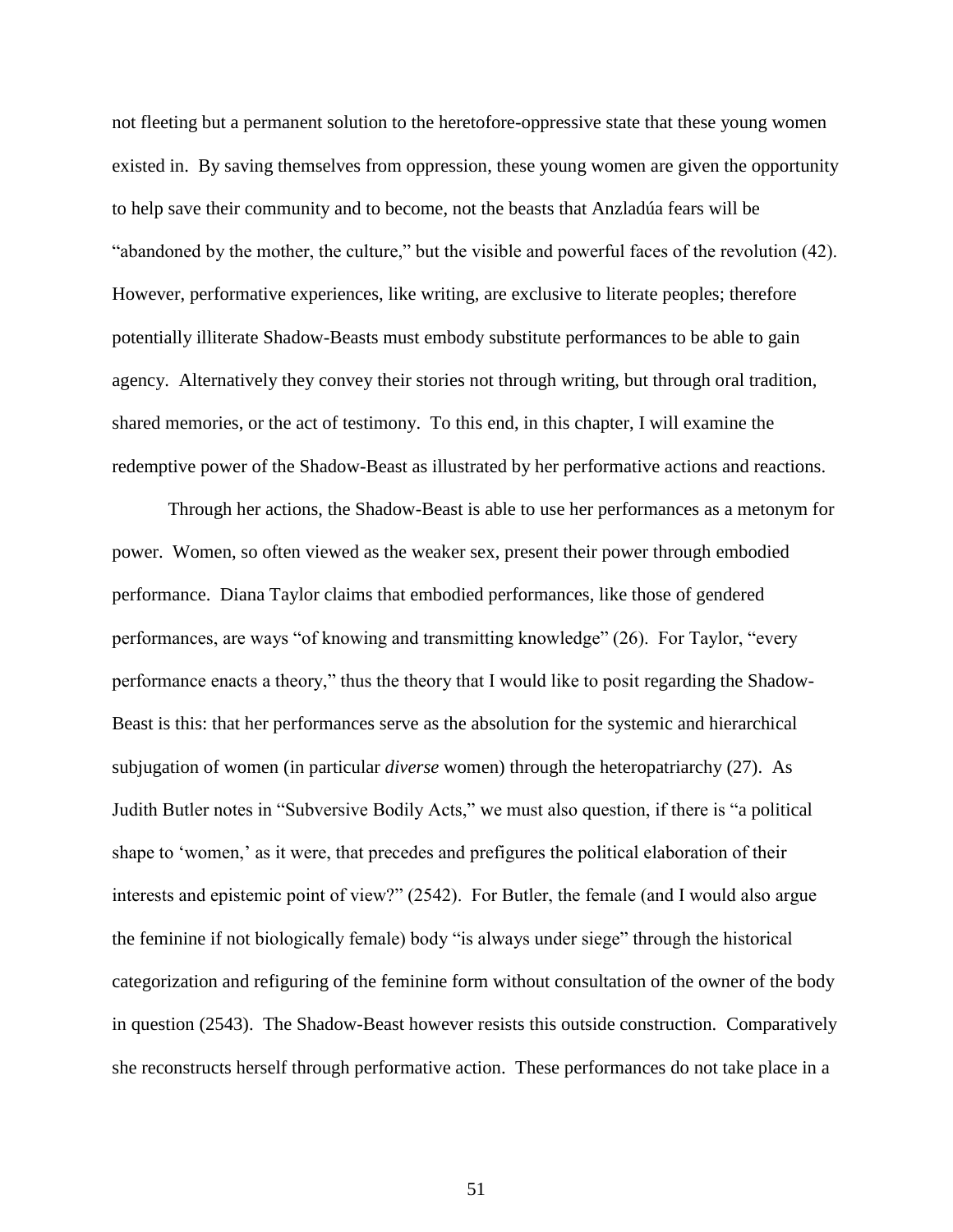vacuum; they are dependent upon the presence and consciousness of the feminine community. Taylor claims, "the multicodedness of [embodied performance] transmits as many layers of meaning as there are spectators, participants, and witnesses" (49). All performances need an audience, without which the catharsis of performance would be lost. The latter half of this chapter will more directly address the feminine community, which acts as an audience for these redemptive performances, but first I would like to delve more deeply into the presence of writing as a metaphor for healing and power in Chicana YA literature.

### *The Power of Writing*

Writing, for the Shadow-Beast, allows her the creative space within which she can reconstruct herself outside of the strictures of the heteronormative patriarchy. Anzaldúa finds healing in writing, "in reconstructing the traumas behind the images, I make 'sense' of them, and once they have 'meaning' they are changed, transformed. It is then that writing heals me, brings me great joy" (92). Writing is not just an escape for the female protagonists in these texts it is essential in their actualization of the Shadow-Beast identity. But writing inevitably brings with it the anxiety of authorship. If male writers suffer from "what Bloom calls revisionary swerves," then, as Sandra Gilbert and Susan Gubar note, "the female writer's battle for self-creation involves her in a revisionary process" (49). The Shadow-Beast, like any other female creator, must revise not only others' outward perceptions of her, but also her inward perceptions of her own capabilities. Initially, creative power becomes a tenuous process for the Shadow-Beast. In a letter to other oppressed female writers, Anzaldúa explains, "it is not easy writing this letter. It began as a poem, a long poem. I tried to turn it into an essay but the result was wooden, cold" ("Speaking in Tongues" 163). But Anzaldúa, like many other women writers, soon finds, "the writing ... shields us, gives a margin of distance, helps us survive" ("Speaking in Tongues" 167).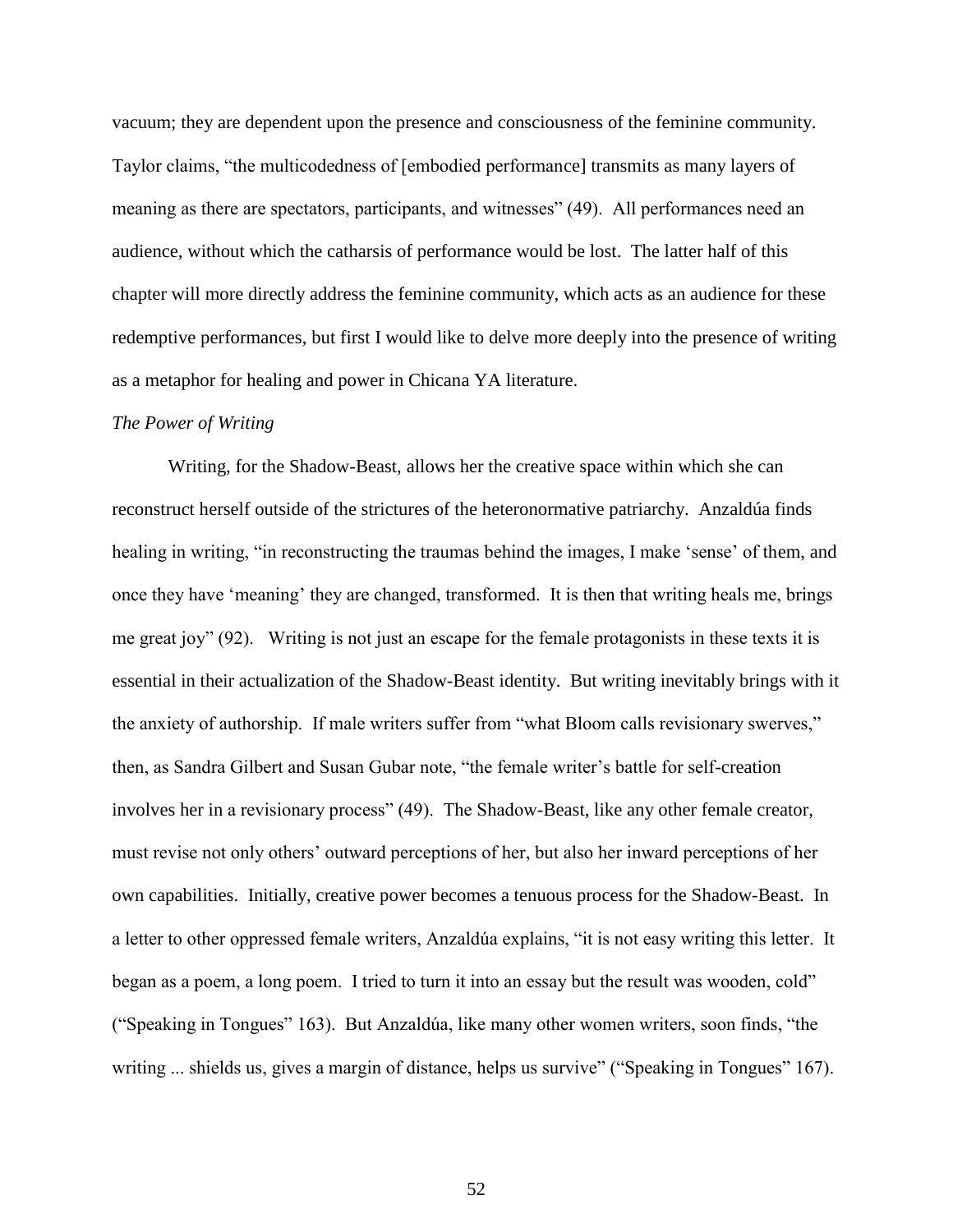Writing gives women the freedom to explore the fractures within their worlds—to make sense of the patriarchy and their place both within and outside of it.

In *Gabi, a Girl in Pieces*, Gabi writes to preserve herself. The "zine" she creates midnovel expresses her counter-hegemonic views and her resistance to normative values of beauty and femininity. She reflects, "I wanted the zine to make people think about how girls are raised to think about our bodies and who gets to decide how we think about them" (Quintero 204). However not all writing can cultivate a Shadow-Beast. In *Border Crossing,* Cesi *tries* to use her journal as a space to better explore herself; but she resorts to other resources to create herself rather than rely on self-identification. Cruz writes Cesi "spent three hours in the library looking up all kinds of interesting facts about Mexico. [She] wrote them down in [her] journal," but she does not go out of her way to reflect on how these facts could alter her selfhood (Cruz 38). She superficially records them and uses them as evidence for her separation from and inability to reconcile herself with her Mexican heritage. For Cesi, there is no life to her narrative, no innovation; therefore there is no freedom.

But the very nature of Gabi's magazine project resists already-existing narratives. Within the zine, she is able to express her counterhegemonic ideals. The zine contains seven separate "diagrams," each of which represents a different part of the female body. Accompanying Gabi's straightforward, slam-style poetry within the zine are sketchy images of body parts, all placed to heighten the jarring slant of the poems. The nontraditional, mixed-media zine inserted within Quintero's narrative is exactly the kind of performance necessary to shift Gabi forward in her quest for freedom and by extension to become a Shadow-Beast. Through her zine, Gabi explores what it means to exist outside of the hegemonic patriarchy. She writes, if a girl were to "cut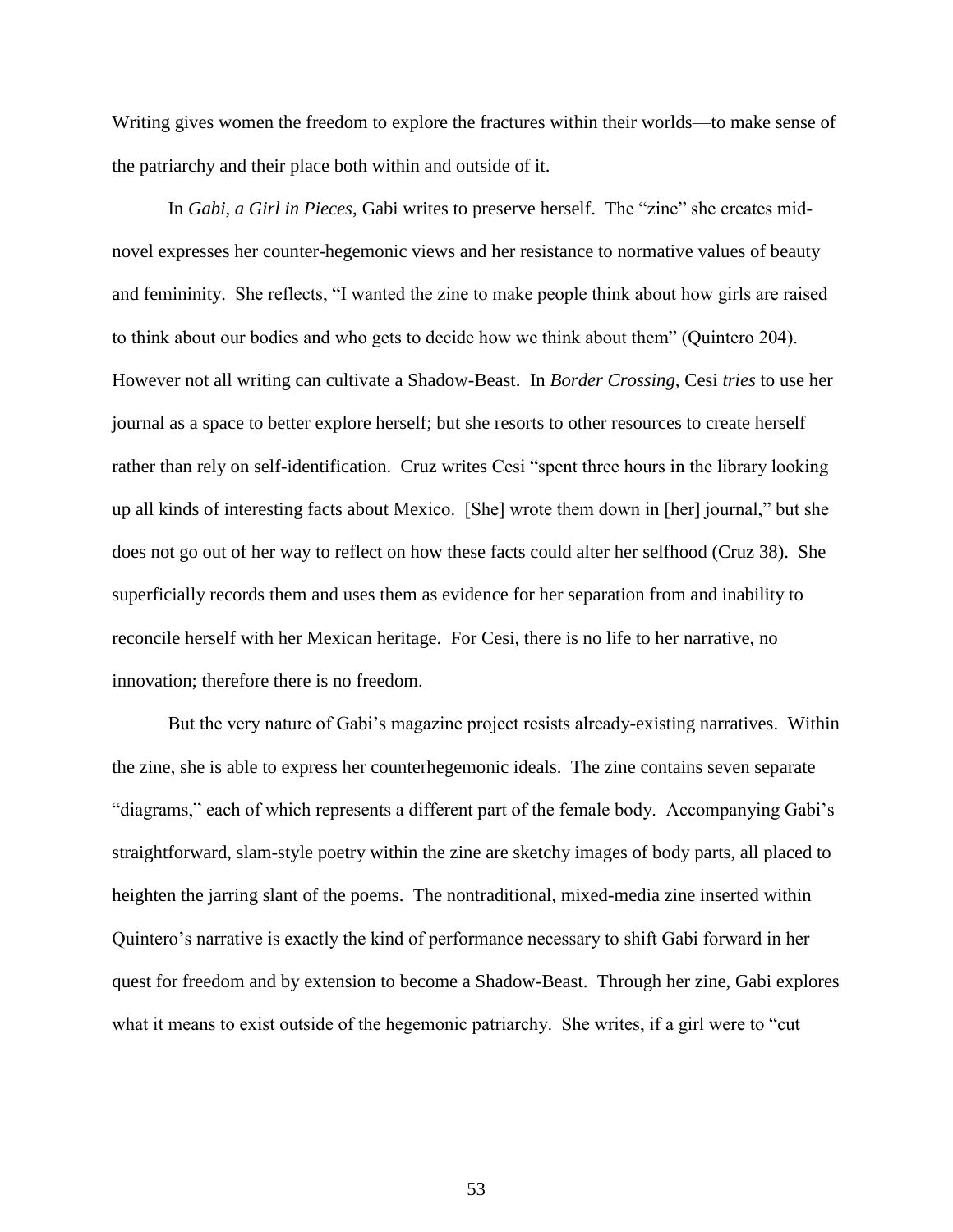[her] hair," she would "look like a marimacha, and that is bad" (Quintero 199).<sup>19</sup> But, Gabi continues:

> You do not want to be bad. Well, maybe just a little, just to see how it feels. So you cut it and realize how good it feels. You are different.

Bad is not so bad. (Quintero 199)

This "badness" cloaked in goodness is instrumental to the Shadow-Beast identity. The Shadow-Beast works within the grittiness that comes with subversivity. For Anzaldúa, the rejection of the good/bad dichotomy comes with an acceptance of the Beast within. She writes, "Why *are* we dangerous beasts? Because we shake and often break the white's comfortable stereotypic images they may have of us" ("Speaking in Tongues" 165). The female characters in YA novels so often fret about how they can (or cannot) be perceived as "good" girls. Regularly, this leads to some personal dilemma that causes the female protagonist to either fully commit to being "bad," and accept the negative repercussions of that choice, or to allow herself to meld into the traditional calls of femininity and works to be an acceptable female character. Gilbert and Gubar note, "it is debilitating to be *any* woman in a society where women are warned that if they do not behave like angels they must be monsters," but to take this a step further; the girls in YA novels are often told that if they do not behave, they will face horrible or debilitating repercussions (53). Gabi addresses the concern of polarized gender roles in her zine when she explains the myriad identities women can adopt.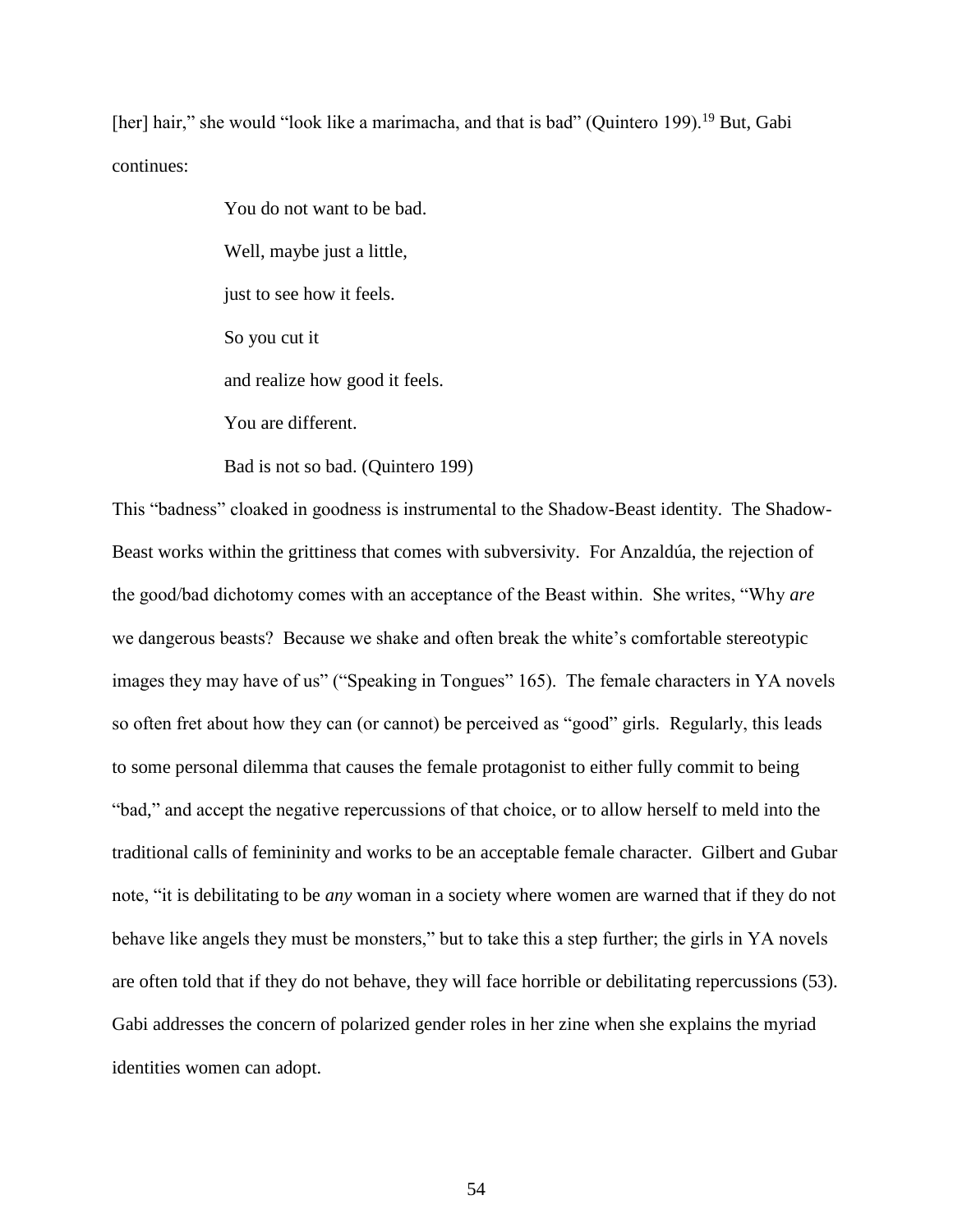Gabi's zine is addressed to a nameless, female reader; but while she spends the majority of this creative space listing the multitude of ways the female body is used and abused both by its owner and the men and women around it, she concludes with the following cry for hope:

> But maybe... You will forget all this and learn to speak and think and become a woman. And think thoughts that will change what comes out of your mouth. Thoughts like: If words are our weapons, we must ask ourselves, why should we use rocks and sticks when we have tanks available?

And you will know how to answer (Quintero 202)

Beyond Gabi's words is the nuanced meaning of her zine. The lack of punctuation at the end of the final poem in the zine is far from unintentional. The openness of this statement is something that Gabi strives for. With her writing and careful attention to detail, Gabi is able to demonstrate the need for freedom and open expression for the diverse woman. This need for freedom is paramount to her actualization as a Shadow-Beast. Gabi sees this freedom as absolutely necessary to her own ability to survive and thrive within the world. In a place where Gabi has so little power, her ability to write and create her zine enables her the psychic space within which to cultivate her performative power. Gabi purposefully leaves the "answer" that her intended female reader will come to as ambiguous because she knows that not one answer will fill the gap for all women. Gabi recognizes that womanhood is not a monolithic experience and that what works for one woman might not work for another, but she provides for them an out, a way for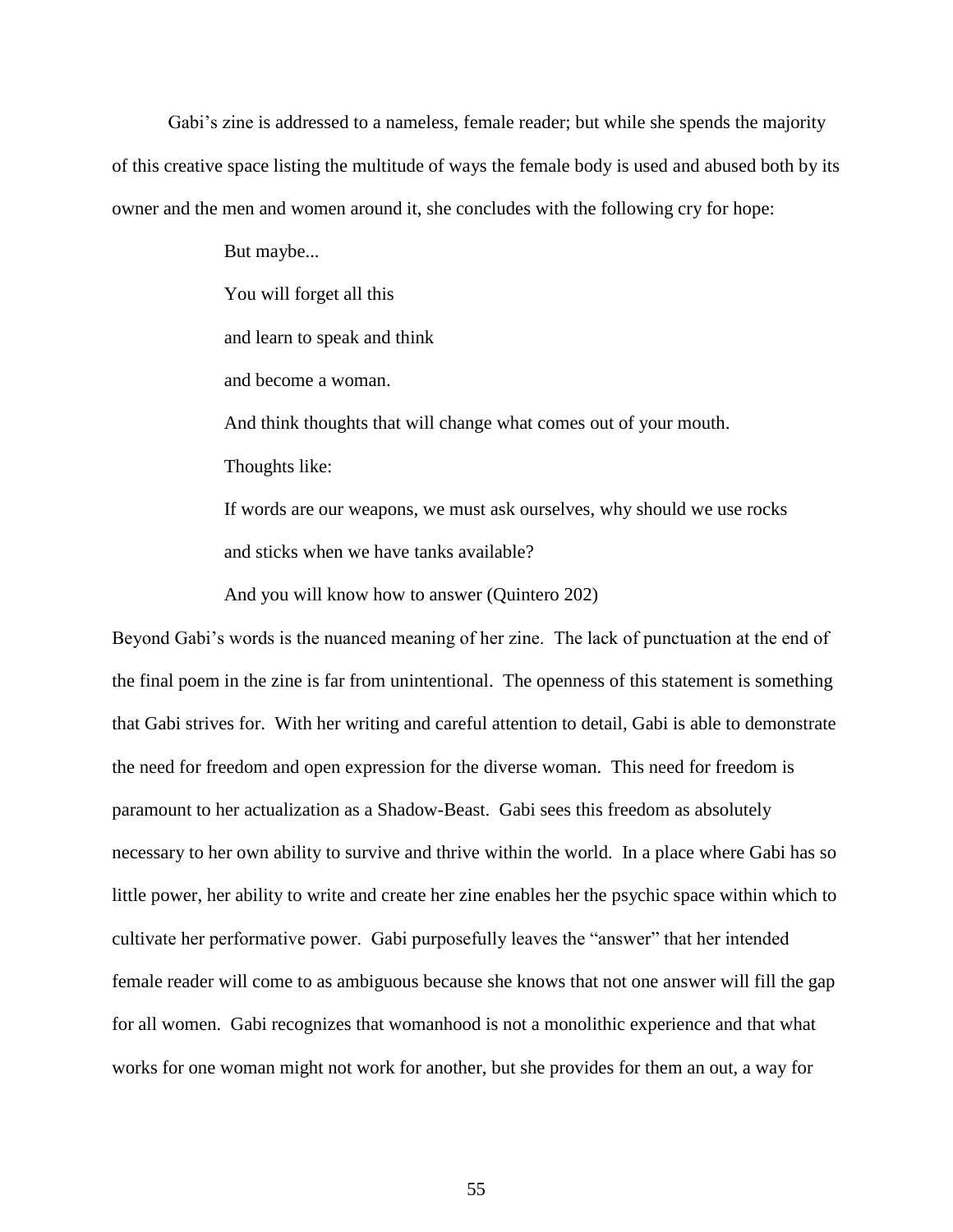her intended female reader to come to her own agency by finding her voice. The ability to represent themselves outside of the hegemony is what becomes most important to the Shadow-Beast.

Like Gabi, Esperanza in *The House on Mango Street* also uses writing as a way to separate herself from the strictures of the patriarchy. It is important to understand that *Gabi, a Girl in Pieces* and *The House on Mango Street* were published thirty years apart but their sentiments toward the power of writing are strikingly similar. What Cisneros expressed in 1984 resonates with Quintero's message in 2014. Writing, for the Chicana, is a way to linguistically construct her identity and cultivate her individual voice. However, though Cisneros's text is centered on Esperanza, we rarely see her actual writing printed in full. In one example given in "Born Bad", Esperanza writes: "I want to be / like the waves on the sea, / like the clouds in the wind, / but I'm me" (Cisneros 60). Esperanza longs for departure and separation. Esperanza, like all Shadow-Beasts, longs for freedom. She concludes: "One day I'll jump / out of my skin," because she wants to shed the identity of Mango Street (Cisneros 60). Esperanza wants "Not an apartment in back. Not a man's house. Not a daddy's. A house all my own" but she can never fully lose her Mango Street self (Cisneros 108). In one of the closing vignettes, the Three Sisters tell her, "When you leave you must remember to come back for the others. A circle, understand? You will always be Esperanza. You will always be Mango Street. You can't erase what you know. You can't forget who you are" (Cisneros 105). To tie this to the performative act of writing, I want to focus on the Sisters telling her that she cannot "erase" what she knows. The very existence of *Mango Street* as a book illustrates Esperanza's inability to erase the parts of herself constructed on Mango Street. Because she cannot erase it, she must write it. She comes to make sense of her femininity, her culture, and even her rape, through narratives. $20$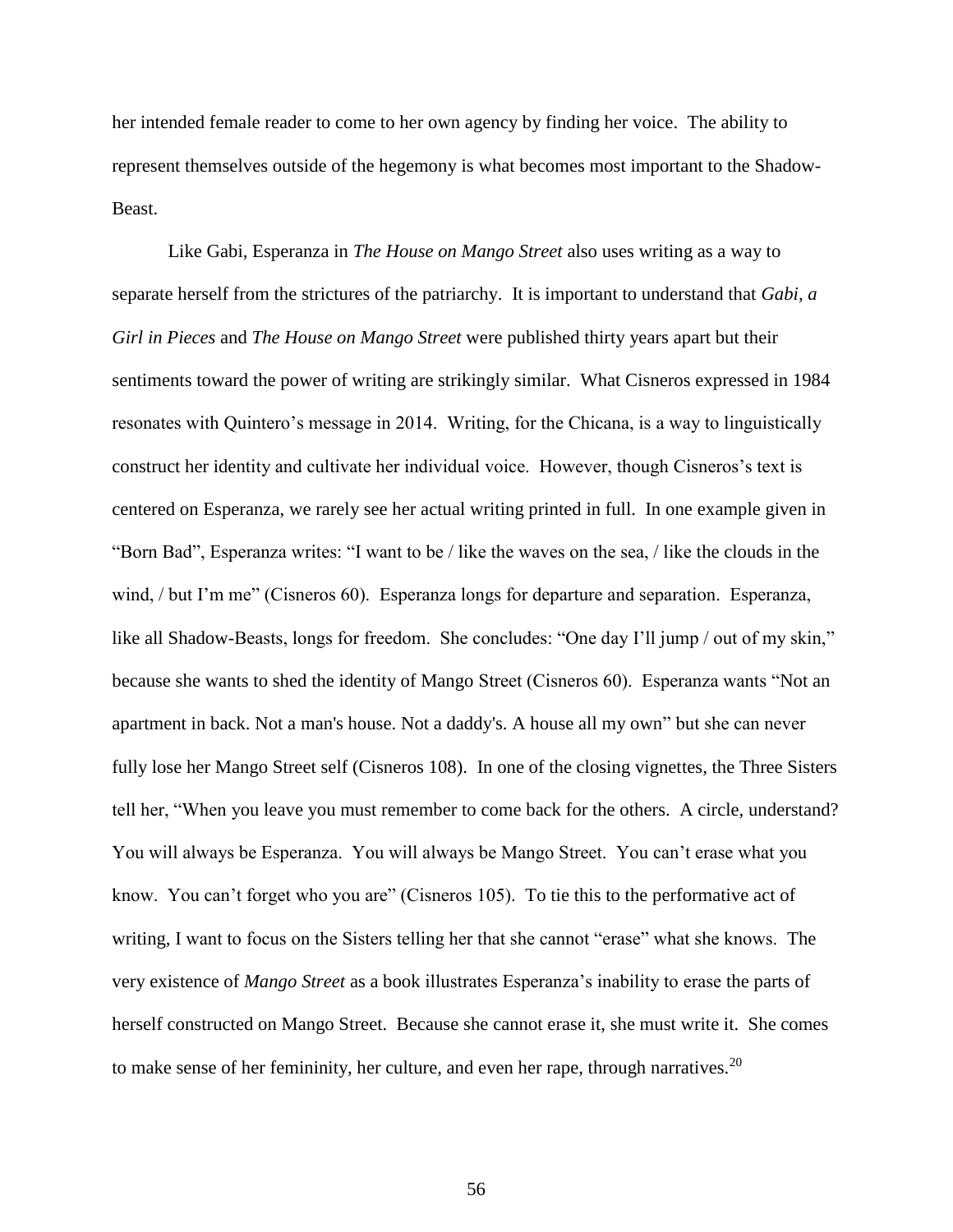### *Other Embodied Performances*

Women are often expected to act a certain way lest they be perceived as something negative; therefore women are natural actresses. Though acting is possibly the most obvious type of performance, its implications for the identity formation of these young women are more nuanced and rooted within the inherent nature of the performance of identity. All individuals perform their identities, but diverse women's performances are often couched in their inability to fully express themselves lest they be perceived as what Anzaldúa calls mujeres malas (Anzaldúa 39). By performing counter to what is expected of them, women who awaken the Shadow-Beast identity become deeply familiar with their othered selves. In a discussion of Lacan's theory of subjectivity, Karen Coats explains the intersection of Lacanian theory and reading children's literature "enables us to come to an understanding of just how implicated the Other (as other people, as our own unconscious, as language itself) is in the formation of our own identities" (105). By performing in these texts, the female protagonists become more comfortable with the Othered and performative role of the Shadow-Beast. The redemption within these performances is that the Shadow-Beast comes to be comfortable with her identity through continually embodying what it means to be a powerful woman.

While writing is a clear way for women to reclaim ownership of themselves, other embodied performances manifest differently for the Chicana Shadow-Beast.<sup>21</sup> In this section, I will briefly discuss acting on the stage as a clear form of embodied performance but I will also broaden our understanding of performances to also encompass reactions of the body's physiological responses to feminine maturation through menstruation and post-pubescent sexual awakening linked to the loss of virginity. Whereas menstruation and sex are often taboo topics or the subjects of didactic problem novels in the YA literature tradition, the books in this study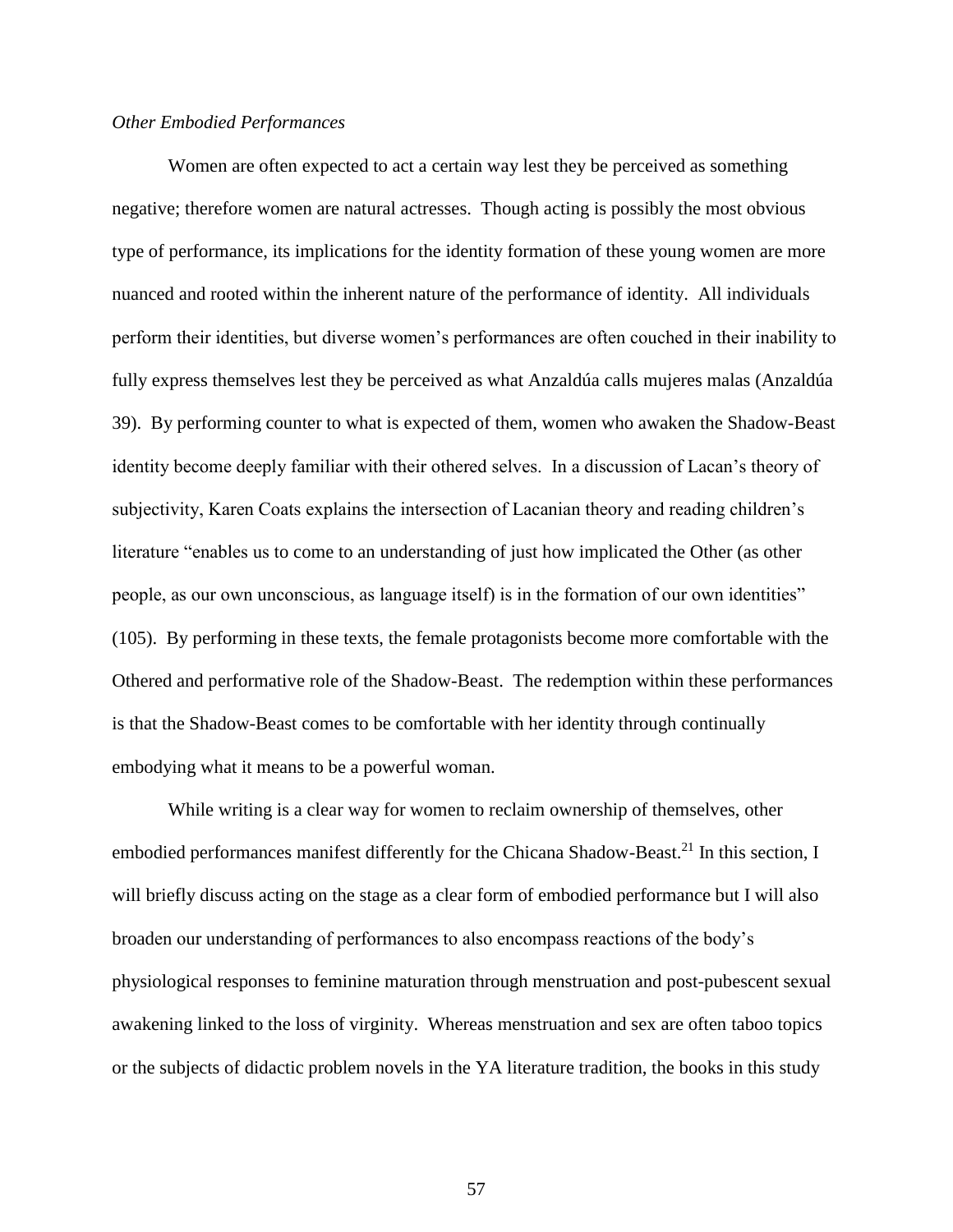take on a decidedly forward and productive stance in regards to these occurrences. Through embodied performances these young women are able to fashion their responses to their bodies as another outlet for empowerment.

To foreground this discussion, I would first like to examine how the physical act of performance on a stage is proximal to the embodied performances of gender and sex. In *Borderlands/La Frontera,* Anzaldúa considers her writing to be healing at the same time she considers her stories to be thought of "as performances [rather than] inert and 'dead' objects" (Anzaldúa 89). In this same vein, Lupita in *Under the Mesquite* takes up acting as a way to help her cope with her mother's illness. She is introduced to drama club in high school but is immediately faced with the barrier of her cultural identity barring her from being able to full immerse herself in acting. Her drama instructor tells her, "'If you're serious about acting— / and I think you are—then you need to / lose your accent'" (McCall 67). Up until this point, Lupita had not been self-conscious of her speech, instead she is proud of her acting and sees it as a way for her to demonstrate her strength to her mother and to make her mother happy during her illness. But as her mother's condition deteriorates, Lupita starts to doubt herself. During her senior year of high school, Lupita is offered a key role in the spring play but she wavers about accepting the part. Her teacher, unaware of Lupita's mother's condition, urges her to embrace her natural acting talent and her ability to cry on cue, to which Lupita replies she can demonstrate genuine emotion on stage because her home life is enough to fuel performative emotions. Her teacher tells her, "'Maybe you could take / that pain, that energy and use it / to become someone else for a while'" (McCall 160). Inevitably, the "someone else" that Lupita becomes is the Shadow-Beast. I do not mean to imply that the Shadow-Beast is a character that diverse, young women can play and then go back to being powerless women, conformed to the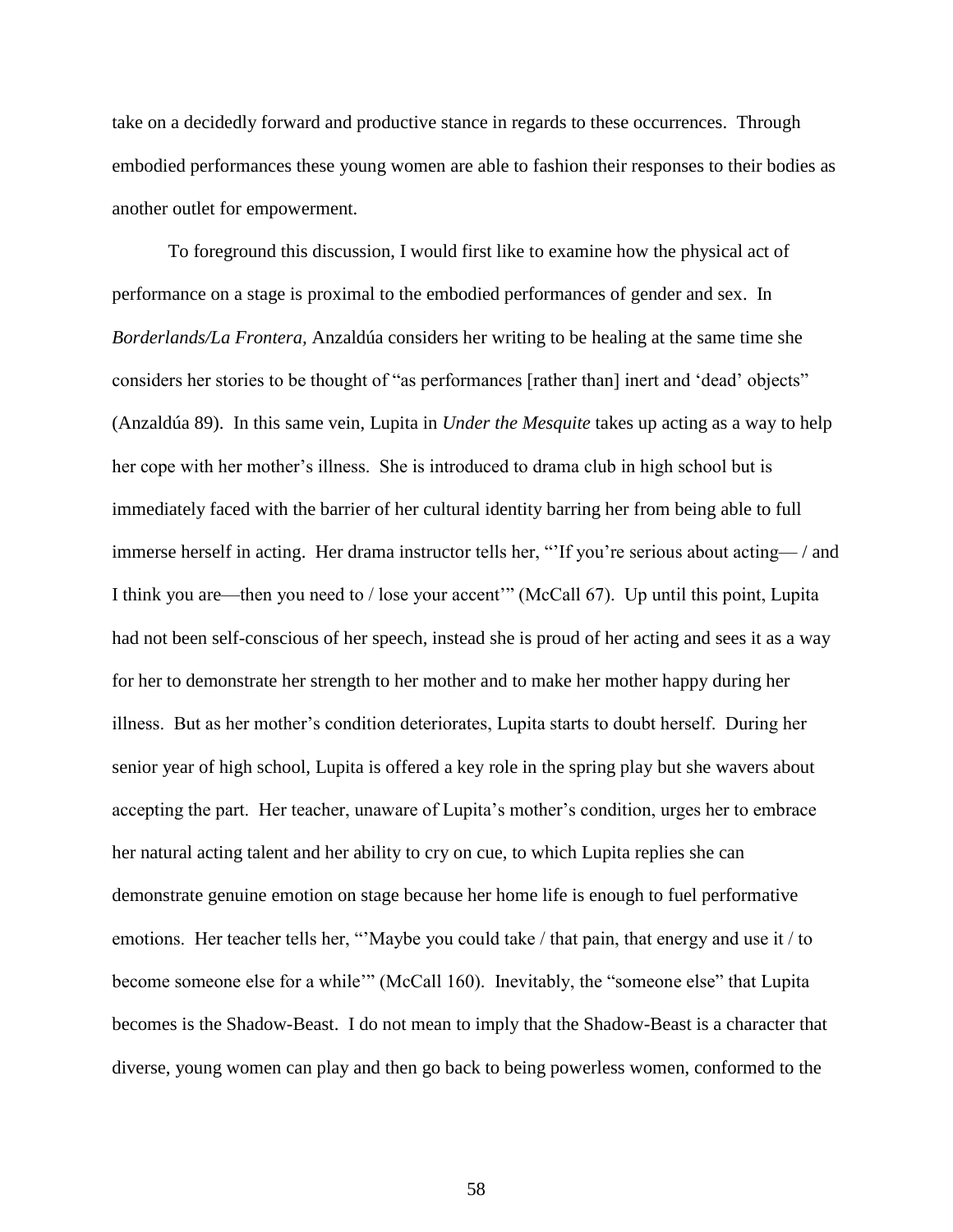patriarchy. Once women awaken the Shadow-Beast identity there is no going back. Even if the Shadow-Beast returns to the site of her oppression she still maintains her ability to be impervious to its influence. Certainly diverse woman are forced into conforming to the hegemony, but what Shadow-Beasts see are the fissures within those apparatuses. The Shadow-Beast learns how to act around the patriarchy and to perform the subliminal role rather than a submissive one.

Likewise, the Shadow-Beast must not only act on the stage, but also act in her life. The best example of this type of performance is Nora in *Illegal* whose very life is an act. She has to play the part of documented citizen, when she is anything but. To not draw attention to herself, she has to seamlessly blend with society. In Houston, as an undocumented immigrant, Nora is "just someone else," who learns to function as a new person or face deportation (Restrepo 174). Nora gets a summer job, working at a snack stand near a local pool and she does everything that she can to fit in in that space. Nora takes her cues from the other teenagers who play at the pool, relying on her mimetic faculties to be able to mirror their actions. However, Nora understands that she is not like them, but she attributes this dissimilarity to her undocumented status and not to her powerful identity as a Shadow-Beast. It is my assertion that Nora's position as a Shadow-Beast is what pushes her to have to mimic the actions of the other teenagers rather than fully immersing herself in their culture. The one friend Nora truly makes, Keisha, a younger African-American girl, is shunned by the older, more streetwise teens at the pool and because of her Otherness, she befriends Nora. It is from Keisha that Nora learns how to act out her difference and to enable that difference to influence her rise to power. Keisha is untroubled by her differences and, more importantly, doesn't care about Nora's. Keisha exemplifies the types of performances that Nora must master.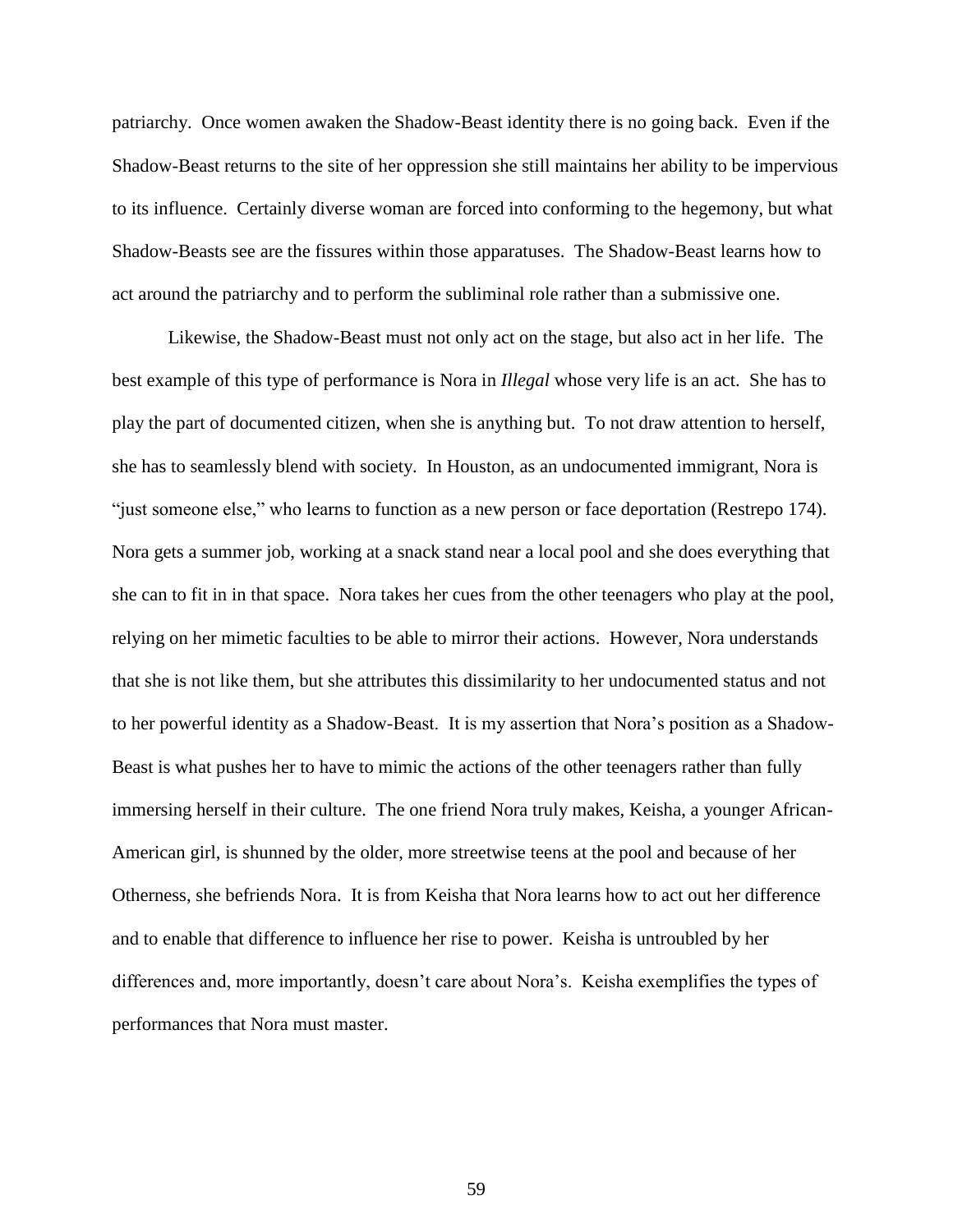Acting a specific role for society can lead to the actualization of the Shadow-Beast identity. Similarly, embracing one's sexual identity can also unlock the power of the Beast. As I've previously discussed, the Shadow-Beast is an inherently sexual figure. Women, however, are taught to repress their sexualities. Young women are told that if they expose their sexual natures they will attract unwanted and violent attention. For Gabi, in particular, these warnings resonate, but Gabi sees past the subterfuge of her culture's hierarchically masculine ideals and decides that she has the power over her sexuality. After prom, Gabi and her boyfriend Martin have sex. Gabi is initially underwhelmed by the encounter. However, in the aftermath Gabi realizes that sexual power is something she has control over and can engage in and use for her own devices. She thinks, "I was feeling content. Am I a bad girl because I don't feel that guilty? Probably. But the thing is, I am starting to care less about that badness" (Quintero 248). Gabi's indifference to the moral standard of virginity demonstrates her ability to act around patriarchal norms and values. Quintero writes, "At that moment I wasn't too fat, I wasn't too white, I wasn't bad, I was just me" (247). Were Gabi to continue feeling ashamed of her body after sex, the pleasure of the act would be lost, as would the corresponding empowerment. However, Gabi's refusal to be damned due to her sexual awakening speaks to her reconceptualization of feminine power and desire. Gabi wants to act upon her sexual impulses and this type of embodied performance through sex demonstrates the capabilities of the Shadow-Beast's corporeal form to align with the powerfulness of this often-insular identity.

While engaging in sex is clearly the most definitive proof that the Shadow-Beast identity is tied to sexuality, it is not the only example of feminine power drawn from the body. For example in *Illegal* Nora's womanhood unfolds through metaphors of menstruation. The superficial wound Nora receives from the mango truck driver during their scuffle drips blood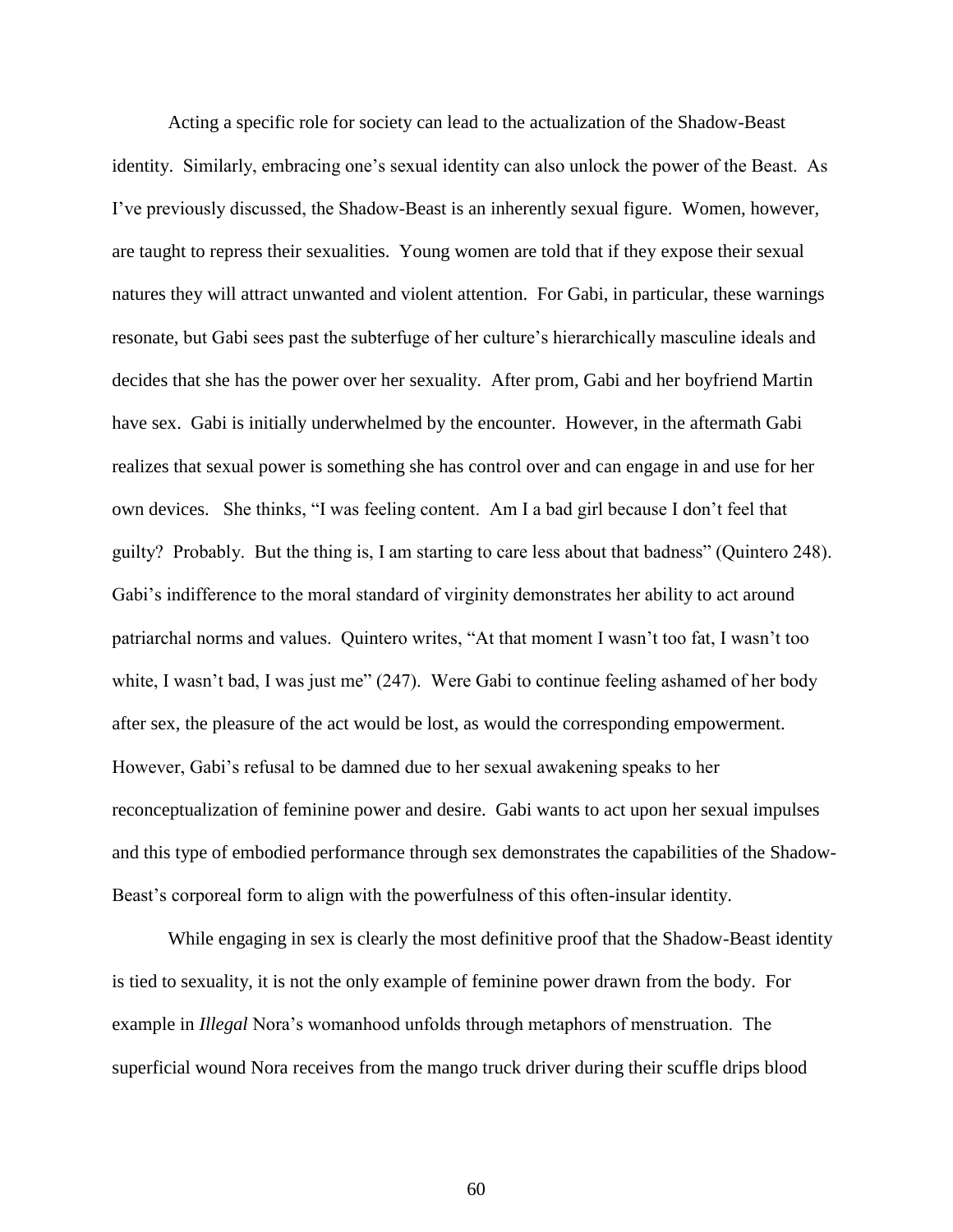onto her dress, leaving a stain. "When [Nora] looked closer at the stain, [she] could see it. ...It was a sign of strength" (Restrepo 72). The blood is also a sign of Nora's post-pubescence as it is an analogue for the blood of her menstrual cycle. Later in the text when Nora attends a church service with her grandmother to go to confessional, she puts the dress on for the first time since the fight with the truck driver. Since she and her mother arrived in Houston, Nora had preferred to keep the dress hidden though the narrative does not make it clear whether or not this is out of shame or if Nora cannot fully accept the bloodstain and its myriad connotations. She cannot wear the dress again after the initial trauma on the border because she must first accept her new position as a Shadow-Beast. Until she understands her new power, the dress and its bloodstain must remain hidden, but once she truly starts to come into her own as a Shadow-Beast, she can then don the dress once again, this time proudly. Once she puts it on, Nora notices her physical growth, thinking, "When I slipped it over my body, I realized it was shorter. It used to touch the bottom of my knees," and now the dress fits her new, womanly body in ways it previously had not (Restrepo 239). The dress is a clear symbol of Nora's feminine growth, both in relation to her physical and emotional maturation.

# **Salvation and the Community**

Finally, the Shadow-Beast must perform for the disempowered. To prove herself within the feminine community, she has to perform her power and her ability to defy norms to demonstrate her capability to save. The Chicano movement of the 1960's was also based around this idea of community uplift. While adolescent Chicanas were pioneering for their place within the larger Chicano movement, their identity construction was suffering from exclusion.<sup>22</sup> This identity struggle, of course, has continued in the intervening half-century. Whereas Chicanas initially struggled within the movement to understand how their femininity fit with the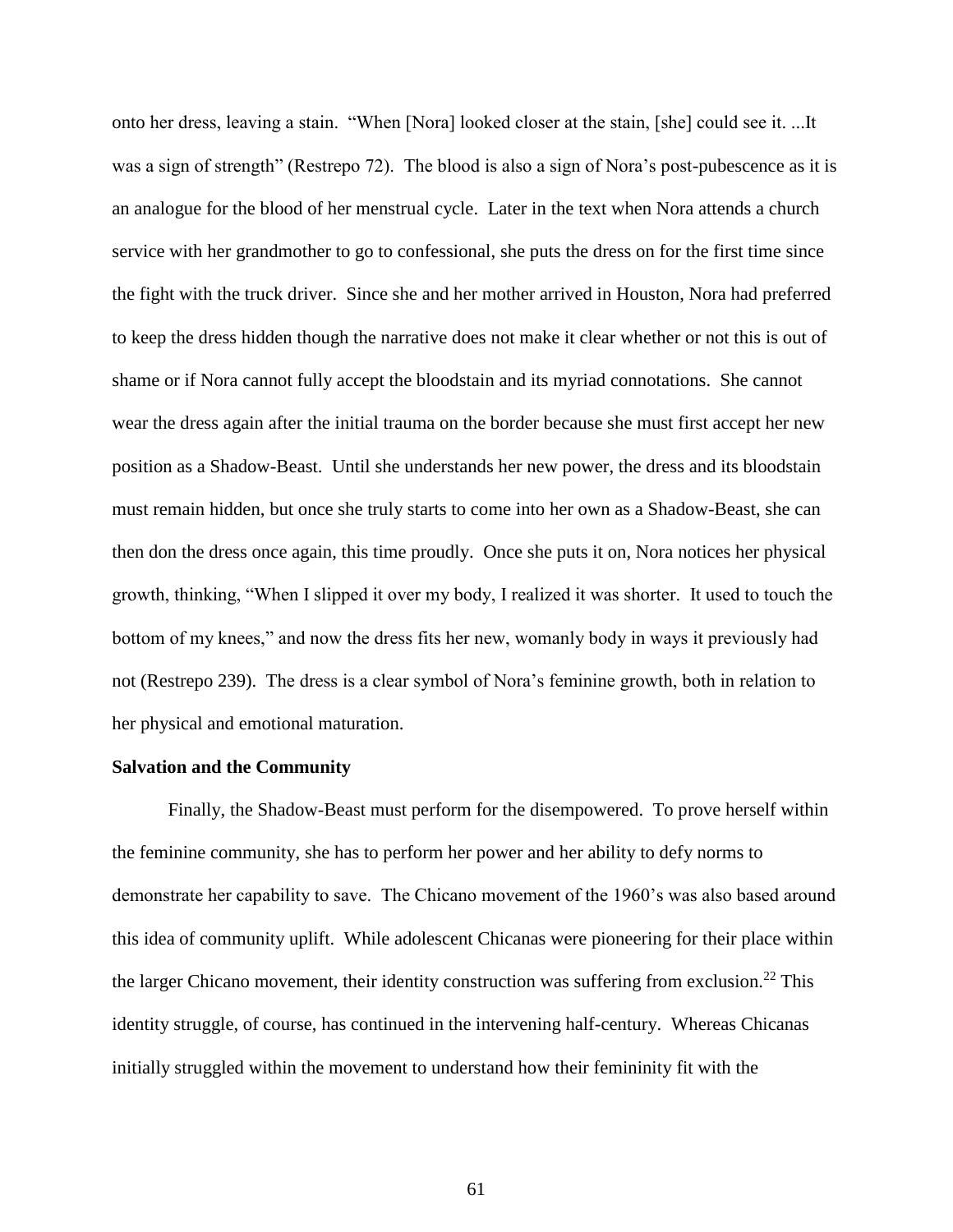hypermasculinity of Chicano subjectivity, modern Chicanas similarly struggle against the constraints of community. However, like I've discussed, the Shadow-Beast is deeply imbedded with the success of her chosen feminine community. Without her community, the Shadow-Beast would have no one to save. Certainly, salvation of self is a critically important step in the actualization of the Shadow-Beast identity, but this identity means little to nothing if it cannot be outwardly expressed within the space of the feminine community. Further, where diverse YA literature is concerned, the community is paramount to the widespread success and reader-base of this dawning trend toward inclusion. In her article, "Multicultural Young Adult Literature as a Form of Counter-Storytelling," Sandra Hughes-Hassell explains, "By reading multicultural literature, teens of color and indigenous teens gain insight into how other teens who share their racial, ethnic, or cultural background have affirmed their own identities" (219). Much of what I've found makes young women Shadow-Beasts is their ability to take control of their own circumstances. But the reality is, adolescents are not fully equipped to take control of their situations, as they are not being provided the tools with which they can reimagine themselves as powerful individuals who can exist and thrive in counter-hegemonic spaces. If teens go their whole lives never seeing themselves as powerful—they become powerless adults. It becomes the responsibility of the diverse feminine community then, to not only be supported by the Shadow-Beasts but to support the Shadow-Beasts in turn.

### *The Feminine Community*

There is a constant tension for the Shadow-Beast to be of and apart from her community. As a Shadow-Beast, the adolescent female protagonist rejects the constraints of community within its imagined borders; but as a savior she must move past her initial unease with the structure of the community and begin to work with the other marginalized subjects within that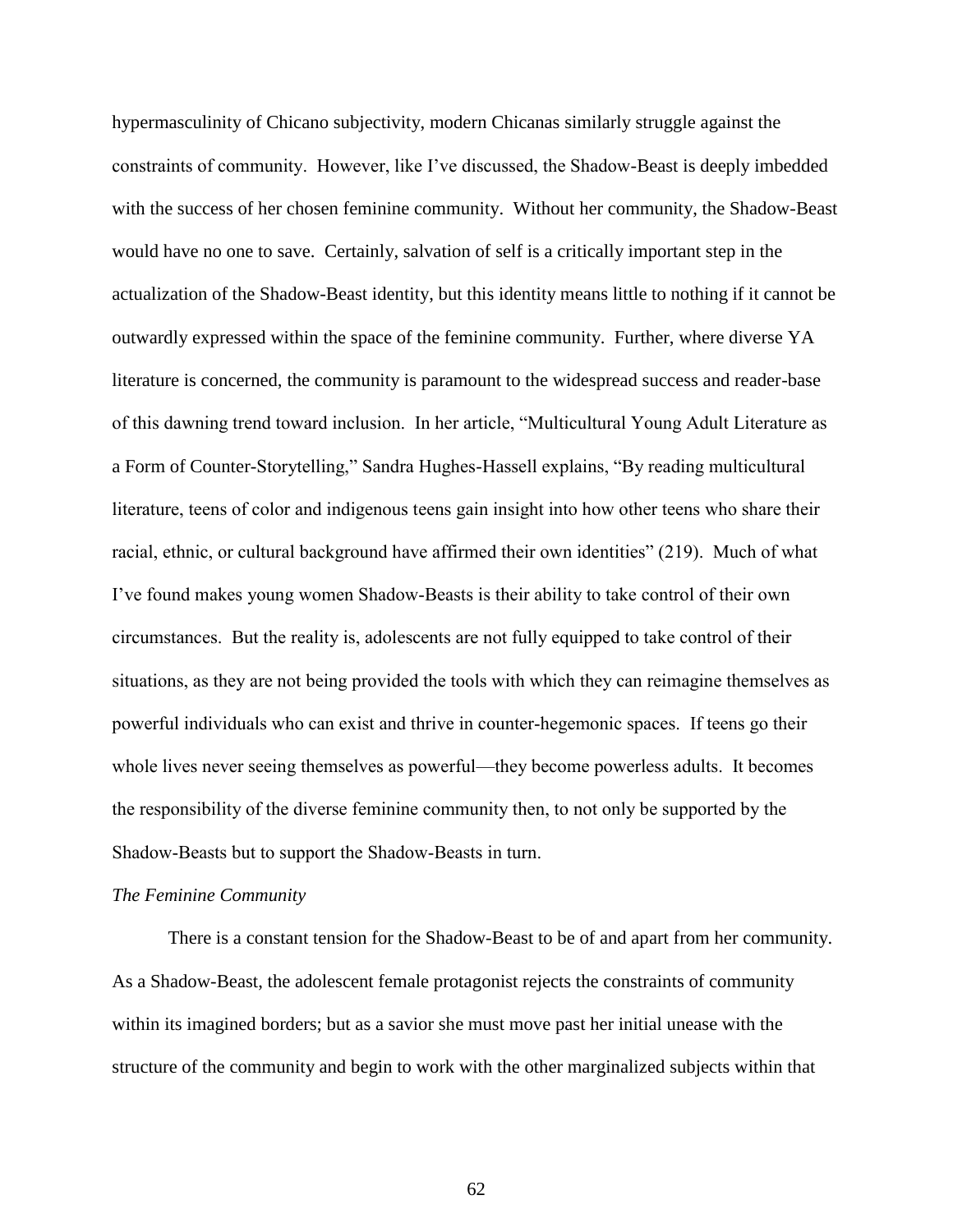community. As Lisa Flores explains, Chicana feminists (and by extension Shadow-Beasts) "[recognize] their still existing connections to various other groups, Chicana feminists construct bridges or pathways connecting them with others" (146). *Gabi, a Girl in Pieces* presents a feminine community in need of the salvation proffered by a Shadow-Beast. As I discussed in Chapter 2: Shadow Spaces and Beastly Places, the turning point for Gabi to become a Shadow-Beast is when she physically fights with German, the boy who raped and impregnated her best friend. In the chapters leading up to this confrontation, the intimate cultivation of Gabi's feminine community, comprised of her friends Cindy and Sebastian, provides Gabi with the supportive backdrop she needs to be able to let herself become the Shadow-Beast. Their feminine community is constructed through mutual support and shared secrets. In the opening pages of *Gabi, a Girl in Pieces*, Quintero reveals that, previous to beginning of the text, Sebastian came out to Gabi and this openness in their relationship continues to dictate their closeness as friends. In the same section of the text that we learn about Sebastian's sexual orientation, Cindy tells Gabi that she is pregnant. As opposed to Gabi's reaction to Sebastian's sexual orientation, Gabi regards Cindy's news with thinly-veiled disgust and horror, thinking that Cindy had become "just another statistic: Hispanic Teen Mom #3,789,258" (Quintero 11). Regardless, Gabi is the one who takes Cindy to the pharmacy to confirm her pregnancy and as the story progresses Gabi's unease with the situation is transferred from Cindy to German. German is both an interloper into Gabi's feminine community and a direct threat to one of Gabi's best friends.

After Gabi assaults German, however well-deserved the altercation may be, she starts to doubt having taken up for her feminine community. Quintero writes, "Did I feel bad? Yes, of course I did, because I am Gabi Hernandez and feel bad about most decisions I make because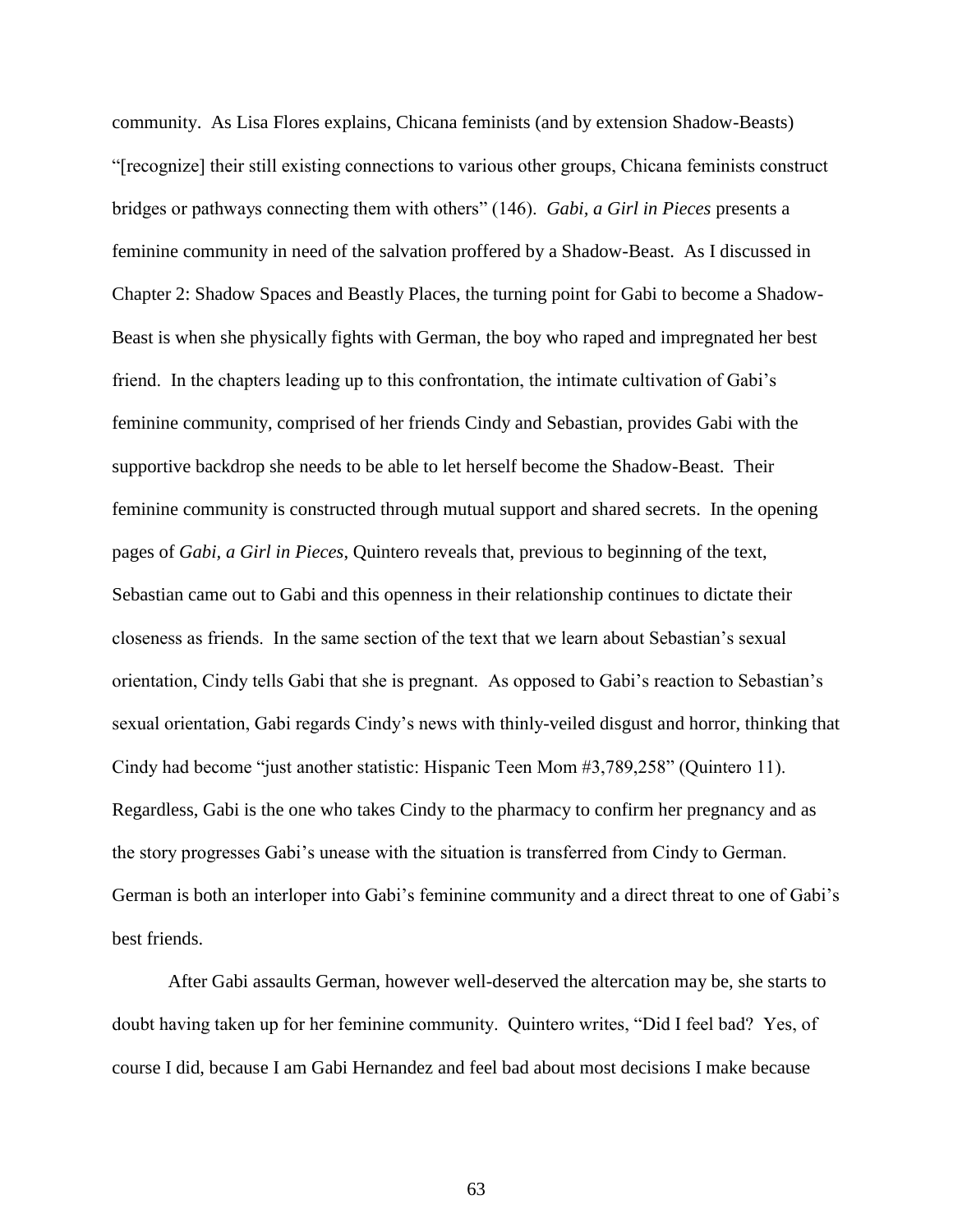lately those decisions have been bad ones. But, oh fucking well, I have had enough" (264). Gabi's apathy with the situation is not so much sparked by her fear that she has somehow wronged German but with the revelation that Cindy is furious with her because of the fight. In an attempt to mend their friendship, Gabi puts together a list of rape survivor support hotlines and presents it to Cindy when they meet to talk. Cindy tells Gabi, "'I know you were doing what you thought was right. Part of me is glad that you did it. He deserved it more. But it doesn't change how I feel'" (Quintero 270). Gabi's act as the savior of her friend group may not always be welcome; but this is a risk that the Shadow-Beast must take. Just because the Shadow-Beast can save does not mean that her feminine community always wants to be saved. Gabi's story demonstrates that women are so deeply interpellated into patriarchal society that they do not want to be removed from because remaining within the patriarchal, hegemonic space is much easier than trying to defy tradition. This is the difference between the Shadow-Beast and other female characters in diverse YA novels—the Shadow-Beast is the character who does not care if her actualization is isolating, she needs to be something more than herself and will attempt to demonstrate through lived experience the necessity of agency for her feminine community. To be the saving Shadow-Beast means that not everyone within the feminine community will be saved, but the Shadow-Beast's connection to her feminine community means that she will continue to fight for them even if they do not want to fight for themselves.

## *Religion of the Shadow-Beast*

Perhaps the best example of the Shadow-Beast acting as the savior of her community is Masi in *Pig Park*. The central conflict of this text is the degradation of a Chicago barrio colloquially dubbed Pig Park following the closure of the American Lard Company factory on the outskirts of the neighborhood. The factory buildings effectively block Pig Park from the rest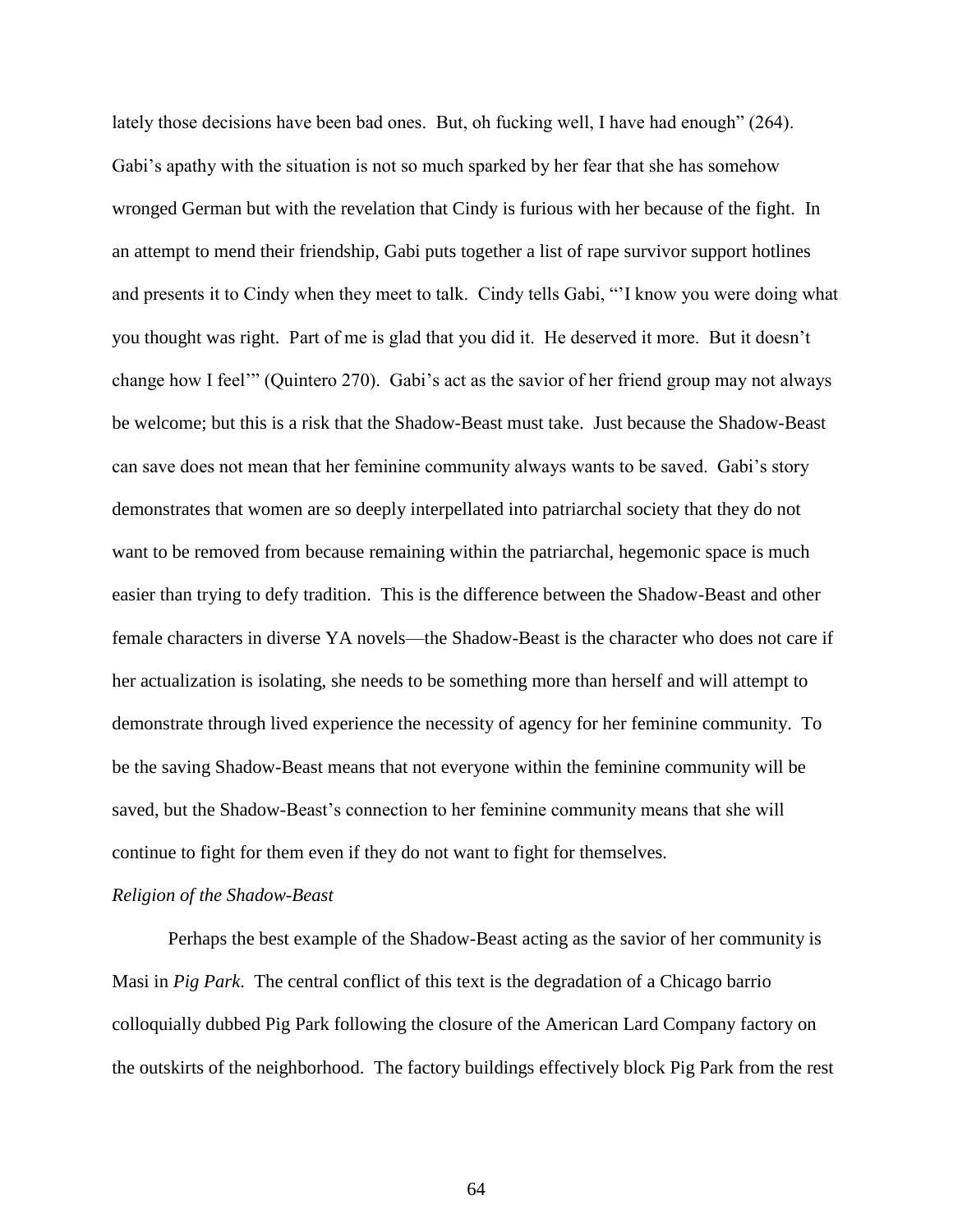of the city and with no one travelling to the factory, no one travels to Pig Park. To revitalize the community, a shifty businessman called Dr. Casal proposes the construction of an Aztec pyramid, El Gran Pirámide, at the center of the neighborhood as a tourist trap. Masi's community's existence is dependent upon their participation in constructing El Gran Pirámide (and then allowing it to be destroyed). Masi supports her community first by helping construct the pyramid, despite her reservations. What this demonstrates is that the Shadow-Beast does not always have to subvert to gain power. Instead Masi does what is necessary for the continued preservation of her community. Like Esperanza and Gabi who are active participants in the salvation of their communities, Masi begins as an active participant but soon transitions into a spiritual supporter. When it becomes increasingly clear that the residents of Pig Park have been duped by Dr. Casal, Masi learns that her community is doomed and begins to consider what it would take to save her home. She thinks, "I can't say that I prayed, but it was something like it" (Martínez 227). Mere hours after Masi hopes for this miracle, longing that some divine intervention will present itself and save Pig Park, "there was a loud bang and something like the soft roll of thunder" (Martínez 229). The explosion that Masi hears is the American Lard Company building catching fire and once it burns the community of Pig Park is once again visible to the outside world, after having been blocked from view by the factory for decades.

For Pig Park, the fire is cleansing. Biblically, fire is either a representation of hell or a clear and definitive proof of the existence of a god. From the burning bush that speaks to Moses, to the tongues of flame that baptize the apostles following Christ's ascension, fire represents hope and spiritual cleansing. Meanwhile, it bears specifying that Masi does not start the fire at the American Lard Company. Instead, it is implied that some of the men in the community including her father, do. But Masi is the one who has constantly given voice to the growing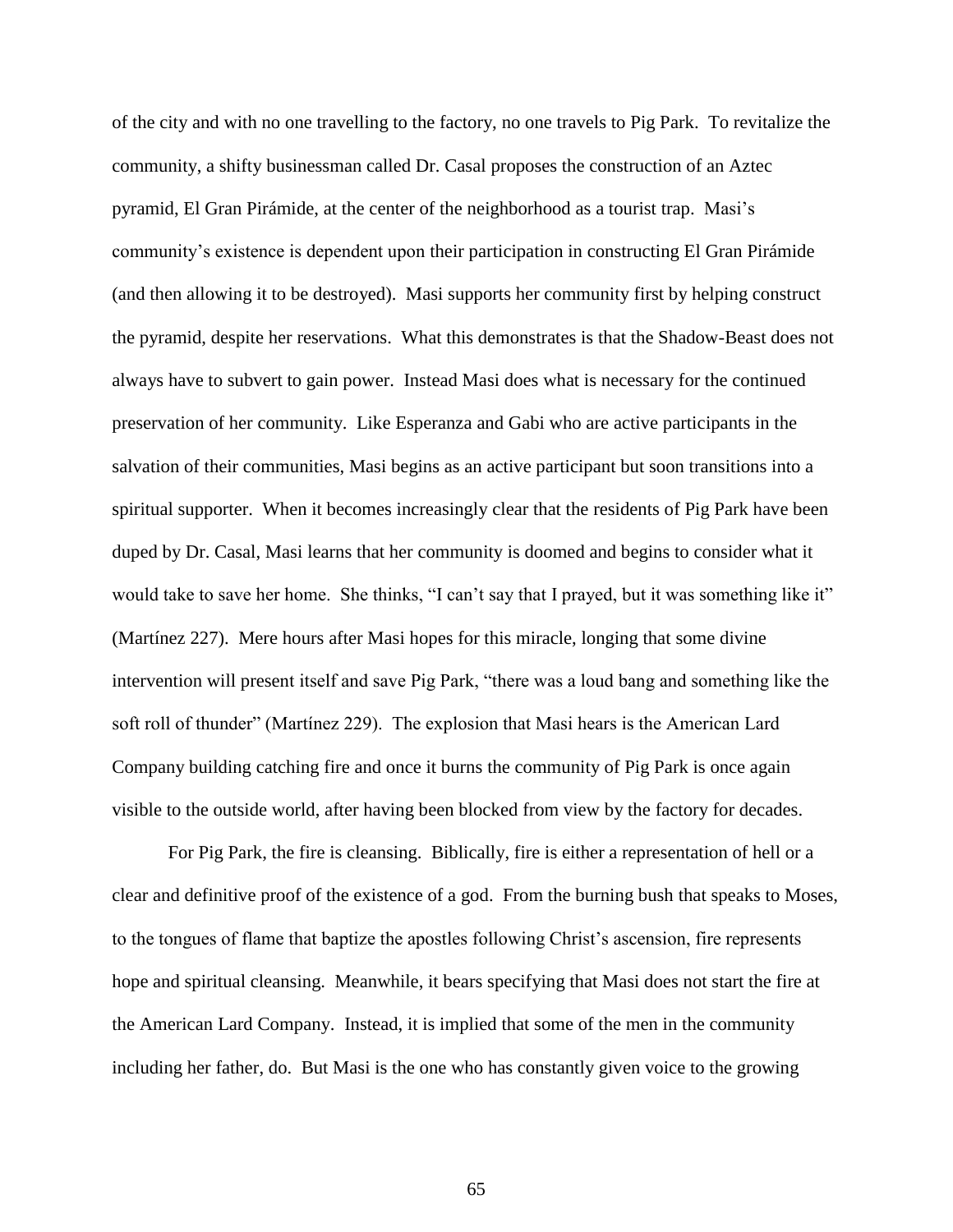discontent among the residents. When a group from the community is venting their unease with the pyramid project, Masi interjects, "'We did everything short of wearing pig suits" (Martínez 216). Masi, despite being a teenager and a girl, therefore undervalued in her community, has a voice within the group of dissenting adults. And it is Masi's voice that is heard when a woman, Mrs. Jones, ventures into Pig Park following the fire and finds the struggling businesses there. Mrs. Jones's connections with the outside world and her interest in Masi is what helps bring more revenue to Pig Park. Masi becomes the face of this movement. In this way, Masi is not so much the active savior of Pig Park, but the visible embodiment of the Shadow-Beast that is necessary to demonstrate Pig Park's redemptive potential. I want to be clear that I am not arguing that Masi's desire for a miracle and the serendipitous occurrence of the fire makes Masi a godlike being, rather the Shadow-Beast is a deeply spiritual figure, whose faith not only in her own power but in the power of the good that does still exist in the world is enough to spur change.

In Chapter 1: The Shadow-Beast Identity, I briefly alluded to the religious roots of Anzaldúa's Shadow-Beast, but the religious iconography in the Chicana YA texts complicates this connection. Thus what Masi's spiritual link to the Shadow-Beast and the divine represents is the relationship between the Shadow-Beast's redemptive power and the historical precedent for the powerful, religious connotations of this figure. For the Chicana Shadow-Beast in particular, power and agency are drawn from the redemptive image of the Virgen de Guadalupe. Guadalupe is unique for Chicana Shadow-Beasts. Arguably, Shadow-Beasts from other ethnic backgrounds or diverse identities will also have intimate connections with a spiritual figure synonymous with their particular cultural milieu, but Guadalupe's appearance in Chicana YA literature is not something to dismiss as a byproduct of the largely Catholic ideology pervasive in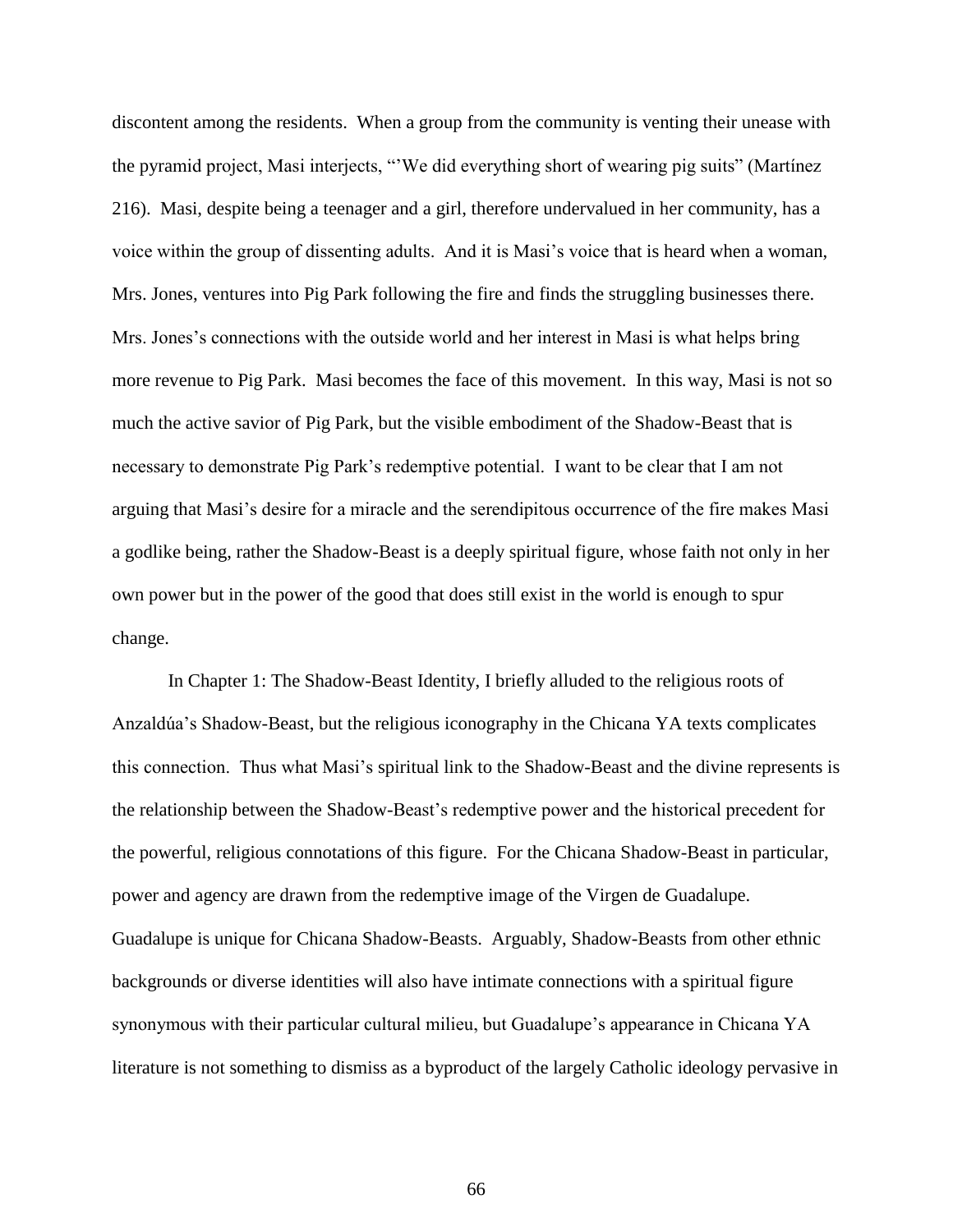most Latino literature. Guadalupe herself is conceivably a Shadow-Beast and her presence as a key, feminine role model is the first introduction that the female adolescent protagonists have to a woman who looks like them in power. For example in *Illegal*, initially it is Nora's memory of her father that spurs her journey to the U.S. She lives vicariously through his agency allowing her own power to grow from her ideas about his. This foundation shifts however, as Nora simultaneously rejects her father's influence and accepts that of the Virgen de Guadalupe. She symbolically adopts the image of Guadalupe, a figure who guides her on her journey, and whose medallion her grandmother gives her on her sixteenth birthday "'because of [her] faith and courage'" (Restrepo 250). According to Gloria Anzaldúa, "*La Virgen de Guadalupe* is the symbol of ethnic identity and of the tolerance for ambiguity that Chicanos-*mexicanos*, ... people who cross cultures, by necessity possess" (52). Guadalupe epitomizes the ideals of the Shadow-Beast, as both a powerful woman and a sacrificial one. It is no coincidence then that the Virgen de Guadalupe guides Nora throughout her journey. Guadalupe manifests as the voice that Nora hears inside her head, and speaks to her in her moments of need. As Nora crosses the border in the Rio Grande Valley, she looks for a sign from the Virgen, she thinks, "Searching my mind for the voices I had heard in Cedula, I imagined the dark eyes of the Virgin Guadalupe ... Maybe I could pray for her strength? Maybe roses would appear in the darkness as a sign we would be okay?" (Restrepo 52-53). In the moments leading up to her rebirth as a Shadow-Beast as she crosses the border, Nora cleaves to the comforting image of the Virgen as a reminder of her Mexican past and as an emblem of her prosperous future. In the absence of her father, Nora looks to the quintessential mother figure: the Virgin Mary. It is only when Nora accepts her role as the Shadow-Beast and puts on the image of Guadalupe her grandmother gives her, that she asserts, "I knew this was just the beginning of all the things I would do" (Restrepo 251). She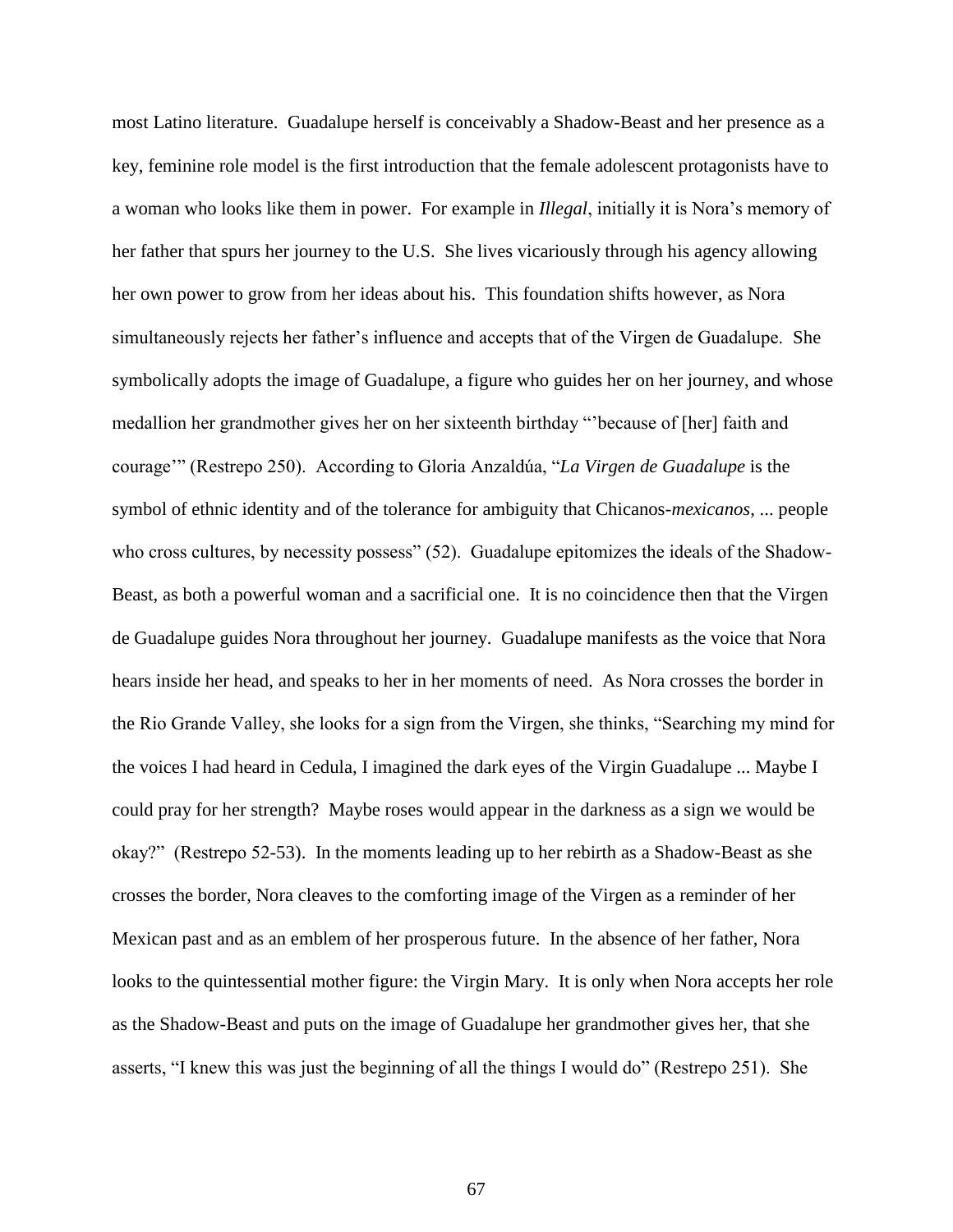comes to understand the possibility afforded by the Virgen de Guadalupe, and she actively chooses to use the Virgen's power to effect positive change in her life.

As I have demonstrated, power and performance are instrumental for the Shadow-Beast. Drawing on her inner strength, the Shadow-Beast is able to engage with the contradiction of the patriarchal world that had initially sought to define her. By becoming the performative and redemptive Shadow-Beast, she begins to redefine the patriarchal world and reshape it to be a more positive space for those she is closest to and most invested in. The Chicana Shadow-Beast is unique in her connection to the spiritual side of performance and the salvation of the feminine community. While other Latina Shadow-Beasts have the potential to be connected to figures like the Virgen de Guadalupe, Guadalupe is clearly "the single most potent, religious, political and cultural image of the Chicano" (Anzaldúa 52). Other Shadow-Beasts potentially have religious connections based on their own cultural heritage but for the purposes of this project, the direct connection that the Chicana Shadow-Beast has with her Aztec religious roots and the syncretized version of Guadalupe opens doors for these Shadow-Beasts to be able to emulate these religious figures. By performing their powerful identities, the female adolescent protagonists in these texts exemplify what it means to be a Shadow-Beast. Their writing and performances are the evidence of their power. By putting their creations out into the world, like Gabi's zine and Lupita's acting, the protagonists of these Chicana YA novels allow others within their feminine communities to see what they are and what they have become. They are visible and their power is evident in performance.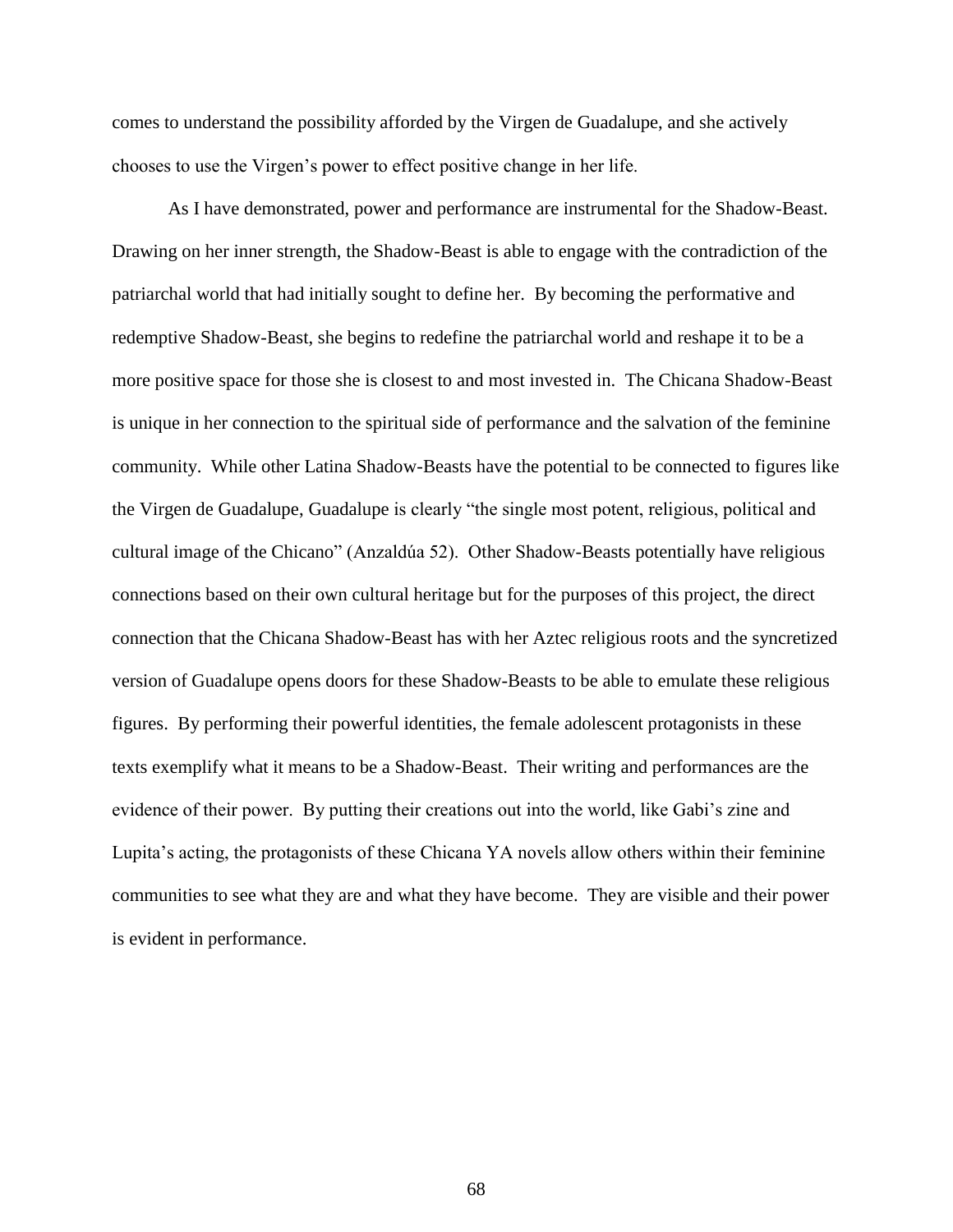#### Chapter 4: Out of the Shadows

"And that all the things I am worried about are gonna be all right."

# -Isabel Quintero, *Gabi, a Girl in Pieces*

At the end of *The House on Mango Street*, Esperanza reflects on what she will do in the future. She thinks that she will have "a space for myself to go, clean as paper before the poem" (Cisneros 108). Esperanza's tabula rasa mentality for her future is similar to many Chicanas'; she wants to carve out a space for herself to create her own identity. What she has begun to realize at the end of the book, is that this new identity, which she is just starting to come to terms with, is a powerful one. For women, looking within themselves is a difficult and potentially terrifying task—we don't know what we'll find when we reflect on how we are the sum of our experiences; but what the Shadow-Beast, as a subversive identity, provides to those women who would seek to awaken her, is the reassurance that there is power in being marginalized. Rather than feeling helpless because women are considered the weaker sex, women who come to embrace their beastly side recognize that they are powerful *because* of these things. If young women have their inner power affirmed, their understandings of their own capabilities will flourish.

While children's literature and media play an important role in constructing the dominant norm of patriarchal culture, as it often reinforces "an uneven social hierarchy that privileges the status quo and subjugates marginal populations," what I have found is that diverse children's and YA literature offers a different perspective, one that demonstrates diverse women's capabilities for power and autonomy (G. Gutiérrez 10). While the lack of diverse representation in children's and YA literature means that readers and scholars have to look hard to find these empowering perspectives, they still exist. What I hope to do with this research moving forward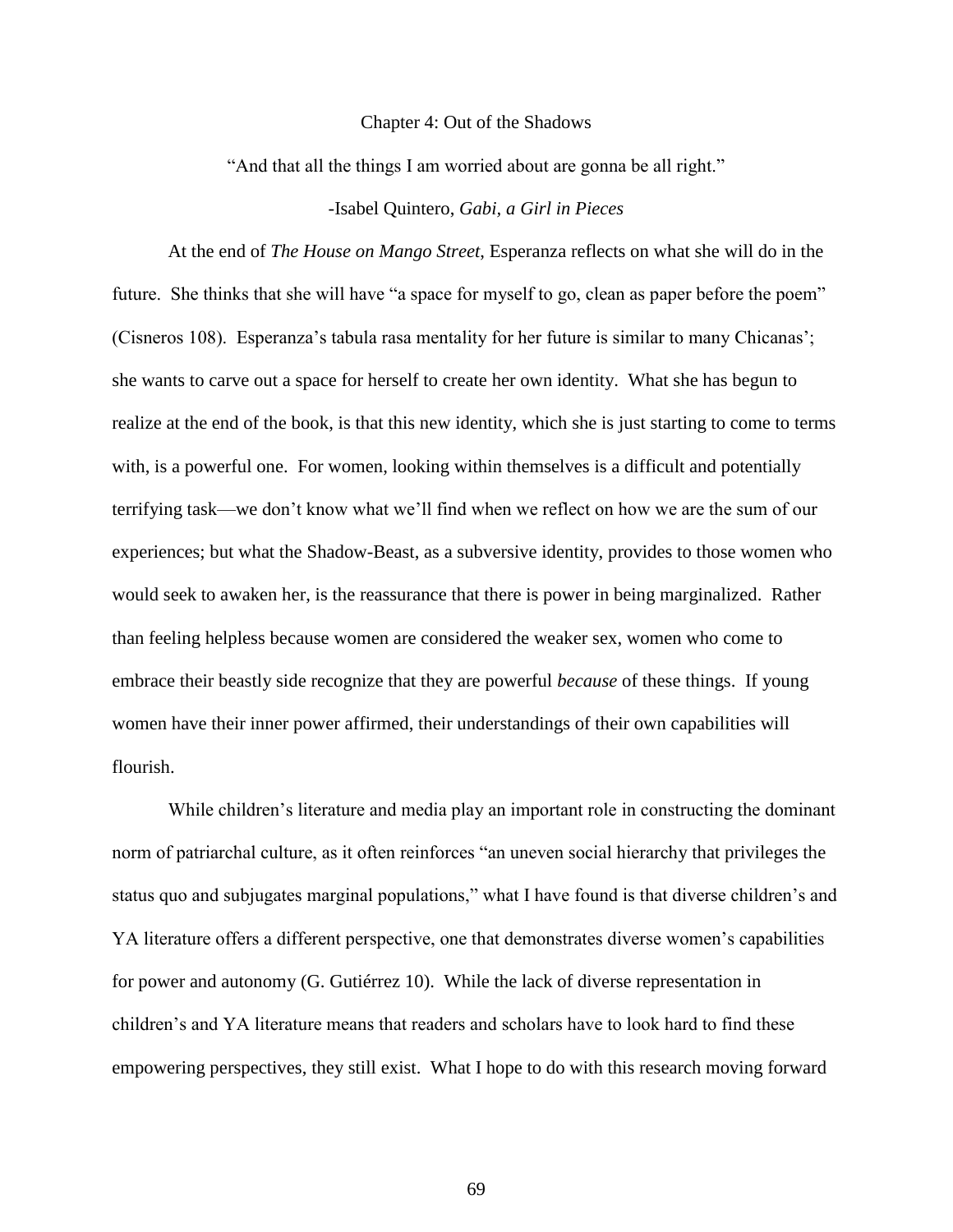is demonstrate the necessity of the study of diverse YA literature about young women in order to empower both the ideal audience and the invested scholar.

## **Limitations of the Study and Further Research**

While I tried to be as judicious in my choice of texts in this study as I could, there have inevitably been gaps within this research. The books I chose for this study (*The House on Mango Street* aside) were all published within the last decade, yet this study of the Chicana Shadow-Beast could also be expanded to the intervening years between the publication of *The House on Mango Street* in 1984 and the present. I had some difficulty locating texts with protagonists who were both Mexican-American and female. As a result, I relied heavily on Latino children's literature blogs and fellow scholars to suggest works to study. The texts that I did choose for this project are a mixture of suggested books and books I found on my own. What this means is that some of the books in this study are more acclaimed than others. For example, *Gabi, a Girl in Pieces* by Quintero won the 2015 Tomás Rivera Award, among many others; but books like *Border Crossing* are lesser known within even the Latino children's literature community. In looking at both types of books, I attempted to create as diverse a sample of readings as possible.

Certainly, the Shadow-Beast as a mode of reading diverse YA literature could be easily applied to other Latina YA literature. While I hesitate to say this, lest I inadvertently conflate Latina and Chicana identities, the cultural milieu of both groups is similar enough to warrant comparable application. Furthermore, in the future, I would like to do a comparative study of Latina Shadow-Beasts to see if the Shadow-Beast identity manifests differently in other Latinas. I hypothesize that the Cubana Shadow-Beast is certainly different than the Boricua Shadow-Beast, and both would contrast greatly to the Chicana Shadow-Beast. Regardless, I think that to study each Latina Shadow-Beast would prove both intriguing and fruitful for the critical study of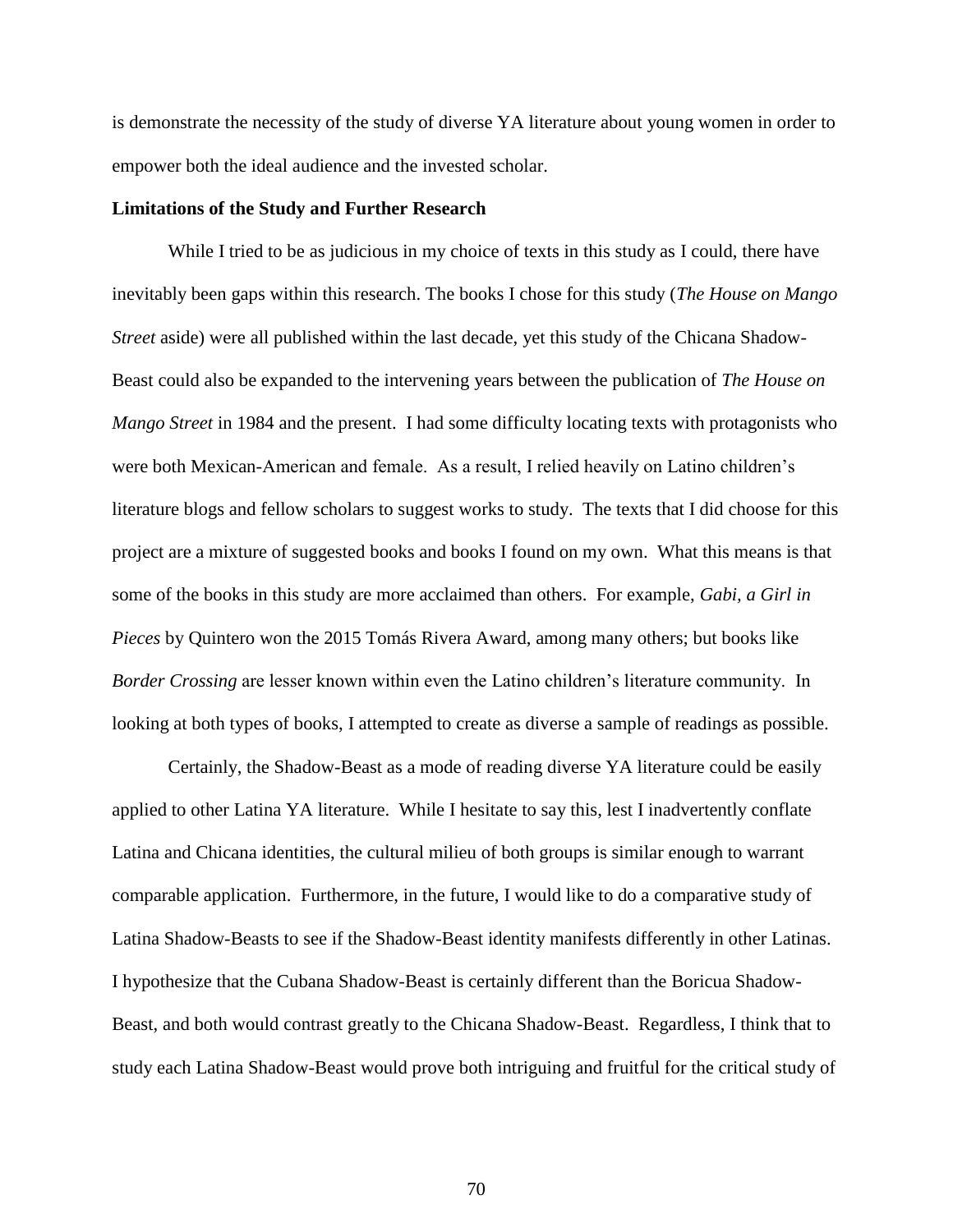Latina YA literature. Further, this study could also expand to other diverse subjectivities. However, to do so I believe that reading for the Shadow-Beast, as a critical methodology, should be extended and made more inclusive. With its base in Chicana studies, Anzaldúa's Shadow-Beast theory is deeply rooted in Chicana subjectivity, thus I think that any methodology based around this identity would need to be broadened. It would be impossible to fully unmoor the Shadow-Beast methodology from its Chicana studies foundations, but I believe that more research can be done to allow the methodology to be more seamlessly applied to all diverse YA literature.

While I have not thoroughly applied this reading to anything but Chicana YA literature, my familiarity with other diverse YA texts affords me the ability to see how a Shadow-Beast methodology might work when applied to other books. For example in Thanha Lai's verse novel *Inside Out and Back Again*, Há, a Vietnamese refugee, rebels against the oppression of American culture. In her new school, where the white American children regard her with disdain because of her appearance, Há strives to be something else. She seeks to prove herself, because she "[hates] being told [she] can't do something" (Lai 214). Like the young women in the Chicana novels, Há resists the confines put on her because of her race and her gender. Oppression is not the only hallmark of diverse YA literature. The Shadow-Beast's synonymy with the divine can also be seen in books like Jewell Parker Rhodes's *Ninth Ward,* in which Lanesha's ability to "keep looking for signs that others don't see," helps her to survive Hurricane Katrina (Rhodes 177). While these are only a few examples, I believe that the Shadow-Beast identity is something that all diverse women have the potential to be.

This belief can only be corroborated with a more extensive study of diverse YA literature. I want to ensure that studying diversity in children's and YA literature isn't just en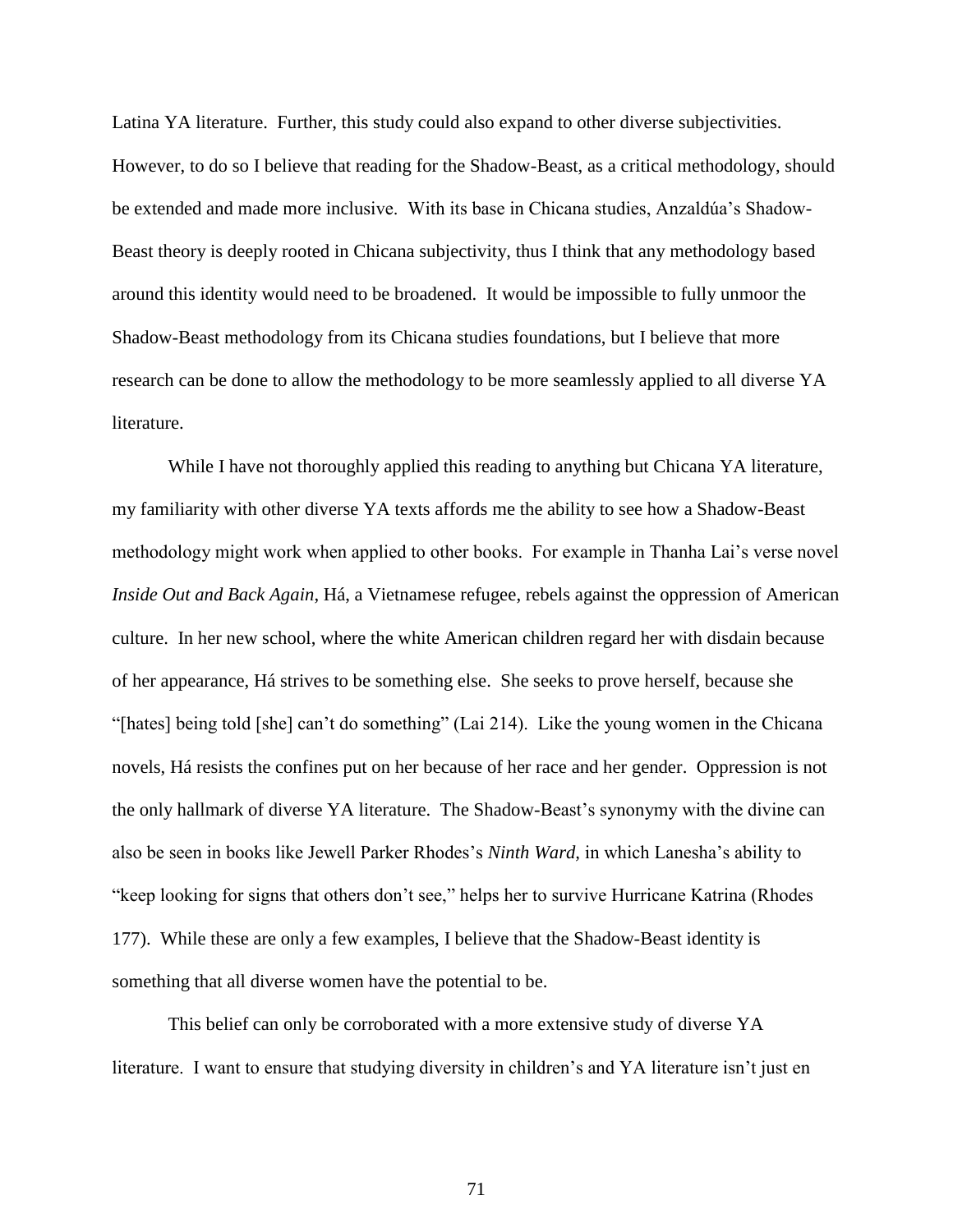vogue now, but will persist in critical discussions for years to come. While there have been key touchstone studies of diversity in children's and YA literature, as I discussed in the introduction to this project, I have not come across any scholar whose work is more broadly devoted to studying diverse representations in children's and YA literature. Instead research tends to have a more narrow focus, which while beneficial to the study of children's and YA literature, does not take into account how diversity pervades everyday life. Diverse character identities influence each other and work within a cosmopolitan worldview. Without contact to those whose lived experiences are different, life and literature become one-dimensional. I believe that a study of the diverse Shadow-Beast would assuage this problem by demonstrating how subjectivities coalesce and renegotiate within an inclusive shadow space.

Discussions about diversity in YA literature become necessary when one considers that the characters in an imagined audience of YA literature are predominantly white, cisgender, straight, and able-bodied (Garcia 39, Snell 256). Many children's literature scholars agree that diverse representation in children's and YA literature is absolutely necessary to diverse and nondiverse audiences alike (Larrick 63, Bishop 650, Myers). As Sandra Hughes-Hassell explains, "by reading multicultural literature, teens of color and indigenous teens gain insight into how other teens who share their racial, ethnic, or cultural background have affirmed their own identities" (219). For teens, seeing themselves in literature is an overwhelmingly empowering experience. In allowing adolescents to explore their own power through the stories they read, teachers are providing their students with a safe space. Critically reading diverse YA literature "shows [diverse teens] defining themselves and engaging in problem solving, and it emphasizes the importance of self-reliance and self-determination" (Hughes-Hassell 226). Much of what I've found makes young women Shadow-Beasts is their ability to take control of their own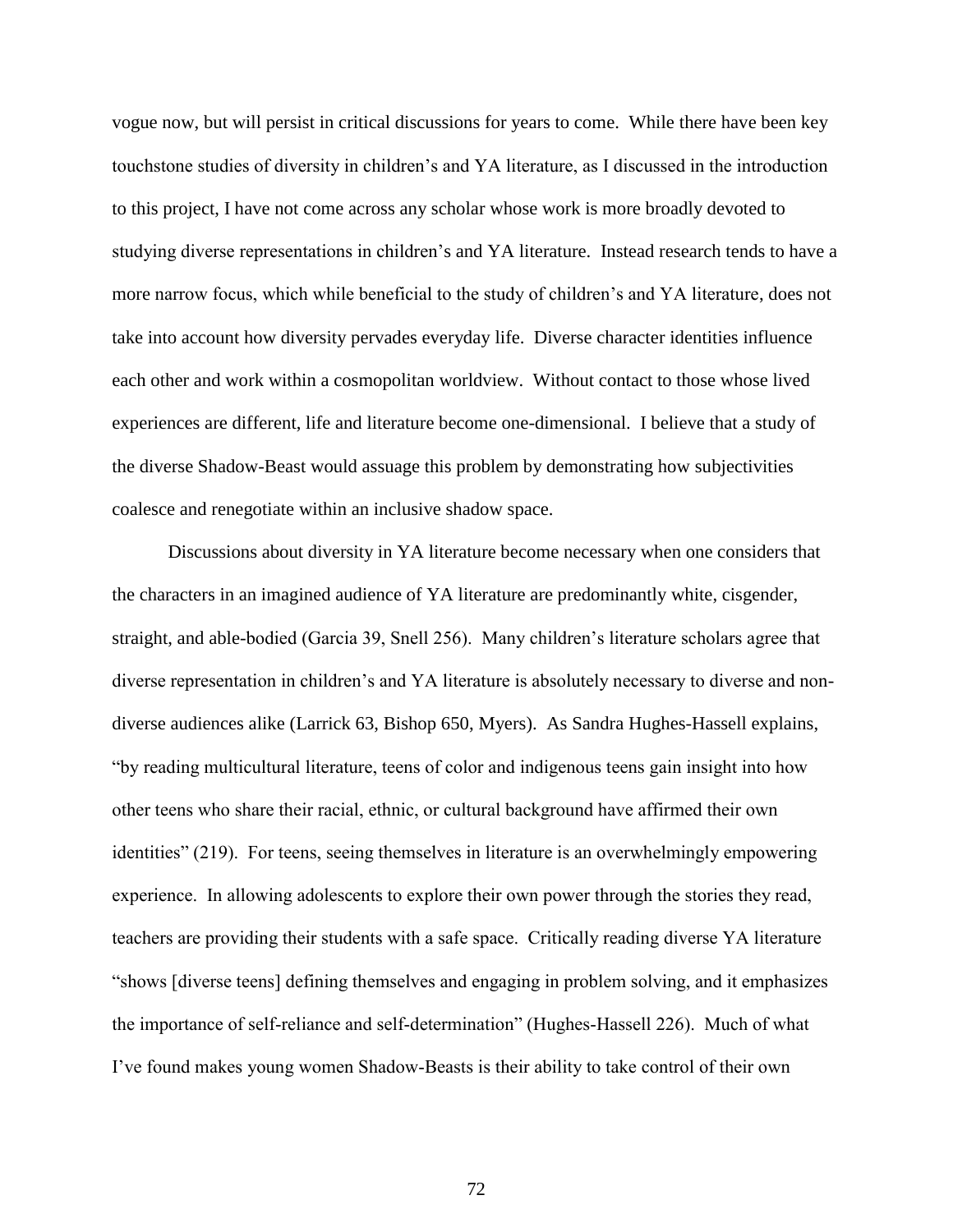circumstances. However, the unfortunate reality is: adolescents do not know that diverse literature exists or can be empowering. While I recognize that creating and implementing a critical methodology for reading diverse YA literature does little to put these books in the hands of the teenagers who need them, it is my hope that as more work is done on diverse literature it becomes more accessible to real readers and not just scholars or enthusiasts of diverse children's literature.

While the push for diverse representation in children's literature is a step in the right direction, I cannot predict if this expansion of the genre will persist. But what I can do is continue to work in this field despite the dearth of critical research and the scarcity of primary sources to study. The Shadow-Beast is important research because it brings Anzaldúa's amorphous theory into a practical application. Certainly, it would be easier to apply more established feminist theories to critically reading diverse YA literature or to apply something like critical race theory to texts with female protagonists; but the Shadow-Beast reading I have used in this project is specific to diverse YA literature and I believe that narrowed focus marks the importance of this research. While other theories can and have been applied to readings of YA literature, by creating and implementing a diverse YA literature-centric theory, I have tried to highlight the importance of studying diverse YA literature not as a tokenism but as something invaluable.

As a Chicana, this thesis's content is particularly important to me. With this research, I wanted to learn more about myself—and to see representation of other Chicanas in YA literature is eye opening. What I found is that, largely, these books are beautiful. Not just because I enjoyed studying them and found new and challenging material in their pages, but because they are artfully written, crafted by authors who are invested in allowing their readers glimpses into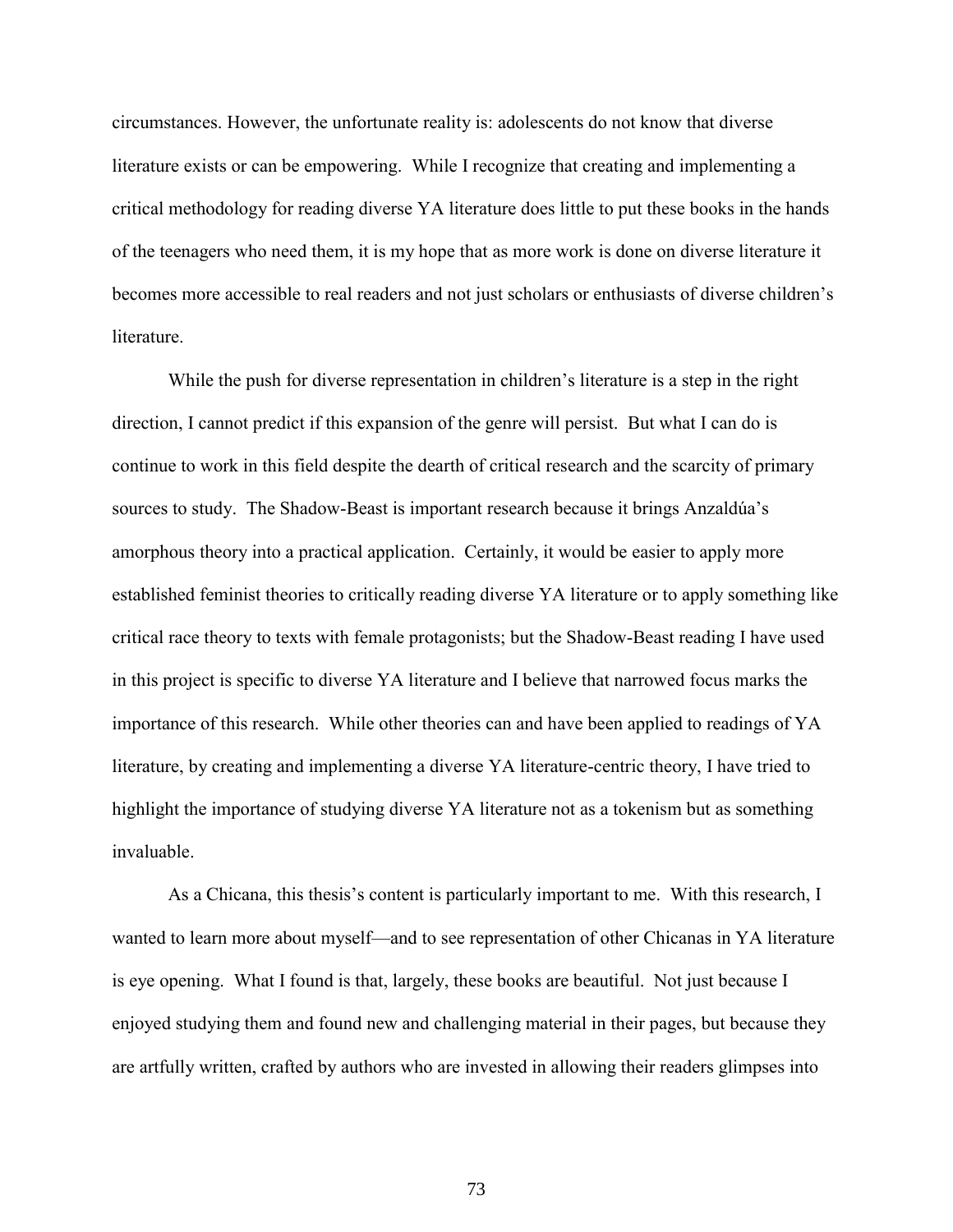the lives of young women who can rise above adversity. As I continue to study the Shadow-Beast in diverse children's and YA literature, I want to ensure that the experiences I had while preparing for and writing this project are experiences that can be shared by other readers and scholars. I want the Shadow-Beast to not just be a figure on the pages of a book. Anzaldúa writes about the Shadow-Beast being inside real women and I am inclined to agree that the Shadow-Beast exists as a real, lived identity. Maybe it will just take seeing and studying the Shadow-Beast as she moves and works on the page for someone to realize that the Shadow-Beast is moving and working inside of her too.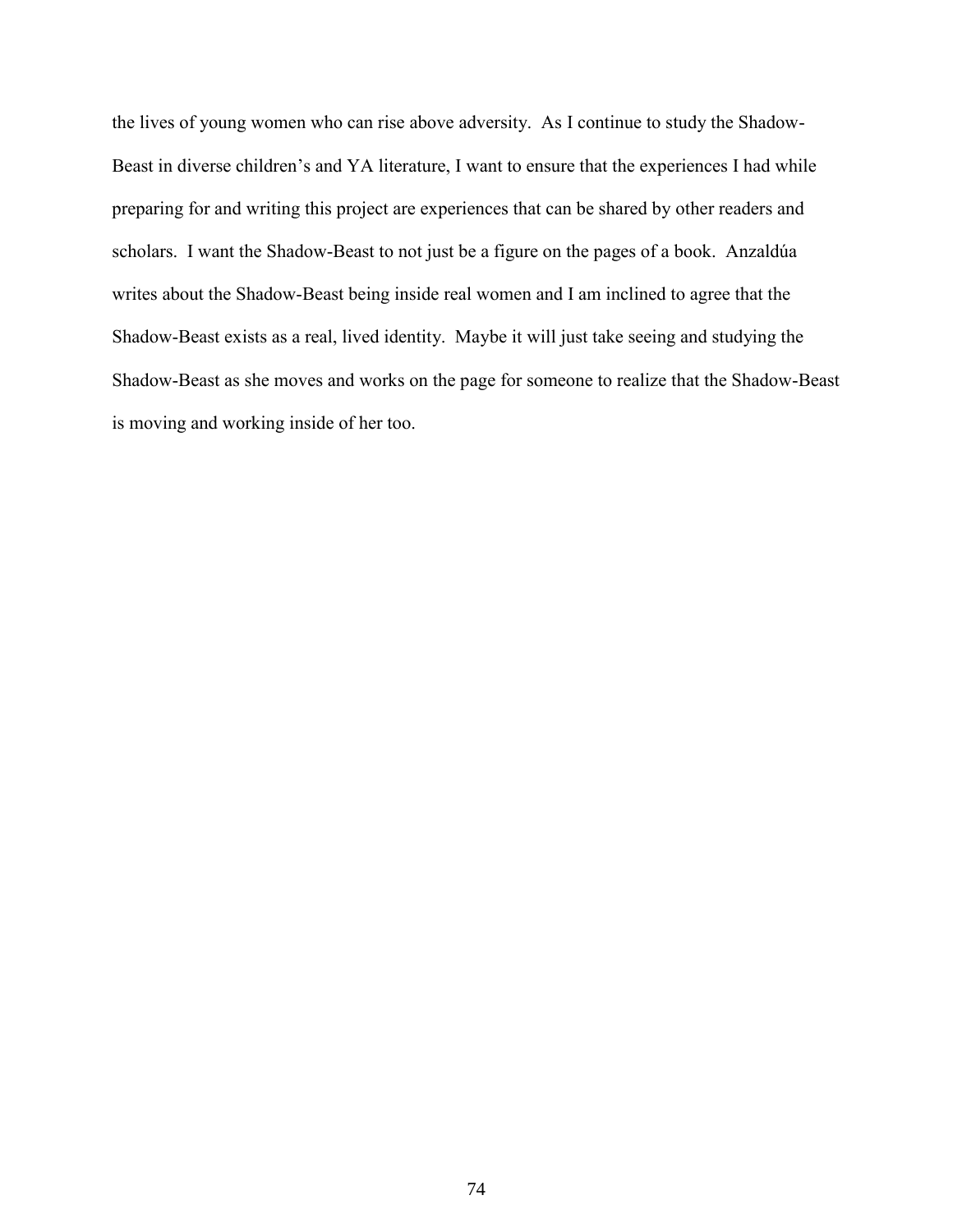## Endnotes

- 1. It is important to explain what I mean by diverse—here I will refer to the We Need Diverse Books campaign's definition, which "[includes] (but [is] not limited to) LGBTQIA+, people of color, gender diversity, people with disabilities, and ethnic, cultural and religious minorities" (n.p.). In other words, any individual marginalized by patriarchal, hegemonic society falls under the umbrella of diversity.
- 2. Throughout this project, I will use 'children's' and 'young adult'/'YA' literature somewhat interchangeably. Children's literature typically refers to books published for infants through children 12 years of age; whereas YA literature is published for the 12-18 year old demographic. Within children's literature studies, however, 'children's' literature is largely regarded as the umbrella term for all literature published for anyone under the age of eighteen. It is for this reason that I sometimes refer to the literature in this study as 'children's' literature.
- 3. The White Savior trope is common in film and literature. The White Savior is a white, heteronormative character who saves the marginalized characters of the text in some way. An example of the White Savior is fiction is Atticus Finch in Harper Lee's *To Kill a Mockingbird.*
- 4. In the spring of 2014, the We Need Diverse Books movement was born from the unease surrounding an all-male, exclusively white panel of children's literature authors at BookCon. In a reaction to this, children's literature authors Malinda Lo and Ellen Oh started a social media campaign for more diverse representation in children's literature, which later became the We Need Diverse Books (WNDB) movement. Since its inception, WNDB has raised almost two hundred thousand dollars to finance education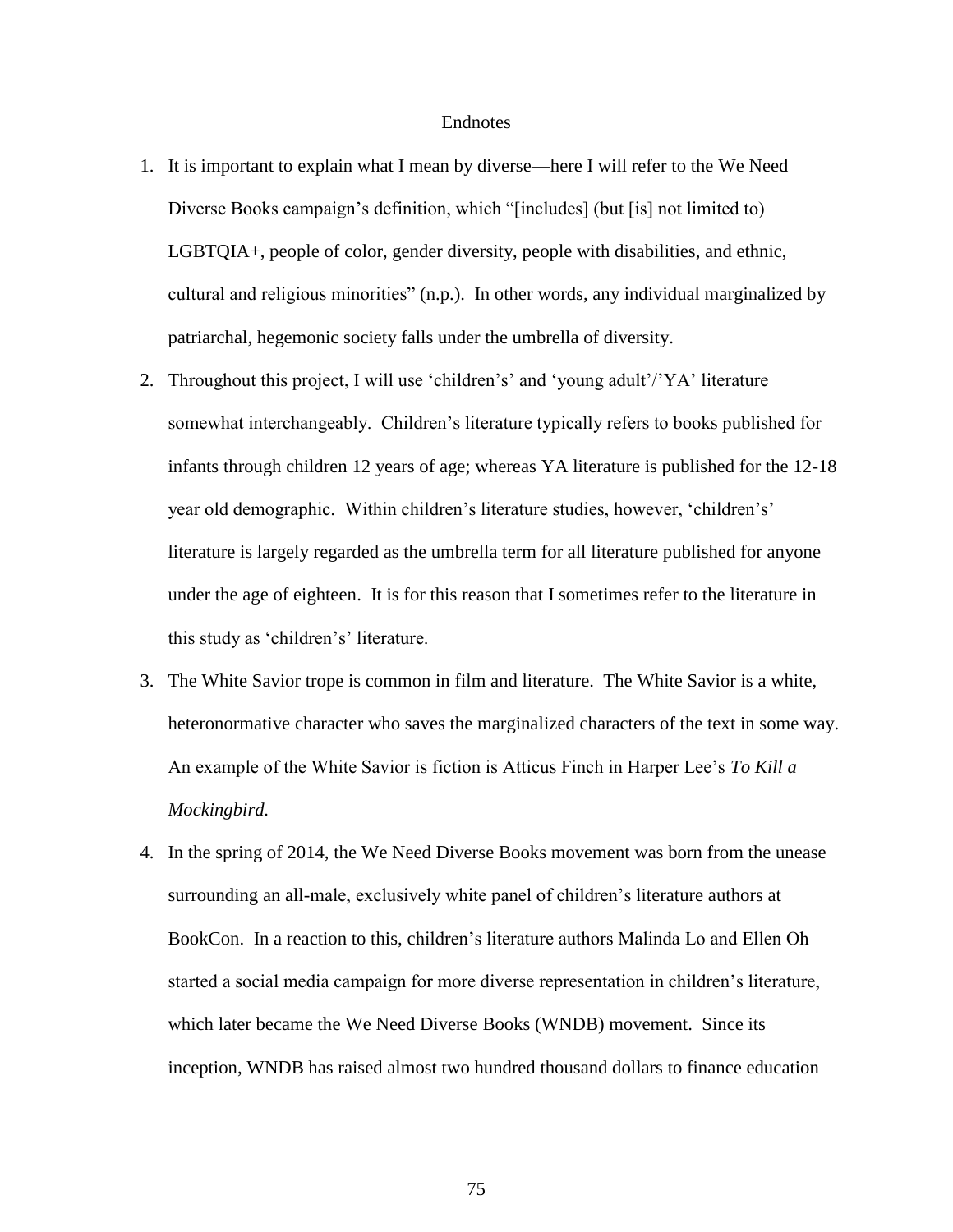and support for diverse authors. WNDB works closely with its supporters and authors to ensure that diverse readers have a chance to see themselves in books. They have launched several successful social media campaigns, and have released YouTube videos featuring popular children's and YA literature authors, notably John Green, capitalizing on Green's sway within the children's and YA literature community.

- 5. Please see Maite Zubiaurre's article "Culinary Eros in Contemporary Hispanic Female Fiction: From Kitchen Tales to Table Narratives" for a more illustrative description of domestic spaces and feminine communities.
- 6. See Adichie's *We Should All be Feminists* for more information.
- 7. Coatlicue is "the symbol of the dark sexual drive, the chthonic (underworld), the feminine, the serpentine movement of sexuality, of creativity, the basis of all energy and life" (Anzaldúa 57). Women who embrace their Shadow-Beast also confront the inhuman parts of themselves. Anzaldúa refers to this as an enlightening experience, "Not many jump at the chance to confront the Shadow-Beast in the mirror without flinching at her lidless serpent eyes, her cold clammy moist hand dragging us underground, fangs bared and hissing" (42). But this snake is not the Edenic tempter, for Anzaldúa, Coatlicue's synonymy with the Shadow-Beast imbues the Shadow-Beast with the power of the pre-Columbian Aztec pantheon.
- 8. Before the Spanish conquest, "women ... had the supreme power in Tula, and in the beginning of the Aztec dynasty, the royal blood ran through the female line" (Anzaldúa 55). This matrilineal power structure was disrupted when "the four Aztec lords of royal lineage picked the king's successor from his siblings or male descendants" (Anzaldúa 55). Further, once the Aztecs were conquered, matrilineal power was completed erased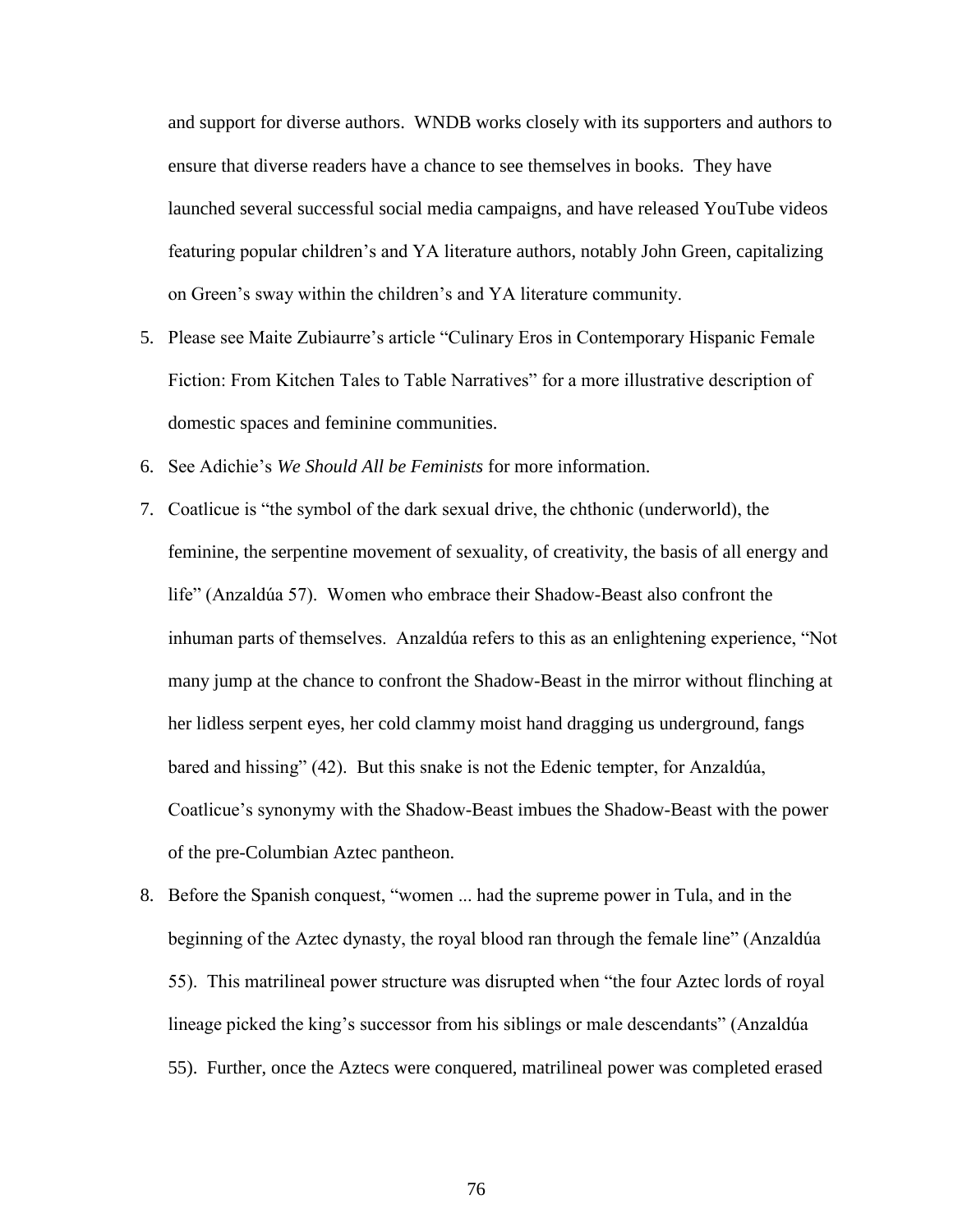with the introduction of Spanish colonialism. The colonial machine introduced patriarchal categorization and women began to be relegated to dissonant spaces. As the patriarchy fully established itself throughout the centuries following Cortés's perfidious victory, "women's activities [were] unseen, unthought, merely a shadow in the background of the colonial mind" (Pérez 7). The colonial repression of women provided the perfect shadow landscape for the Shadow-Beast to begin to form in the Americas. Before Spanish colonialism dominated the cultural edifice of Mesoamerican feminine folklore, women's power did not need to be hemmed in.

- 9. Anzaldúa claims, "My 'stories' are acts encapsulated in time, 'enacted' every time they are spoken aloud or read silently. I like to think of them as performances and not as inert and 'dead' objects" (89).
- 10. Diana Taylor in her book *The Archive and the Repertoire* claims, "the repertoire ... enacts embodied performances" (20). Taylor poses her titular repertoire against the archive, a space where "memory works across distance, over time and space" where "'knowledge' [is separated] from the knower" (Taylor 19). Taylor's distinction between the archive and the repertoire is tied to this notion of performativity. Performances occupy the repertoire and, in doing so, are lived experiences not concretized or categorized within archival memory. Whereas the archive would seek to reduce performances to systemic categories, the repertoire allows performance to live within corporeal memories.
- 11. The rallying cry for many Latinos, most recently delivered by Dolores Huerta, Chicana activist, at her speech in Corpus Christi, Texas in October of 2015, is the concept that "we did not cross the border, the border crossed us". The Treaty of Guadalupe Hidalgo, in the mid-nineteenth century, triggered the end of the Mexican-American War, but also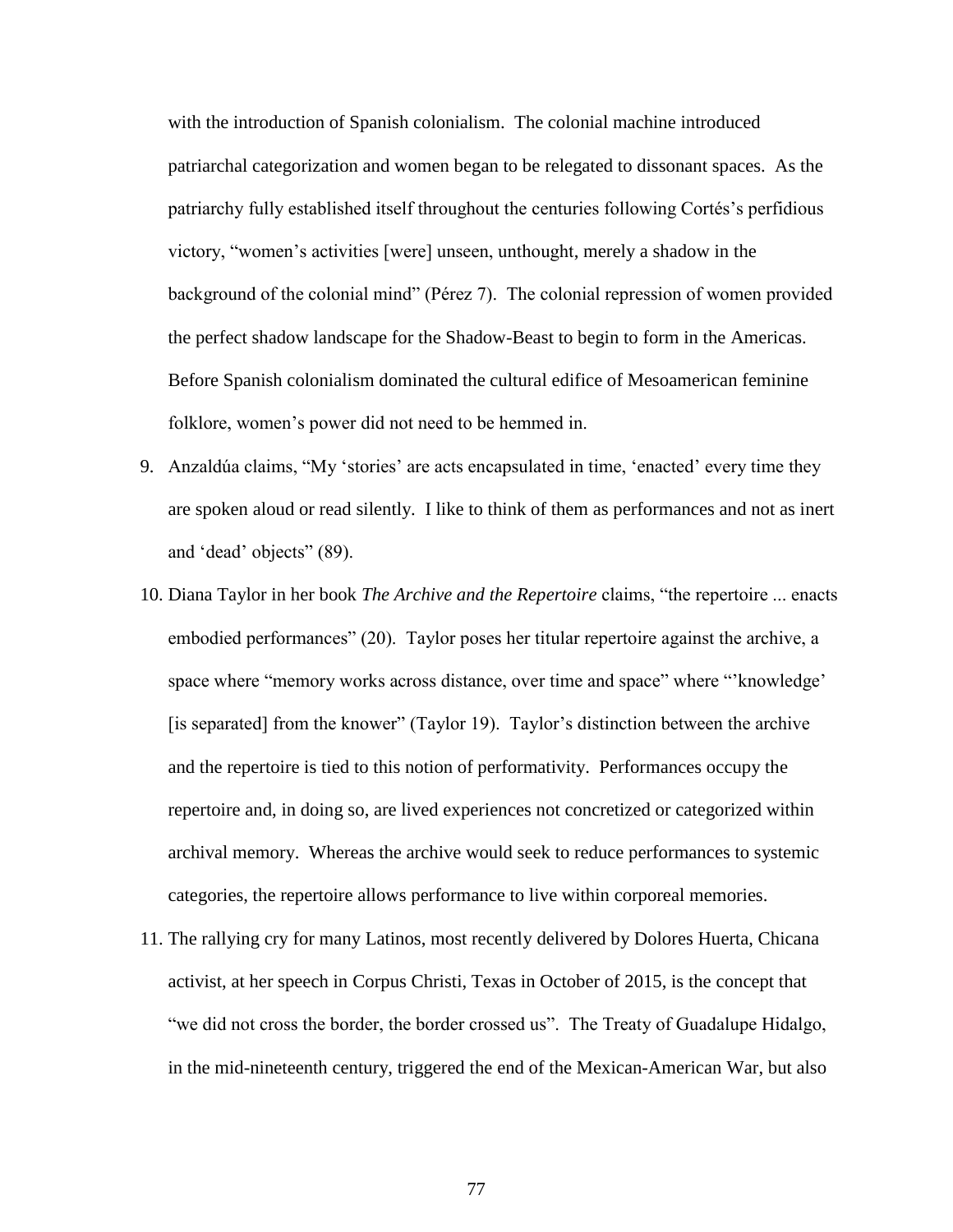resulted in the loss of land between the Nueces and Grande Rivers. Following Mexico's devastating loss, the border was moved more than a hundred miles southward, resulting in the psychic dislocation of many Mexicans living in what then became the tenuous space of southernmost Texas.

- 12. This, of course, relates to Benedict Anderson's concept of imagined communities, which must be "*imagined* because the members ... will never known mot of their fellowmembers, meet them, or even hear them, yet in their minds of each lives the image of their communion" (6).
- 13. Some of these government interventions include Operation Gatekeeper in 1994, which attempted to stem the flow of immigrants in California; then, following the terror attacks on September 11, 2001 and the ensuing surge of American exceptionalism, the Bush administration implemented the Secure Fence Act in 2006 (Nigro 413). Most recently, under the Obama administration, border security has been heightened to stem the flow of Central and South American immigrants coming through the U.S./Mexico Border. The White House emphasizes that these regulations on the border are to keep out criminals who pose a threat to American safety, rather than exclude families and children who come to the U.S. after fleeing the poverty and violence of their native homelands.
- 14. The Development, Relief, and Education for Alien Minors (DREAM) Act was first introduced to the Senate in the summer of 2001, thus it predates the terror attacks on September 11, 2001; however, it was not fully implemented until 2012, a year after Restrepo's *Illegal* was published.
- 15. See Joseph Michael Sommers' article "Are You There, Reader? It's Me, Margaret: A Reconsideration of Judy Blume's Prose as Sororal Dialogism."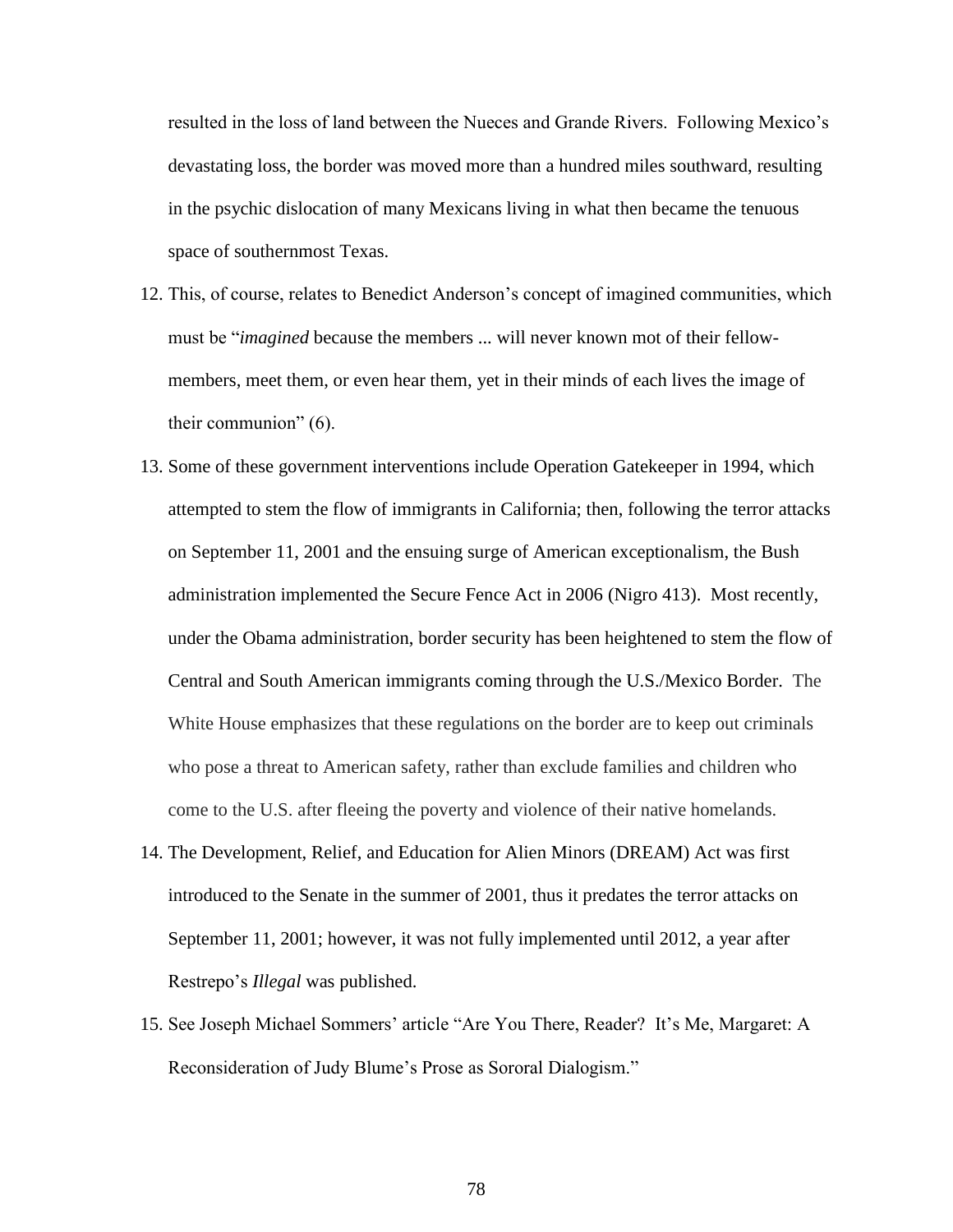- 16. Anzaldúa explains: "*la mujer indocumentada ...* [contends] with sexual violence, but like all women, she is prey to a sense of physical helplessness" stemming from her relationship with men (34).
- 17. Laura Mulvey contends that the male gaze "has functioned on two levels: as erotic object for the characters within the screen story, and as erotic object for the spectator within the auditorium" (1176). Though Mulvey focuses on women and the male gaze in film, it is also a prominent factor in defining femininity and agency in YA literature.
- 18. Michel Foucault argues that the hetertopias "are disturbing" because they destabilize normative values and social constructions of language (xix).
- 19. The term "marimacha" is a derogatory, Mexican slang term for a lesbian.
- 20. In this way, Esperanza's writing mirrors that of Hélène Cixous's écriture féminine. "Woman must write her self: must write about women and bring women to writing, from which they have been driven away as violently as from their bodies—for the same reasons, by the same law, with the same fatal goal. Woman must put herself into the text—as into the world and into history—by her own movement" (1643).
- 21. Anzaldúa explains that she writes to "rewrite the stories others have miswritten about me ... to discover myself, to preserve myself, to make myself, to achieve self-autonomy" ("Speaking in Tongues" 167).
- 22. See Marc Simon Rodriguez's *Rethinking the Chicano Movement* for ore information about Chicanas' roles in the Chicano Movement of the 1960's.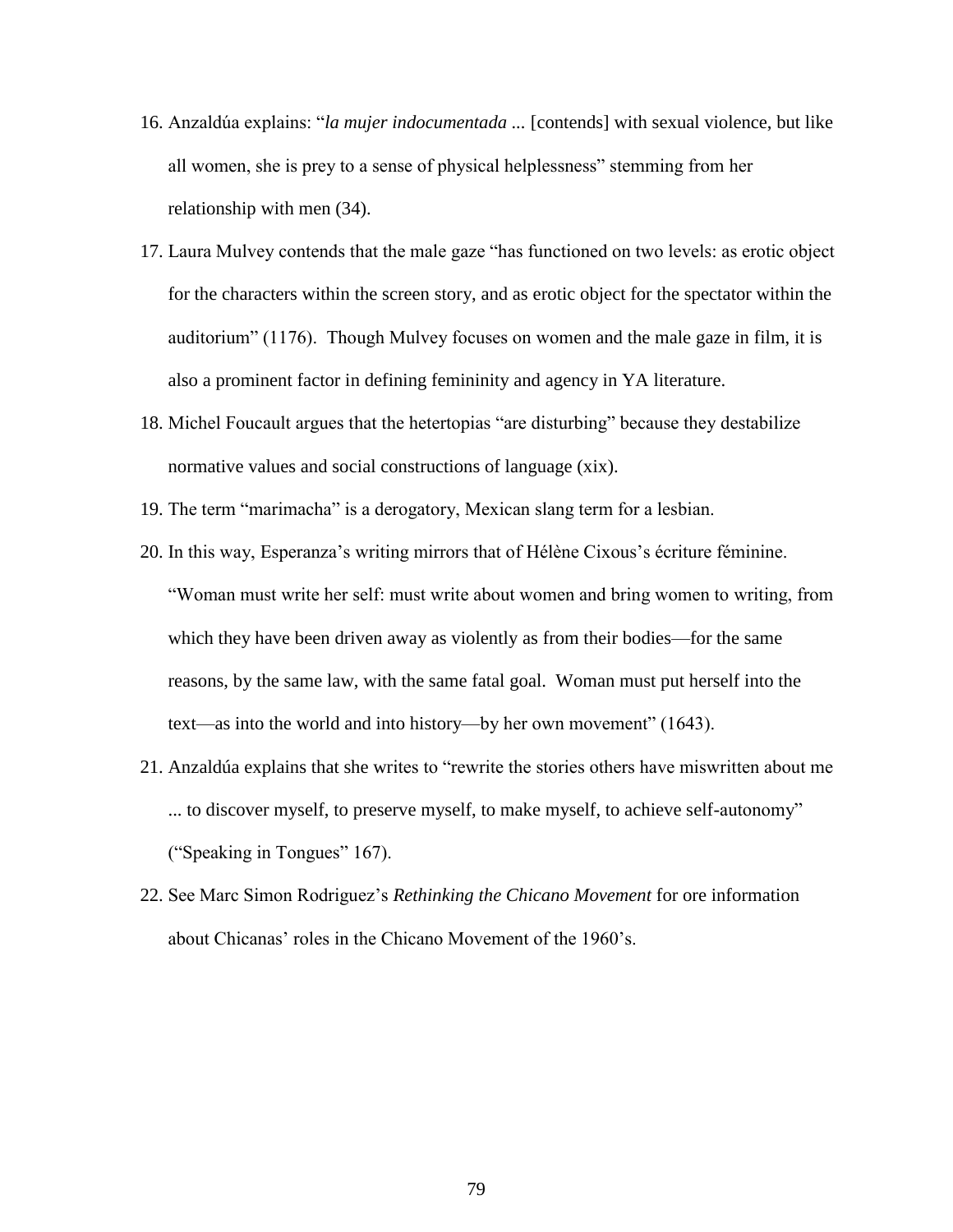## Works Cited

- Adichie, Chimamanda Ngozi. "The Danger of a Single Story." TED Talks. July 2009. Lecture. ---. "We Should All be Feminists." TED Talk. April 2013. Lecture.
- Anzaldúa, Gloria. *Borderlands/La Frontera: The New Mestiza*. 4<sup>th</sup> ed. San Francisco: Aunt Lute Books, 2012. Print.
- ---. "Speaking in Tongues: A Letter to Third World Women Writers." *This Bridge Called My*  Back: Writings by Radical Women of Color 4<sup>th</sup> ed. Eds. Cherríe Moraga and Gloria Anzaldúa. New York: SUNY Press, 2015. 163-72. Print.
- Bettez, Silvia Cristina. "Mixed-Race Women and Epistemologies of Belonging." *Frontiers: A Journal of Women Studies* 31.1 (2010): 142-65. *Project Muse*. 4 June 2015.

Bhabha, Homi K. *The Location of Culture*. London: Routledge, 1994. Print.

- Bishop, Rudine Sims. "What Has Happened to the 'All-White' World of Children's Books?" *The Phi Delta Kappan*. 64.9 (1983): 650-53. *JSTOR*. Web. 20 March 2015.
- Bode, Rita. "Mother and Daughter: Muted Maternal Feminism in the Fiction of Sandra Cisneros." *Textual Mothers/Maternal Texts: Motherhood in Contemporary Women's Literatures.* Ed. Elizabeth Podnieks and Andrea O'Reilly. Waterloo: Laurier UP. 2010. 287-301. Print.
- Brady, Mary Pat. *Extinct Lands, Temporal Geographies: Chicana Literature and the Urgency of Space*. Durham: Duke UP, 2002. Print.
- Butler, Judith. "From Chapter 3. Subversive Bodily Acts." *The Norton Anthology of Theory &*  Criticism. 2<sup>nd</sup> ed. Eds. Vincent B. Letich, William E. Cain, Laurie Finke, Barbara Johnson, and John McGowan. New York: W.W. Norton & Company, 2010, 2542-53. Print.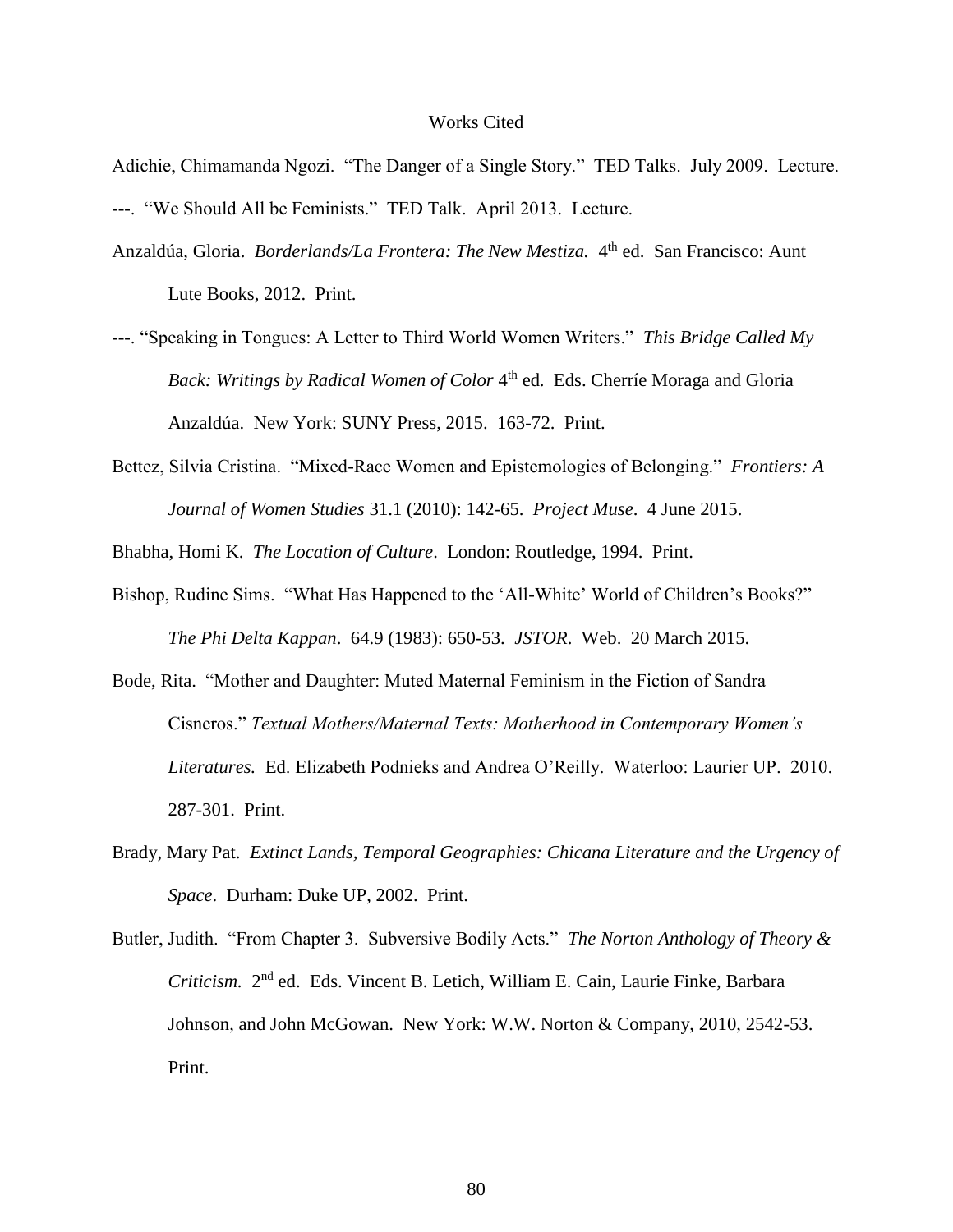- Camacho, Alicia Schmidt. "Migrant Melancholia: Emergent Discourses of Mexican Migrant Traffic in Transnational Space." *South Atlantic Quarterly* 105:4 (2006): 831-61. *MLA International Bibliography.* 4 Jan. 2015.
- Capshaw, Katharine. "Ethnic Studies and Children's Literature: A Conversation between Fields." *The Lion and the Unicorn* 38.3 (2014): 237-57. *Project Muse*. Web. 21 Aug. 2015.

Cisneros, Sandra. *The House on Mango Street*. New York: Random. 1991. Print.

- Cixous, Hélène. "The Laugh of the Medusa." *The Critical Tradition: Classic Texts and Contemporary* Trends. Ed. David Richter. 3rd ed. Boston: Bedford/St. Martin's. 2007. 1643-55. Print.
- Coats, Karen. "Lacan with Runt Pigs." *Children's Literature* 27 (1999): 105-28. *Project Muse*. Web. 6 Feb. 2016.
- Cooperative Children's Books Center. "Children's Books by and about People of Color Published in the United States." *School of Education at the University of Wisconsin-Madison.* University of Wisconsin-Madison, 24 February 2015. Web. 30 Aug. 2015.

Cruz, Maria Colleen. *Border Crossing: A Novel.* Houston: Piñata Books. 2003. Print.

- Cummins, Amy. "Border Crossing: Undocumented Migration Between Mexico and the United States in Contemporary Young Adult Literature." *Children's Literature in Education* 44 (2013): 57-73. *MLA International Bibliography.* 28 Dec. 2014.
- de Cortes, Oralia Garza. "Behind the Golden Door: The Latino Immigrant Child in Literature and Films for Children." *MiltiCultural Review* 4.2 (1995): 24-27, 59-62. *MLA International Bibliography*. 7 Jan. 2015.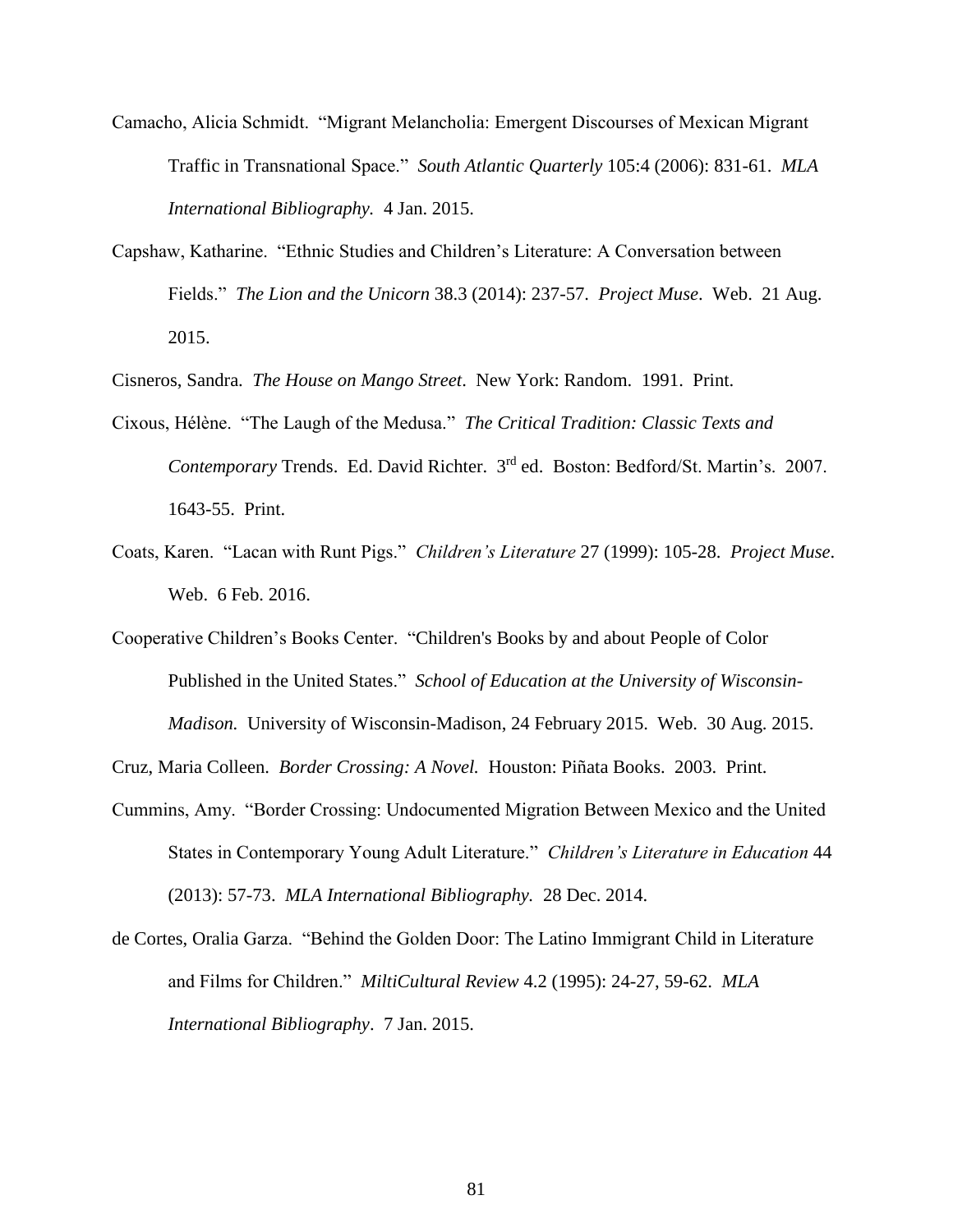- Derrida, Jacques. "Structure, Sign, and Play in the Discourse of the Human Sciences." 1970. PDF file.
- Doyle, Jacqueline. "More Room of Her Own: Sandra Cisneros's *The House on Mango Street*." *MELUS* 19.4 (1994): 5-35. *MLA International Bibliography*. Web. 23 October 2014.
- Dumka, Larry E., et al. "Academic Success of Mexican Origin Adolescent Boys and Girls: The Role of Mothers' and Fathers' Parenting and Cultural Orientation." *Sex Roles* 60 (2009): 588-99. *Google Scholar*. 5 June 2015.
- Field, Robin E. "Revising Chicana Womanhood: Gender Violence in Sandra Cisneros's *The House on Mango Street*." *Feminism, Literature and Rape Narratives: Violence and*  Violation. Eds. Sorcha Gunne and Zoë Brigley Thompson. New York: Routledge. 2010. 54-67. Print.
- Flores, Lisa. "Creating Discursive Space Through a Rhetoric of Difference: Chicana Feminists Craft a Homeland." *Quarterly Journal of Speech* 82 (1996): 142-56. *MLA International Bibliography*. Web. 19 Feb. 2016.
- Foucault, Michel. *The Order of Things: An Archeology of Human Sciences*. New York: Routledge, 2002. PDF file.
- Garcia, Antero. *Critical Foundations in Young Adult Literature: Challenging Genres*. Rotterdam: Sense Publishers, 2013. Print.
- Gibson, Lois Rauch. "Beyond the Apron: Archetypes, Stereotypes, and Alternative Portrayals of Mothers in Children's Literature." *Children's Literature Association Quarterly* 13.4 (1988): 177-81. *Project Muse*. 25 May 2015.
- Gilbert, Sandra M. and Susan Gubar. *The Madwoman in the Attic: The Woman Writer and the Nineteenth-Century Literary Imagination*. New Haven: Yale UP, 1984. Print.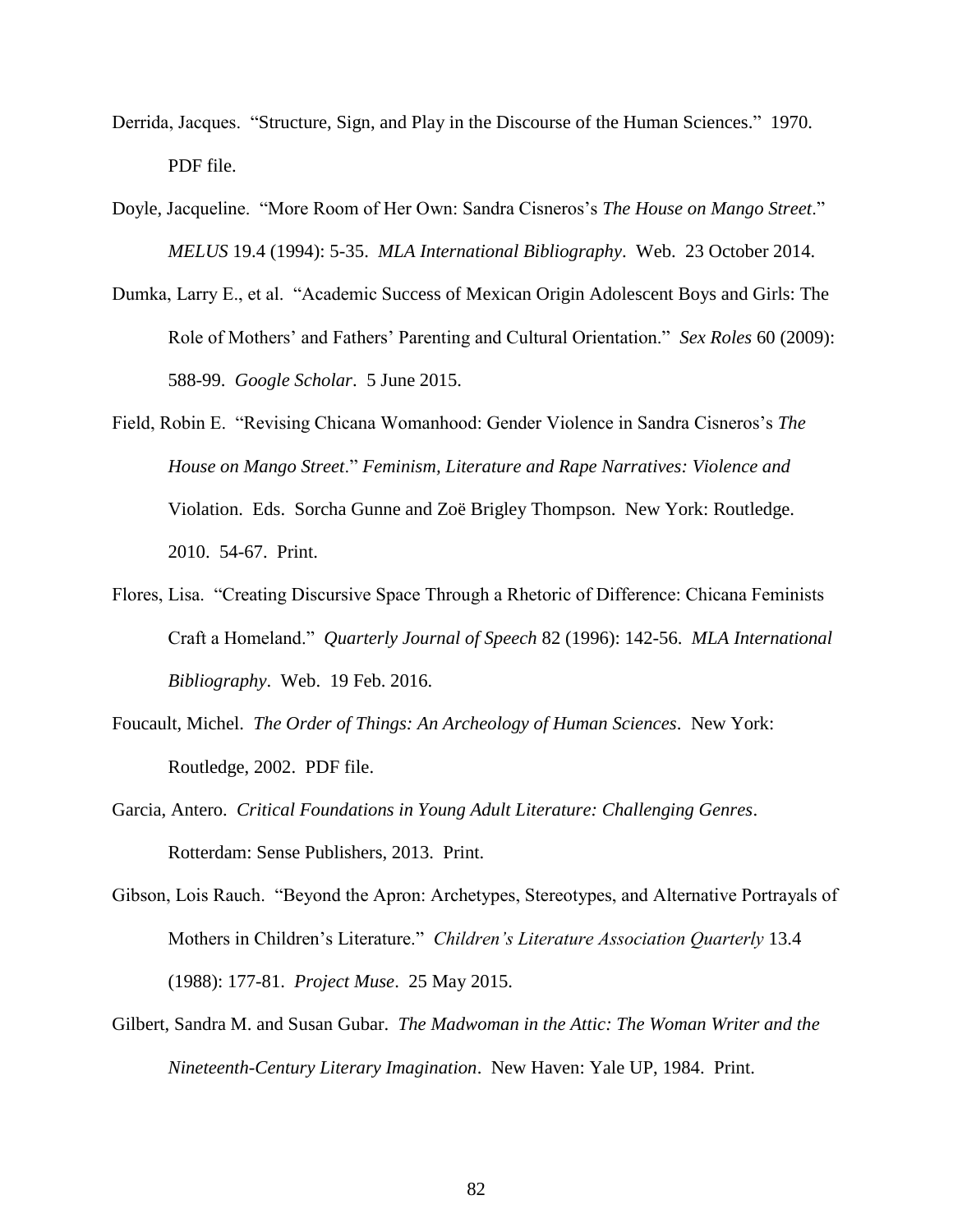- González-López, Gloria. "Fathering Latina Sexualities: Mexican Men and the Virginity of Their Daughters." *Journal of Marriage and Family* 66 (2004): 1118-30. *Google Scholar*. 5 June 2015.
- Gutiérrez, David G. "Migration, Emergent Ethnicity, and the 'Third Space': The Shifting Politics of Nationalism in Greater Mexico." *The Journal of American History* 86.2 (199): 481-517. *JSTOR*. 1 April 2015.
- Gutiérrez, Gabriel. "Deconstructing Disney: Latino/a Children and Critical Race Theory." *Aztlán* 25.1 (2000): 7-46. *Google Scholar*. 8 June 2015.
- Honeyman, Susan E. "Childhood Bound: In Gardens, Maps, and Pictures." *Mosaic* 34.2 (2001): n.p. *Literature Resource Center*. Web. 28 Oct. 2015.
- Huerta, Dolores. "Coastal Bend Social Forum." Coastal Bend Social Forum. Del Mar College, Corpus Christi, TX. 23 Oct. 2015. Keynote Address.
- Hughes-Hassell, Sandra. "Multicultural Young Adult Literature as a Form of Counter-Storytelling." *Library Quarterly: Information, Community, Policy* 83.3 (2013): 212-228. *MLA International Bibliography*. Web. 20 Jan. 2016.
- Jones, Caroline E. "Unpleasant Consequences: First Sex in Buffy the Vampire Slayer, Veronica Mars, and Gilmore Girls." *Jeunesse: Young People, Texts, Cultures* 5.1 (2013): 65-83. *Project Muse*. 25 Oct. 2015.
- Kuribayashi, Tomoko. "The Chicana Girl Writes Her Way In and Out: Space and Bilingualism in Sandra Cisneros' *The House on Mango Street*." *Creating Safe Space: Violence and Women's Writing.* Ed. Tomoko Kuribayashi and Julie Tharp. New York: State U of New York P. 1998. 165-77. Print.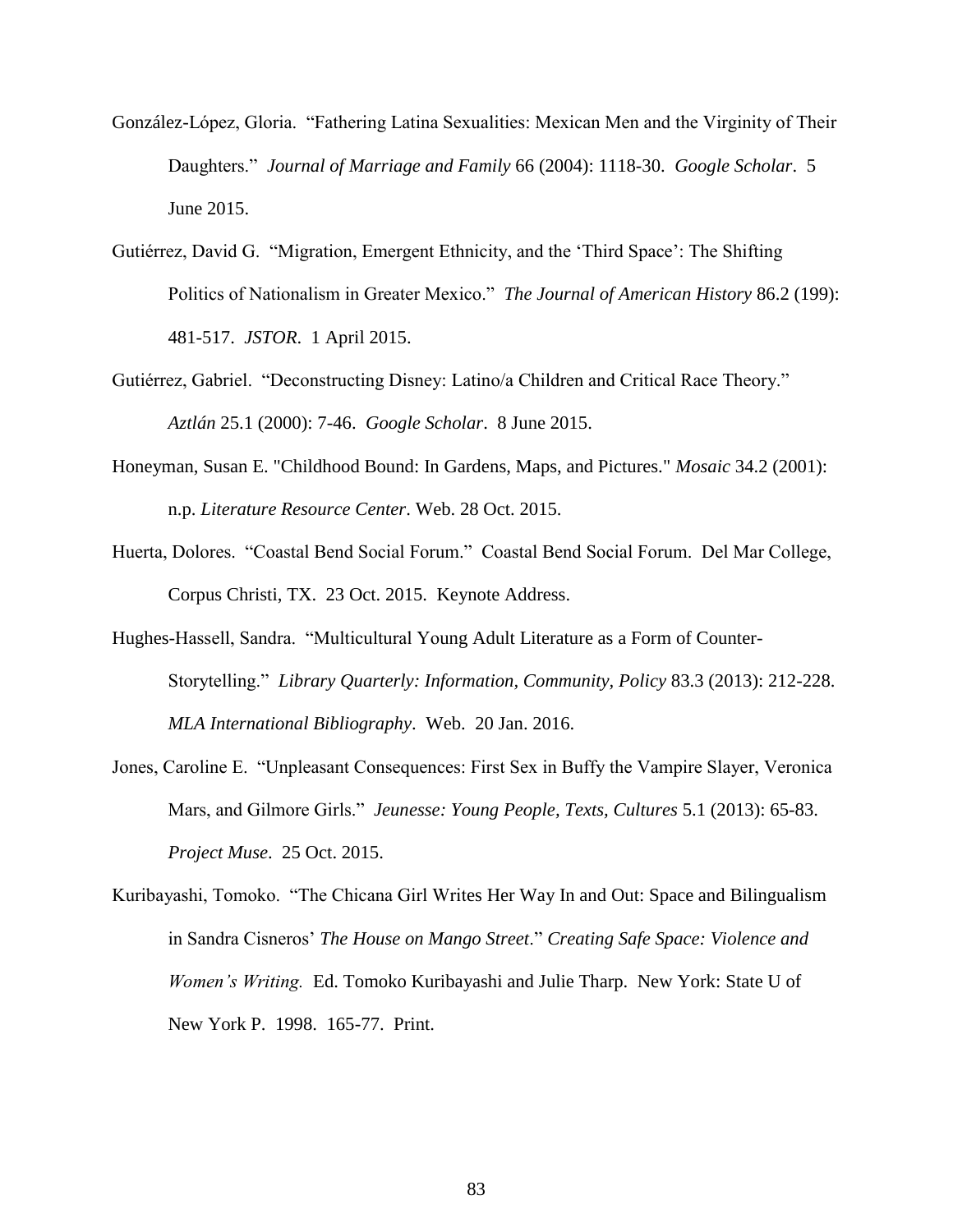- Lara, Irene. "Goddess of the Américas in the Decolonial Imaginary: Beyond the Virtuous Virgen/Pagan Puta Dichotomy." *Feminist Studies* 34.1/2 (2008): 99-127. *MLA International Bibliography*. 11 March 2015.
- Larrick, Nancy. "The All-White World of Children's Books." *Saturday Review* 11 Sep. 1965: 63-5, 85. Print.

Lai, Thanhha. *Inside Out and Back Again.* New York: Harper Collins. 2011. Print.

- Lee & Low Books. *Diversity Gap in Children's Books Infographic 2015*. 17 June 2013. *Lee & Low Blog*. Web. 21 Aug. 2015.
- López, Tiffany Ana, and Phillip Serrato. "A New *Mestiza* Primer: Borderlands Philosophy in the Children's Books of Gloria Anzaldúa." *Such New of the Land: U.S. Women Nature Writers.* Eds. Thomas S. Edwards and Elizabeth A De Wolfe. Boston: UPNE, 2011, 204- 16. Print.
- Lorde, Audre. "The Master's Tools Will Never Dismantle the Master's House." *This Bridge*  Called My Back: Writings by Radical Women of Color 4<sup>th</sup> ed. Eds. Cherríe Moraga and Gloria Anzaldúa. New York: SUNY Press, 2015. 94-97. Print.
- Mackey, Allison. "Make it Public! Border Pedagogy and the Transcultural Politics of Hope in Contemporary Cinematic Representations of Children." *College Literature* 37.2 (2010): 171-85. *MLA International Bibliography*. 31 Jan. 2015.

Martinez, Claudia Guadalupe. *Pig Park.* El Paso: Cinco Puntos Press. 2014. Print.

- Maxwell, Rhoda J. *Images of Mothers in Literature for Young Adults.* New York: Peter Lang, 1994. Print.
- McCall, Guadalupe Garcia. *Under the Mesquite*. New York: Tu Books. 2013. Print.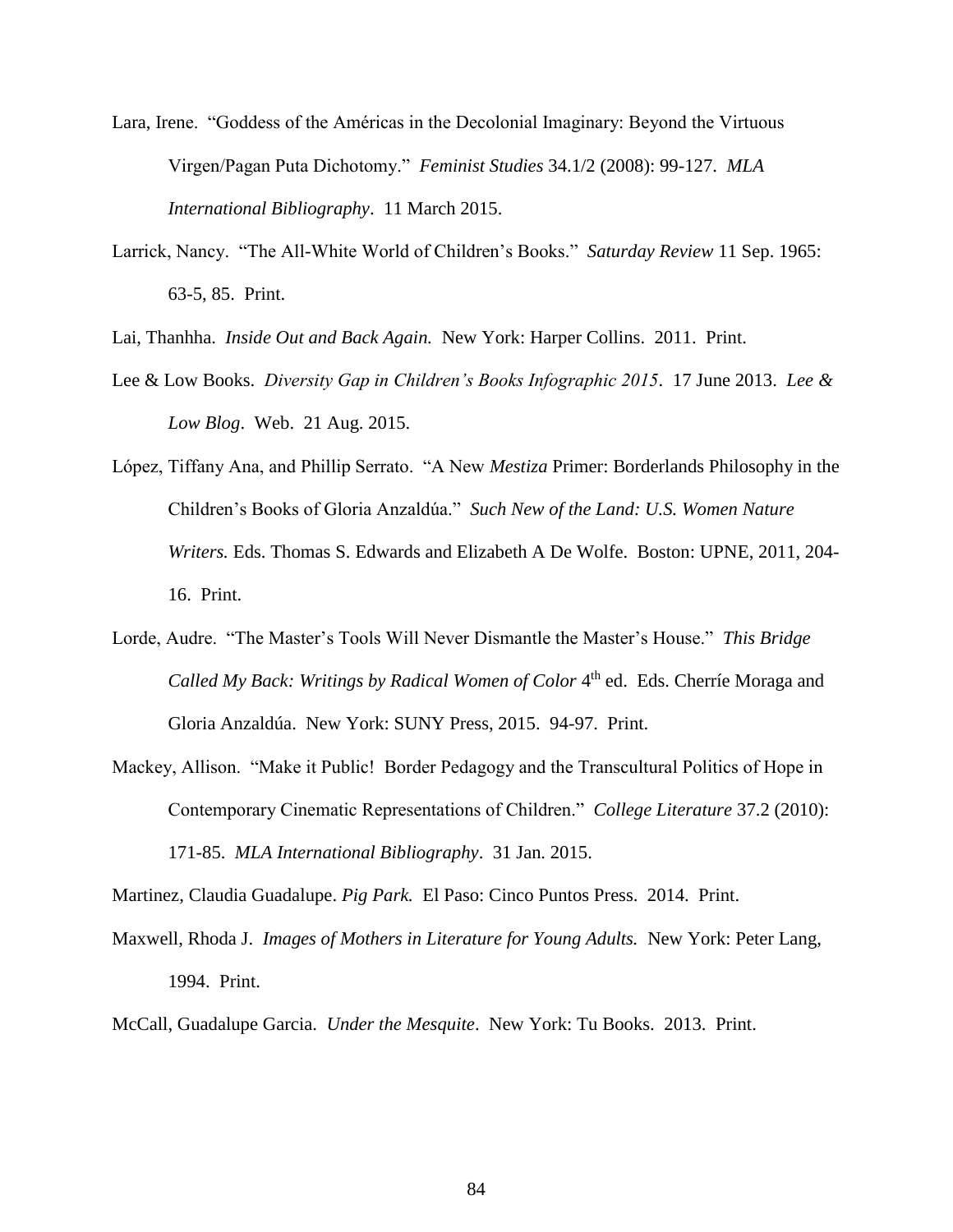- Moore, Opal and Donnarae MacCann. "Paternalism and Assimilation in Books about Hispanics: Part Two of a Two-Part Essay." *Children's Literature Association Quarterly* 12.3 (1987): 154-57. *Project Muse*. 4 June 2015.
- Moore, Timothy E. and Reet Mae. "Who Dies and Who Cries: Death and Bereavement in Children's Literature." *Journal of Communication* 37.4 (1987): 52-64. *MLA International Bibliography*. 26 May 2015
- Moraga, Cherríe. "La Güera." *This Bridge Called My Back: Writings by Radical Women of*  Color <sup>4th</sup> ed. Eds. Cherríe Moraga and Gloria Anzaldúa. New York: SUNY Press, 2015. 22-29. Print.
- Mulvey, Laura. "Visual Pleasure and Narrative Cinema." *The Critical Tradition: Classic Texts and Contemporary* Trends. Ed. David Richter. 3rd ed. Boston: Bedford/St. Martin's. 2007. 1172-80. Print.
- Myers, Walter Dean. "Where Are the People of Color in Children's Books?" *New York Times Online.* New York Times. 15 March 2014: Web. 21 Aug. 2015.
- Nigro, Kirsten F. "Dangerous Spaces, Dangerous Liaisons: Performance Arts on and of the U.S./Mexico Border." *Studies in Twentieth and Twenty First Century Literature* 32.2 (2008): 412-31. *MLA International Bibliography*. 28 Dec. 2014.
- Oliver-Rotger, Maria Antónia. "Domestic Prisons and Domesticated Bodies: Helena Viramontes and Sandra Cisneros." *Battlegrounds and Crossroads Social and Imaginary Space in Writing by Chicanas.* Amsterdam: Rodopi, 2003. 168-203. Print.
- Oliviero, Katie E. "The Immigration State of Emergency: Racializing and Gendering National Vulnerability in Twenty-First-Century Citizenship and Deportation Regimes." *Feminist Formations* 25.2 (2013): 1-29. *Project Muse*. 18 Feb. 2015.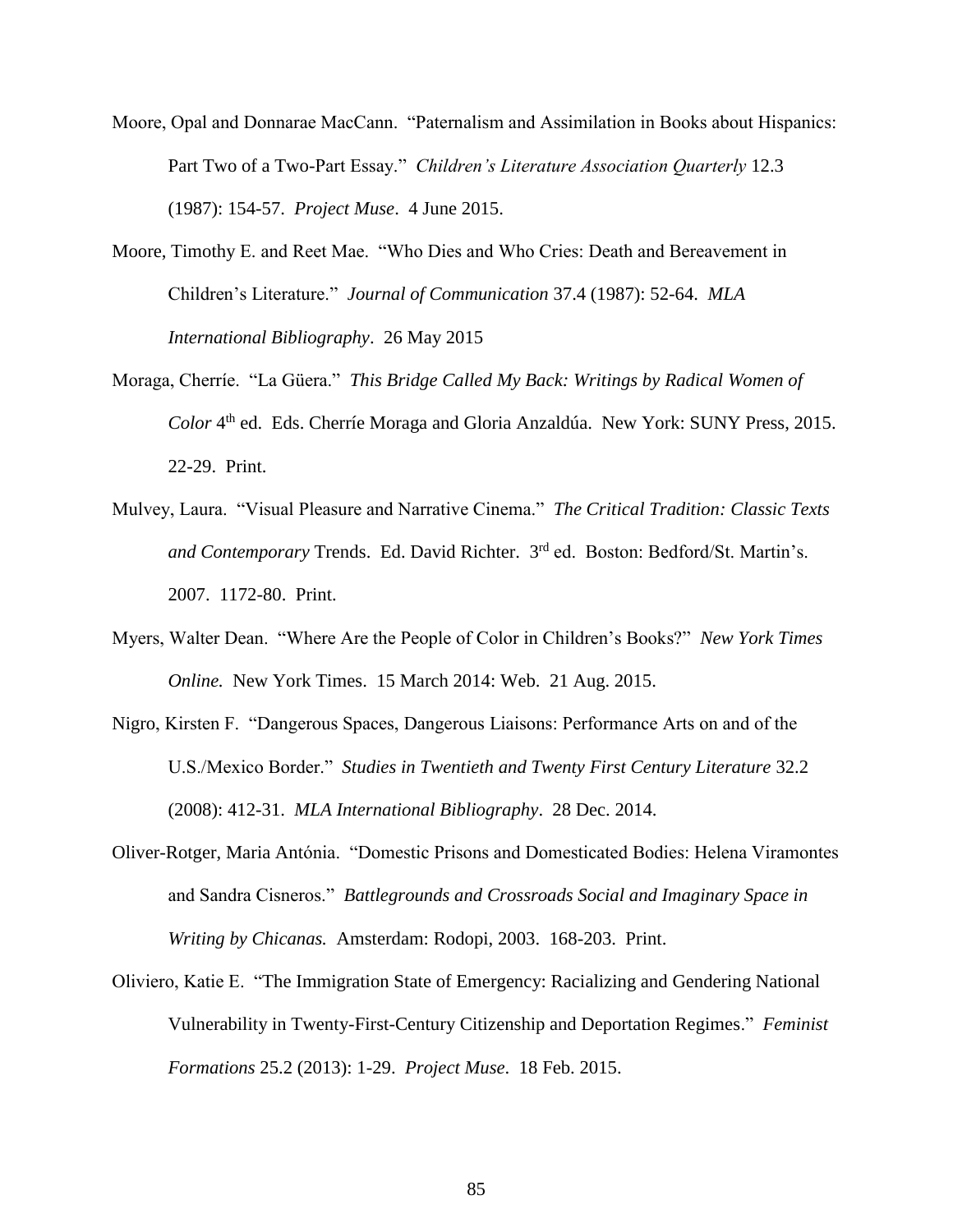- Pérez, Emma. *The Decolonial Imaginary: Writing Chicanas into History.* Bloomington: Indiana UP. 1999. Print.
- Pérez-Torres, Rafael. *Mestizaje: Critical Uses of Race in Chicano Culture.* Minneapolis: Minnesota UP, 2006. Print.

Quintero, Isabel. *Gabi, a Girl in Pieces*. El Paso: Cinco Puntos Press. 2014. Print.

Restrepo, Bettina. *Illegal.* New York: Katherine Tegen Books. 2011. Print.

Rhodes, Jewell Parker. *Ninth Ward*. New York: Little Brown and Company. 2010. Print.

Rincón, Bernice. "Chicanas on the Move." *Chicana Feminist Thought: The Basic Historical Writings.* Ed. Alma M. García. New York: Routledge, 1997. *50*-52. Print.

Rodriguez, Marc Simon. *Rethinking the Chicano Movement.* New York: Routledge, 2015.

- Sadler, David. "'Grandpa Died Last Night': Children's Books about the Death of Grandparents." *Children's literature Association Quarterly* 16.4 (1991): 246-50. *Project Muse*. 26 Sept. 2014.
- Sickels, Amy. "The Critical Reception of *The House on Mango Street*." 36-55. n.p.: Salem Press, 2010. *Literary Reference Center*. Web. 25 October 2014
- Simanski, John F. "Immigration Enforcement Actions: 2013." *Department of Homeland Security*. 1-8, Sep. 2014. Web. 4 Feb. 2015
- Snell, Heather. "Outward Bound: Adventures in Cross-Cultural Reading and Global Citizenship in North American Young Adult Literatures." *Children's Literature Association Quarterly* 39.2 (2014): 252-74. *Project Muse*. 21 Aug. 2015.
- Sommers, Joseph Michael. "Are You There, Reader? It's Me, Margaret: A Reconsideration of Judy Blume's Prose as Sororal Dialogism." *Children's Literature Association Quarterly* 33.3 (2008): 258-79. *Project Muse*. 6 March 2016.